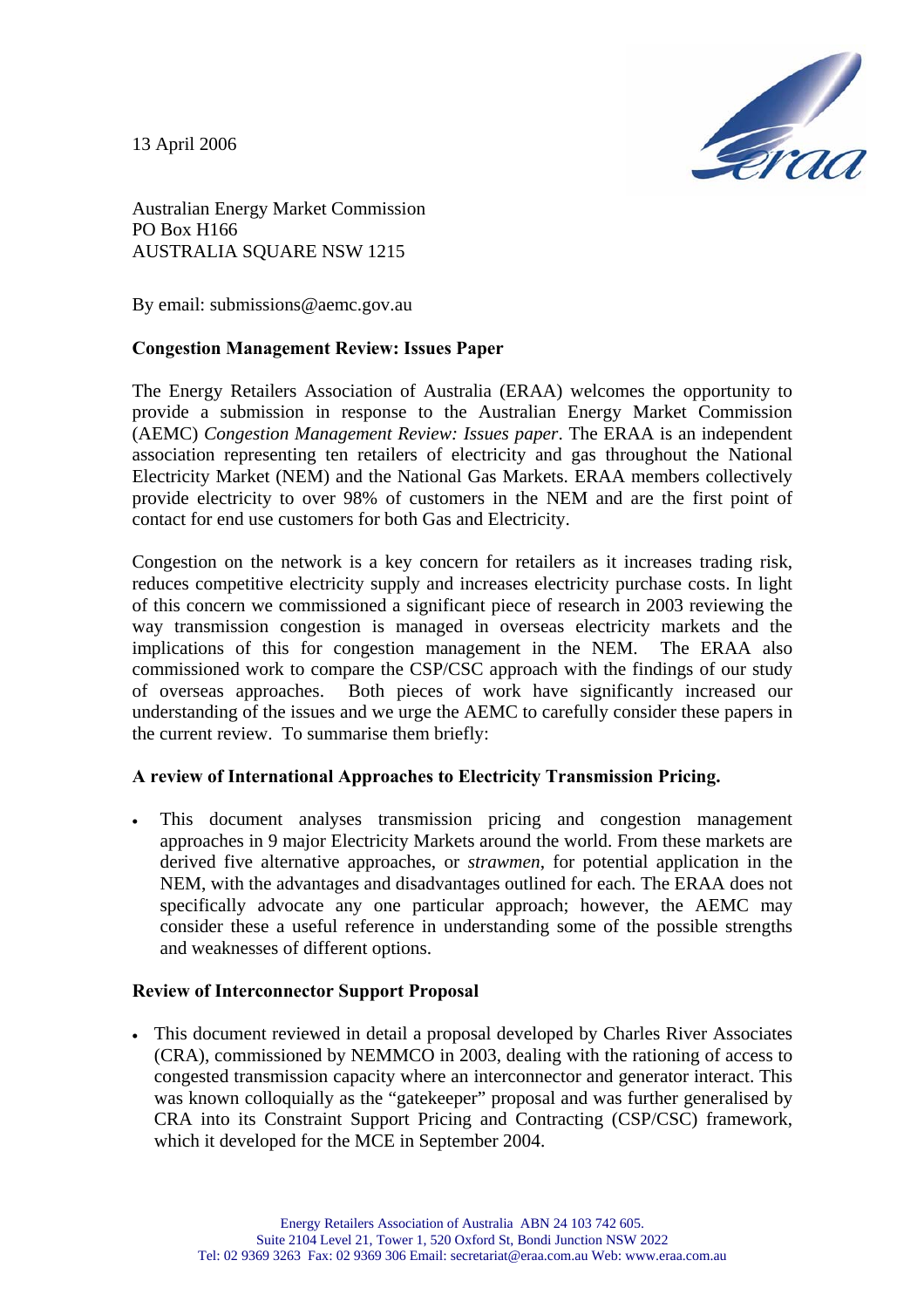The ERAA draws the attention of the AEMC to this paper as it expands on some of the key issues addressed in the CRA report. In particular it provides views on the various efficiency impacts of different CSC allocations under the "unsupported", "natural" and "contract" approaches considered by CRA.

### *Scope of Review*

The paper *A review of International Approaches to Electricity Transmission Pricing* showed that the cost of supplying a customer at a point on the transmission network is: Consumer Cost = Energy Cost + Transmission Cost + Risk Management Cost

Consequently, along with the appropriate management of congestion; the pricing of transmission services and rules for new transmission investment are critical to the delivery of an efficient supply to consumers. We see the essential elements of the market's framework as including:

- Where congestion occurs, a mechanism to build it out (where efficient to do so);
- That the costs of congestion are appropriately allocated among participants; where possible, to those that cause it.
- Where efficient congestion remains, a mechanism to price it explicitly.

There is a danger that the division of scope between this review and the AEMC's Transmission Pricing & Revenue Review (Pricing Stream) may lead to a poor overall outcome. We suggest the AEMC consider ways of merging these two reviews where overlap exists.

# *Specific Needs of Retailers*

It is the ERAA's view that whatever approach to transmission pricing and congestion management is adopted provides an appropriate balance between static, transactional and dynamic efficiency. In this context there are some specific concerns retailers wish to emphasise:

#### • **The ability to reasonably simply manage customer load and understand its risks**.

Rapid partitioning of our customer bases into multiple price regions would present major challenges operationally, in risk management and in providing a Regulated price/service offering to all customers. As the vast majority of our customers are insensitive to electricity price it is unlikely that there would be much efficiency benefit in such a move.

We recognise that the regional model simplifies retailing, whereas generators necessarily face the volume risk and therefore must consider its complexities. We believe that this division of risk is appropriate considering the better understanding generators have of their specific network circumstances and their much greater ability to respond to it.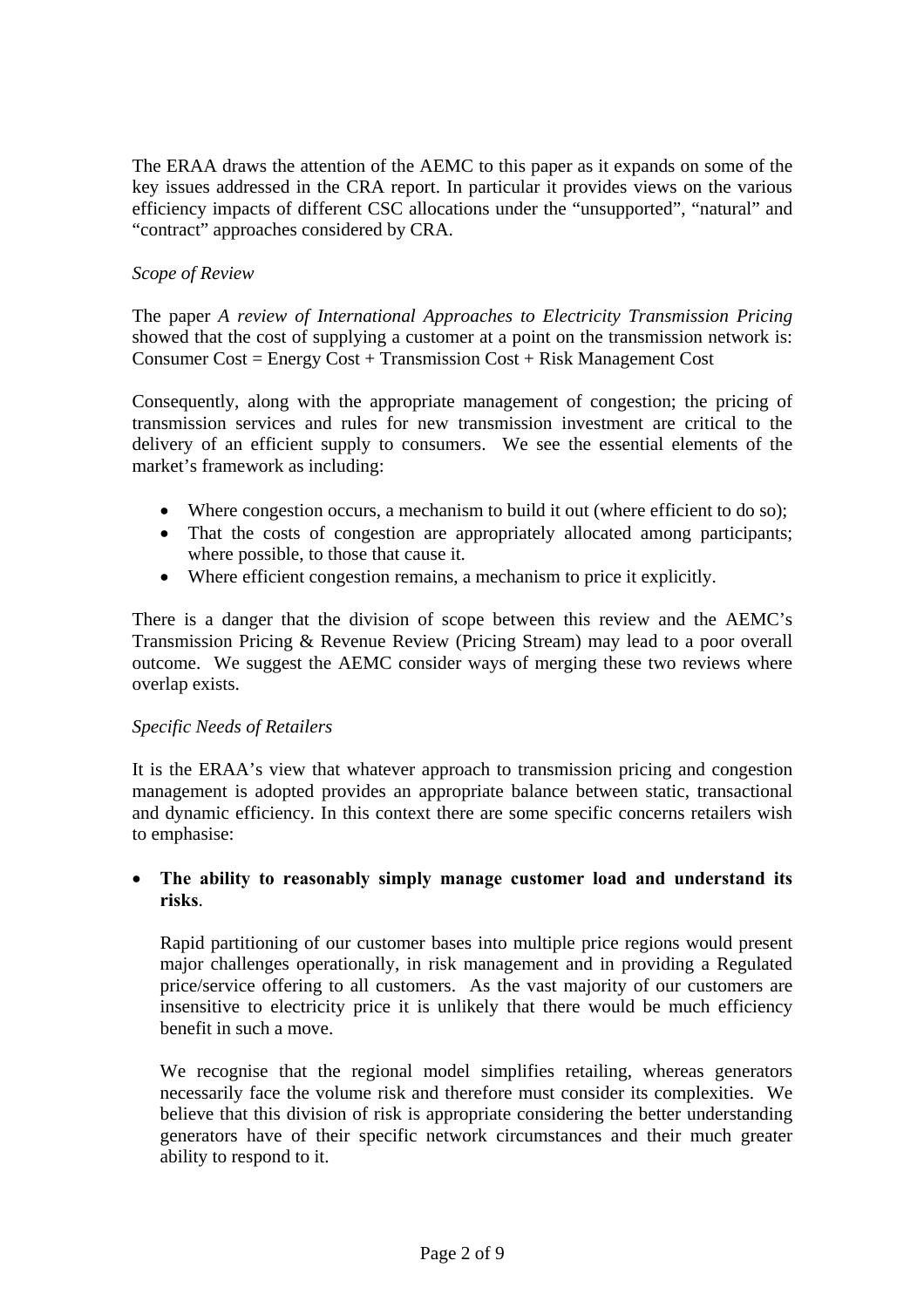### • **The ability to effectively and reasonably simply contract with generators**.

Retailers' core function is to manage customers' price risk by structuring contracts with multiple generating firms. A key consideration in the Congestion Management Review is how best to introduce price signals around intra regional constraints to elicit efficient behaviour responses. However, introduction of such signals will also create new financial risks for generators which will affect their ability to provide instruments to retailers. Effective locational hedging arrangements, possibly CSCs must be developed to allow generators to manage this risk. The arrangements must not degrade the total amount of customer load that can be hedged by generators whilst also reflecting a fair and efficient allocation of these instruments among generators.

#### **● Effects upon existing instruments for Managing Price Risk**

Most existing generator/retailer instruments include re-opening provisions in the event there is a change to the market pricing arrangements for one party with the objective of restoring the original economic position. For example, a generator CSP arrangement could potentially trigger a re-opener.

Inevitably such a re-opener will incur costs, especially if the economic change is contentious. These costs are likely to be minimised in the presence of a congestion management regime where:

-Effects upon parties' existing economic value in trading are minimised; and -Where economic effects occur, that the cost of that effect is readily identifiable (for example through the price of an auctioned instrument).

#### • **Retailer Implementation costs**

Retailers would be very concerned if they were required to bear significant new systems costs to manage additional risks imposed by new congestion management measures. Whatever measures are implemented should take appropriate consideration of such system costs.

#### • **NEMMCO implementation costs**.

Retailers fund the majority of NEMMCO costs and therefore are keenly interested in their minimisation. We are however mindful that poor locational pricing and congestion management can also lead to increased costs for NEMMCO to manage which ultimately fall on participants.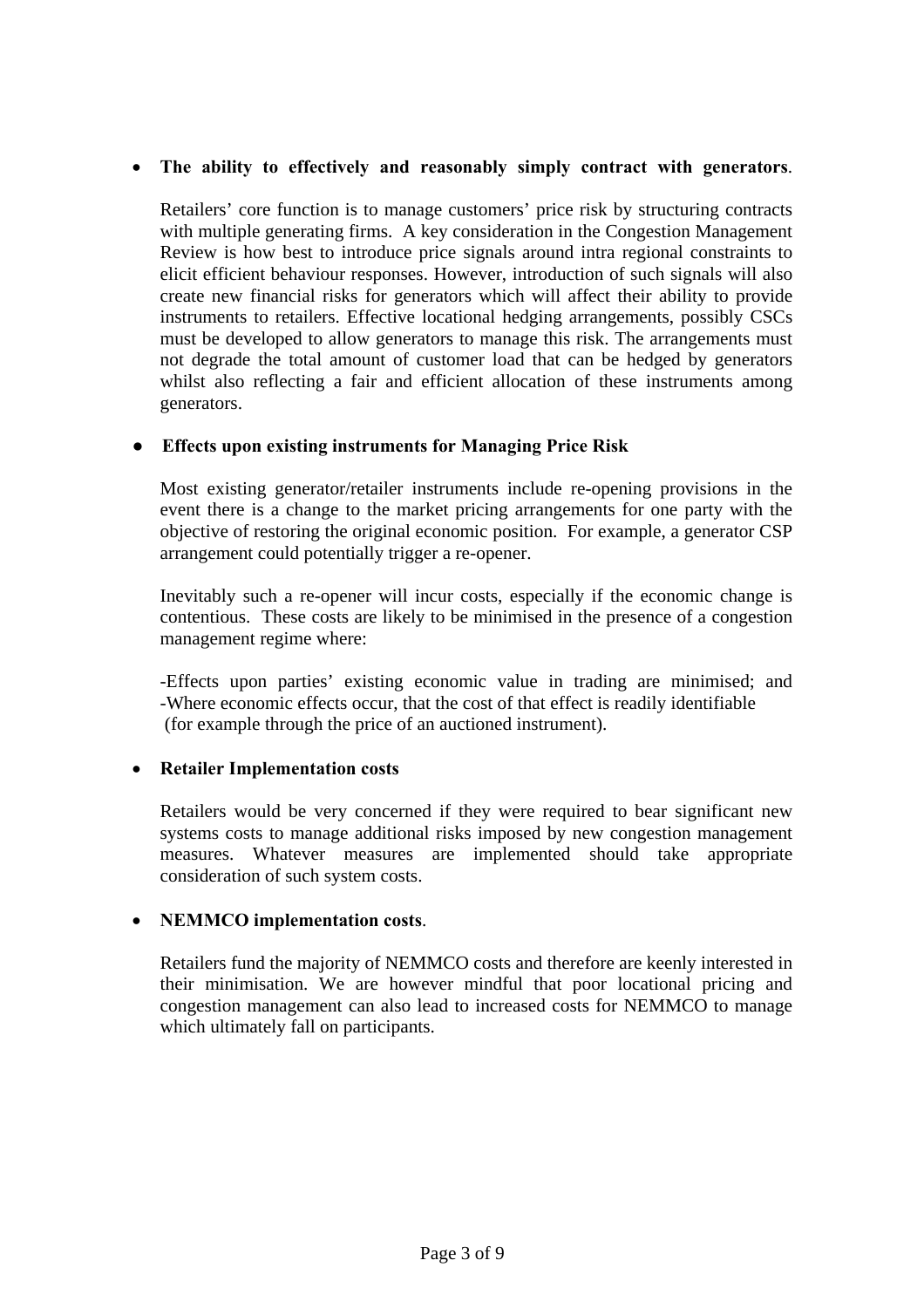Importantly, the ERAA is pleased that the CSC/CSP concept proposed by CRA and trialled in the snowy region had low NEMMCO and retailer system costs<sup>[1](#page-3-0)</sup>. However we emphasise that the details regarding how best to implement CSPs and allocate CSCs remain critical and unresolved.

We also pose an open question to the AEMC that should it propose a congestion management regime, genuine thought should be given as to whether specific or generalised application best meets our concerns above.

# **Responses to AEMC Questions**

We have attempted to address those questions in the paper of most importance to us:

- *1. Do existing constraints have a material effect on the efficiency of the NEM? What is the nature and materiality of these constraints? Why is it that these constraints have not been addressed to date? Are there specific points of congestion that should be addressed in advance of the establishment of a new congestion management regime?*
- *2. Given the development of the NEM and the recommendations of reviews undertaken to date, what are the significant priority issues for this Review?*

See the attached papers on these matters.

 $\overline{a}$ 

*3. What are the key questions the Commission should seek to examine quantitatively as part of the Review? What key factors should the Commission take into account in this modelling analysis?* 

The ERAA is doubtful that detailed quantitative modelling will provide much insight into its deliberations regarding which scheme to propose, as the input data will necessarily be subject to many arbitrary judgements. It is often best to simply propose the best theoretical platform for the market to operate upon and make a qualitative assessment over whether the benefits this platform creates outweighs its implementation costs.

Should the AEMC perform a quantitative assessment, the modelling should as far as possible assess impacts of alternative measures on dispatch efficiency, generator competition (are prices more likely to reflect marginal costs), basis risk and probable behavioural responses on patterns of dispatch (in terms of whether more or less is generated by different generators in response to price changes and the quantum of such changes) and investment. AEMC should attempt to assess the impact upon all parts of the production chain described above. It is also critical to appropriately assess potential system costs and possible implications for trading risks of the congestion measures adopted.

<span id="page-3-0"></span> $<sup>1</sup>$  The ERAA has provided the AEMC some documentation reviewing the success of the "snowy trial".</sup>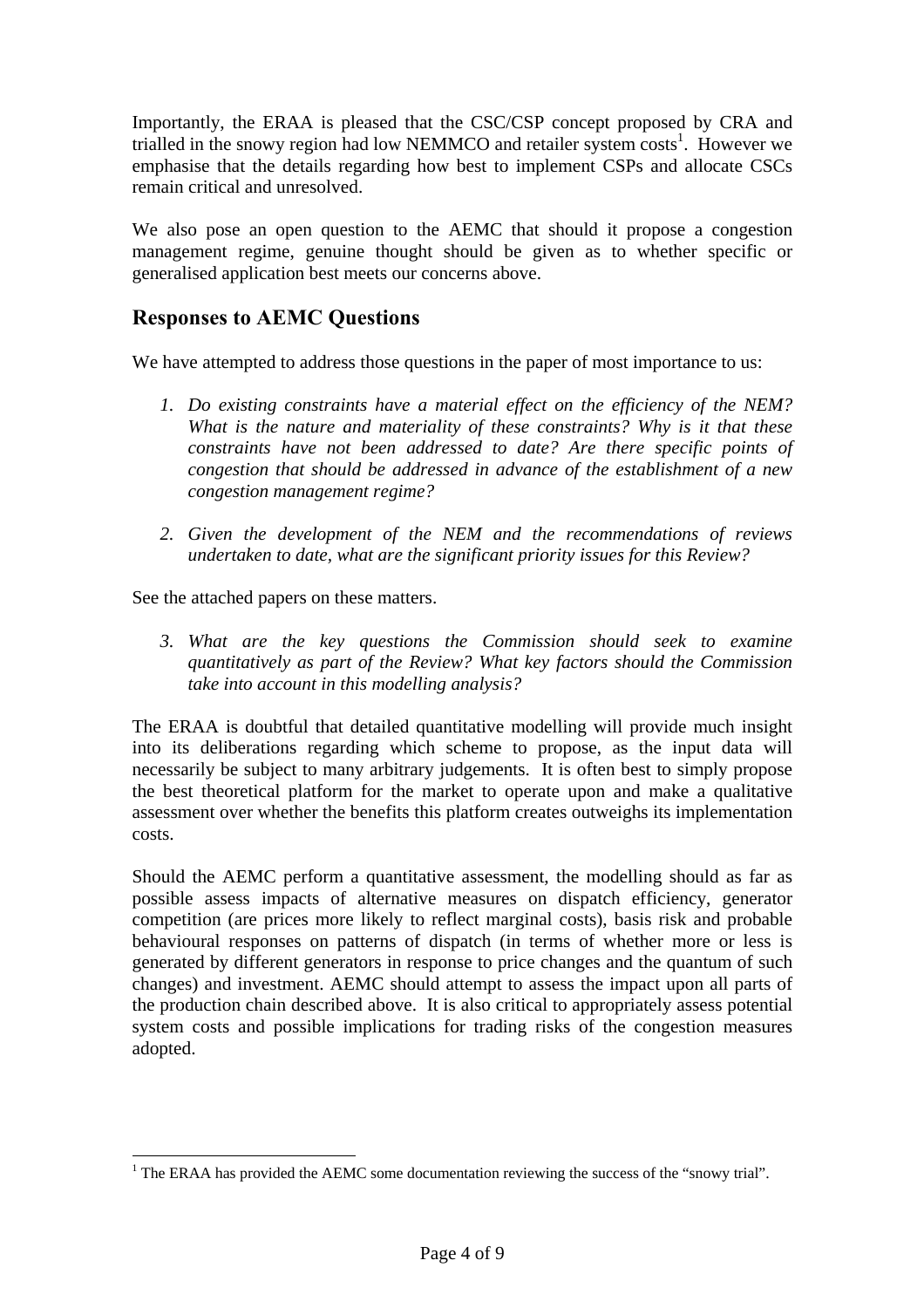*7. How material are the reductions in dispatch and pricing efficiencies due to the management of negative settlements residues under the current arrangements? How can they be quantified?* 

*13. Does the current design of IRSR units impact the ability of participants to efficiently manage inter-regional price risk?* 

*24. To what extent will firming up IRSRs facilitate inter-regional trade? What is the best approach to firming up IRSRs and how would this work?* 

*26. What would be the effect of ceasing NEMMCO intervention to manage counter price flows? To what degree does this depend on other factors such as the region boundary criteria and process?* 

*27. How should negative settlements residues be funded? Should the current process of offsetting negative residues with positive residues within the current billing week be continued or changed?* 

Inter-regional settlement residue units are a key facilitator of trade in the NEM and the ERAA strongly supports improving their effectiveness. There is nothing wrong with the design of the IRSR units per se, and the market can repackage them as it wishes, the key concern is the reliability of the settlement residue stream as an effective interregional hedge. This unreliability comes about from three issues:

- The physical unreliability of the transmission system itself. ERAA recently provided data to the AEMC transmission revenue review showing that the vast bulk of price separation events are caused by transmission not operating to installed capacity which results in the IRSR instrument failing at the time retailers' need it. This is best addressed through market based incentives upon transmission performance.
- Intra-regional congestion affecting interconnectors. This is potentially an area where a congestion management regime could be effective, and we observe a stabilisation of IRSRs in the presence of the snowy trial.
- The clamping of inter-connectors to avoid negative residues. Although the incidence of negative residues should be greatly reduced where a congestion management regime is available, we recognise there will still be some potential for these as a natural outcome of dispatch. ERAA notes market debate regarding a number of potential solutions, all of which are superior to interfering with inter-regional trade.

Whilst the ERAA would support firmer IRSRs, we do not support firming via "artificial" means such as via a customer uplift which would create an unhedgeable risk to retailers. The ERAA recommends addressing these problems at their true source.

As an aside, we note that the regional boundary stability that a congestion management scheme will allow should permit consideration of a longer IRSR contract term that could have significant risk management benefits.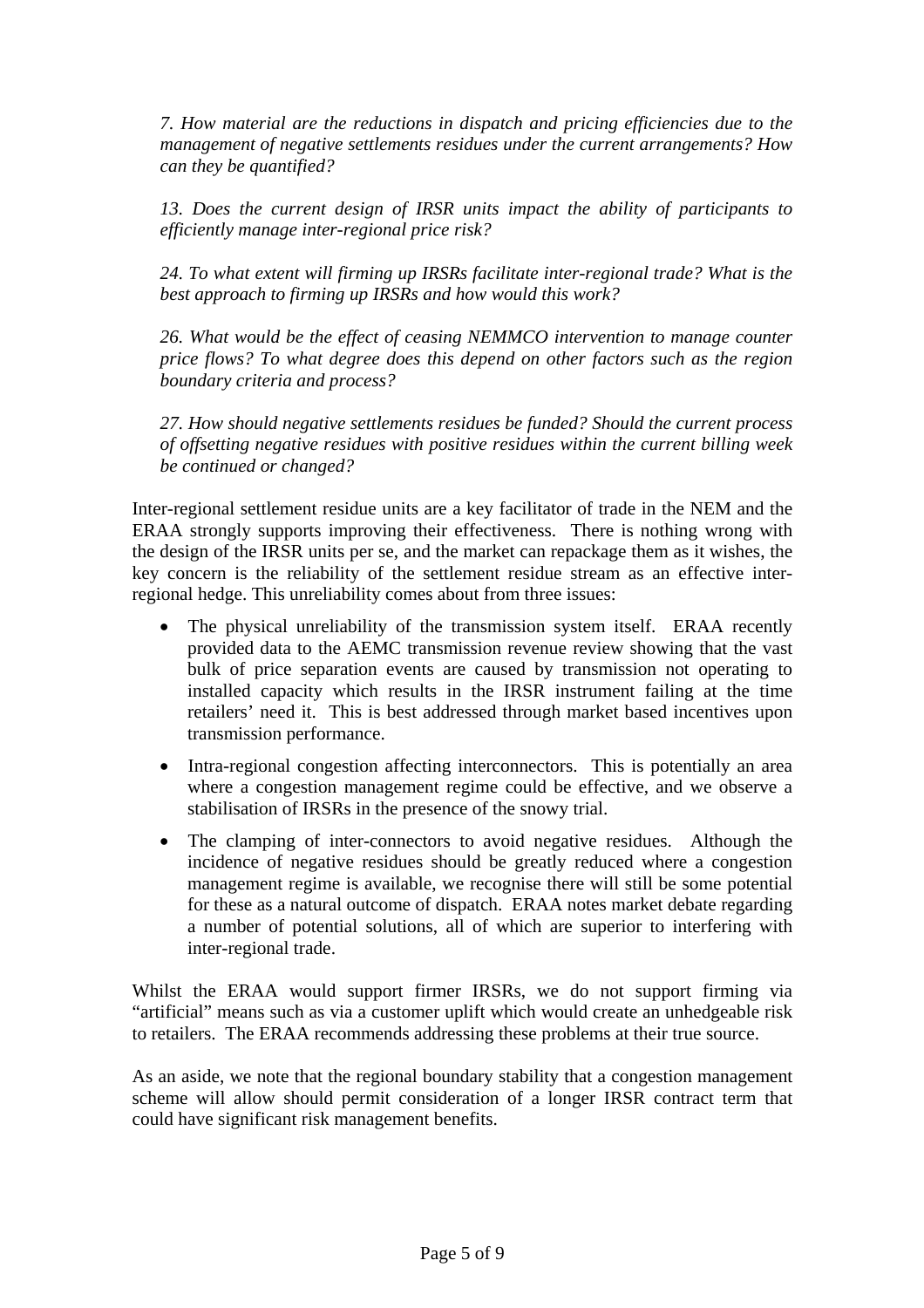*11. Do market participants face problems in managing risk due to the nature of the instruments available, or the liquidity of market for those instruments? If so, how are those problems related to the current approach to congestion management?* 

Retailers manage risk in the current regional market environment by obtaining both firm and non-firm supply offers for the current customer nodes in the NEM. As stated above, a rapid disaggregation of customer regions would present great challenges and could undermine the liquidity of trade in the NEM, particularly if suitable hedging instruments are not developed concomitantly.

Retailers recognise that introducing an element of locational pricing may be necessary to achieve efficient generator responses to congestion; and critically, by its nature that this will expose them to additional risk (in part to encourage them to engage in congestion reducing behaviour). An appropriately conceived CSC framework will be critical for generators to be able to mitigate such risks.

The volume of such hedging instruments should be maximised to the extent that the transmission system can support it. The total volume of CSCs and IRSRs available should be no less that the total physical generation capacity that can be dispatched onto the network.

*18. Is the proposed 'staged approach' to congestion management an appropriate framework? Is it the most effective response to those problems? Is it technically and commercially feasible?* 

The "staged approach" is attractive in that it appears to address congestion in a graduated manner, from least cost to highest cost measures, which may be an efficient approach for dealing with congestion as it seeks to minimise disruption and cost to the market over time. However, trigger levels would need to be identified for each stage which could create uncertainty with regard to when particular measures may be implemented (for example, what would define "material" congestion justifying the introduction of a CSP/CSC regime).

By way of contrast, the research material we have attached to this submission identifies a number of possible congestion pricing designs which are envisaged to be rolled out broadly across the market in a single implementation step. The uncertainty identified above is therefore avoided. However, the AEMC will need to weigh the overall costbenefits of a staged approach, as envisaged by the MCE, versus a once off complete roll-out canvassed in the attached material. The ERAA has no specific preference for one approach over the other and awaits further analysis by the AEMC of the likely implementation costs and benefits of each before providing more definitive views.

*20. Are the costs of an interim congestion regime (discussed in greater detail below) clearly lower than the costs associated with region boundary change?* 

Prima facie the ERAA considers this to be the case as no new pricing reference nodes are created. New pricing nodes require considerable changes in systems, contracts and overall risk management systems for both retailers and generators. A CSP/CSC regime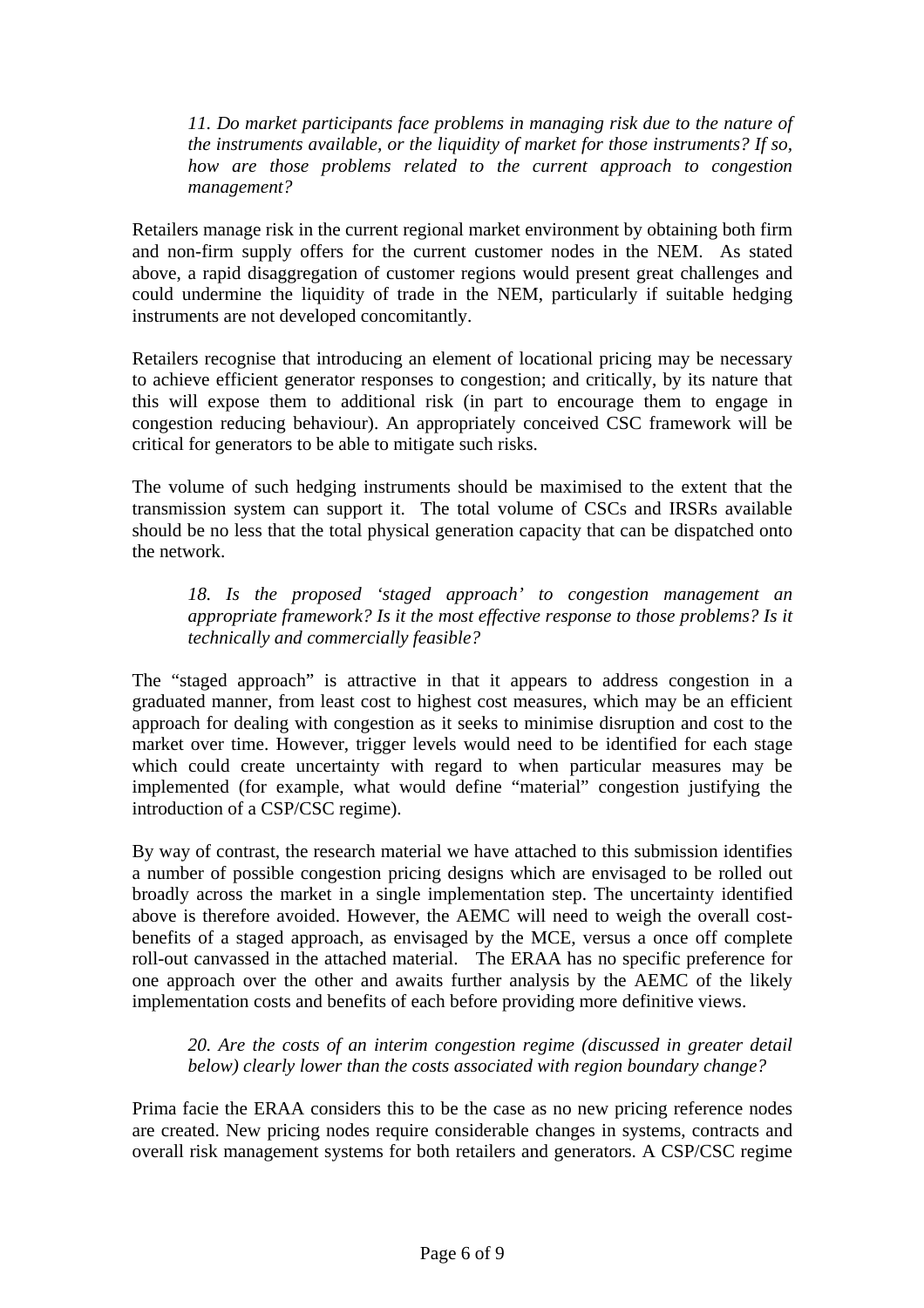requires changes in settlements for generators only, which can be far more easily implemented without the need for significant systems changes or alterations to existing trading "hubs".

The "interim" congestion regime would in fact appear to address all the issues that would make a regional boundary change desirable, in fact it could allow the aggregation of existing regions.

*21. What triggers should be considered for the introduction of various congestion management tools under a staged approach? Which institutions should be responsible for recommending and approving the introduction of congestion management tools at each stage?* 

A transparent cost/benefit approach including industry consultation is recommended. NEMMCO would appear best positioned to manage the task.

*28. Are constrained-on payments an appropriate solution to generators being paid regional reference prices less than what they offer? If so, what principles should apply for determining the size of payments, who should apply them and how should they be funded?* 

*29. Would the funding of constrained on payments be likely to introduce a material financial risk for participants making the payments? How could this risk be managed?* 

The discussion of constrained-on payments seems inconsistent with the thrust of the Issues paper that prefers a CSP/CSC regime in areas of congestion. The regime should eliminate the concept of being "constrained-on". Retailers would be very concerned about a levy to pay generators for being constrained-on that we could not hedge. Such arrangements in other markets have been subject to market power concerns.

*34. Is the allocation of CSCs a necessary element of a CSP/CSC regime, or would it be practical to introduce CSPs without simultaneously allocating CSCs?* 

*35. If CSCs are a necessary component, what is the optimal way to allocate CSCs? What effect will this have on the ability to introduce CSPs rapidly and flexibly?* 

Simultaneous creation of CSCs are necessary for both risk management (see earlier discussion) and settlement balance.

ERAA has not formed a definitive position on the question of how such hedging instruments should be allocated; e.g. through auction, grandfathering or on some administratively determined sharing basis, but we recognise that this is an important policy decision on which the MCE will need to show leadership. We recognise that it requires a balance of the AEMC's desires to: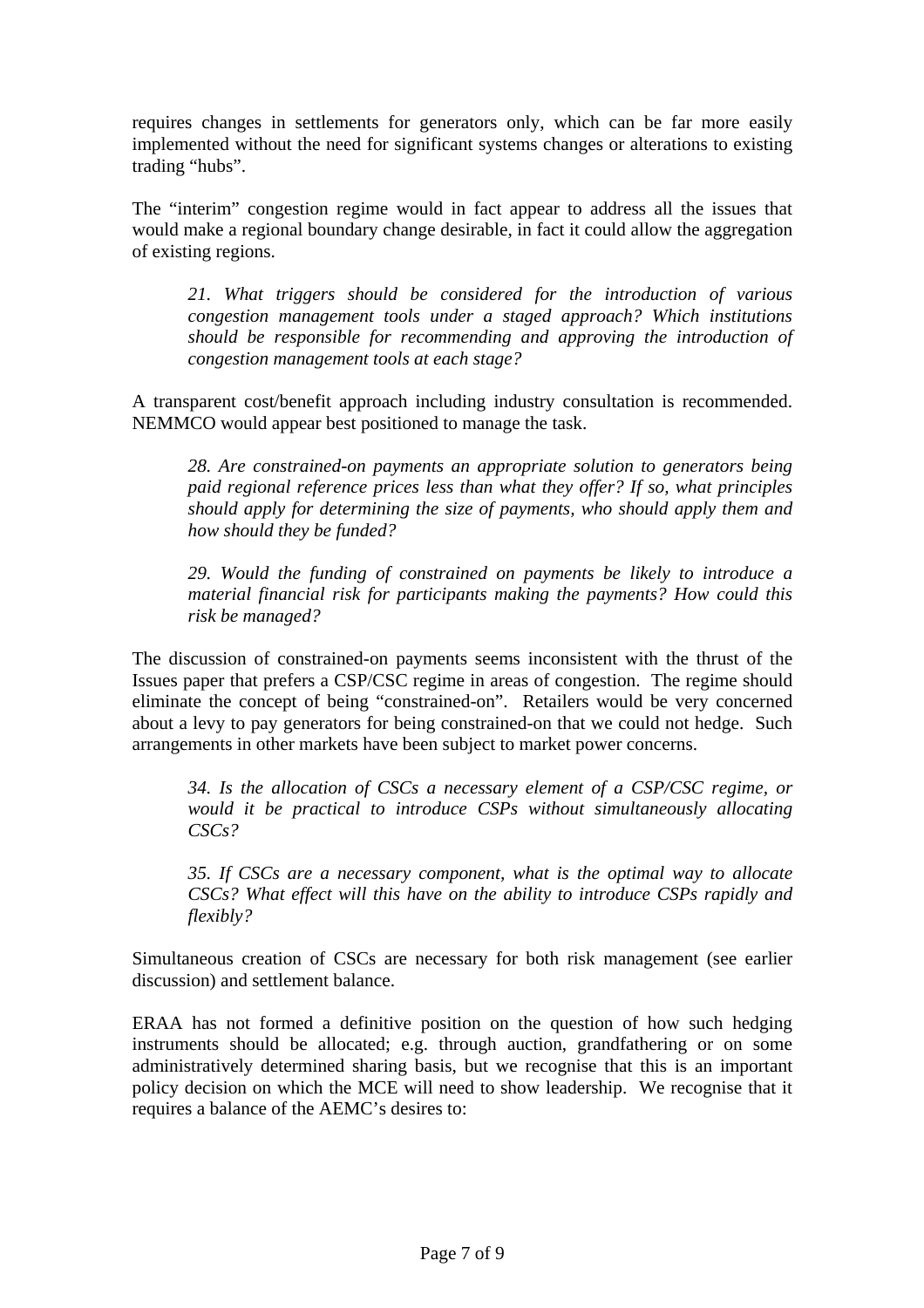- Promote competitive investment in generation;
- Promote locational efficiency of that investment; and
- Minimise regulatory disruption.

Although most NEM congestion affects generators by limiting their volume, there are some unusual circumstances of generation being constrained on in load rich zones. These circumstances may permit an exercise of market power that would result in the Constraint Support Price being very high. On its own, the CSP arrangement would not be self-funding. ERAA would oppose unhedgeable and volatile levies being passed onto market customers. If a commensurate CSC were to operate, it would have to be *negative*, i.e. a liability upon the generator.

We have considered this matter and can offer the following observations.

In the status quo, such generators are often required to be constrained on at low regional prices, potentially below even their marginal cost. They remain viable due to:

- 1. Refusing to operate, thereby provoking a NEMMCO direction that is compensated via an independent expert's determination of a fair value; and/or
- 2. Network Support Agreements (NSAs) negotiated over a long-term with the TNSP to provide local network support services;

ERAA believes the first mechanism is poor, as it is:

- Inefficient, costly and not market-based;
- Market power issues remain;
- Results in an unpredictable levy for market customers;
- More difficult for NEMMCO to manage security;
- Fails to provide a strong incentive for generator reliability; and
- Fails to encourage new entrants.

The second mechanism lessens the generator's market power by allowing the TNSP to consider alternatives. The recovery via TUOS is more manageable by market customers. However we recognise that as it is not market based, it does not necessarily have the benefits of exposing the generator (or new entrants) to a sharp locational signal.

The best solution may be to subject the generator to a CSP and allocate incumbents a *negative* CSC. However simultaneously the generator would need some amount of Network Support Agreement, i.e. a smeared long-term payment, to ensure its financial viability. Presuming it remains financially viable, the negative CSC would encourage the generator to be reliable whilst also discouraging its exercise of market power.

ERAA has not concluded what the best approach to achieve this solution.

*36. Is it important to the design of a congestion management regime whether or not CSCs are firm? If so, what issues should the AEMC consider in reaching a view on the appropriate nature of CSCs?*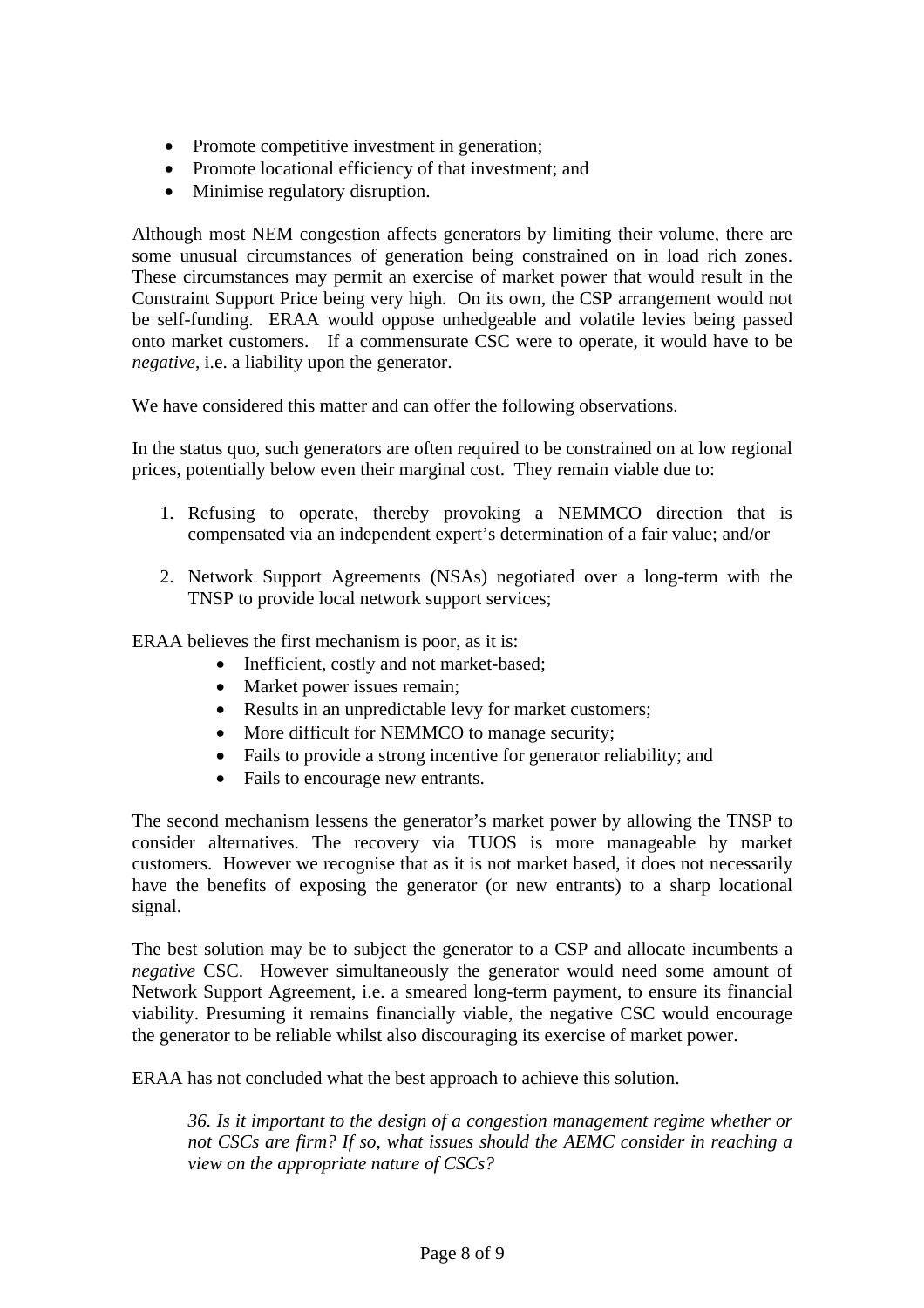While firm CSCs may be desirable in principle we are unclear as to how such firmness may be guaranteed and would be very concerned if it would require an unhedgeable customer levy.

*38. How can the Commission best draw on the partial Snowy CSP/CSC trial to evaluate the costs and benefits of the use of CSP/CSCs? How can the Commission best draw on the Snowy CSP/CSC trial to consider modifications to the proposed design of CSPs and CSCs?* 

ERAA has provided a research paper on this matter already to the AEMC.

#### **Dissenting Position**

Ergon Energy does not endorse this submission.

Ergon Energy believes network congestion is a significant issue for Retailer's given the resultant trading risks, inefficient market dispatch and overall increased costs. However, Ergon Energy does not support the use of CSP/CSC applications for points of congestion given the prices effectively seen by market participants are identical to those seen under full nodal pricing. This could be the case even without the number of regions in the market changing at all.

Furthermore, a CSP/CSC arrangement will not deliver significant market benefits relative to the status quo as in many cases this arrangement will suffer from the same limitations.

These issues are addressed in further detail in Ergon Energy's separate submission.

Should you have any queries on the content of this submission, please contact me on (02) 9369 4296.

Yours sincerely,

*[Transmitted electronically]*

Alastair Phillips A/Executive Director Energy Retailers Association of Australia aphillips@eraa.com.au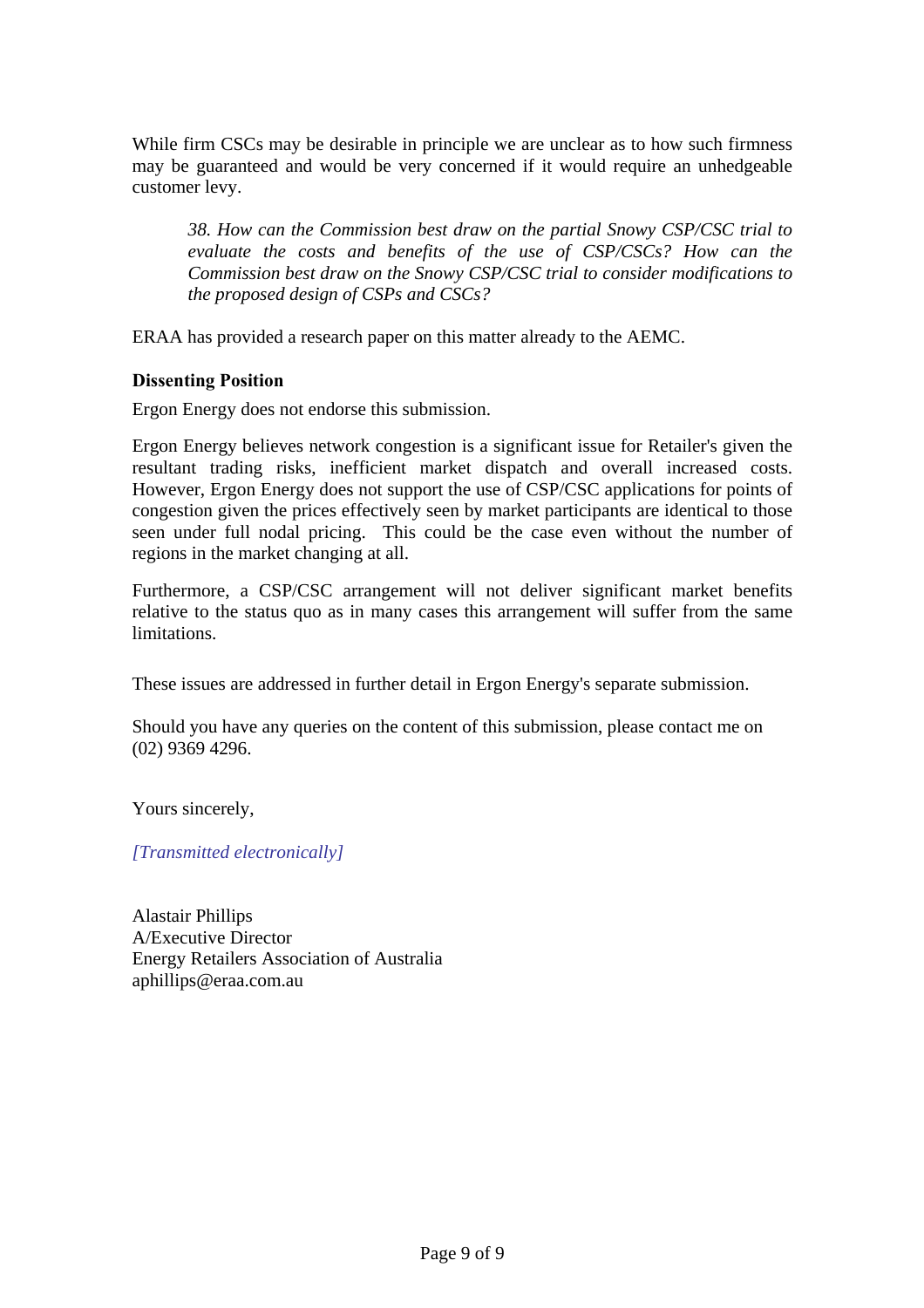

# A Review of International Approaches to Electricity Transmission Pricing

August 2003

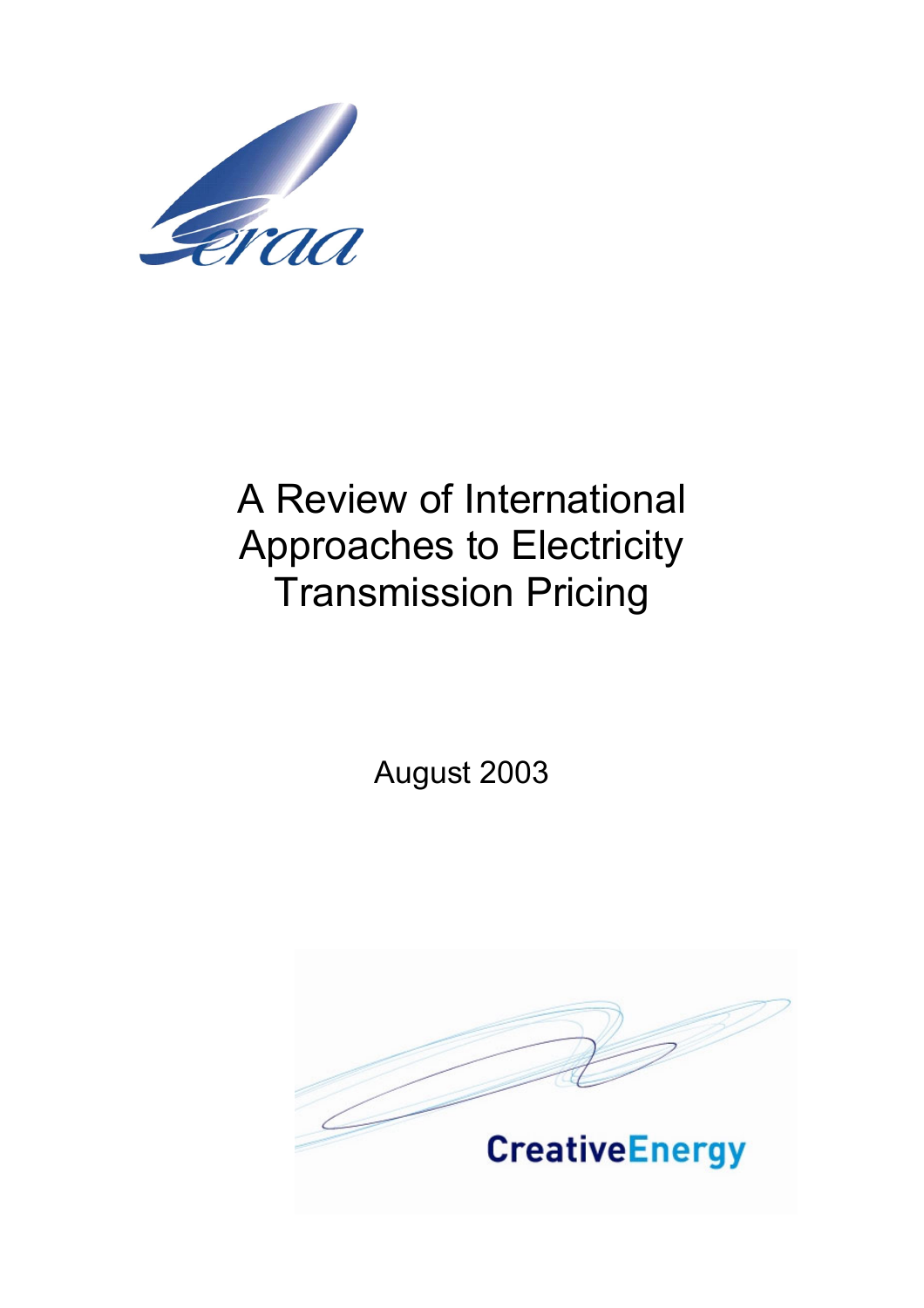# **CONTENTS**

| <b>APPENDIX B: TRANSMISSION HEDGING MECHANISMS  46</b> |  |
|--------------------------------------------------------|--|
|                                                        |  |
| <b>APPENDIX D: INTERNATIONAL MARKET DESIGNS  52</b>    |  |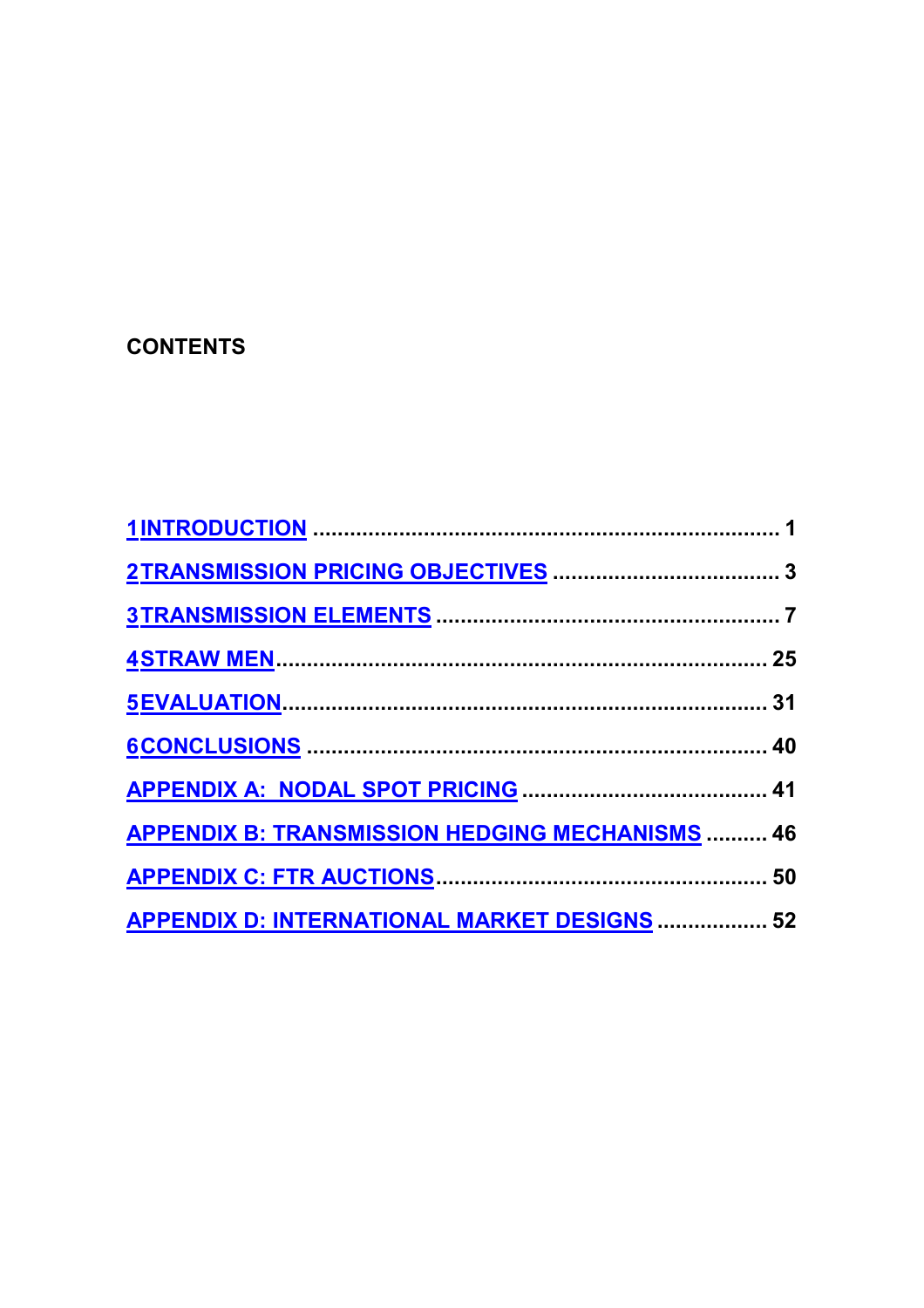# **1 Introduction**

#### *1.1 Objectives*

This paper has been prepared for the Energy Retailers Association of Australia (ERAA). Its reports the findings of an international review of transmission pricing<sup>1</sup> in wholesale electricity markets, with the specific aims of:

- examining how locational marginal pricing is used and the rules that apply to its use;
- examining any associated transmission rights and how they are defined, issued, traded, settled and underwritten;
- examining any linkages between these rights and transmission access, pricing, operations and investment;
- identifying the benefits and problems of the approach in that market; and
- critically assessing whether the models could be applied to the NEM.

Based on this review, it aims to identify a "preferred" transmission pricing model for the NEM and what would be required to design, implement and operate such a model.

#### *1.2 Markets Reviewed*

The markets that have been reviewed as part of this project are shown in Table 1 below.

| Location    | <b>Market Name</b>                       | <b>Start</b> |
|-------------|------------------------------------------|--------------|
| Australia   | <b>National Electricity Market</b>       | 1998         |
| New Zealand | <b>New Zealand Electricity Market</b>    | 1997         |
| Philippines | <b>Wholesale Electricity Spot Market</b> | 2004         |
| Korea       | Two-way Bidding Pool                     | 2004         |
| Singapore   | <b>New Electricity Market</b>            | 2003         |
| New England | <b>Standard Market Design</b>            | 2003         |
| <b>PJM</b>  | <b>PJM</b>                               | 1997         |
| California  | MD <sub>02</sub>                         | 2005?        |
| Ontario     | Independent Market Operator              | 2002         |

Table 1: Markets included in this Review

It will be seen that most of these markets have either yet to commence, have only recently commenced (Ontario), or have recently been redesigned (New England, Singapore, California). The redesigns are primarily concerned with improving the transmission pricing arrangements. The exceptions are PJM – which did redesign its transmission pricing some time ago – and Australia and New Zealand, which are actively considering ways to improve transmission pricing. Thus, with the exception of Ontario, every market that has commenced has either redesigned or is considering redesigning

  $1$  As is explained in section 2, "transmission pricing" in this paper refers to locational pricing of both spot energy prices and transmission services prices.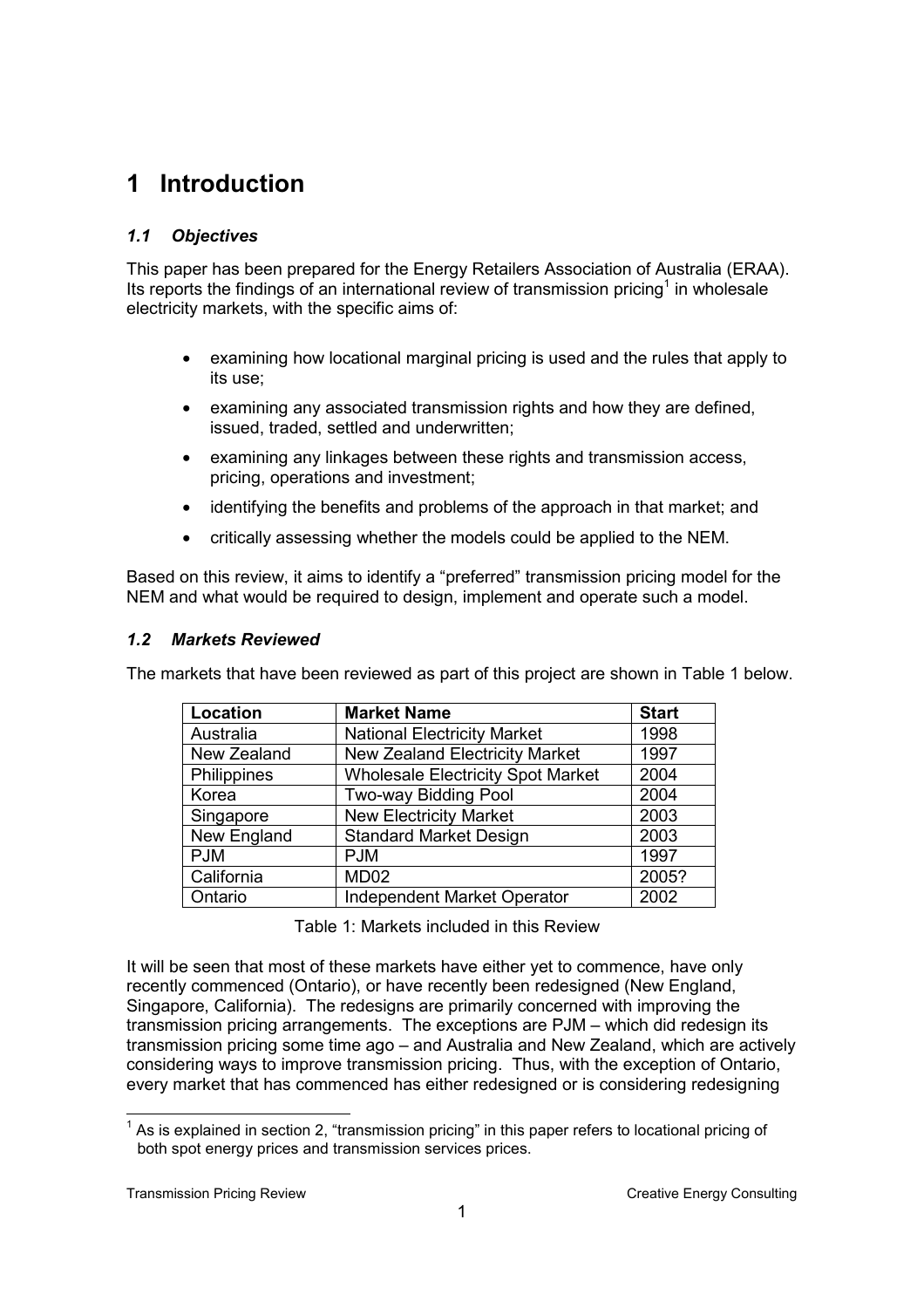its transmission pricing arrangements. This demonstrates both the importance and the difficulty of getting these arrangements right.

# *1.3 Structure of Report*

As one would expect, there is substantial overlap and common ground between the various market designs, so it would be long-winded to describe each market's arrangements in detail. Instead, this report categorises these alternative designs by firstly breaking transmission pricing down into four distinct elements, and then identifying and describing the different design options used for each element. Each market design can then succinctly be described in terms of which option has been chosen for each element. For example, the Australian NEM can be described as having "zonally modelled spot prices, flowgate option hedges with local non-firmness, network service priced using deemed-matching and distributed revenue allocation".<sup>2</sup>

To assess which arrangements could and/or should be implemented in the NEM, five "straw men" are developed. These are hypothetical, internally-consistent designs which cover the full spectrum of options identified in the reviewed markets and have been designed to be applicable to the Australian situation. They are then evaluated against specified market objectives to identify which model might be preferred under various assumptions.

The report is structured as follows:

- Section 2 of this report describes the market objectives.
- Section 3 describes the transmission pricing elements and the different design options used for each element.
- Section 4 defines the straw men and Section 5 then assesses these against the specified objectives.
- **Appendices A to C provide more technical detail on transmission spot pricing** and hedging arrangements.
- Appendix D describes the different design options used in each of the market studied.

 2 All of these terms are described and explained in the body of this report. They are just used here to demonstrate the advantages of this "taxonomic" approach to defining market designs.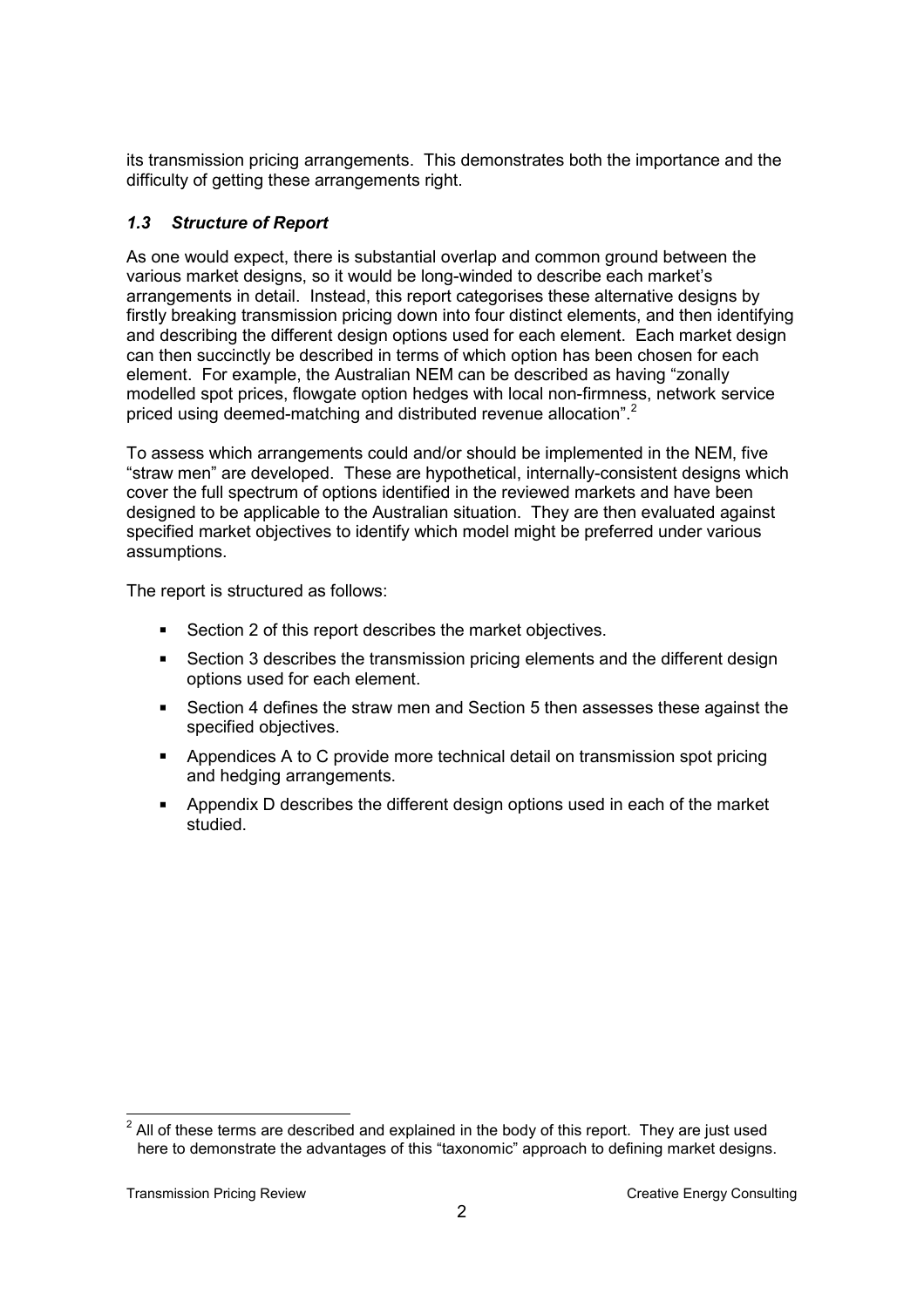# **2 Transmission Pricing Objectives**

### *2.1 Introduction*

To evaluate the different approaches to transmission pricing, it is important to state the objectives. These are considered to be:

- **EXECUTE:** efficient use of the transmission network,
- **ability to manage transmission price risk,**
- **EXECTE EXECTE FIGURE 1** efficient development of the transmission network,
- **EXECTEENT** efficient operation and maintenance of the transmission network,
- **IDOM** transaction costs, including both implementation and operation and
- consistency with government policies.

These are discussed below

#### *2.2 Efficient Usage*

Efficient usage means using the current and future transmission network to maximise value of electricity supply: ie maximise the difference between consumption value and production cost. Economist typically divide efficiency between static efficiency – maximising efficiency given the current capital stock – and dynamic efficiency, which broadly means investing in new capital in an efficient way.

In relation to transmission usage, therefore, static efficiency primarily means efficient generation dispatch, given existing generating capacity and costs. Dynamic efficiency primarily means making appropriate decisions on where on the grid to locate new generation capacity – and intensive-user manufacturing capacity - taking into account the impact that this will have on the cost of transmission over the life of that new capacity.

Because static and dynamic efficiency considerations are quite different, these two criteria will be considered separately in the evaluation process.

# *2.3 Managing Price Risk*

The volatility inherent in electricity markets means that efficient transmission prices are also likely to be volatile. An effective hedging market is needed to manage transmission price risks, for two reasons: firstly, because risk raises the cost of capital and hence the cost of electricity supply; secondly, because a hedging market converts spot or shortterm price signals into longer term price signals, which a much broader range of users can effectively respond to. The importance of hedging in the generation market is well recognised, and the California market is an example of what can happen when hedging is not allowed to take place. Transmission price hedging is of equal importance to generation price hedging.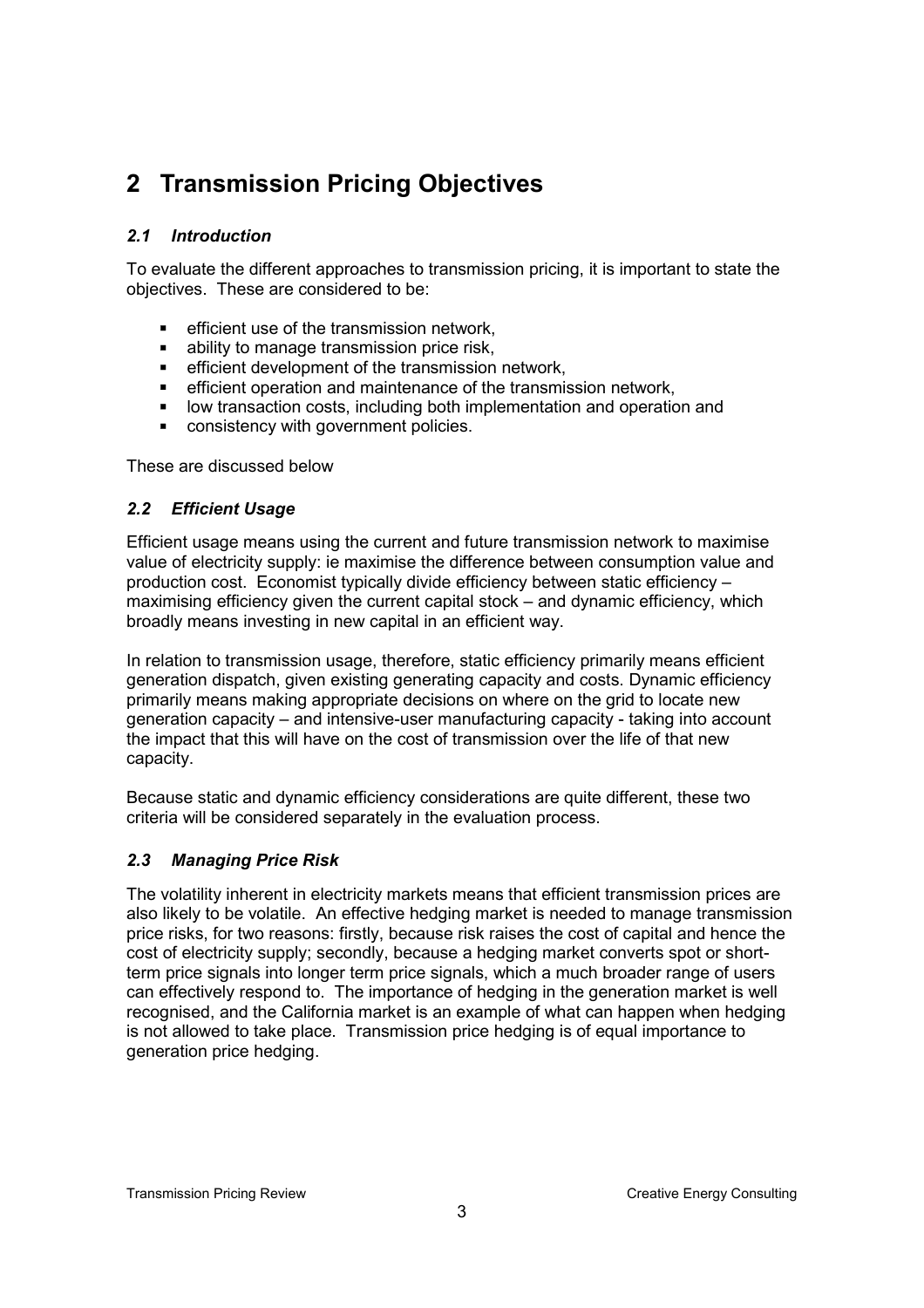# *2.4 Efficient Transmission Investment*

In the generation market, it is unquestioned that generation prices should be the primary driver of generation investment, and yet in transmission the linkage generally receives scant consideration. Of course, this is because transmission is generally regulated, and so transmission companies will neither "see" nor respond to transmission prices. A second-best situation is that market participants respond to transmission prices by requisitioning new capacity from the transmission company, with the latter being then a passive build-own-operator agent for those participants. However, most markets settle for a third-best option, where transmission investment planning is undertaken – on a common-carriage basis - by the transmission company in isolation from transmission prices.

# *2.5 Efficient Transmission Operation*

This refers to the transmission operator properly taking into account the impact that his decisions have on the wholesale market, and on generation costs in particular. In a sense, it is the counterpart to "efficient usage": efficient usage means that users must take into account transmission costs as well as their own; efficient transmission operation means that transmission operators must take into account users costs as well as their own.

In operational timescales, market designs generally ensure that transmission companies are insulated from transmission prices and therefore will not respond to them. However, some markets are introducing price-based incentives on transmission, and some pricing mechanisms are more suited to this than others.

# *2.6 Transaction Costs*

Transmission costs are typically around one fifth the size of generation costs and therefore transaction costs are magnified in importance. This is exacerbated by the fact that transmission pricing mechanisms are generally more complex than generation pricing, particular when the need for regulation or quasi-regulation is factored in.

There is a secondary difficulty that many markets have commenced without satisfactory transmission pricing arrangements and so introducing them now can bear directly on market participants, whereas initial market implementation costs are often borne by taxpayers or consumers.

Finally, any change will always create winners and losers, and transmission pricing often exacerbates this effect. Thus implementation must include transitional arrangements to manage the extent of wealth transfers, and these arrangements may also add complexity to the pricing mechanisms.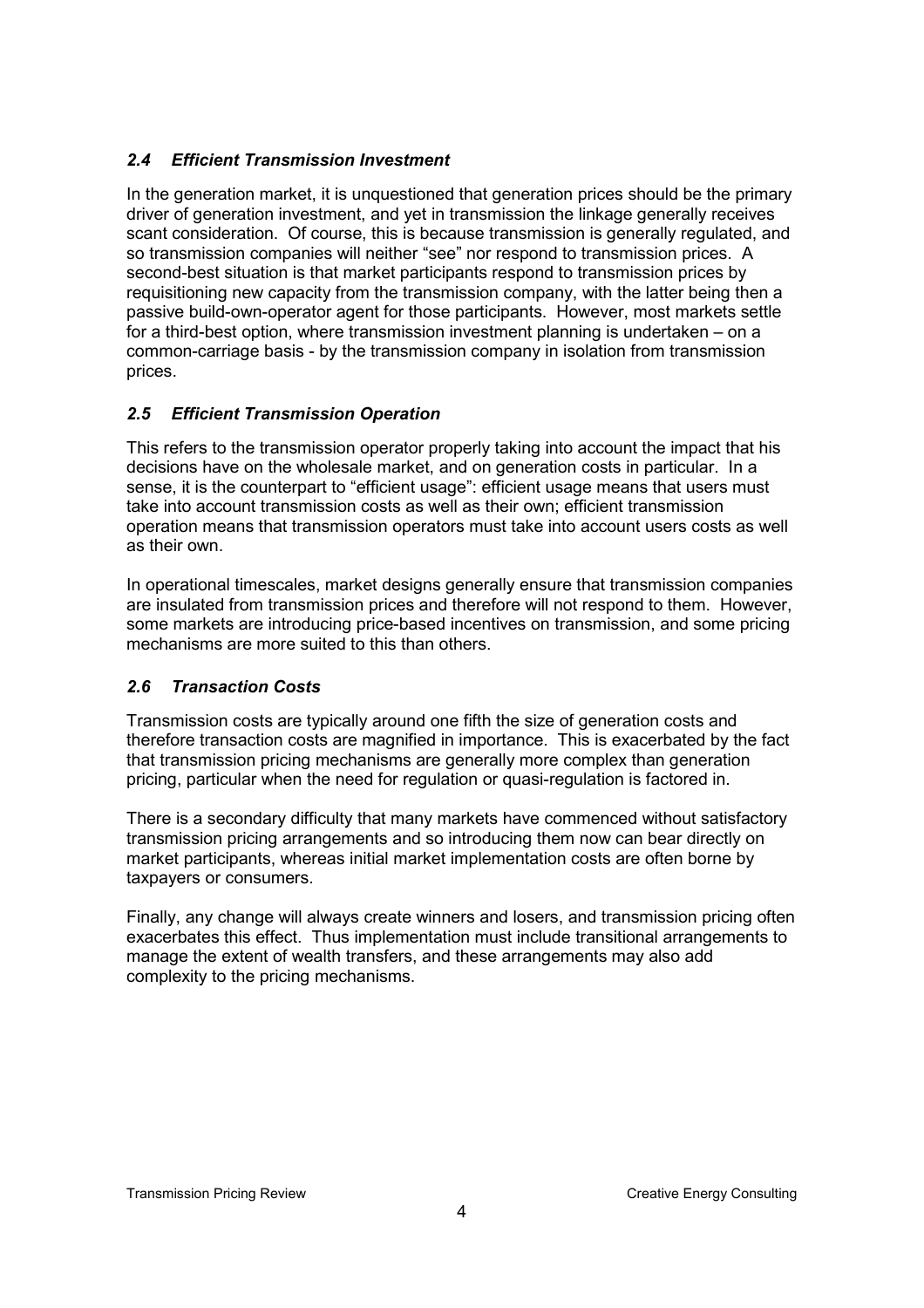Therefore, three different evaluation criteria will be applied in relation to transaction costs:

- the cost of implementing the new systems and processes required to support the proposed arrangements;
- the ongoing additional costs of operating these systems and processes; and
- the "shock" that the new arrangements create on existing participants (ie the amount of change to expected profitability of market participants or consumers directly caused by the introduction of the new arrangements) and the cost and/or complexity of mitigating this shock to ensure broad acceptance<sup>3</sup>.

In assessing transaction costs, it is important to consider the costs to market participants as well as to the market operator and transmission owner.

# *2.7 Acceptability to Governments*

Through the NEMMF and Ministerial Council for Energy (MCE) processes, it has been seen that governments regard significant changes to transmission pricing arrangements as a matter of public policy, and therefore any proposed changes must be acceptable to governments and consistent with their policy objectives and priorities. Thus, "acceptability to governments" would seem to be an important evaluation criterion.

However, this criterion is problematic, for a number of reasons:

- it is not entirely clear what government policy objectives and priorities are, and so evaluation would require "second guessing" in this respect;
- different governments are known to have different policy objectives or priorities, which therefore cannot necessarily all be accommodated within a single, national market design;
- **policy objectives in some cases may be better addressed outside of the market** design; indeed, this has been the approach taken by governments on a number of occasions.

Furthermore, the purpose of this review is to assist retailers in identifying *their* preferred model. It would seem to be inappropriate for the retailers to promote a "second best" model, on the basis that this is considered to be more acceptable to government.

On the other hand, government acceptability is critical to the success of a new model, and therefore should be evaluated to the extent possible. Therefore, the models will be assessed against this criterion, but it will not be included in the overall evaluation rankings.

 $\overline{a}$ 3 Introducing shock through regulatory change increases the perceived level of regulatory risk in the market, which will raise the cost of capital of market participants (and, to a lesser extent, consumers) and deter new entrants, even though the latter are not directly affected by the shock. Potential "losers" also have a strong incentive to attempt to block the changes.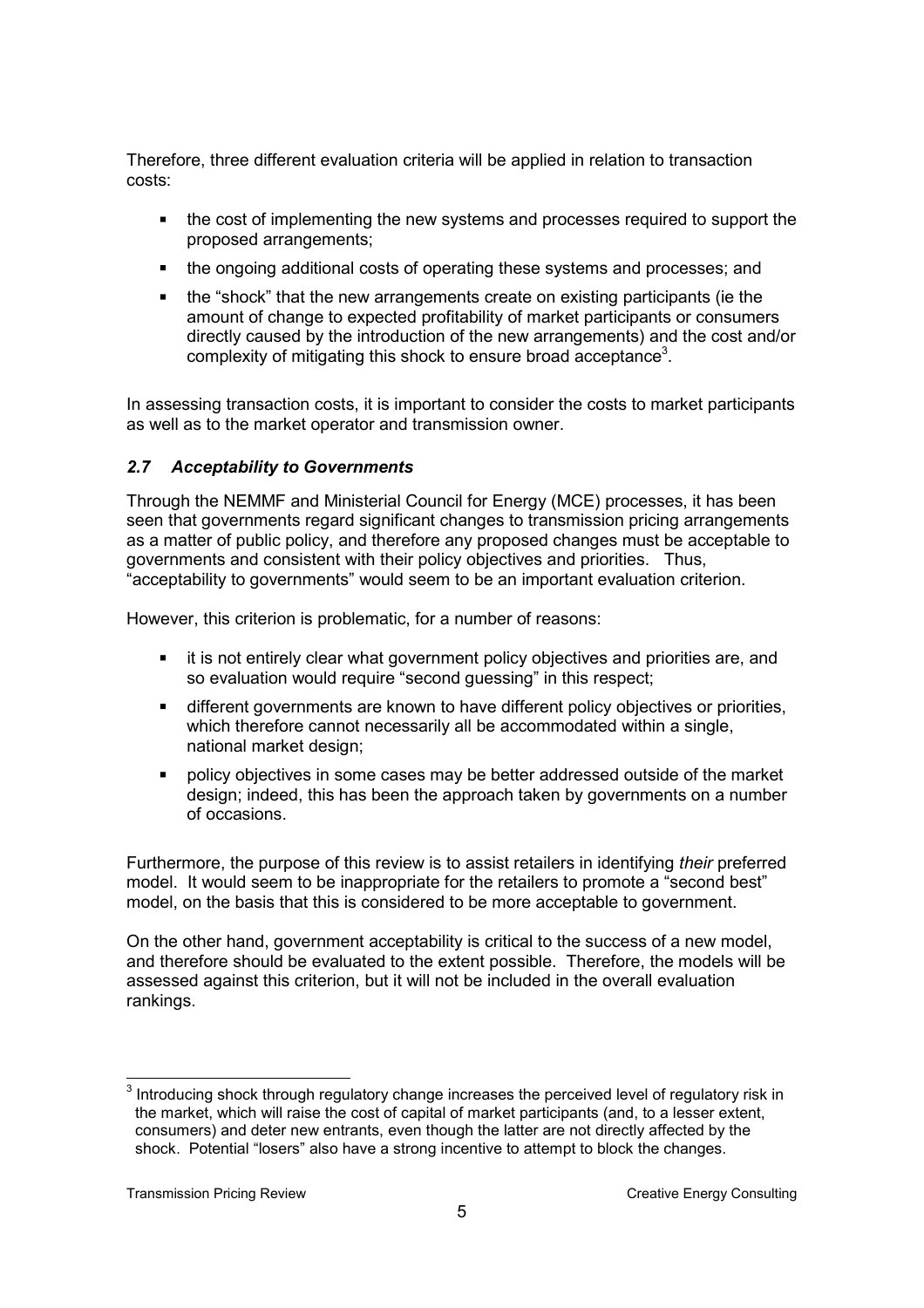So what considerations are likely to be important to governments? Efficiency and cost considerations have already been addressed by the other evaluation criteria. "Equity" considerations – such as geographical differentiation of retail prices within a State<sup>4</sup> – have not, and this is likely to be the main additional area of government concern.

Some governments have also expressed a position on what has become known as the "role of transmission" in the wholesale market: for example, whether transmission is market player or a market facilitator. However, it is not clear whether this regarded as a prime policy objective or whether it is just a mechanism for achieving other objectives: ie whether it is a "means" or and "end". It will not be considered further in the evaluation.

 $\overline{\phantom{a}}$ 4 Queensland and South Australia have a policy of "uniform retail prices" for small customers. NSW and Victoria do not, but may nevertheless be concerned about any further increases in geographical price differentiation.

Transmission Pricing Review **Creative Energy Consulting** Creative Energy Consulting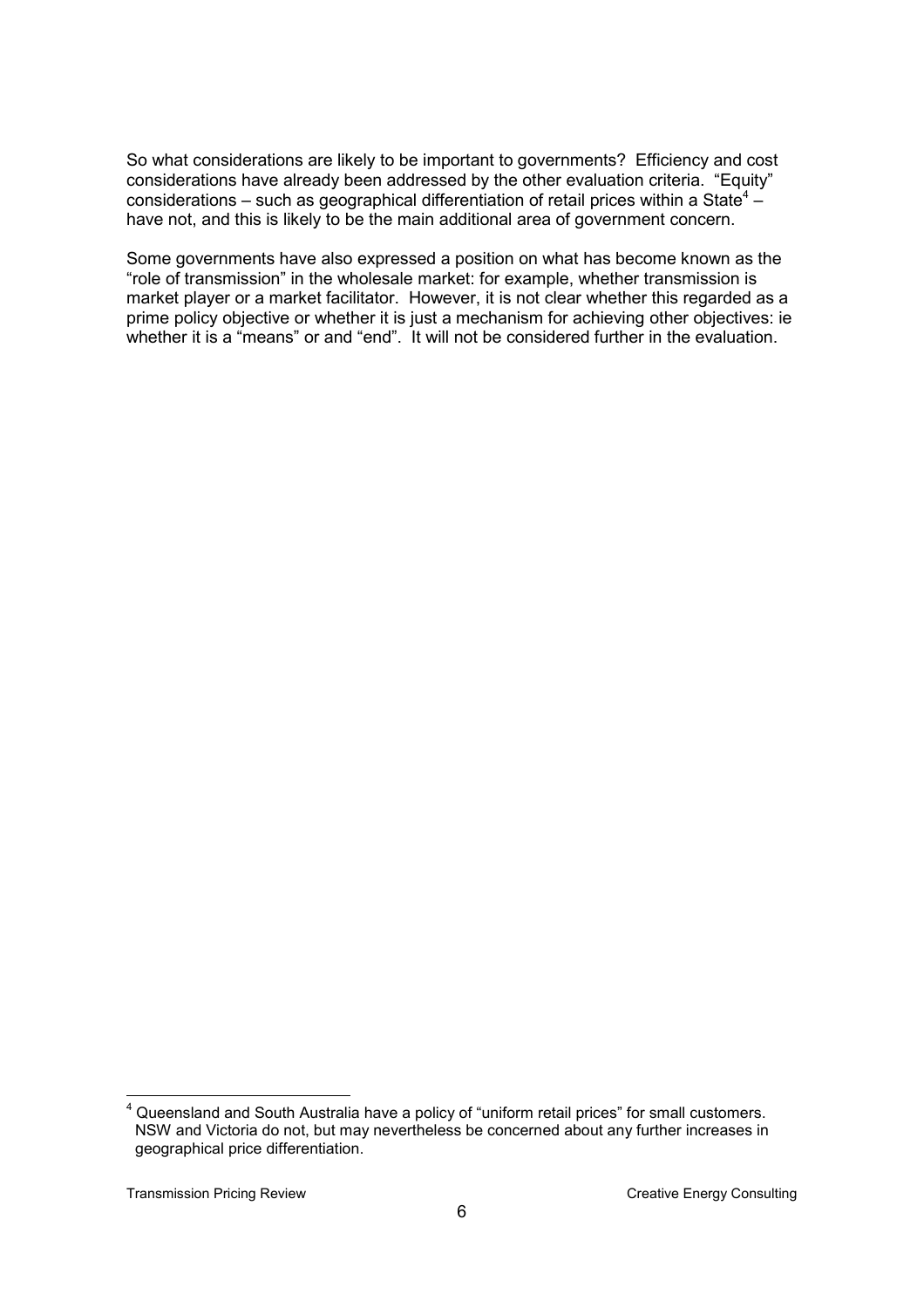# **3 Transmission Elements**

# *3.1 Elements Covered*

This paper covers elements of transmission pricing. Typically, these are set in two timescales:

- **the 1** transmission spot prices determined as part of energy market clearing; and
- transmission service tariffs determined annually through regulation and rate setting.

Most markets also have mechanisms for hedging transmission spot price risk: eg financial transmission rights (FTRs) or settlement residue auction (SRA).

Transmission service tariffs are typically designed only to recover the costs of transmission assets and associated operations and maintenance and, furthermore, regulated transmission owners are not allowed to retain revenue from transmission spot prices and associated hedging products. Therefore, there is also a need to define how the transmission spot revenue is allocated to market participants. Therefore, there are 4 elements:

- **transmission spot pricing methodology,**
- **transmission spot price hedging mechanisms.**
- **transmission service tariff methodology and**
- **transmission spot revenue allocation methodology.**

These elements are described in the following sections. The overall transmission price is then determined by the formula:

Tx Price = Tx Spot Price<sup>5</sup> + Tx Services Price – Tx Revenue Recovery

It is important, therefore, that the four elements described are consistent. For example, the spot price and services price may each efficiently reflect transmission costs but, when added together, might lead to double counting. Or the revenue recovery methodology may have the effect of cancelling the price signals provided by the other elements.

Therefore, a theme of this paper is the importance of ensuring these elements are aligned and that any evaluation considers the aggregate effect of the four elements, rather than considering them individually.

  $5$  recognising that the spot price will be hedged to a greater or lesser extent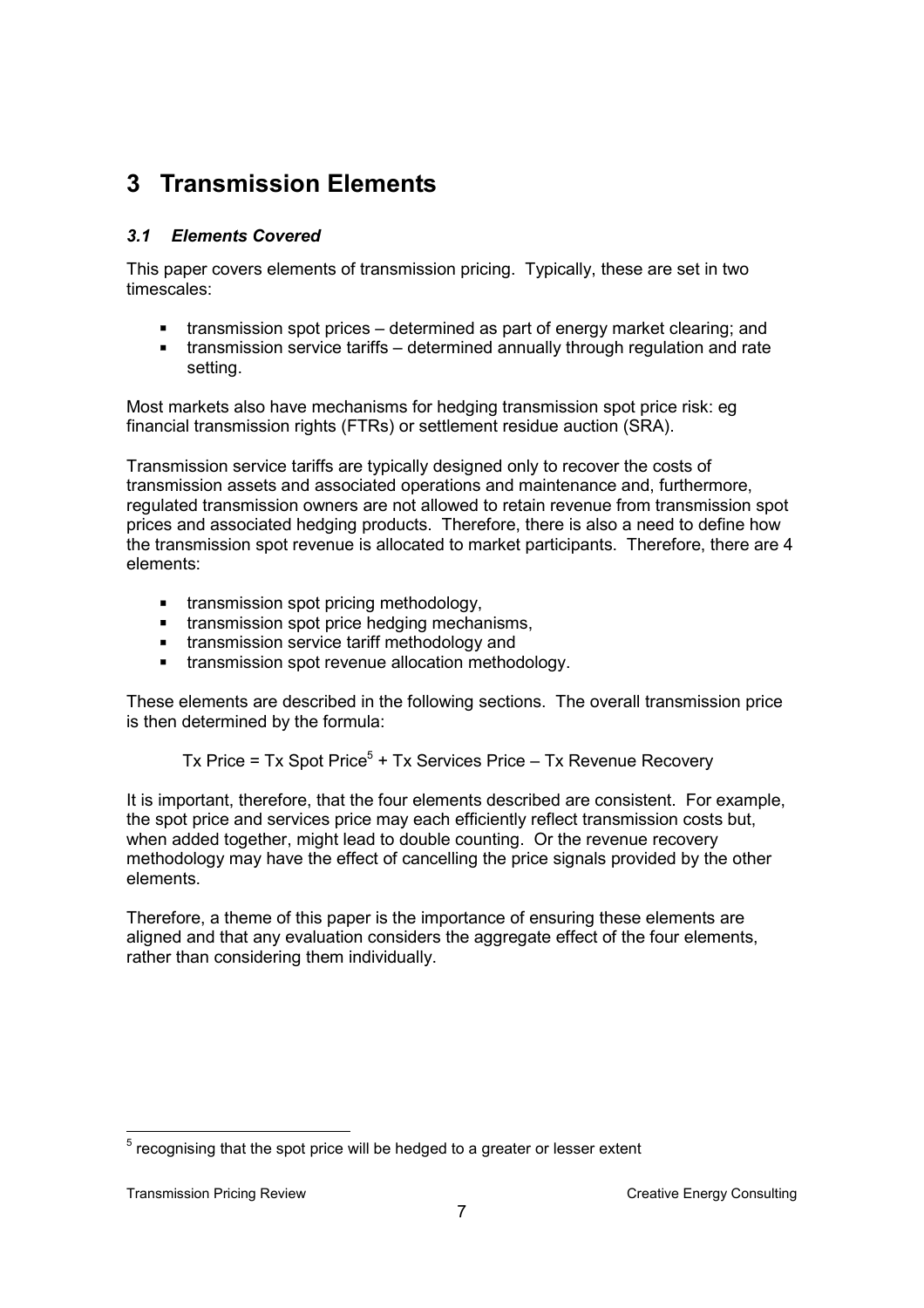# *3.2 Spot Pricing*

#### *3.2.1 Nodal Pricing*

The principle and practice of nodal pricing of transmission – often referred to as Locational Marginal Pricing – is well established. As part of the energy market clearing process, a network model – a mathematical approximation to the physical transmission network – is defined. The energy market is cleared using this model, giving rise to a different energy clearing price at each "node" of the transmission model. The transmission spot price at a node can then be considered to be the difference between the nodal energy price and the "reference" energy price (eg the energy price at a designated reference node); or, alternatively, the spot price for transmission between two nodes is the difference in nodal energy price between the two nodes $6$ .

The network model must be "physical" in that it closely approximates the physical network, representing each "node" (busbar) and "link" (line, cable or transformer) of the network. Some approximations may be made: for example groups of nodes or busbars that are electrically clustered may be represented in the model as a single node. Typically, the models are DC, so reactive power dispatch and pricing is carried out separately.

The performance of modern computing hardware means that real-time clearing on a physical network model can easily be done on a five-minute interval, so the model can be used to calculate real-time dispatch targets as well as nodal energy prices<sup>7</sup>.

Network models will typically include the following characteristics:

- "*branch constraints*" representing thermal limits on individual transmission links;
- "*group constraints*" representing stability limits (voltage, transient or steadystate) across a network boundary<sup>8</sup>;
- "*loss factors*" representing electrical losses on transmission links; and
- "*security constraints*" representing the need to ensure power system stability following a "credible" transmission or generation outage.

However, some markets only model a subset of these characteristics.

<sup>————————————————————&</sup>lt;br><sup>6</sup> Given that transmission is a transport service, to be meaningful it must be a service from "A" to "B". Sometimes the two points are explicit, whilst at other times one point is unstated, but must be assumed to be some actual or virtual "reference point" at which the market is notionally <sub>,</sub> located.<br><sup>7</sup> "Ex ante" markets calculate the nodal prices as part of the dispatch process, whereas "ex-post"

markets calculate nodal prices based on dispatch outcomes. The difference is minor and not relevant to this paper.

<sup>8</sup> Since these constraints limits cannot be determined with a simple DC model, they are usually derived off-line using sophisticated AC analysis tools and then represented in the DC model as "generic constraints", typically limiting import or export across a defined constraint boundary.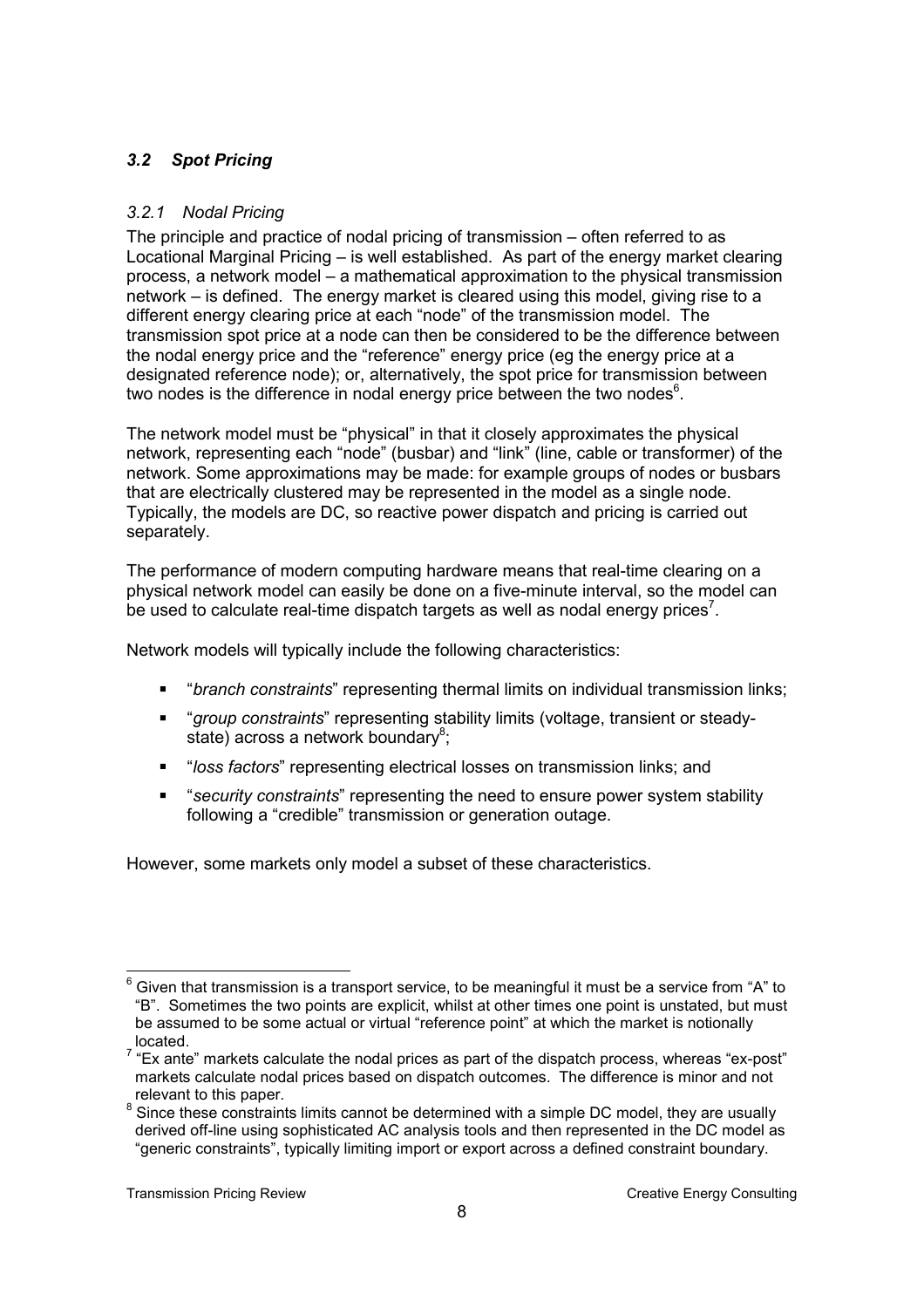Mathematically, the "price" of each constraint to be identified separately and so the nodal energy price can be broken down into 3 components:

- $\blacksquare$  the reference energy price (ie the nodal price at the market reference point<sup>9</sup>)
- $\blacksquare$  the marginal losses (the price component created by loss factors)
- the congestion price (the price component created by constraints)

Thus:

 $P_{\text{node}} = P_{\text{energy}} + P_{\text{losses}} + P_{\text{congestion}}$ 

Although spot prices are generally not broken down into these components for spot market settlements, these components are useful conceptually for differentiating between "energy" spot price and "transmission" spot price<sup>10</sup>. In a nodally priced market, load pays – and generation is paid - the nodal energy price at their local node. For markets that allow bilateral schedules, schedulers pay the difference in nodal price between the receiving and sending nodes.

We will define the transmission spot price for load to be the sum of the losses and congestion components and, for generation, the negative of this amount. Thus, in the spot market, load pays the transmission spot price plus the energy spot price, whilst generation pays the transmission spot price but receives the energy spot price. The reason for this "symmetry" between generation and load transmission spot prices is that the transmission price for generation is, in effect, the price for transport from the local generation node to the market reference point, whereas the transmission price for load is the price for transport from the reference point to the local node<sup>11</sup>.

For example, suppose that the energy reference price is \$50/MWh and the energy price at a node is \$80/MWh. Then the transmission spot price for demand at that node is +\$30/MWh and the transmission spot price for generation is -\$30/MWh.

In addition to nodal energy prices, market clearing on a physical network model determines "flowgate prices". These are prices associated with each branch constraint and so a separate flowgate price is determined for each transmission link, and is nonzero only if the link is constrained. In Appendix A, nodal and flowgate prices are determined for a simple network model and their main characteristics are discussed.

 $\overline{a}$  $^9$  Markets do not necessarily have an explicit reference point, nor separate nodal prices into energy and transmission prices. However, this convention is helpful for conceptual purposes.

 $10$  the components are also important in the design of hedging mechanisms, discussed in the next section

 $11$  For similar reasons, there should be some symmetry between generation and load in transmission service prices. However, this is rarely the case.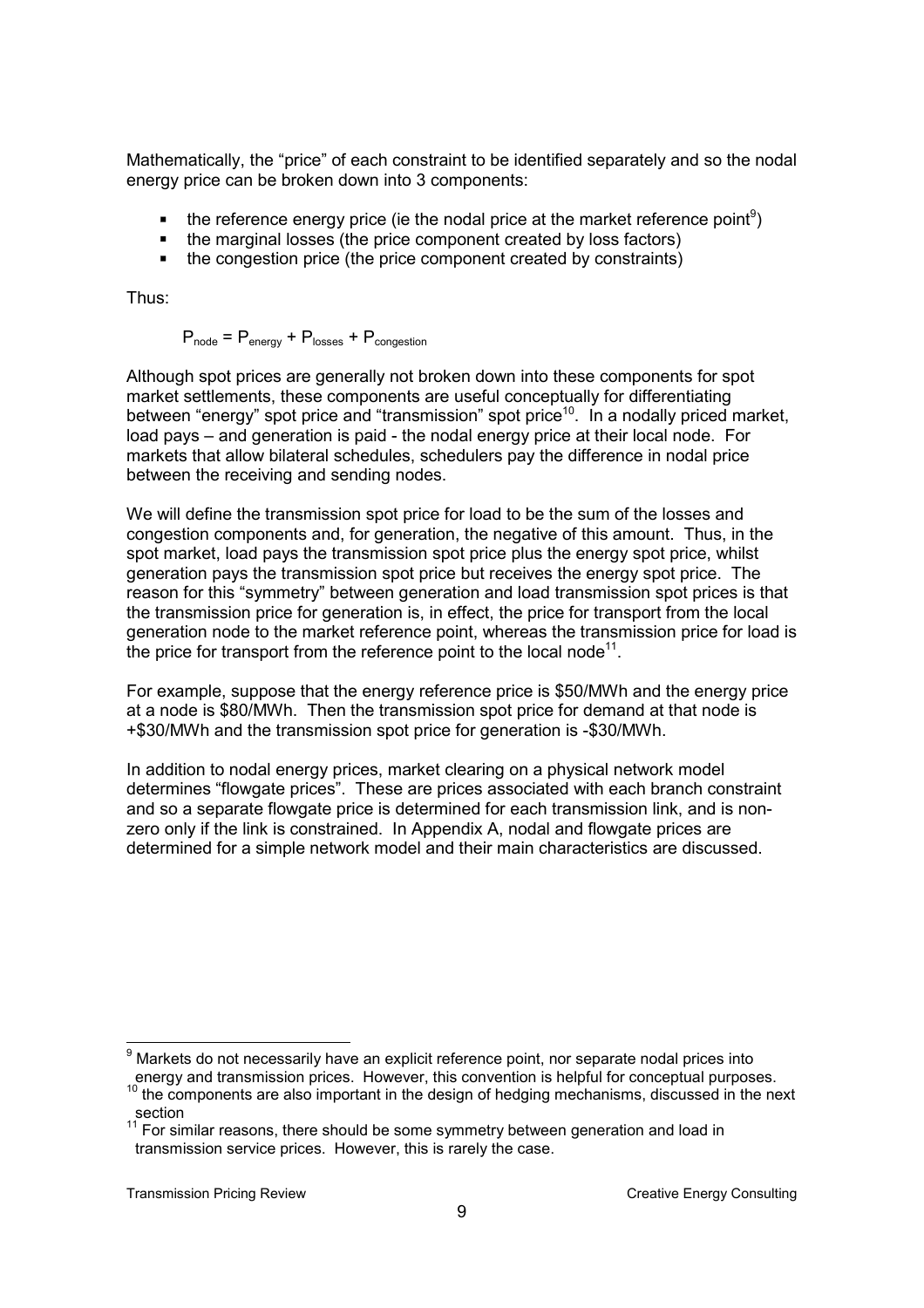### *3.2.2 Zonal Pricing*

Having a separate transmission price at each node is sometimes considered to create undue complexity in an energy market: for example, in settlements, hedge trading, retail pricing and so on. For this reasons many markets use a zonal design. In such markets, geographical pricing zones are defined, and a single transmission price is calculated for each zone. There are two methods used for calculating zonal prices: zonal averaging and zonal modelling.

*Zonal averaging* simply takes the nodal prices described above and averages these across a defined zone. To maintain the same aggregate settlement flows, the averaging is weighted by the load or generation at each node.

In *zonal modelling*, a "logical" network model is used, which represents each zone as a single node and any network constraints between zones as a single link. To the extent that there are network constraints within zones, these are represented by generic  $const$ raints<sup>12</sup> which are derived off-line using a physical network model. Thus, market clearing gives a single price for each zone rather than for each node<sup>13</sup>.

A zonal/nodal hybrid model may be used, which retains the zonal model but adjusts nodal prices within each zone by a node-specific loss factor. In effect the "loss factor" component is nodal but the "congestion price" component is zonal.

A characteristic of any pricing mechanism other than nodal is that it leads to "pricedispatch inconsistency" meaning a generator with an offer price below the local spot price may not be dispatched (and is said to be "constrained off") or, conversely, a generator with an offer price above the spot price may be dispatched (and is "constrained on"). A similar (but reverse) characteristic applies to dispatchable load. This inconsistency creates significant behavioural problems, whereby a generator will not reveal its true variable costs in its offer price<sup>14</sup>, and therefore leads to dispatch inefficiency.

For this reason, all markets either have nodal pricing for generation, have "side payments" to constrained generators to correct the price signal (discussed in section 3.2.3 below) or have zones "small" enough so that the price-dispatch inconsistency created by zonal pricing is immaterial. Some markets also have nodal pricing or side payments to dispatchable demand.

Although zones should, in principle, be defined around electrical regions – to give a better approximation to nodal prices – in practice they are often defined along political or utility boundaries. The main reason for this is to encourage or facilitate uniformity of retail prices across such zones.

 $^{12}$  A generic constraint is simply a linear constraint containing generation and load variables.<br><sup>13</sup> Or, to be exact, it gives a clearing price for each node in a logical network model (which

represents a zone) rather than for each node in a physical network model (which represents a busbar or substation).

In a competitive, nodal market, a generator should reveal its true costs. Of course, in an uncompetitive market, a generator with market power may increase its offer price above its true costs.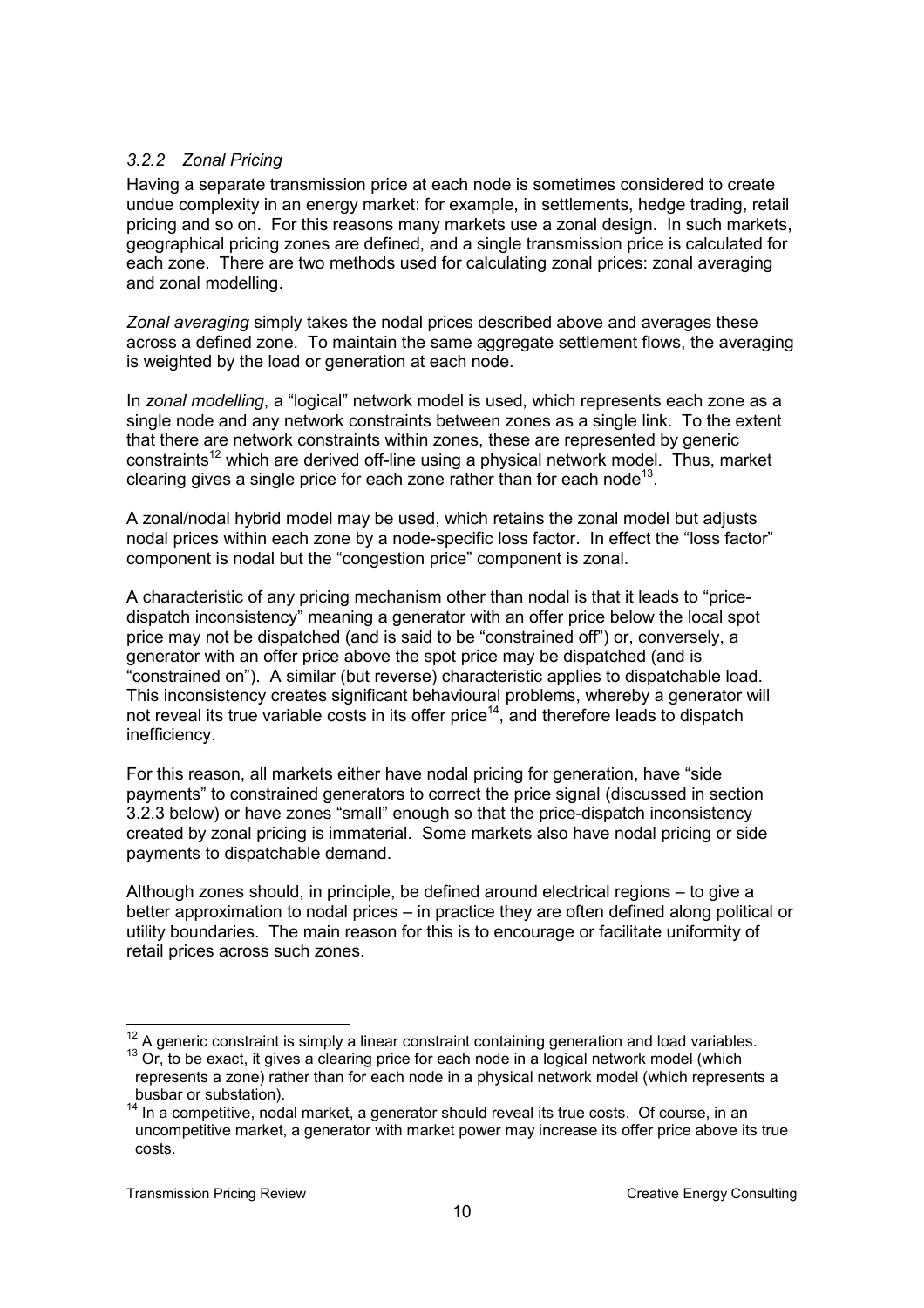#### *3.2.3 Unconstrained Pricing*

A final method to set energy prices is to ignore the network altogether and clear the market as though all generation and demand is connected at a single node. Thus, all generation and demand pays the same price, irrespective of location, and transmission spot prices are effectively set to zero<sup>15</sup>.

Without a network model, the "unconstrained" clearing mechanism does not provide a feasible dispatch solution. Thus actual generation dispatch will vary from cleared generation volumes and may be higher ("constrained on") or lower ("constrained off") for individual generators, depending upon the effect of network constraints. In this mechanism, generators are paid as follows:

- *constrained-on generators* are paid the clearing price for their "unconstrained" volume, and paid their offer price for any dispatch above this level.
- *constrained-off generators* are paid the clearing price for their "unconstrained" volume, and must repay at their offer price the amount that they are dispatched below this level.

In this model, total payments to generators will exceed payments from load. This is because, although the aggregate volume of constrained-on generation must – by definition – equal that of constrained-off generation, offer prices of the former will generally be higher than offer prices of the latter. This shortfall is typically collected from retailers through an "uplift" charge to the energy price, but can also be recovered from transmission $16$ .

Note that, at the margin, each constrained generator is paid its offer price rather than the energy price: ie the payment for an additional 1MW of dispatched output will be its offer price, not the clearing price. This price will be similar to the nodal energy price, particularly as informed constrained generators will reoffer to "what the market will bear" and thus converge on the nodal energy price just as bidding in "pay-at-bid" energy markets will converge on the system marginal price<sup>17</sup>.

The original market using the unconstrained design was the England & Wales Pool, where the unconstrained market clearing was carried out day-ahead. Modern unconstrained markets<sup>18</sup> have the unconstrained market clearing in real-time, in parallel with the real-time constrained dispatch.

In principle, a "semi-constrained" design could be used, where the "unconstrained" clearing mechanism incorporate certain network constraints but not others. For example, in a zonal market, constraints between zones could be included in the clearing

 $\overline{a}$ 

 $15$  A variant on this model is to include loss factors but not constraints. Thus, transmission spot prices are set equal to marginal loss factors.

<sup>&</sup>lt;sup>16</sup> In fact, the only market that does this at present is the England & Wales market (NETA) <sup>17</sup> For example, suppose that two generators at a node are constrained-on: Gen A has an offer price of \$50/MWh and is fully dispatched, whereas Gen B has an offer price of \$80/MWh and is marginal. In this case, the nodal energy price is \$80/MWh. Gen A is getting paid – at the margin – less than the nodal price but will have an incentive to increase it bid price towards \$80/MWh.

<sup>&</sup>lt;sup>18</sup> In South Korea and Ontario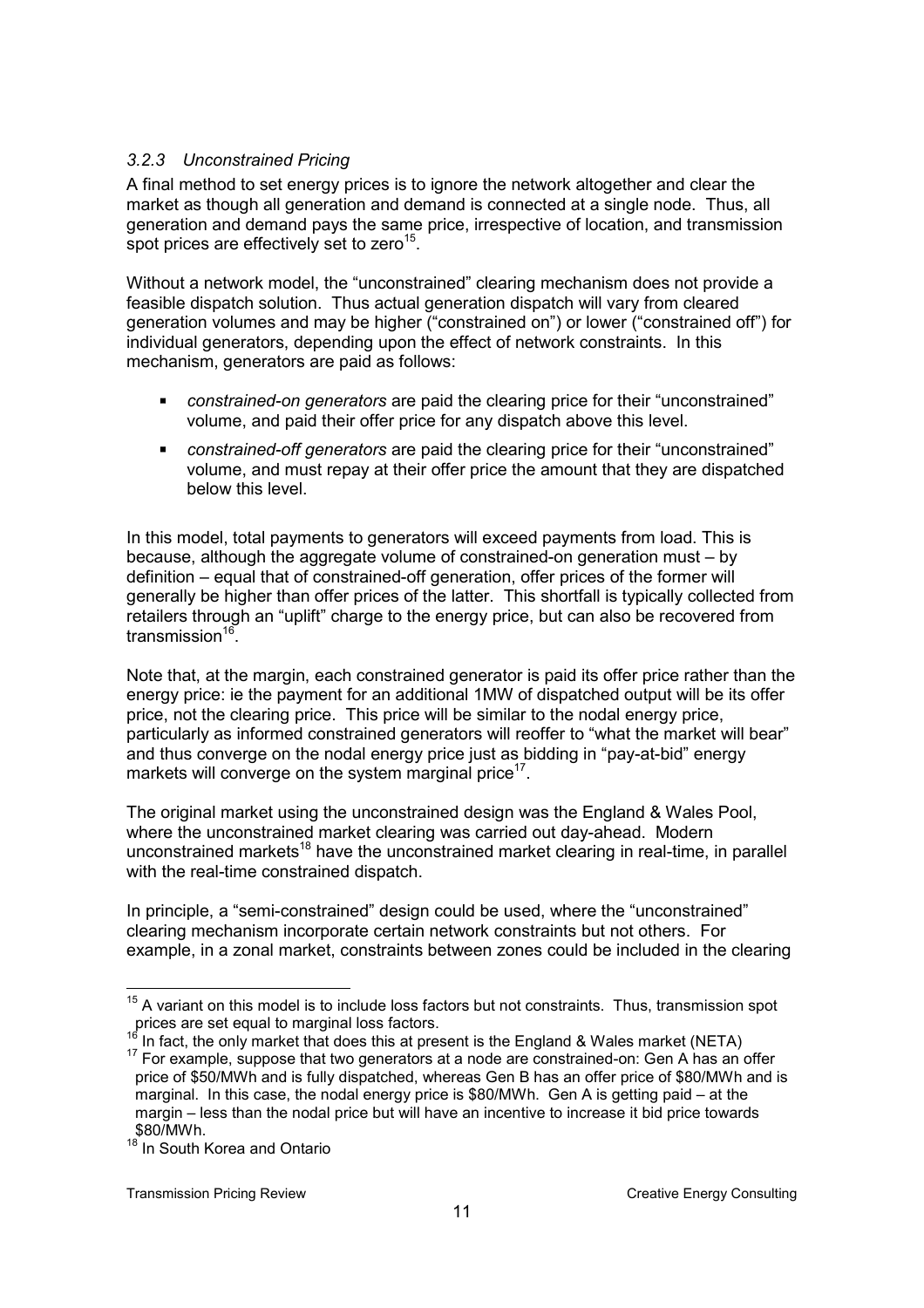mechanism but not constraints within zones, leading to a single "unconstrained" price in each zone, and then compensation for generators constrained by intra-zonal constraints<sup>19</sup>. There is no implementation of such a hybrid, but it is discussed further in section 4.5.

#### *3.2.4 Assessment*

Under assumptions that:

- the generation market is competitive, so generators bid at their variable costs,
- load can respond effectively to price and
- the short-run marginal cost (SRMC) of transmission services is zero,

then nodal prices represent the true SRMC of transmission and therefore lead to *statically efficient* clearing outcomes: ie outcomes which maximise value to the market as a whole, given the existing capital stock. For nodal prices to also be dynamically efficient, they must also, over time, be sufficient to signal the true long-run marginal cost (LRMC) of transmission or, put another way, transmission spot revenue should be sufficient to fund economic new transmission investment.

It is generally considered that – in an efficiently planned transmission network – transmission spot revenue will be insufficient to cover the total cost of transmission<sup>20</sup>. However, this does not necessarily mean that nodal prices are dynamically inefficient as:

- **EXECT FORMC for transmission may be lower than historical average costs (eg due to** economies of scale);
- existing transmission networks may be "overbuilt" in the sense that some network assets exceed their deprival value<sup>21</sup>. This may reflect the fact that transmission planning standards use a higher implied VoLL than that used in the wholesale market.

Nevertheless, the fact that market designs generally do not rely on transmission spot revenue to fund new transmission, suggests that regulators at least consider that this revenue will be insufficient<sup>22</sup>. This paper, therefore, will assume that nodal prices alone will not promote dynamic efficiency.

All of the models pay generation at nodal prices – or a close approximation to them - at the margin, and so should achieve similar levels of static efficiency. Zonal or uniform pricing for load will reduce this efficiency, but only to the extent:

 in the short run, that load can and will respond differently to the zonal or nodal prices;

 $19$  This is a variation of the "zonal modeling" described in section 3.2.2. The introduction of the semi-constrained clearing allows compensation to be calculated.

<sup>&</sup>lt;sup>20</sup> It is generally estimated that transmission spot prices will only recover around 30% of transmission costs. This contrasts with a balanced generation market, where spot prices should, on average, recover the full cost of generation.

 $21$  ie the increase in costs in the wholesale market if the asset were to be withdrawn from service

<sup>&</sup>lt;sup>22</sup> Although it also may reflect regulator concerns about monopoly power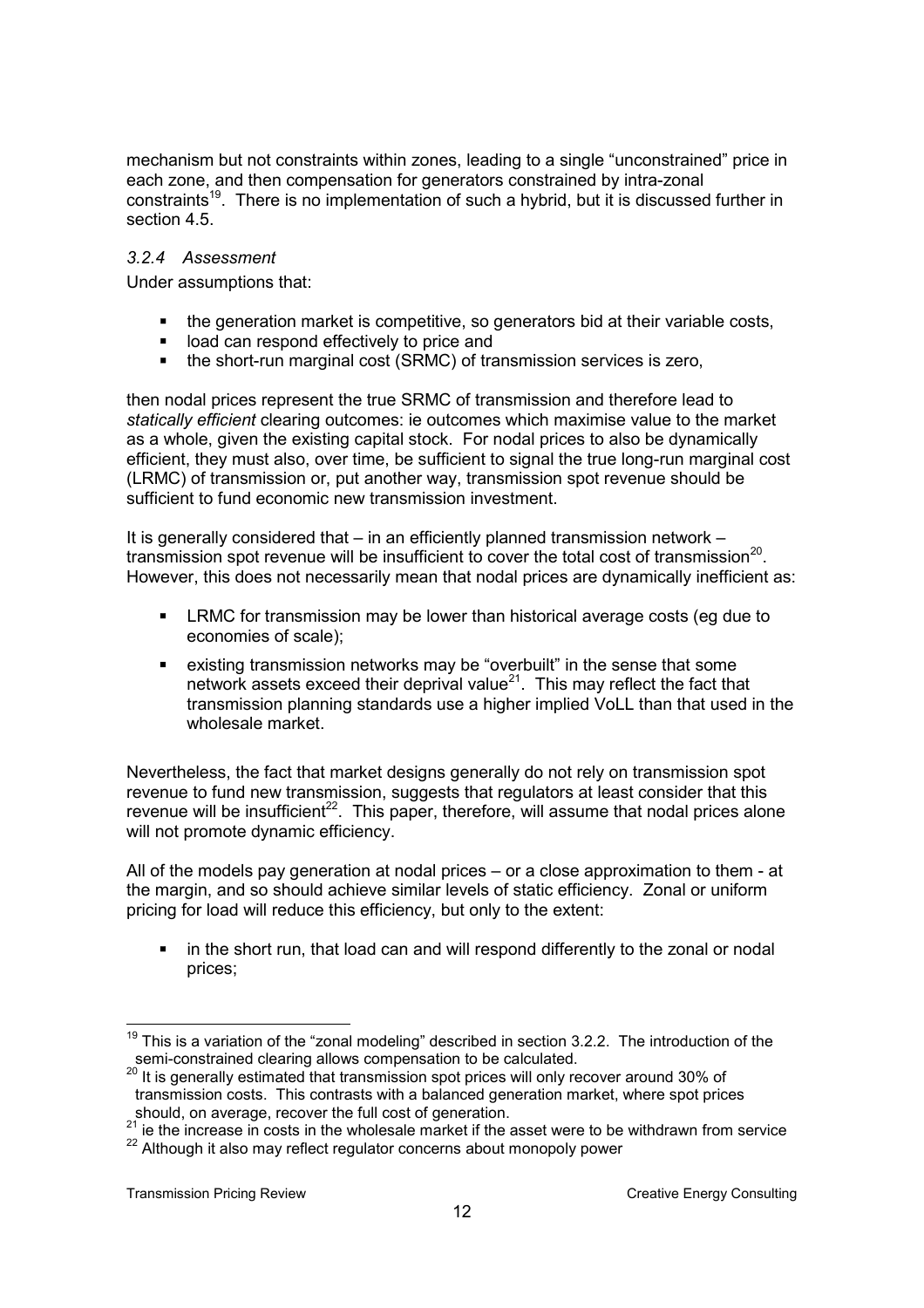**ightharror in the long run, that these pricing "distortions" are not offset by the other price** elements (ie transmission services and revenue allocation).

The preceding discussion assumes a competitive wholesale market, but this is often not the case. To the extent that generators have local market power, transmission spot prices may be distorted, giving rise to reduced efficiency. It is important then to consider, firstly, the extent to which transmission pricing arrangements may exacerbate or mitigate local market power and, secondly, the extent to which this market power can cause distortions in transmission prices.

On the first question, since all the pricing arrangements described pay generators at nodal prices, the ability and motivation of generators with market power to manipulate those nodal prices may differ little between the options. The exception is the unconstrained pricing arrangement, where a generator in effect sells its constrained-off generation back to the market at its bid, and therefore has an incentive to bid low or negative to increase its profitability. This problem does not arise in the other options<sup>23</sup>.

In terms of distortion, nodally priced markets may allow a generator to create large local price distortions, whereas in zonal or uniformly priced markets the effect will be a smaller distortion but over a wider zone.

Most market designs also have some form of market power mitigation mechanisms which target those generators with market power, whilst leaving the competitive market alone.

To conclude, it is considered that market power considerations are unlikely to significantly affect the relative efficiencies of the different spot pricing options.

Under current regulation, transmission is not exposed to spot prices and so the spot price mechanism is unlikely to affect transmission investment, except to the extent that user coalitions promote transmission development in response to spot prices<sup> $24$ </sup>

Nodal prices will usually be more volatile than zonal or uniform prices and so create greater risk for participants. However, this can be offset by hedging arrangements, discussed next.

Nodal prices will create higher transaction costs than zonal or uniform prices, because of the need to calculate, analyse and hedge more price variables. This is a particular issue for retailers, whose customer base may cover a large number of different nodes, but less so for generators who generally have plant at only a handful of locations. Surprisingly perhaps, nodal pricing does not necessarily create high transaction cost within the market operator, since most modern dispatch software generates nodal prices as a matter of course and metering is usually done nodally irrespective of the market design.

In many markets, there is a policy – often a legacy of vertical integration – that retail prices over a political or utility region should be uniform. Zonal transmission pricing

 $\overline{a}$ 

 $^{23}$  Although, under nodal pricing, a generator which holds an FTR from its local node may have a similar incentive to bid low.

 $^{24}$  And it has to be said that, although most markets allow such coalition-funded projects, few if any such projects have actually taken place.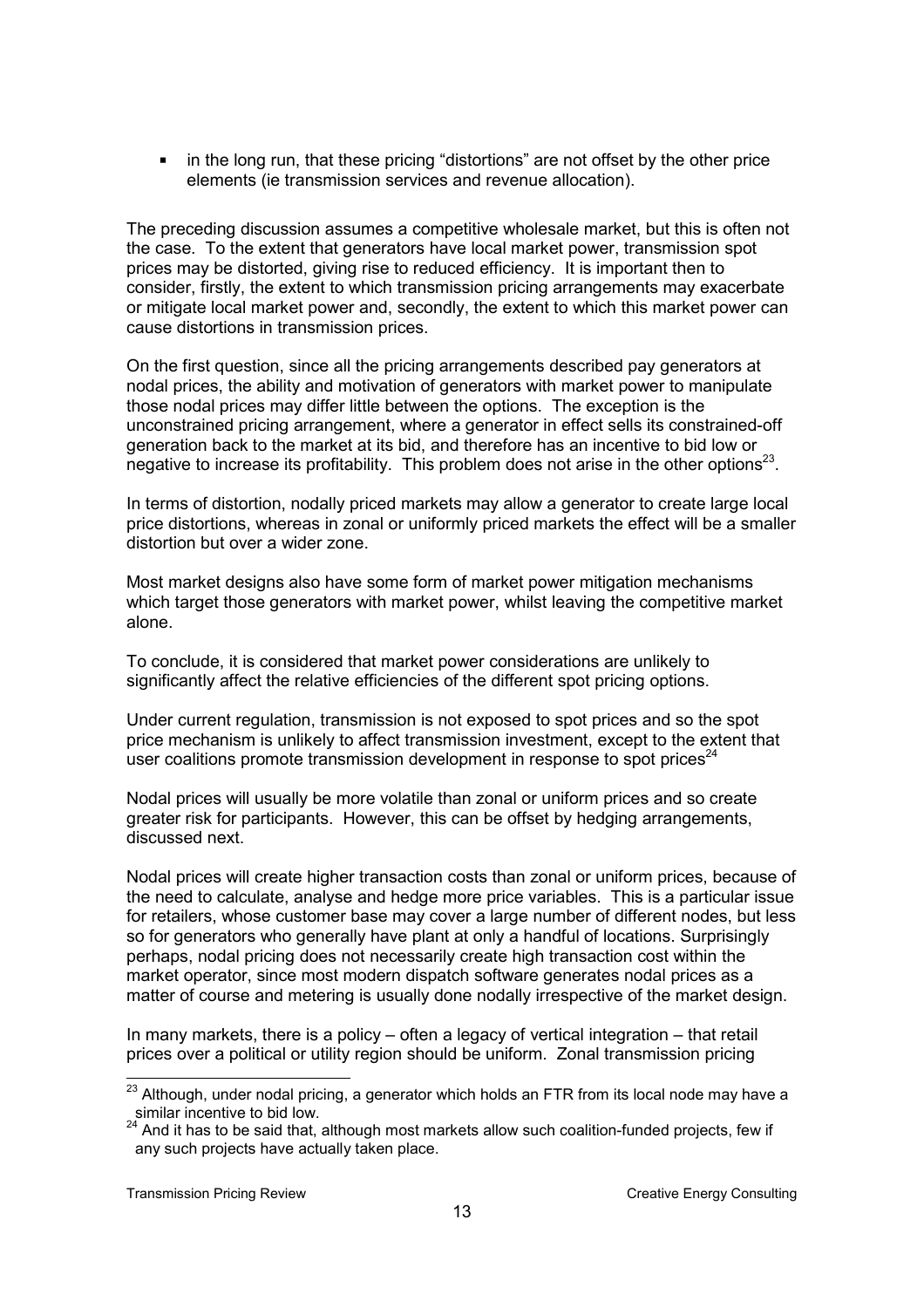allows this to be achieved – with appropriately defined zones - whilst nodal pricing makes it more difficult, particularly if there is also retail competition<sup>25</sup>. Thus, full nodal pricing may be inappropriate in a market which has such a retail policy. On the other hand, if the uniform pricing policy only applies to small customers – and efficient pricing is desired for larger prices - then it may be more appropriate to effect uniform pricing by mechanisms outside of the wholesale market design.

# *3.3 Spot Price Hedging*

# *3.3.1 Introduction*

The use of transmission spot pricing creates substantial price risks for market participants, just as energy spot pricing does. The latter risks are managed by voluntary trading of hedging instruments – such as financial swaps or options – between generators and retailers. These sectors are natural counterparties, since generators have a "long" exposure to spot prices (they are at risk if spot prices fall) and retailers have a "short" exposure (at risk if spot prices rise).

In relation to transmission price hedging, generators and retailers are only natural counterparties if they are located at the same pricing node or zone. Otherwise, the natural counterparty is transmission, who is the "seller" of the spot transmission. However, transmission usually has its revenue regulated, meaning it is deliberately insulated from the revenue risks that spot prices create and therefore has no incentive to offer hedges; it may even have a disincentive if the hedge income is treated as unregulated.

Thus market designs with spot transmission pricing generally include arrangements which oblige transmission to offer hedges. This is often done through an agent such as the ISO to manage perceived conflicts of interest. Just as prudent market participants should only trade energy hedges to the extent it reduces their spot price risk, transmission hedge issuance arrangements should also ensure it does not create undue "risks" on the issuing body. What this means in practice is that the contingent liabilities arising from the issuance of such hedges – ie the payouts which must be made under the contracts – should be fully funded, under normal circumstances, by the transmission spot revenue received. This is referred to as "revenue adequacy"

Mathematically, there are two different hedge structures that are used:

- "*point-to-point*" rights (usually referred to as Financial Transmission Rights or FTRs) which hedge the buyer against congestion prices between the two points; and
- "*flowgate*" rights on each network link, which hedge the buyer against the flowgate price arising from any constraint on that link

These are described in the following sections.

Transmission Pricing Review **Creative Energy Consulting** Creative Energy Consulting

 And even if uniform retail pricing can be achieved in a nodal market, the rationale of generating nodal wholesale prices simply to bury them within zonal retail prices must be questioned.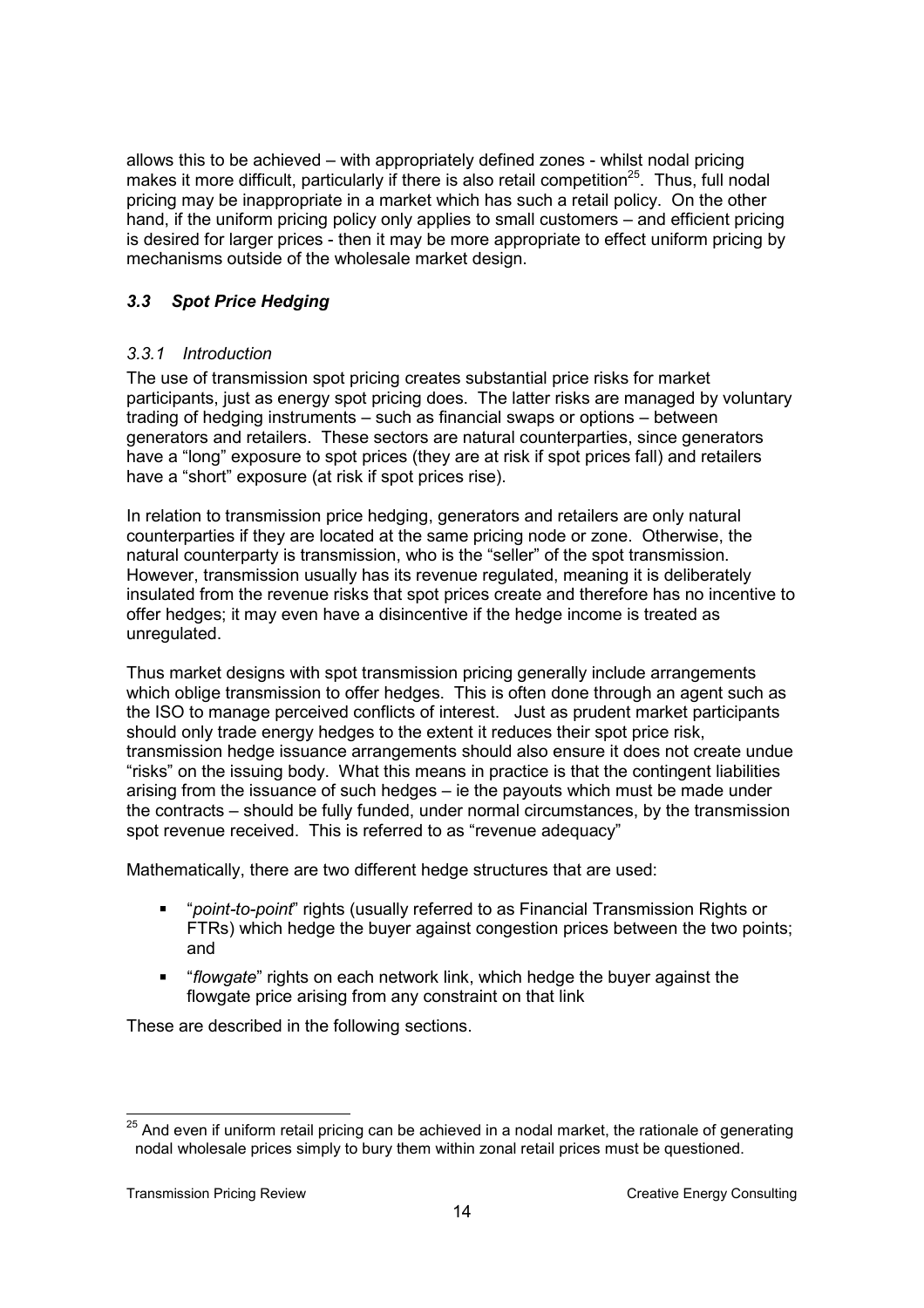#### *3.3.2 Financial Transmission Rights*

FTRs are defined by:

- $\blacksquare$  the source point
- the destination point
- $\blacksquare$  the MW volume
- $\blacksquare$  the structure: swap or option
- $\blacksquare$  the trading periods which it is active for

The payout on an FTR in each active trading period is given by the formula:

payout = MW volume \* (destination price - source price)

With "swaps" the payout may be positive or negative, whereas with "options" the payout is positive or otherwise set to zero. The destination and source points may be a single node, or a specified group of nodes: variously referred to as "zones", "hubs" or "aggregates". The price for a group of nodes is the average of the included nodal prices; the average may be weighted by load, by specified parameters, or unweighted. Typically, where node groups are traded, the group spot prices will be calculated and published by the market operator.

With FTRs, a sufficient condition for revenue adequacy is that the network can physically accommodate the power flows implied by every market participant simultaneously scheduling energy from point-to-point<sup>26</sup> according to their active FTR holding. Thus, the issuance of FTRs must be restricted to the network capability. This is referred to as the Simultaneous Feasibility Condition<sup>27</sup> (SFC). If issued FTRs are all swaps, the volume of active FTRs is easily calculated and can be checked against network capability. Where FTR options are issued, these are only active when payments to the holder are positive and so are depend upon nodal price outcomes. This makes the SFC much harder to check; typically the SFC is assessed by assuming that the "worst" possible combination of FTR options is active.

The SFC requires future network capability to be forecast and, for this reason, FTRs are typically short to medium term instruments of between one month and one year. Planned network outages are usually incorporated but forced outages are not. Thus, revenue *inadequacy* may occur during a forced outage, as this reduces network capability but does not reduce the aggregate quantity of issued FTRs.

There are several different ways of dealing with occasional revenue inadequacy:

- make the hedges "non-firm" by scaling down payouts during any trading period of revenue inadequacy;
- use any revenue surplus from other periods to support the shortfall period. Typically this is done on a monthly or annual basis;

 $\overline{a}$  $^{26}$  Where the FTRs are referenced to node groups, the power flow is from the node group to another node group, split according to the weighting factors.

 $27$  The theory provides that every feasible market clearing on the network will lead to transmission spot revenue in excess of the FTR payouts, except for the market clearing which is identical to the FTR holding, in which case the spot revenue matches the FTR payout. Thus, there should normally be a revenue surplus, unless there is a shortfall in transmission capability.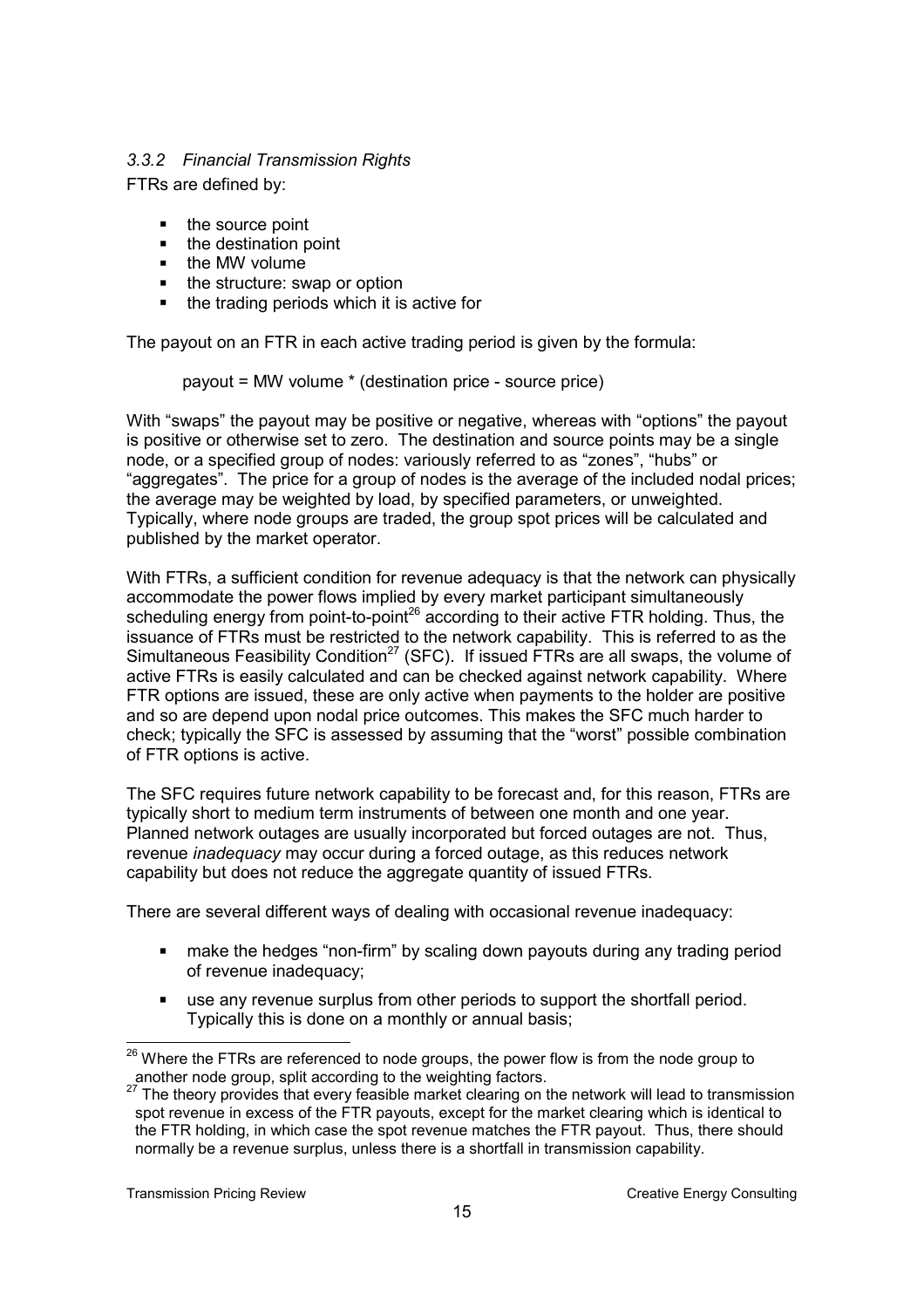- use the proceeds from the FTR issuance to make up any revenue shortfall;
- **F** recover the shortfall from market participants: eg through an uplift to energy or transmission service prices; and
- **F** recover the shortfall from the transmission company which caused it.

The "firmness" of the FTRs depends upon the size of surplus or fund that can be drawn upon and the potential size of any revenue deficit from credible forced outages. The markets reviewed that issue FTRs manage inadequacy through just the first two points above. Any scaling back is done "globally": ie all FTRs across the market are scaled back equally, irrespective of where within the market the forced outage occurred.

Hedges may also be broken down by time-of-use: eg peak and off-peak. This is particularly useful where flows on a network are "tidal", and so significant time-of-use price differences may otherwise be averaged out to zero over the FTR period.

FTRs may be issued through an allocation process or through an auction (or both). Allocation mechanisms are described in section 3.5. Auctions are described below.

An FTR auction mechanism is very similar to the energy clearing process. Participants submit orders specifying bid prices, bid quantities and FTRs desired. These orders are then "cleared" using a network model to meet the SFC and to calculate nodal (and node group) auction prices. The clearing price for each point-to-point FTR is then the difference in prices between the source and destination points. All market clearing then occurs at these clearing prices which, for cleared orders, will be higher than the offer prices and lower than the bid prices. An example auction is described in Appendix C.

Buyers in the auction will be market participants and, in some cases, the transmission agent buying back to cover an unanticipated transmission outage. Sellers will be the transmission agent, plus (in some designs) participants who are selling FTRs allocated to them or acquired from earlier auctions<sup>28</sup>. Because the FTRs are financial there is no requirement to demonstrate a physical position (eg generation capacity) in order to order FTRs29, although for practical and credit reasons, participation is generally restricted to market participants.

Some markets provide a platform for secondary trading between market participants outside of auction periods. Secondary trading may be direct (ie the bought and sold FTRs are the same) or indirect (where different hedges are bought and sold, but the new aggregate of issued hedges continues to pass the SFC. Indirect trading is only possible if the relevant auctions cleared fully.

 $\overline{a}$ 

 $^{28}$  For swaps, the "buy" or "sell" is determined by the direction of the FTR: for example, buying an FTR from A to B is exactly the same as selling an FTR from B to A.

<sup>&</sup>lt;sup>29</sup> Although in some markets, FTRs can also provide physical dispatch priority. However, even then, the physical position is not verified in the auction process.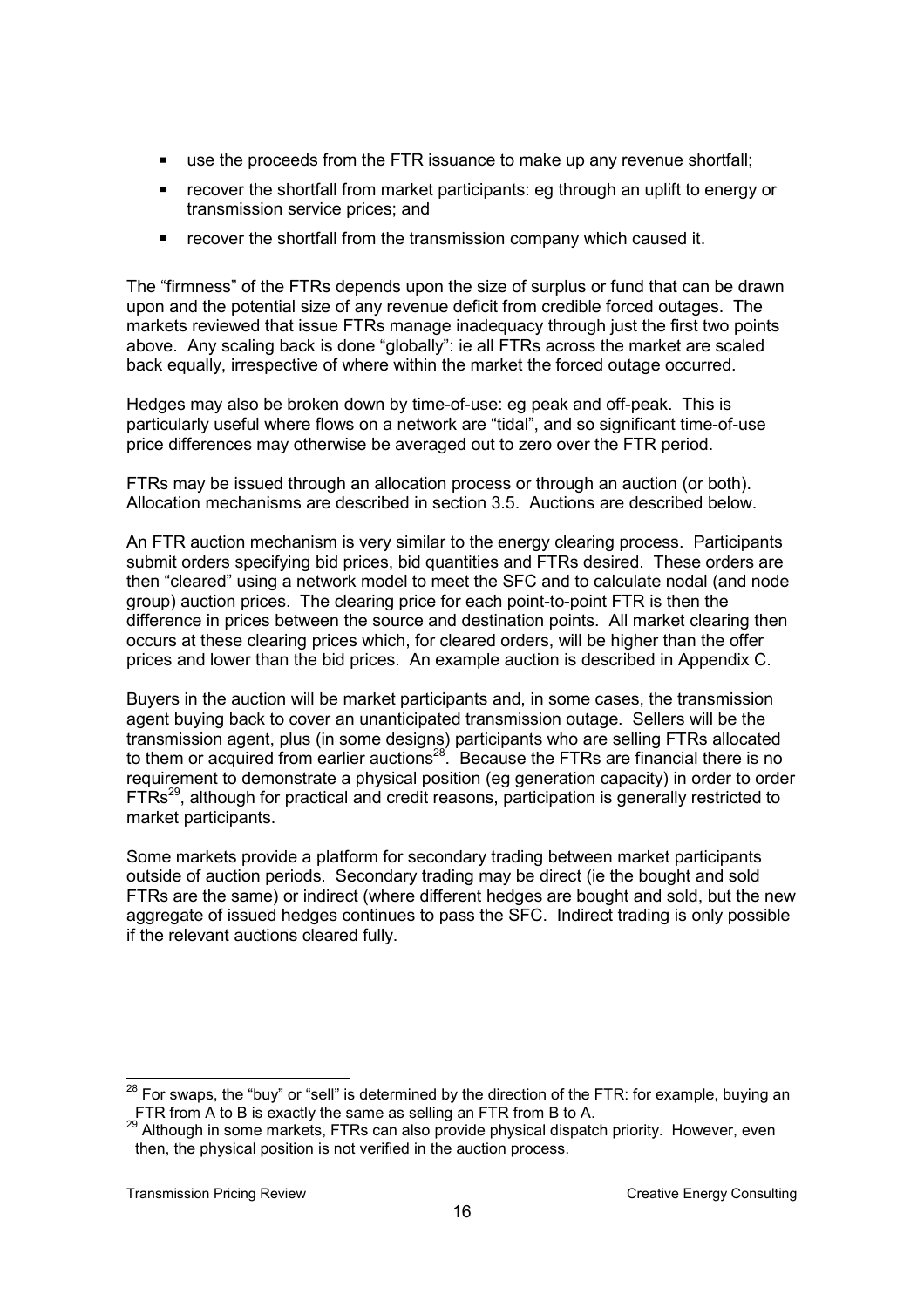# *3.3.3 Flowgate rights*

Flowgate rights have become unfashionable in market design and in fact are now only traded in the Australian market, which has a radial network model $30$  and so simplifies many of the complexities of flowgate trading. A flowgate right provides a hedge against the flowgate price on each transmission link. It takes the form of an option: a flowgate right from A to B pays out only if the relevant link is congested with power flow in the direction from A to B, and never incurs a negative payment.

The relationship between flowgate prices and congestion prices is complex and depends upon the topology of the network model. Generally, to provide a reasonable hedge against congestion prices, a number of different flowgate hedges will be needed and the hedging process becomes extremely complex for all but radial or weakly-meshed networks. This issue is described further in Appendix B.

For flowgate rights, a condition for revenue adequacy is that the aggregate volume of flowgate rights issued on a link, in a particular direction, does not exceed the capacity of that link. It is derived in Appendix B. This means that, in the event of a link outage, so long as the flowgate rights on that link are made inactive (ie the right is non-firm), the revenue adequacy of the remaining active links is preserved. Thus flowgate rights can be made "locally non-firm" as opposed to the "global non-firmness" used to address revenue inadequacy in FTRs.

In the Australian market, non-firm flowgate options (referred to as Settlement Residue Auction, or SRA, instruments) are auctioned quarterly. The MW volumes on these instruments are nominal, and payouts vary according to the actual transmission spot revenue accruing in relation to each notional flowgate. Unlike the flowgate rights described above, the SRA instruments also provide a partial hedge against losses. Because the Australian logical network model is radial, the relationship between flowgate prices and congestion prices is straightforward and does not create trading complexities $31$ .

#### *3.3.4 Assessment*

 $\overline{a}$ 

Transmission hedges are a vital component of any market with zonal or nodal transmission spot pricing. Indeed, the only such established market without them is NZEM, which has been unable to introduce them due to governance and regulatory problems.32 Furthermore, all hedges are issued through an auction process managed by the market operator and incorporating a simultaneous feasibility condition, and there appears little reason to do anything different to this.

FTRs are preferred to flowgate rights in most markets, due to the complex relationship between flowgate prices and congestion prices. The exception is the Australian NEM, in

 $30$  For the time being, although new transmission interconnections or new zones may change this situation.

 $31$  In fact, the SRA instruments are describe in the Code as line rental rights: ie the right to the price difference across the interconnector multiplied by the flow (and allowance for losses). It is assumed that, when the zonal network model becomes looped, these instruments will have to become explicit flowgate rights, to prevent the problems of counter-price flows: ie where the flow is in the direction of decreasing price and the SRA instrument receives a negative payout.

<sup>&</sup>lt;sup>32</sup> It is not clear in NZ who has "ownership" of the spot price revenue, which is required to underwrite issued hedges.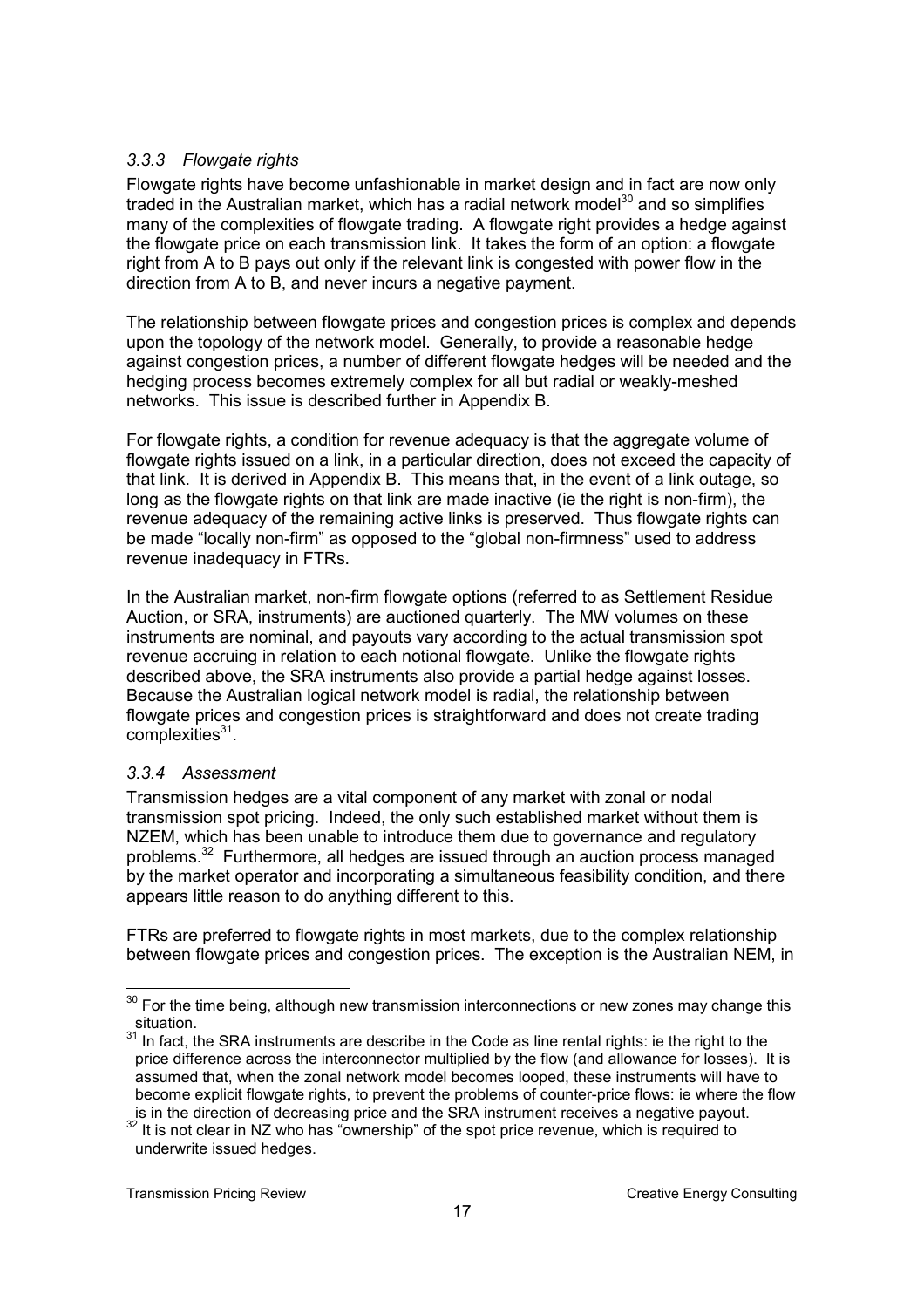which, because it is radial, this complexity does not arise. However, flowgate rights have the possible advantages of a natural "option" structure and an ability to have local non-firmness rather than the global non-firmness characteristic of FTRs.

Are option structures important for transmission hedges? The majority of energy hedges are swaps, although "cap" options are often sold by peaking generators who are only dispatched at times of high prices. But could a generators' dispatch be determined by internodal or interzonal transmission prices? It seems unlikely, which suggests that options are not a natural hedge structure and, given the complexity they introduce into FTR auctions, may not be beneficial to the market. Hedging of tidal flows, on the other hand, is important, so swaps should be structured by time of use (eg peak/off-peak) as appropriate.

The final question is on firmness. This is seen by many participants as a vital aspect of a hedge, since spot price differences are likely to be highest at exactly the times that hedges may be scaled back. The US market approach - of revenue surplus periods being used to cover occasional revenue deficits – appears to make their FTRs substantially firm. However, this might be a result of the auction structure underselling FTR, or a characteristic of the strongly-meshed US networks. FTRs in weakly meshed markets – such as Australia and the Philippines – may be much less firm.

Some argue against the "portfolio firmness" approach on the basis that local nonfirmness can be managed through appropriate "insurance" arrangements with peaking generators in the import zone, whereas portfolio non-firmness is not easily managed. Thus, perhaps flowgate rights – with local non-firmness – are preferable in weakly meshed markets, particularly on radial links (of which, for example, the Philippines has many).

Although an obvious solution to non-firmness is to have the relevant transmission company make up any revenue shortfall caused by a forced outage on their network, none of the market studied have introduced this. The primary reason for this is the separation of transmission regulation from market governance, leading to other "fault lines" in transmission design, such as between the transmission spot and service markets. Only the UK (in both the England & Wales Pool and NETA) has placed (partial) liability for congestion costs on Transmission. This solution not only increases the firmness of the hedges but, more importantly, provides the right operational incentives on transmission to minimise revenue shortfalls.

#### *3.4 Transmission Services*

#### *3.4.1 Introduction*

Transmission service prices are set at a level sufficient to recover the regulated cost of transmission assets. Given that this revenue requirement is typically 3 to 4 times greater than transmission spot revenue, it is perhaps surprising how little attention is given to transmission pricing. There is also a certain amount of confusion about what transmission services prices should signal, or even whether they should signal anything at all, given that locational price signals are already provided in the spot price.

There is a similar vagueness about what the "transmission service" actually is, and how this relates to the service provided by the spot market. Of course, given that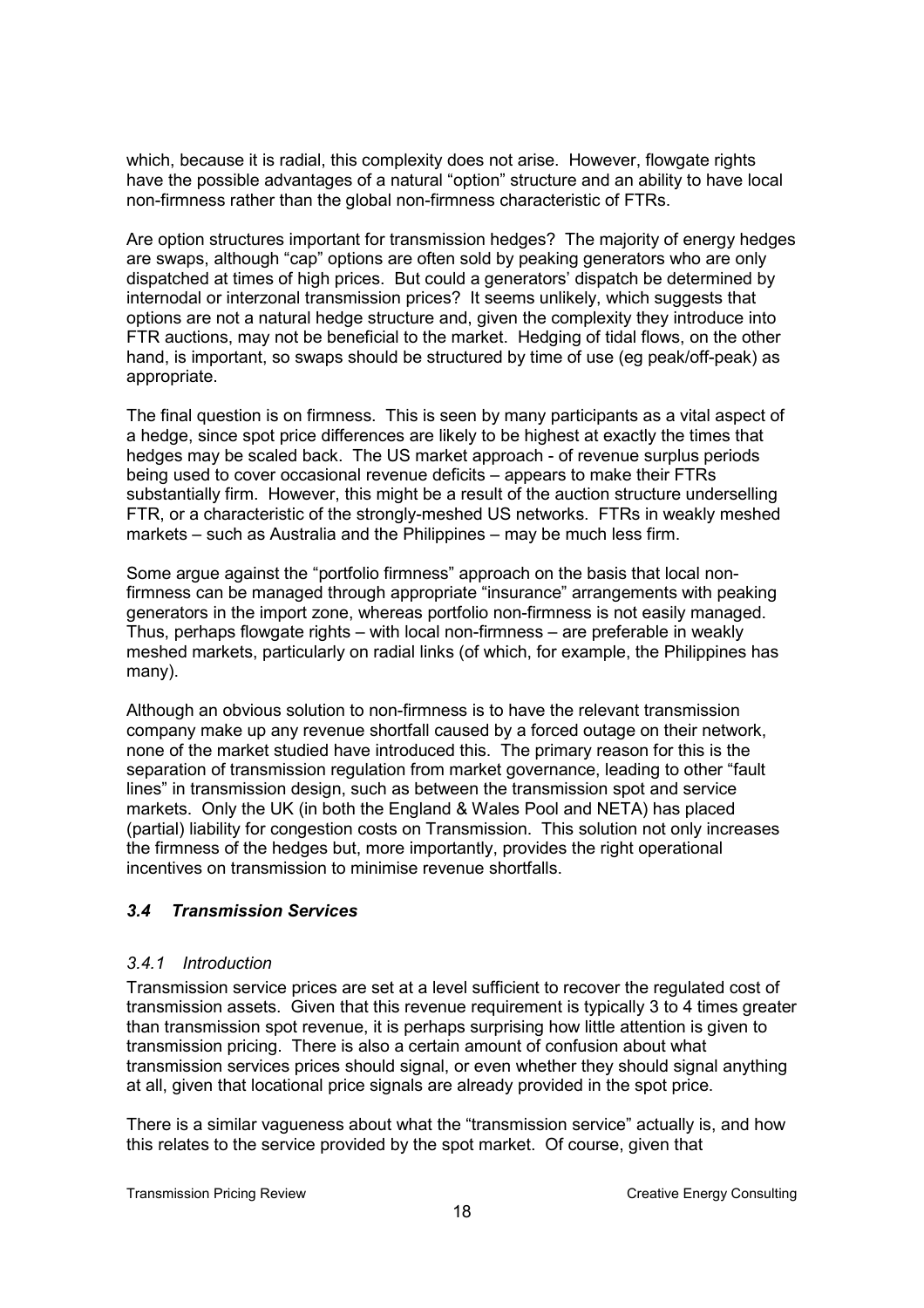transmission is a monopoly, and users are generally unable to avoid transmission services charges, there has been little need for transmission companies to identify exactly what the user gets for their dollar.

#### *3.4.2 Service Categories*

Transmission services typically come in the following forms:

- a "*network service*" which gives the load the right to withdraw a certain amount of power from the grid and buy it either from the spot market or from unspecified, or broadly specified, generation.
- an "*interconnection*" service, which provides a generator with the right to connect to the grid and export power up to its rated capacity.
- a "*point-to-point service*" which gives the user a right to transfer a certain amount of power between two specified nodes on the network $33$ .

Services may be paid for on a "*booked*" basis (and paid for whether the booked capacity is used or not) or on an actual "*usage*" basis, or possibly on a combination of these. Service prices are usually "tariffed": a published rate for all similar users, updated each year or so. In some markets, services may be "*firm*" or "*non-firm*". The latter may be interrupted when congestion occurs.

#### *3.4.3 Methodologies*

Spot prices, as we have seen, are generally determined as part of an auction process undertaken in combination or parallel with dispatch. In contrast, transmission service pricing generally follows a cost allocation methodology, whereby an algorithm is used to determine which assets a market participant is deemed to make use of, and then the regulated cost of each asset is allocated accordingly. From an economic point of view,  $cost$  allocation methodologies are unlikely to give rise to efficient prices $34$ 

The following allocation methodologies are used in setting transmission service prices:

- *postage-stamping*: allocation of costs to all loads at a single price.
- *zonal*: allocation of costs to load within each zone on a postage-stamp basis.
- *deemed usage*: deemed matching of generation to load to model the deemed usage of each transmission element by each load $^{35}$ .
- *beneficiary pays*: allocating the costs of new transmission to the deemed beneficiaries of this new investment (usually coupled with postage-stamping for historical transmission costs).

  $^{33}$  Applicable only in "net pools" which allow participants to schedule flows across a transmission network

 $34$  To take a simple example, suppose the (fixed) cost of an asset is divided between its users. Then, as use of the asset rises, the price will fall, and vice versa. This is contrary to the usual movement of efficient prices.

 $35$  It is not possible to determine which assets are used by a connected load, unless it is known which generation the load is supplied by. In a pooling mechanism, this is not defined. Thus, arbitrary rules are developed for matching generation to load.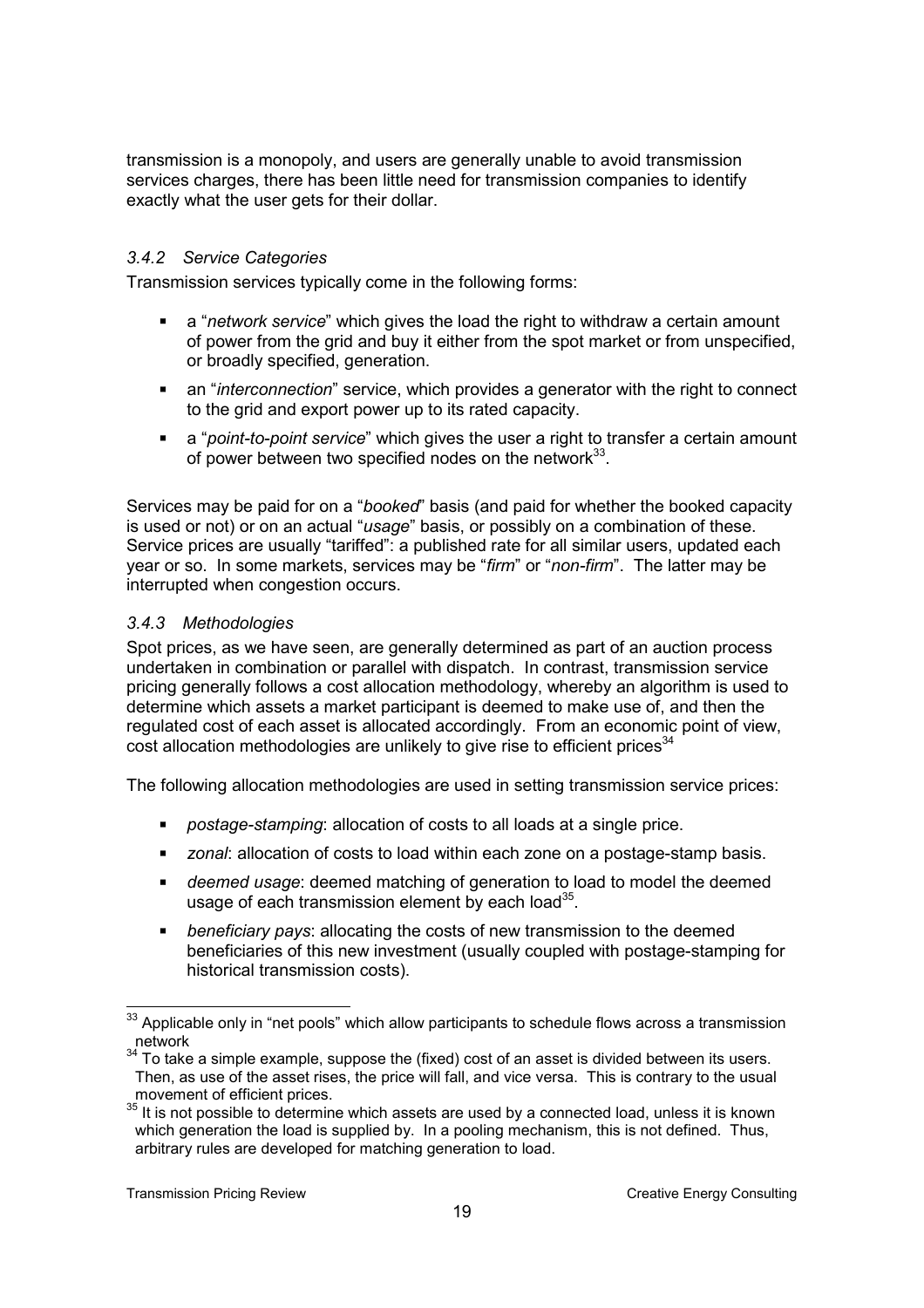- *developer pays*: a market participant or "coalition" of participants can request that a transmission project is undertaken, and then pays for the cost.
- *deep connection charges*: costs to upgrade the network to accommodate a new connected party are charged to that party.

Commonly, transmission service charges only to apply to load: following the taxation principle of minimising distortion by levying on the least price-elastic users.

#### *3.4.4 Assessment*

There are three fundamental difficulties with transmission services pricing:

- **PED FIGUST 2018 In 2018 2019 The State of the State State Inc.** Prices are based on cost-allocation methodologies, which will not give rise to efficient prices;
- services are not clearly defined, and so prices cannot be based on the service provided; and
- pricing methodologies are not aligned with the spot market design, so it unlikely that aggregate transmission prices (spot price plus service price) are efficient.

The philosophy behind postage stamping is that transmission spot prices already provide efficient signals, so any signals in transmission services would distort these. Recovering transmission costs is treated as a taxation exercise and is done in a way which minimises distortion to the efficient "market". This philosophy relies on the belief that spot prices by themselves will promote dynamic efficiency.

The philosophy behind beneficiary pays is that some locational signals are required in transmission service prices, but only when new assets get built, with "new" typically meaning those built after a certain date. On this basis, eventually all assets will be "new" and the beneficiary pays methodology will look similar to the "deemed usage" approach: ie the beneficiary pays approach is simply a 40 year<sup>36</sup> transition path from postagestamping to deemed usage.

The deemed usage method is inevitably rather arbitrary, but at least attempts to create price signals which are related to transmission costs. This then raises a concern over whether the combination of locational spot and service prices may oversignal transmission costs.

Finally, the developer pays approach is relies on a coalition to prevent free riding. The result of these flaws is often that need transmission projects just do not get built.

The problem of aligning transmission service prices with spot prices can to some extent be addressed through appropriate design of the revenue allocation methodology. This is described in the next section.

Being the approximate commercial life of a transmission asset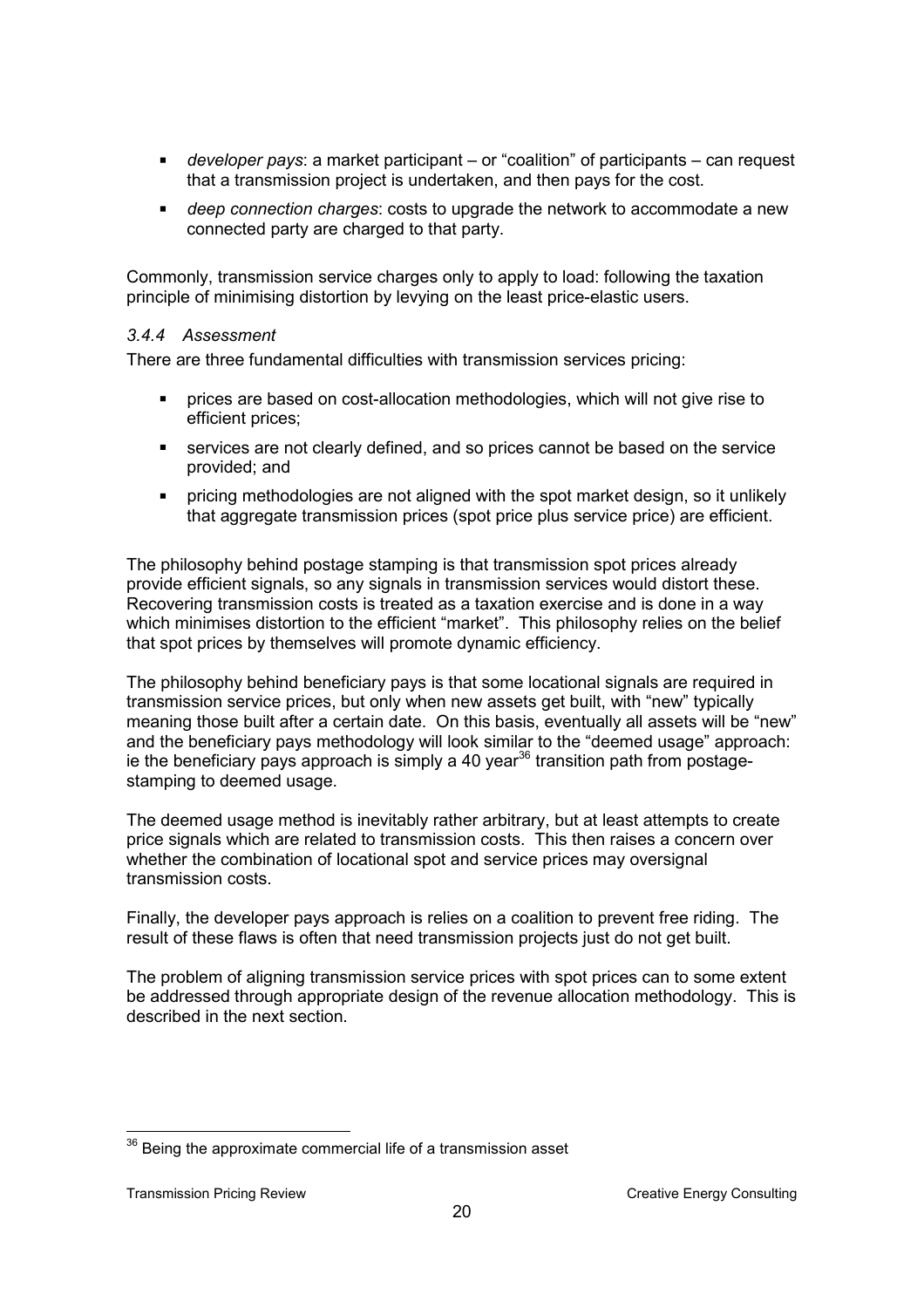# *3.5 Allocation of Spot and Hedge Revenue*

# *3.5.1 Introduction*

With the regulated amount of transmission revenue typically recovered through transmission service charges, transmission spot revenue cannot be retained by transmission and must somehow be returned to transmission users. This section describes the methods for doing this.

The allocation methodology is often predicated on the property rights – generally implied rather than expressed – acquired by users as part of their transmission service. For example, if a user has paid for a transmission line, they should be entitled to the spot and hedge revenue "earned" by that particular line. Similarly, if a user has a point-topoint service which guaranteed transmission between these two points without being interrupted or penalised for congestion, they should be relieved of any spot congestion prices applying to them between these points. Non-firm users, on the other hand, are generally perceived not to have any such property rights in this regard.

Property rights may also be conferred as part of a deregulation or reform process. For example, participants that trade under a zonal spot market may require, when a nodal market is introduced, that their prior "rights" to transmit freely within a zone are preserved. Such rights might only be "grandfathered" to the existing participants and may not apply to new participants joining the nodal market.

The next section describes the mechanism through which revenue is returned to users. The following section then describes methodologies for allocating revenue, based on implied property rights.

#### *3.5.2 Allocation Mechanisms*

In the markets reviewed, there are 3 different mechanisms used to allocate the transmission spot price and hedge revenue to "rights" holders:

- **allocated FTRs**
- auction revenue rights (ARRs)
- distribution of net revenue

Allocated FTRs are provided to rights holders at zero cost. Allocated FTRs – plus any FTRs issued by auction - must not exceed transmission capability as required by the SFC. To allow the SFC to be checked, allocated FTRs must be in the same form as issued FTRs: eg point-to-point, fixed MW, one-year term etc. Holders of allocated FTRs are usually allowed to sell them in the FTR auction or secondary market if they desire.

ARRs are specified like FTRs, but rather than providing the holder with a hedge, they instead give them the right to receive an equivalent cash amount. Thus, an ARR for X MW from point A to point B gives the holder the right to receive cash based on the auction clearing price of the  $A$ -to-B FTR $^{37}$ . Generally, aggregate ARRs are also subject to the SFC, to ensure that an excessive amount of ARRs are not awarded.

 The nature of the auction clearing mechanism means that clearing prices are calculated for all FTR combinations, even when these have not actually been traded in the auction.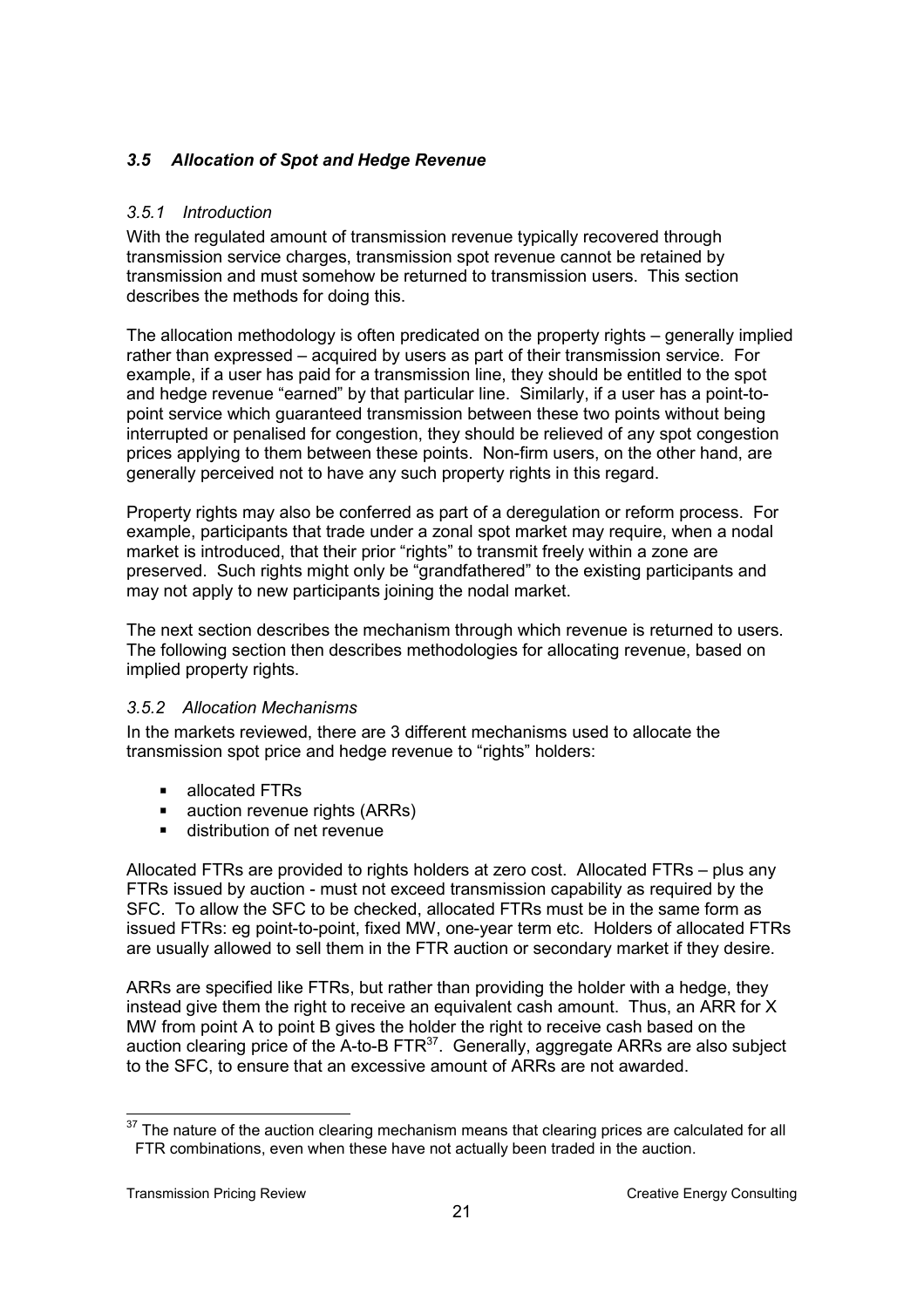The holder of an ARR may choose to bid for the equivalent FTR in the auction – at a very high price to ensure they receive it – and will then receive that FTR "for free" in the sense that the amount paid for that FTR exactly matches the revenue received under the ARR. Similarly, a holder of an allocated FTR can sell its FTR at auction and receive a cash amount. Thus, allocated FTRs and ARRs are broadly equivalent in that they can be "exchanged" in the FTR auction.

The practical difference between ARRs and FTRs appears to be that, as there is no mathematical guarantee that the revenue awarded under ARRs will not exceed the revenue received from the FTR auction (even where the aggregate ARRs satisfy the SFC), the revenues awarded to ARR holders may need to be scaled down to ensure that there is no funds shortfall. On the other hand, allocated FTRs do not appear to be subject to this scaling.

The final mechanism – distribution of net revenue – is a simpler and less elegant mechanism than the others. Each rights holder is simply awarded a certain percentage of the net revenue. Typically, this percentage will be proportionate to the transmission service charge that is paid, and is equivalent to a percentage discount on all transmission service tariffs. As the net revenue typically forms a single pot of money, there is no obvious way to distribute it according to the type of the location of the rights, and if this is desired, it is better done through the allocated FTR or ARR mechanisms.

Most markets use distribution as a final mechanism to dispose of any residual revenue after other mechanisms have been used.

#### *3.5.3 Allocation Methodologies*

There are 3 methodologies typically used for allocating FTRs or ARRs to rights holder:

- direct allocation for point-to-point rights
- incremental capacity calculation for new transmission investment
- generation-to-load matching for network service rights

The direct allocation is simply to match a booked point-to-point transmission service with the equivalent FTR or ARR.

Incremental capacity provided by new transmission investment is calculated by comparing the FTR volumes cleared in the FTR auction with the FTR volume that would have been cleared on a network without the relevant investment<sup>38</sup>. Where a number of new investments have occurred, this calculation is done repeatedly, starting with the full network and then removing its investment in reverse chronological order<sup>39</sup>. The incremental capacity method may be applied to new assets charged through deep connection, "developer pays", or "beneficiary pays" pricing methodologies. So, for example, a "beneficiary" receives allocated FTRs based on the incremental capacity and their share of the incremental cost in relation to the transmission project they are paying for.

 $\overline{a}$  $38$  In other words, the SFC is applied to a network with and without the new transmission assets  $39$  Presumably, this process can become quite complex after 40 years, but fortunately no such process has been operating for this long.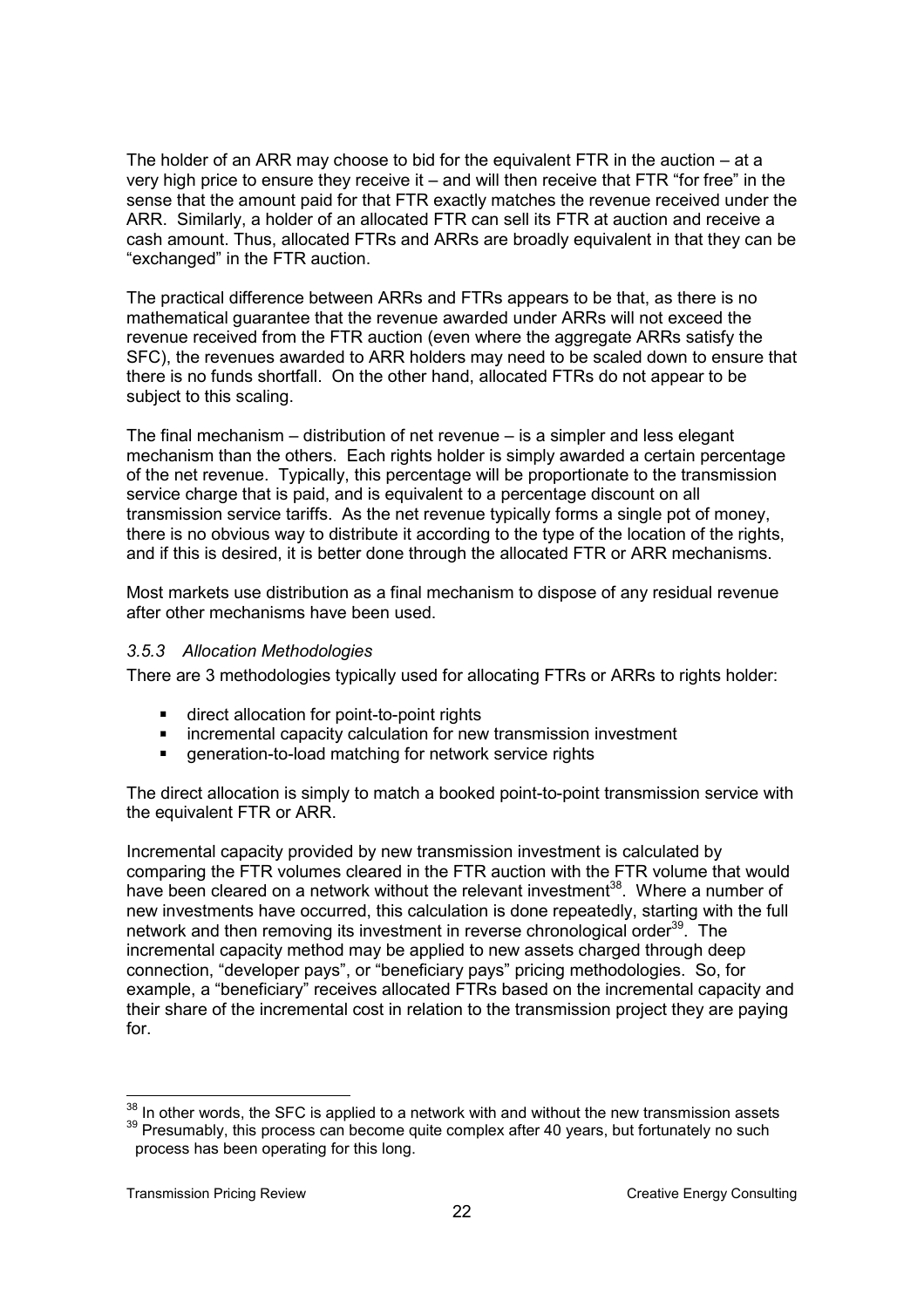Generation-to-load matching makes assumptions about where the load user sources their energy<sup>40</sup>. Given the matching is made, the load is allocated FTRs/ARRs based on its deemed sourcing of generation. So for example, a 100MW load at point A may be matched with 70MW of generation at point B and 30MW at point C, and receives FTRs/ARRs for 70MW of B-to-A and 30MW of C-to-A.

In New Zealand, a slight variation of this method has been proposed, which deems that load receives generation from a local reference node on the "main transmission backbone". This has the effect of allocating local FTRs/ARRs in each region, but leaving the main "inter-regional" transmission capacity unallocated. This is done for market power mitigation purposes.

Where the FTRs/ARRs that are allocated are "obligations" and may have negative value, rights holders may be allowed to opt for zero or scaled back allocations.

There is often a complex process of scaling back FTR or ARR allocations to ensure that the SFC is satisfied. Different priorities may be assigned: for example, network service allocations may be scaled back in preference to point-to-point allocations.

It will be seen that the allocation methodologies can be reasonably aligned with the transmission service pricing methodologies, to ensure that implied rights are respected and users are not "double charged". For example, the matching of generation to load used in determining FTR allocation should be the same matching as that used to calculate network service prices.

#### *3.5.4 Assessment*

As noted previously, the main problem in designing an allocation methodology is that transmission services rarely spell out the rights that the service confers (in relation to the spot market), and the service pricing methodology also rarely attempts to determine or reflect the value that the transmission service provides.

Nevertheless, the allocation methodology should attempt to reflect the transmission services situation and reconcile this with the spot market, and it is fair to say that most markets achieve this to the extent possible. Given this objective, it is not possible to fully assess the allocation methodology in isolation from transmission services and spot pricing.

A major problem in any allocation methodology is the need to return all of the spot and hedge revenue: no more, no less. This stems, of course, from the transmission regulation paradigm, and leads to deemed property rights artificially being scaled back when the available revenue cannot support them. It would be preferable for property rights to be firm, with any revenue shortfall to be made up by the transmission company as needed.

It is interesting that the US markets use two different allocation mechanisms: allocated FTRs and auction revenue rights. The difference between them is subtle, and it is not entirely clear why one mechanism should be preferred over another. The ARR approach introduces an additional instrument, and hence an additional layer of

  $^{40}$  The process is similar to the "deemed usage" methodology applied to calculate network service prices.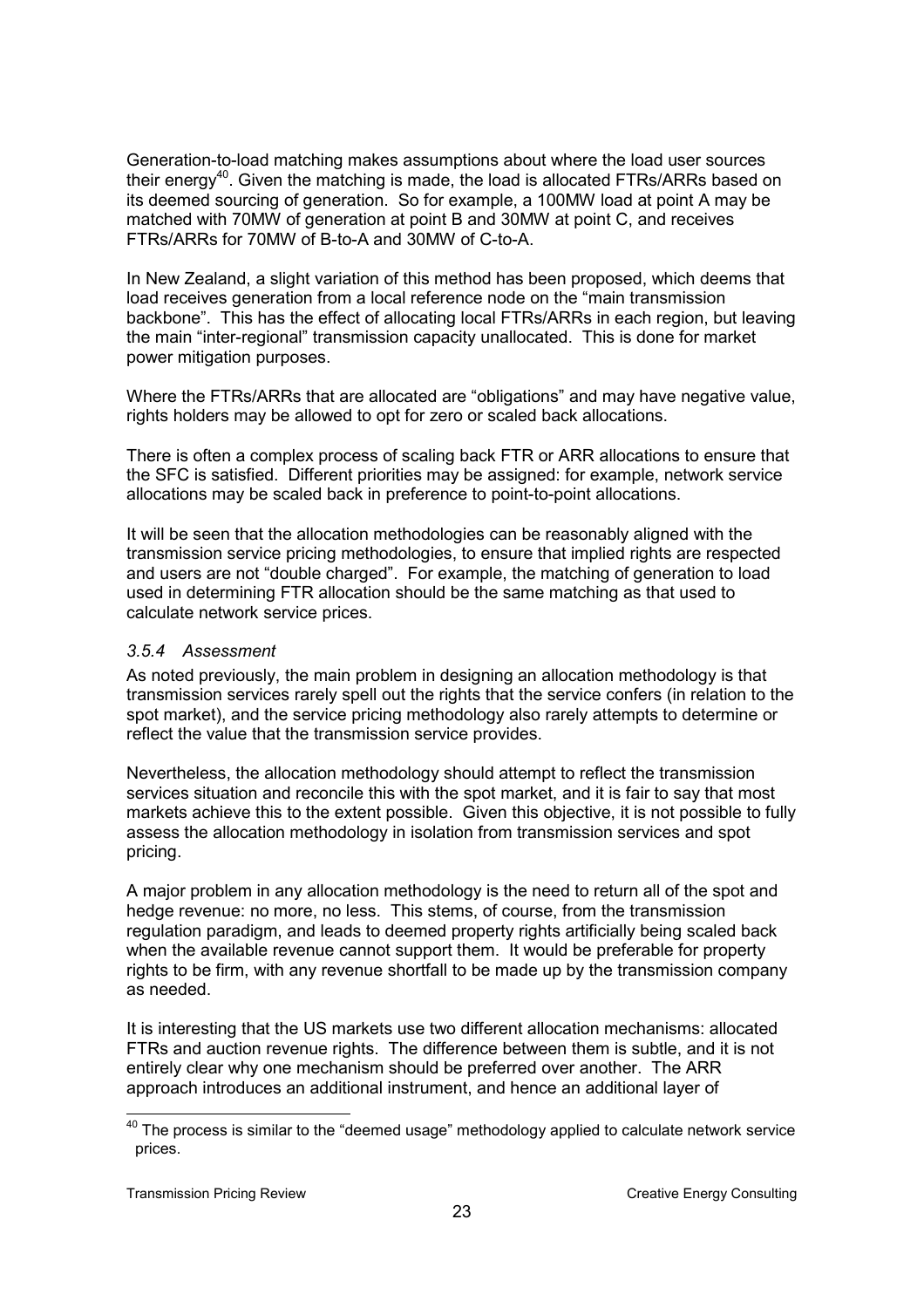complexity, although it must be said that US markets do not seem to be averse to complexity. Perhaps for smaller markets, the simpler FTR allocation mechanism would be preferred.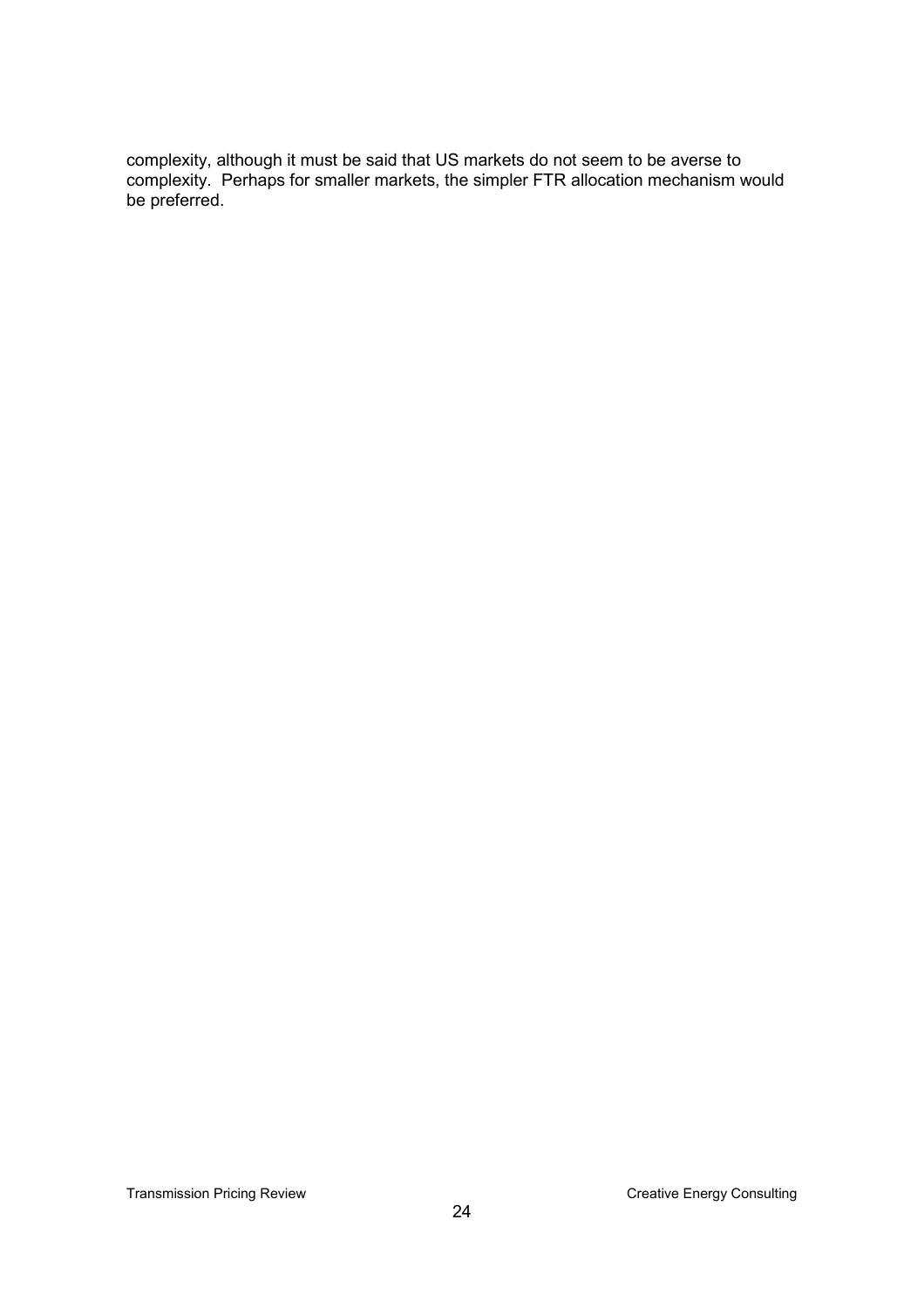# **4 Straw Men**

# *4.1 Introduction*

Nine different markets have been reviewed for this report. Each market has different physical, commercial and cultural characteristics and the market design has to a large extent been dictated by these. Most of the markets do not really attempt to address some of the key transmission issues for Australia: eg efficient investment and operation. Therefore, it would be a long-winded, and not necessarily fruitful, process to evaluate the benefit of implementing each of these nine different market designs in Australia.

Instead, an approach has been taken to develop five different "straw men". These design options cover all of the major design elements and options described in the previous section. They have been constructed to, as far as possible, be internally selfconsistent and to align the spot price, service price and revenue allocation methodologies in order to provide efficient transmission prices in aggregate.

The details and practicalities of implementing these straw men have not been worked through, and there is no guarantee that they would all be workable or even feasible. Nevertheless, it is believed that this approach is helpful in evaluating the relative benefits to the Australian market of going down the different design paths.

# *4.2 Hogan Heaven41 (Full Nodal Pricing)*

# *4.2.1 Introduction*

This is a full nodal market with FTRs, similar to PJM and NEPool. It preserves, however, the current NEM transmission services arrangements, and designs the revenue allocation methodology to align as far as possible the spot and service markets. There are no grandfathered property rights.

# *4.2.2 Spot Pricing*

Full nodal pricing for both generation and load, incorporating loss factors and thermal and stability constraints.

# *4.2.3 Spot Price Hedging*

FTRs are swaps (obligations), defined for quarterly and annual terms and also for peak and off-peak periods. Hubs are defined, based on existing regions or, alternatively, based on major load centres. FTRs are issued through quarterly and annual auctions, using a SFC to ensure revenue adequacy.

FTRs are backed by spot price revenue and, where this is inadequate on a monthly/annual basis, FTRs payments will be scaled back across the market.

 Apologies to Bill Hogan for using his name facetiously and without permission. However, this model is based on his preferred market design.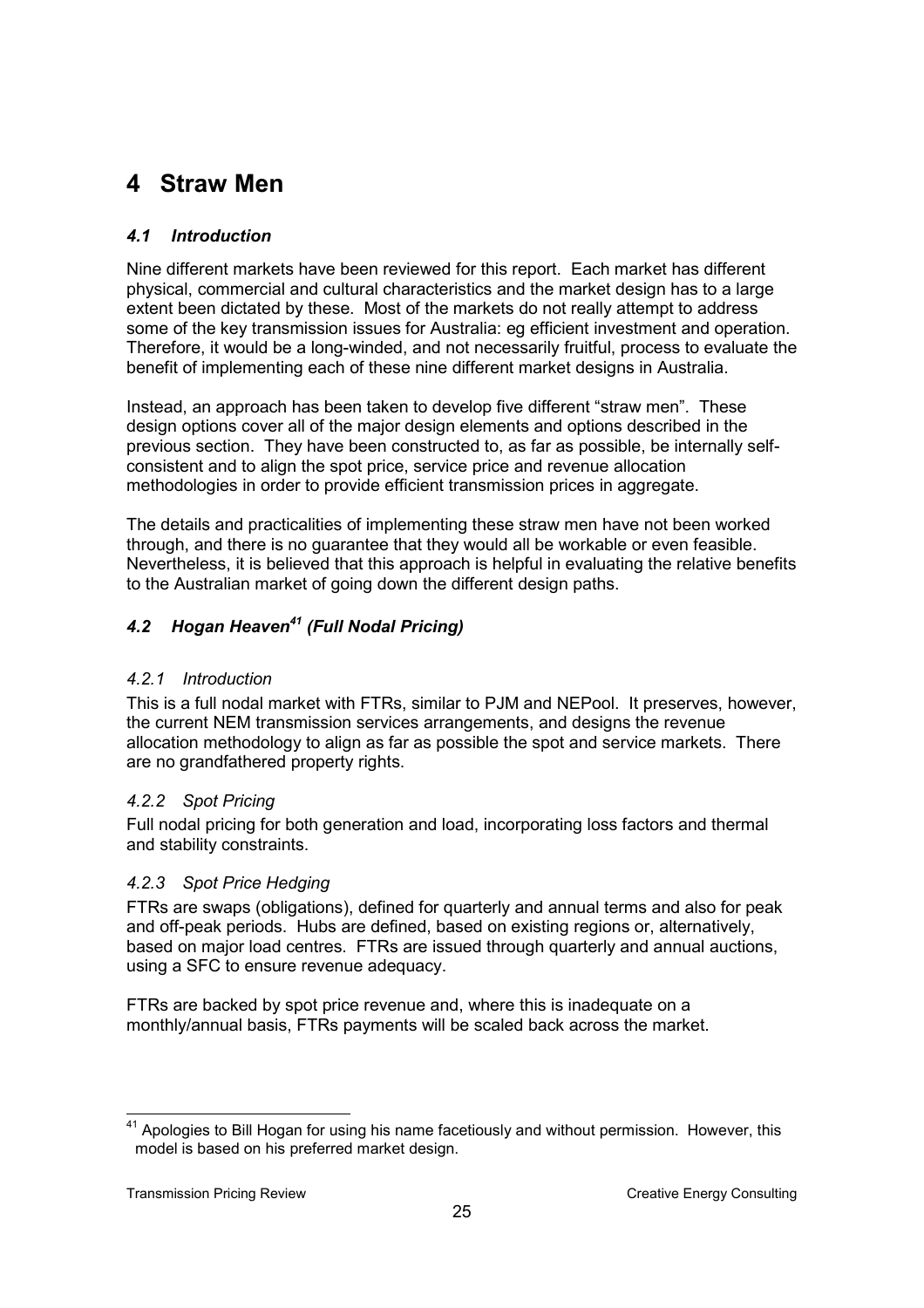#### *4.2.4 Transmission Services*

Historical costs are allocated to load, based on a CRNP or similar allocation methodology, which is market-wide rather than within each TNSP. New transmission costs are allocated to deemed "beneficiaries" or may be voluntarily funded by willing  $\text{coalitions}^{42}$ .

#### *4.2.5 Revenue Allocation*

ARRs are first allocated on an incremental capacity basis to those funding the new capacity: deemed beneficiaries or coalition members.

Remaining ARRs (for the "historical" network) are allocated using a generation-to-load allocation methodology, aligned with the transmission services pricing methodology. These are scaled back to satisfy the SFC.

Any residual revenue remaining after FTRs and ARRs have been fully paid out (on an annual basis) will be returned to transmission users across the market in proportion to their transmission service charges.

#### *4.3 Policy Pragmatism (Zonal Averaging)*

#### *4.3.1 Introduction*

This model introduces nodal pricing for generation, but preserves zonal pricing for load, which may improve government acceptability in relation to a uniform retail pricing policy. FTRs are introduced which reflect this nodal-zonal approach. It aligns transmission services with this model, by notionally separating transmission into "inter-zonal" and "intra-zonal". Existing generators have their current "rights" to receive the zonal price grandfathered through allocated FTRs.

#### *4.3.2 Spot Pricing*

Nodal prices are calculated as for the nodal pricing model. Zones are defined: either existing NEM regions or a one-off change to new zones. Zonal prices are defined as the load-weighted average of nodal prices within a zone. Generation is paid nodal prices, whilst load pays zonal prices.

#### *4.3.3 Spot Price Hedging*

FTRs are defined node-to-zone or zone-to-zone, and are otherwise defined as for the "Hogan Heaven" model. The FTR auction process also follows this model.

#### *4.3.4 Transmission Services*

Historical transmission costs are separated into "intra-zonal" and "inter-zonal". Historical intra-zonal transmission are priced using a similar methodology to the "Hogan Heaven" model, except that the generation to load allocation is applied within each zone rather than across the market. The cost of historical inter-zonal transmission is allocated to load and postage-stamped across the market.

New transmission capacity will be paid for by deemed beneficiaries or willing coalitions.

  $42$  This begs the question as to whether these pricing methodologies can be satisfactorily developed and agreed. However, this question is outside the scope of this paper.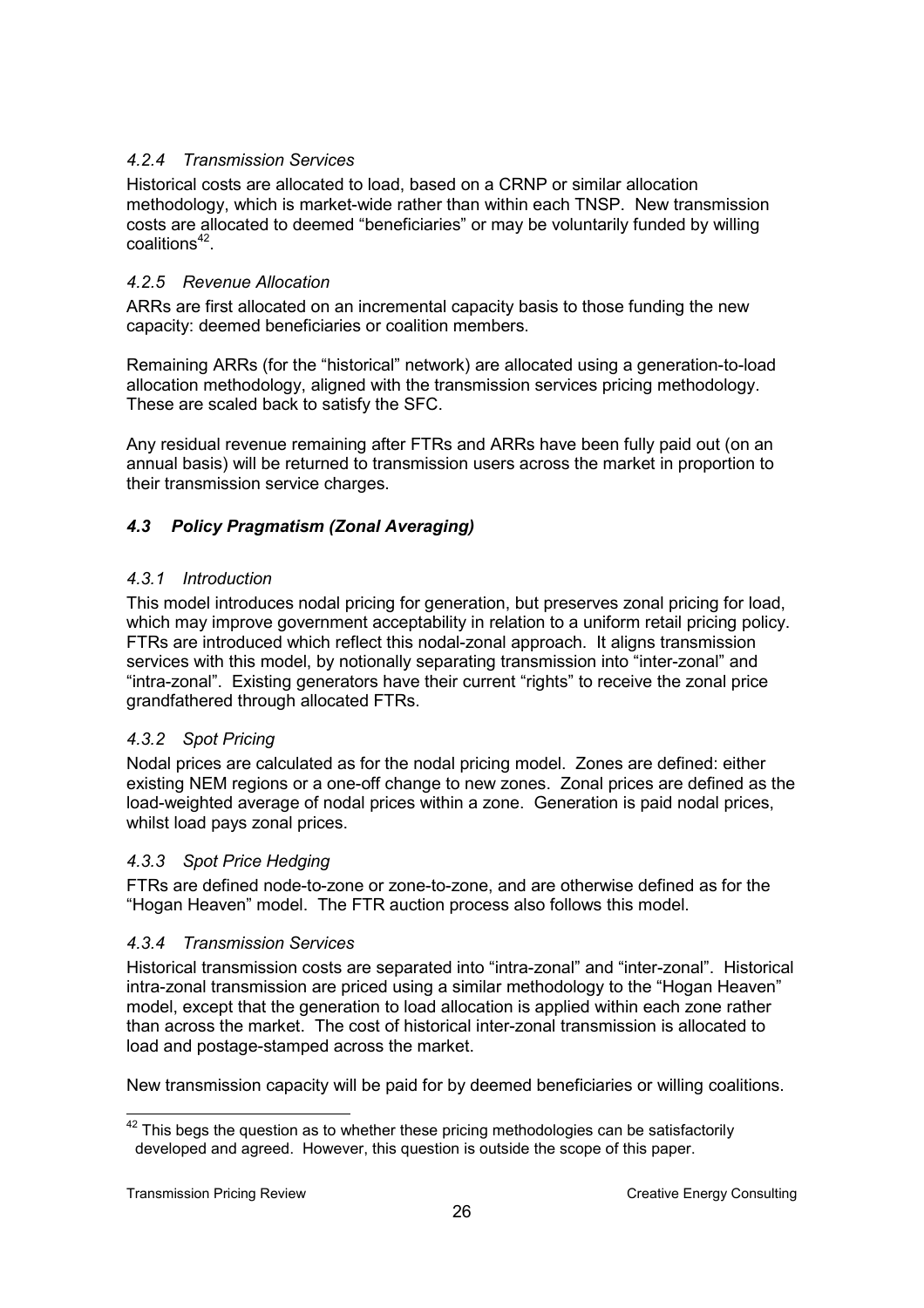#### *4.3.5 Revenue Allocation*

Existing generators are allocated once-off long-term FTRs (which may have negative value) between their node and the zone. Incremental FTRs are allocated at each auction to those funding new transmission.

Loads are not allocated FTRs or ARRs as they have no intra-zonal price risk. Residual revenue is allocated to load in proportion to the transmission service charges for historical transmission.

#### *4.4 Firmer Flowgates (Zonal Modelling)*

#### *4.4.1 Introduction*

This model retains the current codified NEM approach of using a zonal model for simplicity but developing new zones as needed to avoid intra-zonal constraints. It recognises that once loops are introduced into the zonal model, the current SRA model will need to evolve into a flowgate mechanism<sup>43</sup>. It also uses the "local non-firmness" property of flowgate rights to introduce operating incentives on transmission to optimise inter-zonal link availability and "firm-up" the flowgate rights. It preserves the existing transmission services regime, and improves – through the revenue allocation methodology – the alignment between this and the zonal spot market.

#### *4.4.2 Spot Pricing*

Zonal prices are calculated based on a zonal network model, as used currently in the NEM. New nodes will be introduced as intra-zonal congestion arises.

#### *4.4.3 Spot Price Hedging*

Directed flowgate options are auctioned on each notional inter-zonal link used in the zonal network model. As long as the network model remains radial, these hedges will be similar to the current settlement residue auction (SRA) instruments issued currently.

Each flowgate has a nominal capacity, recommended by NEMMCO and agreed by the transmission regulator, and flowgate options are auctioned up to this capacity. Where there is a revenue shortfall – eg due to transmission outages – this shortfall will be made up by the relevant TNSPs, up to a limit agreed by the transmission regulator, and the regulator will also allow an increase in regulated revenue to cover this risk. Beyond this limit, the flowgate rights are non-firm.

#### *4.4.4 Transmission Services*

Costs for the existing transmission network are recovered using a CRNP or similar methodology, applied across the market, and applied symmetrically to generation and load<sup>44</sup>. Costs for new transmission will be paid for by beneficiaries or coalition members.

#### *4.4.5 Revenue Allocation*

Auction revenue from each flowgate option is used to reduce the regulated revenue requirement on the corresponding network elements, which– through the CRNP

 $\overline{\phantom{a}}$  $^{43}$  The alternative would be to introduce FTRs, in which case the NEM becomes much like the Hogan Heaven model.

<sup>&</sup>lt;sup>44</sup> This is straightforward to do and, indeed, was proposed at an early stage of the NEM design.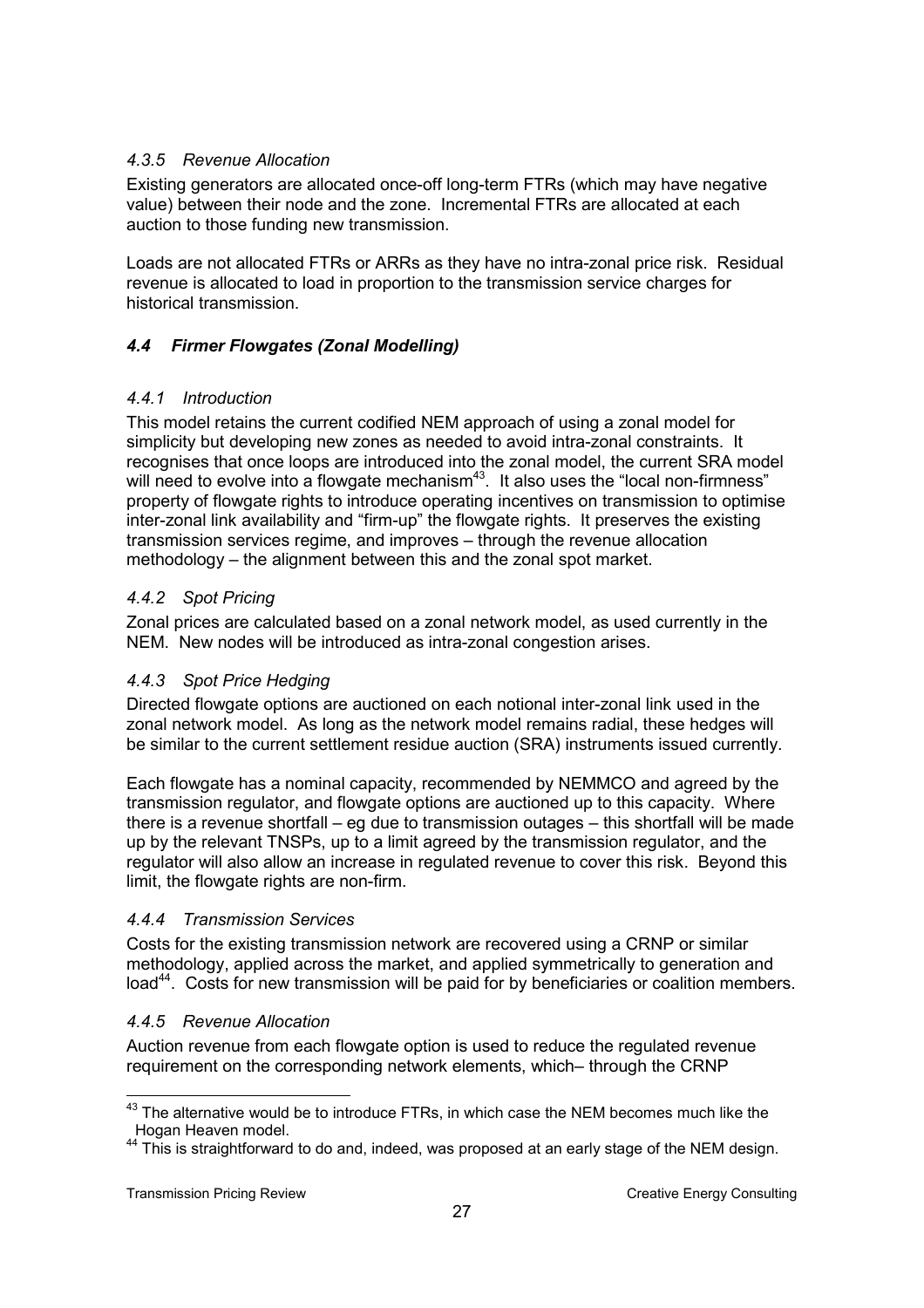methodology – feeds through into lower transmission service prices for deemed users of these elements.

There is no residual inter-zonal spot revenue, since this is all allocated to flowgate option holders. Intra-zonal spot revenue (arising from the application of loss factors to prices within a zone) is allocated to transmission users within each zone, in proportion to transmission service charges.

#### *4.5 Controlling Congestion (Semi-constrained Zonal)*

#### *4.5.1 Introduction*

This model places responsibility on TNSPs for congestion within their networks, and defines zones around the TNSP areas (which are also the current NEM zones<sup>45</sup>). It does this by adopting the UK model of unconstrained pricing and constraint compensation payable by the TNSP, as well as UK-style transmission services. It takes a further step of "deregulating" interzonal transmission by making it reliant on flowgate hedge revenue. It begs a number of questions about how intra and inter-zonal assets and congestion costs can be separated and answering these questions may be problematic.

#### *4.5.2 Spot Pricing*

Zones are based on current NEM regions. Zonal prices are determined through a "semiconstrained" dispatch which includes inter-zonal constraints but removes intra-zonal constraints46. The methodology for determining inter-zonal constraints will be included in the Code. Nodal prices are determined by a fully-constrained physical dispatch, using the usual nodal pricing methodology.

Generators are paid the zonal price for their semi-constrained dispatch quantities and the nodal price<sup>47</sup> for the difference between the metered output and the semiconstrained dispatch. Load pays the zonal price. The cost of congestion – ie the difference between total generator payments and total load payments in each zone<sup>48</sup> – is paid for by the relevant TNSPs, using an appropriate allocation methodology, and they are allowed to charge an additional regulated component to transmission service users to cover the expected cost of congestion. TNSPs are allowed to enter into "must-run" contracts with generators to manage congestion costs.

  $45$  Except for the Snowy region, but Snowy could be treated as a separate TNSP area for this  $p$ urpose

<sup>46</sup> This approach appears similar to that used in the ERCOT market in Texas, although ERCOT has not been reviewed in detail. However, ERCOT allocates the intra-zonal congestion costs to load through "uplift" rather than making TNSPs responsible. The ERCOT model is currently being reviewed by the regulator to see if it should be replaced by a nodal pricing approach.

 $47$  This is slightly different to the UK, Ontario and Korean models, which base compensation payments on offer prices. Nodal prices (which approximate to offer prices) are preferred here for simplicity and transparency

<sup>48</sup> In fact, some of this will be attributable to FCAS requirements and should be separated out. This has been achieved in the Korean market.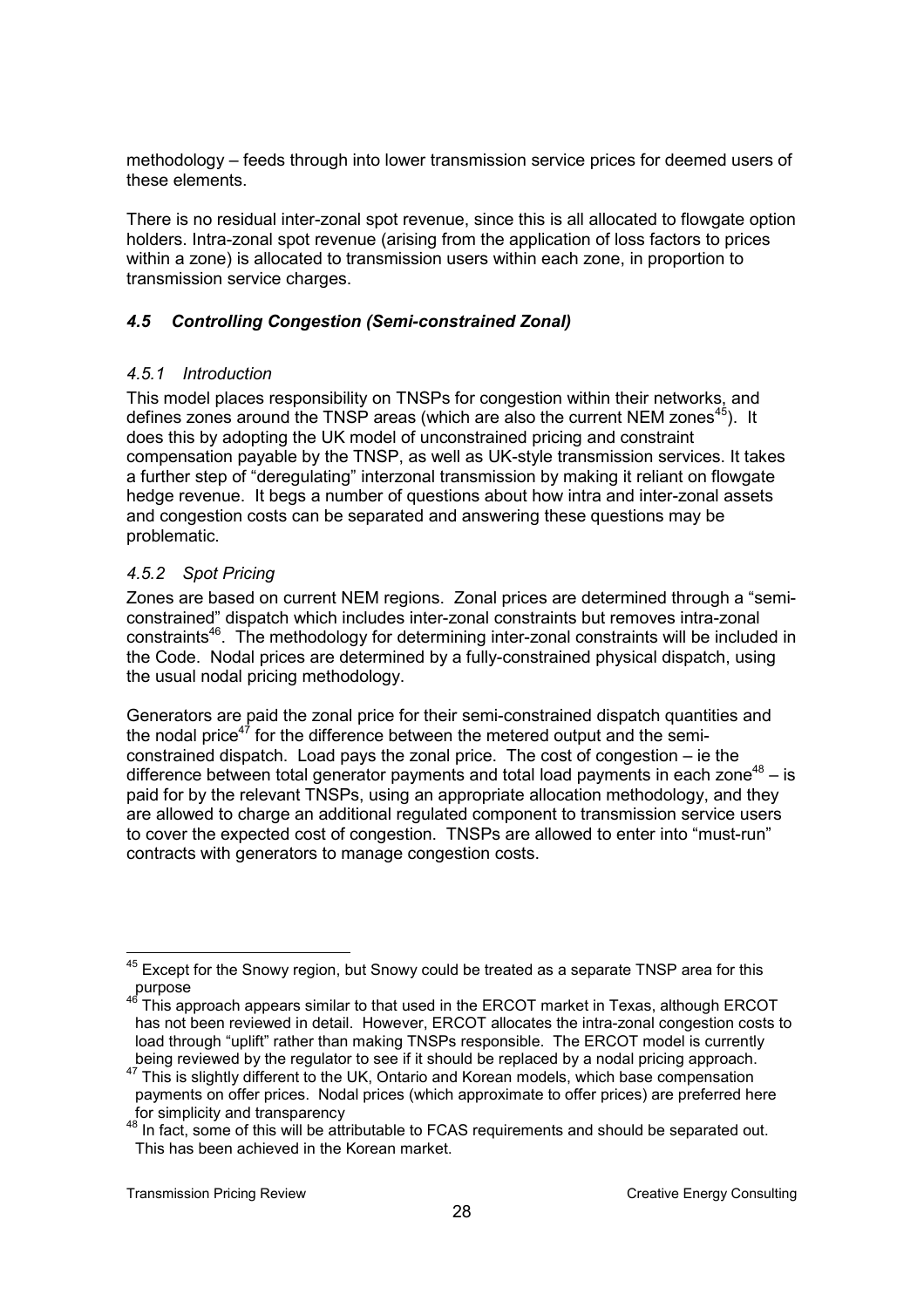#### *4.5.3 Spot Price Hedging*

Directed flowgate options are issued on each "virtual" inter-zonal link modelled in the semi-constrained dispatch. These are non-firm to the extent that the inter-zonal constraint limits are variable. The options pay out based on the flowgate prices determined in the semi-constrained dispatch and are underwritten by inter-zonal spot revenue.

#### *4.5.4 Transmission Services*

Users only pay for "intra-zonal" transmission services, which are regulated to recover allowable revenue for intra-zonal transmission costs, plus an allowance for expected intra-zonal congestion costs. The charging methodology apples symmetrical locational prices at each node to generation and demand (ie the locational generation price is the negative of the locational demand price) based on a UK-style LRMC analysis, plus a postage-stamp charge on load to recover "sunk" costs<sup>49</sup>.

Interzonal transmission costs are paid for by the flowgate auction receipts. Where there are multiple owners of transmission on a single notional flowgate, an allocation methodology allocates the auction revenue.

Merchants or user coalitions have the right to develop incremental interzonal capacity and receive auction revenue based on the allocation methodology. Existing TNSPs would have a franchise on developing intra-zonal transmission.

#### *4.6 Merchant Mania (MNSP Adaptation)*

#### *4.6.1 Introduction*

Australia is unique in having an MNSP model which allows MNSP owners to bid their transmission into the market and receive the spot price revenue, but no transmission services revenue. A similar approach is used for gas pipelines (under contract carriage), although in this case transport prices are tariffed rather than bid day-to-day.

While the current MNSP model only applies to simple, controllable links between price regions, the Merchant Mania generalises this to a meshed AC network in which every link of the network operates as an MNSP. In reality, dealing with issues such as loop flows, ancillary services, security constraints and market power mitigation in such a model would be extremely problematic, if not impossible. Nevertheless, it is included here for comparison purposes, and also to draw out what is lost under the current electricity transmission regulation paradigm $50$ .

  $49$  The UK approach has similarities to the CRNP method, but configures and optimal grid topology and capacity to meet the peak demand requirements and uses an LRMC estimate for transmission (stated in terms of \$/MWkm) instead of recovering revenue based on ODRC-based asset valuation. The "sunk" costs are any revenue shortfall arising from the LRMC-based  $\frac{50}{20}$ .

It should be remembered that gas pipelines are regulated almost as heavily as electricity transmission, but using a different regulatory paradigm.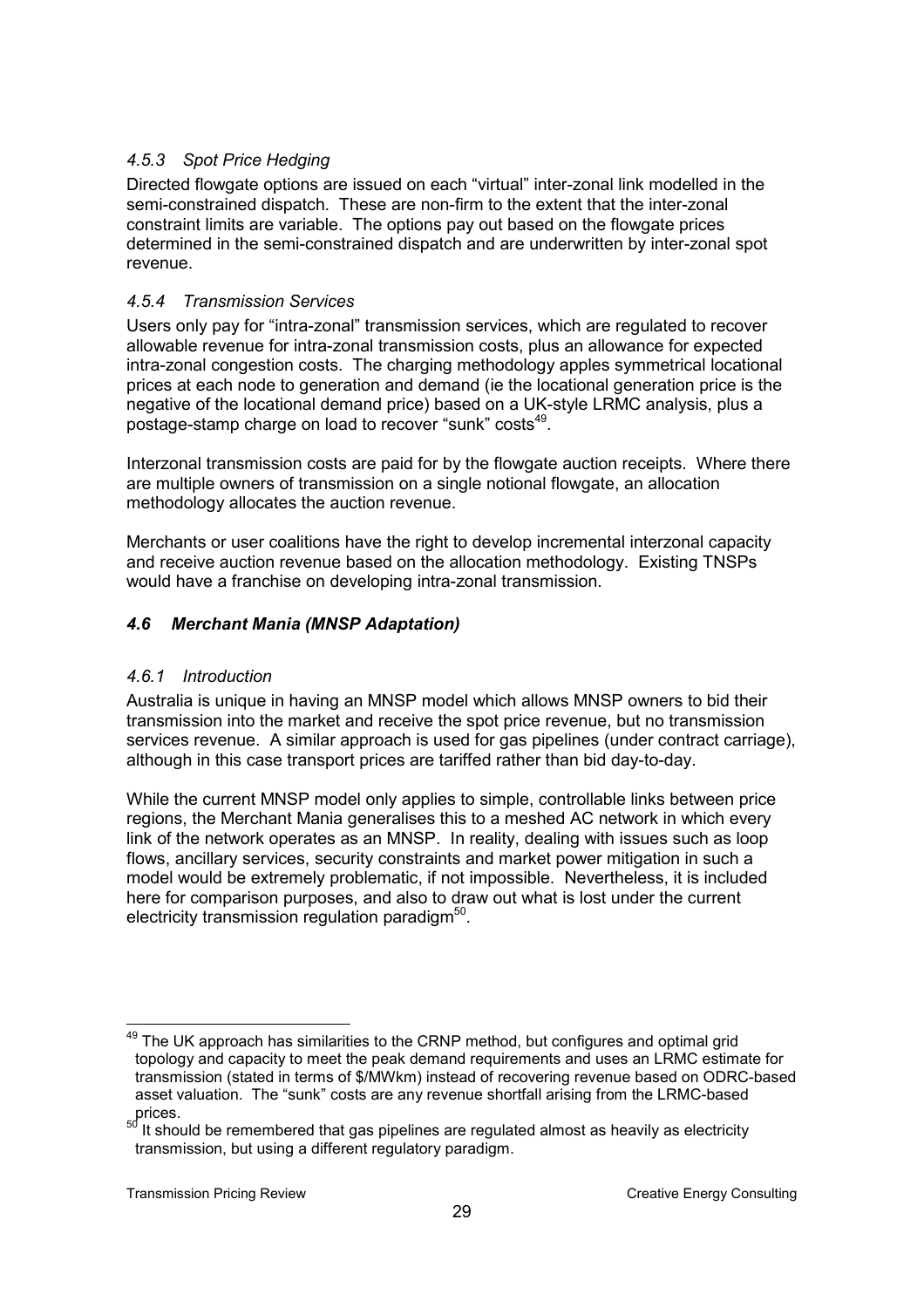#### *4.6.2 Spot Prices*

Each transmission owner bids each link that they own into the spot market, in a similar manner to that allowed currently for MNSPs. The dispatch process seeks to maximise value, treating these bids as transmission costs. Nodal prices are calculated, as usual, based on the marginal energy price at each node, again taking into account the transmission bids $^{51}$ .

Generation and load pays the nodal prices. Transmission receives the difference in value of the energy flows at each end of each link that they own.

#### *4.6.3 Spot Price Hedging*

Hedge trading is undertaken voluntarily between transmission owners and market participants. There are no market rules specifying the structure of hedge products or the design of the trading market (cf generation hedging). However, there may need to be some regulation of prices for standard hedge products where transmission owners are perceived to have market power<sup>52</sup>

#### *4.6.4 Transmission Services*

There is no separate payment for transmission services. TNSPs recover all of their revenue through the spot market or the sale of hedges.

#### *4.6.5 Revenue Allocation*

All revenue from the spot and hedge markets is paid to the relevant TNSP.

  $51$  It is recognised that dealing with the effect of loop flows in dispatching AC transmission is complex, and may not be soluble. This model assumes that it is solved, or that all AC transmission is controllable through FACTS or similar.

<sup>&</sup>lt;sup>52</sup> This regulation could be similar to that used for gas pipelines, where "covered" pipeline must offer standard haulage services – up to pipeline capacity - at a regulated tariff.

Transmission Pricing Review Creative Energy Consulting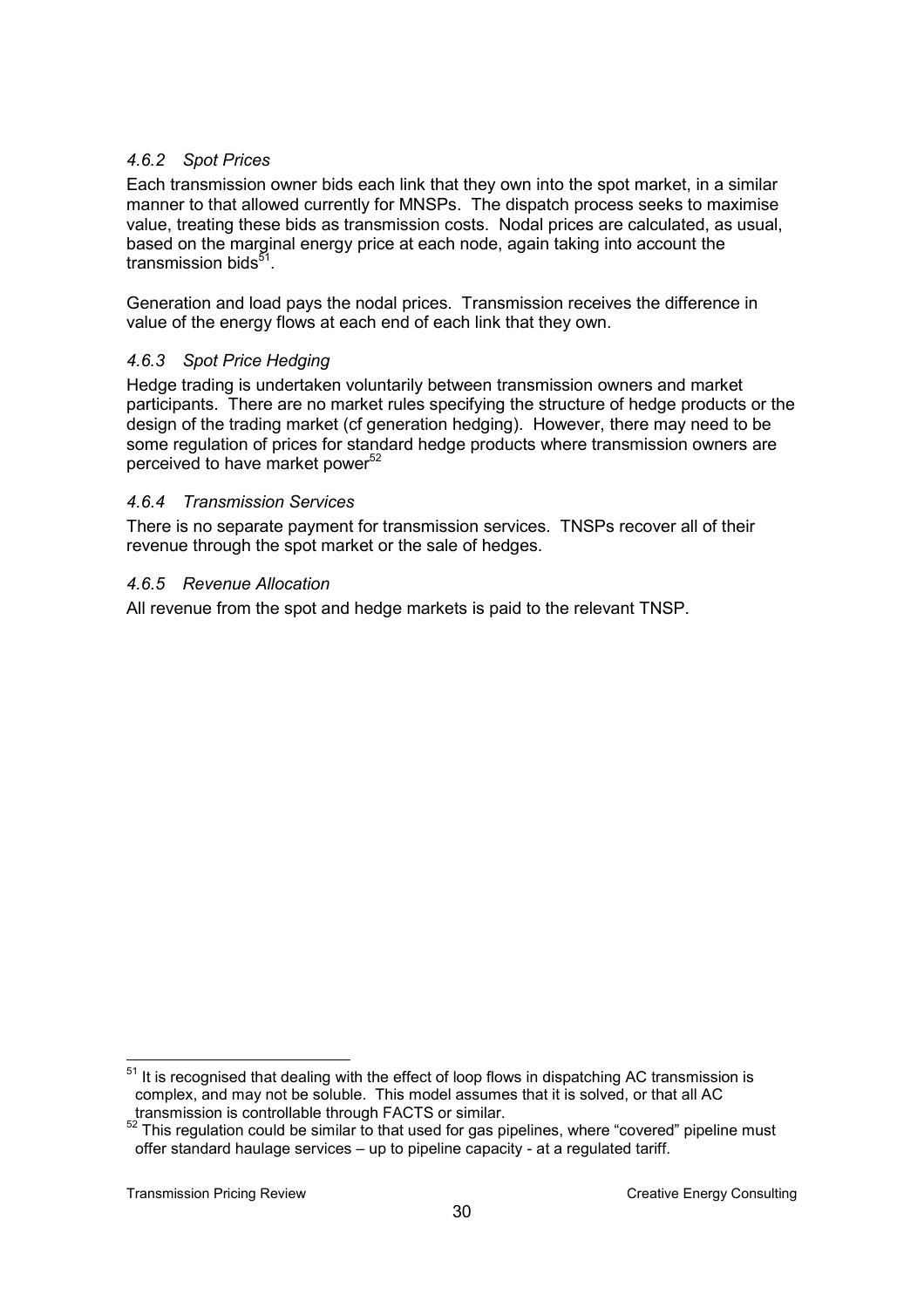# **5 Evaluation**

#### *5.1 Introduction*

For the evaluation, we will consider each of the straw men against each of the assessment criteria, building up an evaluation matrix. The evaluation will compare the benefit (or detriment) of each straw man against the current NEM design and policy. For this purpose, it is assumed that:

- the current NEM design is the one set out in the Code: that is that new price regions will be created whenever there is significant intra-regional congestion;
- to facilitate this, a full network model will need to be included in the dispatch engine;
- once loops are created in the regional model, the SRA instruments will need to become flowgate options<sup>53</sup>; and
- acceptability to governments will depend upon the ability to maintain uniform retail prices, at least for some customer classes in some States, although this need not be done with the wholesale market.

The lack of clarity in the NEM design and policy means that these assumptions are arguable, and changing them will change the relative merits of the different straw men.

No new regions have been introduced since NEM commencement and some Governments have expressed opposition to their introduction, notwithstanding the Code provisions, and there is a real possibility of this situation continuing for some time. This situation will be reflected in the evaluation by including a sixth straw man, labelled "Governance Gridlock", which is similar to the NEM benchmark, but has the following additional characteristics:

- no new regions will be introduced;
- pricing will be based on price at the current regional reference node, adjusted for losses;
- **EXTERN** intra-regional congestion will be managed through application of generic constraints in dispatch and, where necessary, direction;
- intra-regional constraints will be adapted where necessary to limit the amount of negative settlement residue accruing due to counterprice flows on notional interconnectors.

  $53$  As noted earlier, as the Code is currently written, the SRA instruments are line rental rights so, in this respect, a Code change would be required.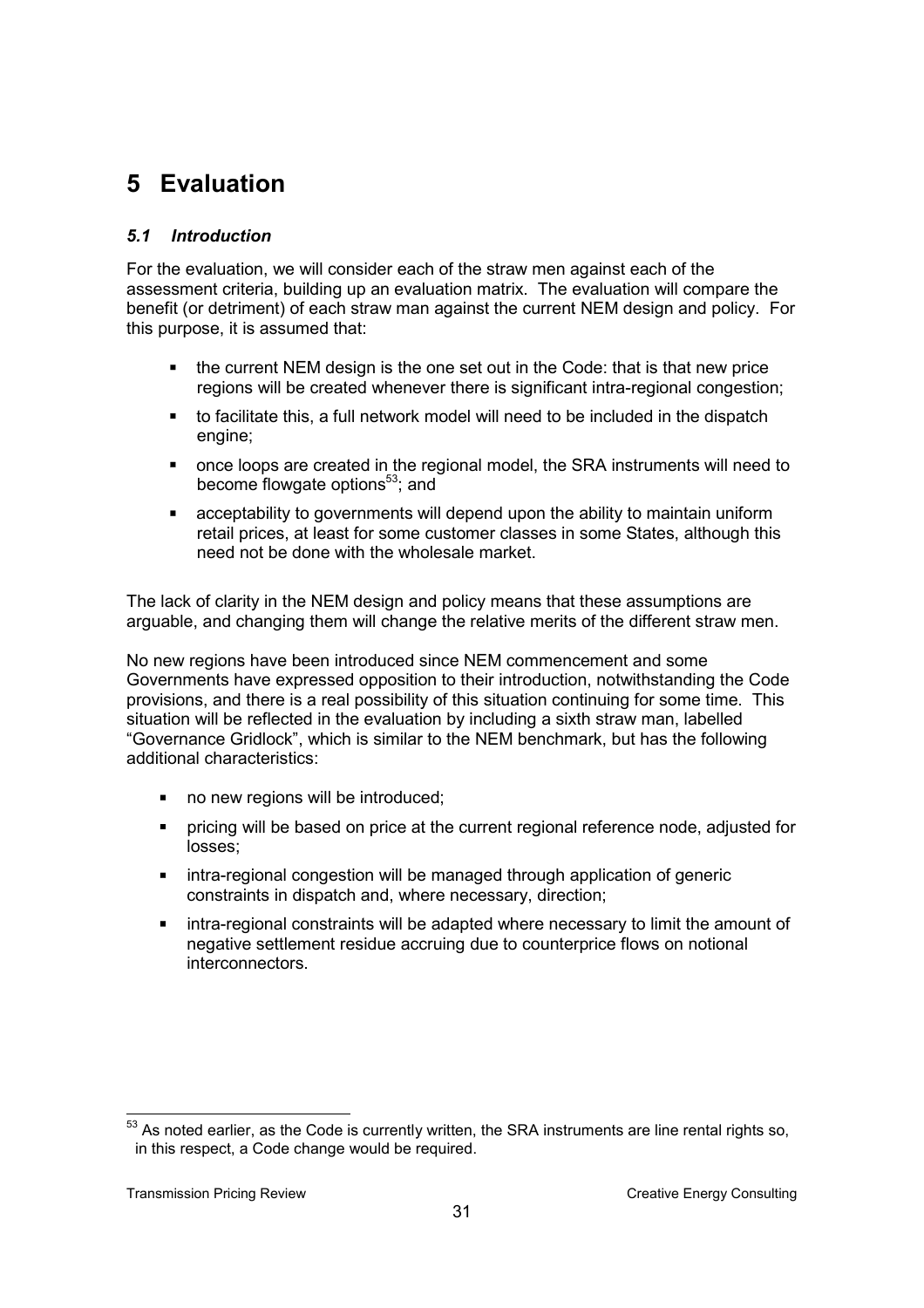For simplicity, we will use the following notation. The "values" are used in enumerating the overall benefits of each model.

| sign    | value | meaning              |
|---------|-------|----------------------|
| $^{++}$ | $+2$  | highly beneficial    |
|         | $+1$  | somewhat beneficial  |
|         | 0     | no material impact   |
|         | $-1$  | somewhat detrimental |
|         | $-2$  | highly detrimental   |

#### *5.2 Transmission Usage (Static Efficiency)*

Firmer Flowgates will have the same spot pricing zones and methodology as the current design, and so will have similar efficiency (=). Hogan Heaven introduces dynamic loss factors and also captures sporadic "intra-zonal" congestion, which would not be included in the current design, and so will improve static efficiency (+). Policy Pragmatic and Congestion Controller, on the other hand, whilst both retaining nodal pricing for generation at the margin, lock in uniform State-based prices for load, thus reducing static efficiency (-). Arguably, Congestion Controller will have somewhat better inter-regional pricing, but this is unlikely to have a material impact.

Merchant Mania allows transmission to levy spot prices even when there is no congestion. It is assumed that regulation will prevent transmission earning monopoly rents but, nevertheless, any "throttling" of transmission will discourage use of spare capacity and therefore reduce static efficiency (-).

Governance Gridlock may lead to intra-state or inter-state generation being inappropriately constrained off, depending upon the formulation of intra-regional constraints. (-)

#### *5.3 Transmission Usage (Dynamic Efficiency)*

Remember that, for investment decisions, all components of transmission price will be taken into account, rather than just the transmission spot prices.

Again, as Policy Pragmatic and Congestion Controller lock in regional prices for load, they will remove efficient intra-region price signals. Furthermore, Congestion Controller guarantees a regional price for generation, although this will be offset to some extent by LRMC-based locational price signals for transmission services. (-)

Hogan Heaven does not change the transmission service pricing, but improves transmission spot pricing so, again, should overall have some beneficial effect. It also removes the uncertainty associated with the introduction of new zones in the current NEM design. (+)

Firmer Flowgates, whilst providing broadly equivalent spot prices, improves transmission service pricing to G by introducing CRNP pricing. It also should improve contracting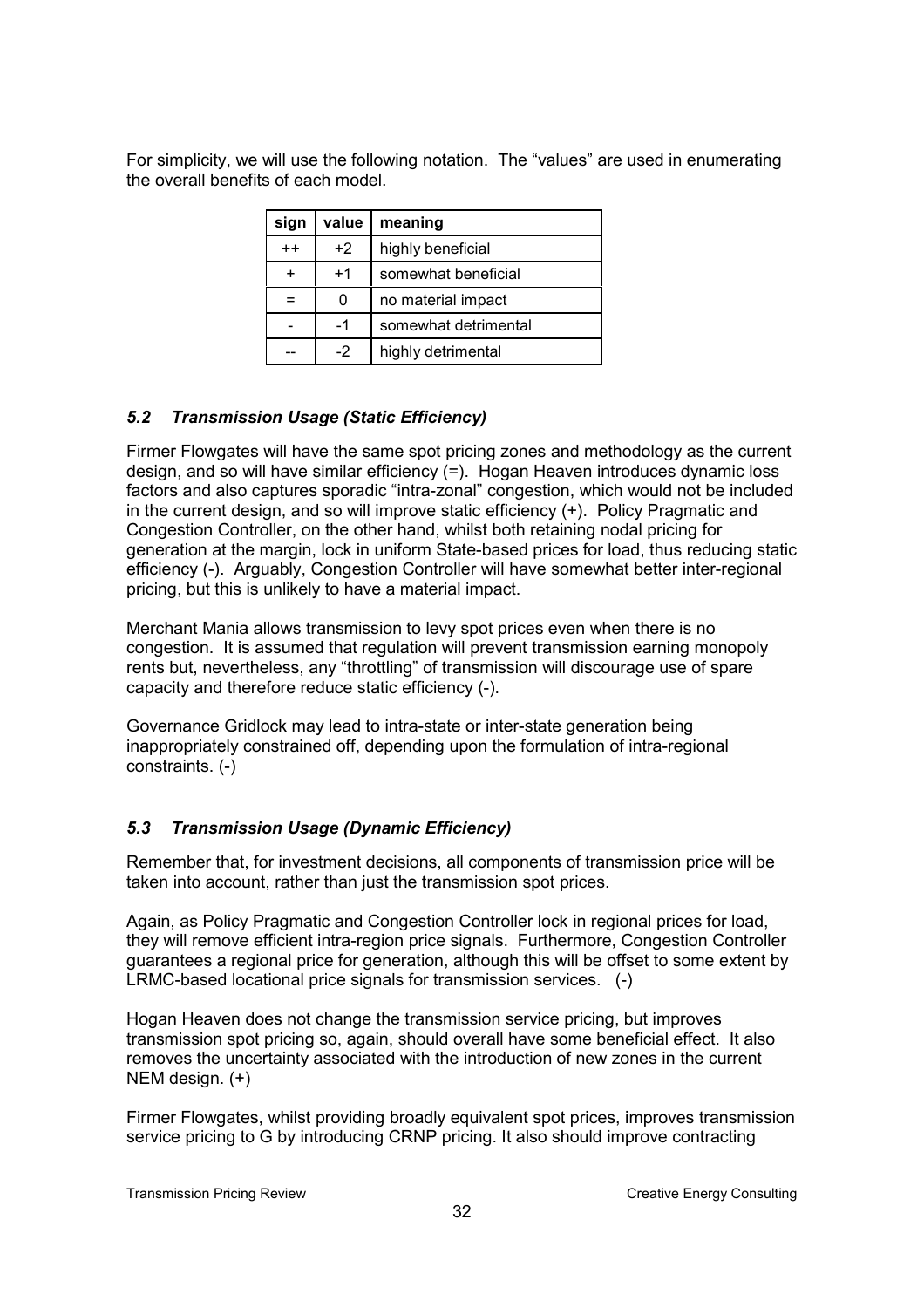across region boundaries through firmer flowgate rights, thus also encouraging generation investment in the right region, rather than just in the same region as the demand. (+)

Merchant Mania allows transmission to design and price long-term hedging agreements with market participants – in particular generators - and so, assuming appropriate mitigation of market power, this should lead to improved locational investment. Recovering all transmission costs through the spot market also ensures that local embedded generation does not pay transmission costs<sup>54</sup>  $(+)$ .

Governance Gridlock may mean that generators locate within the "right" region but in the wrong place within the region (since intra-regional congestion costs only partially impact on generators). (-)

#### *5.4 Managing Price Risk*

Hogan Heaven introduces nodal price risk for generation and load. Whilst this can be hedged through the issued FTRs, these cannot fully hedge everyone's needs (since issuance volume is limited by network capacity) and there is also a question as to how firm these FTRs will be in Australia's weakly-meshed network. Retailers may find it hard to match FTR volumes to customer load, particular when there is significant customer churn. Finally, there is a concern that nodal pricing could fragment the energy hedge market, although this should be largely addressed through the design of appropriate hubs in the FTR market (-).

Policy Pragmatic does not introduce any new price risk for retailers<sup>55</sup>. While it introduces nodal price risk for generators, this is largely hedged for existing generators by the grandfathered FTRs. In fact, because also Policy Pragmatic removes the current NEM risk of new pricing regions being introduced, Policy Pragmatic implies lower price risks than the current arrangements (+).

Firmer Flowgates retains the current zonal model, but firms up the flowgate rights, thus reduce inter-zonal price risk. Of course, this risk is just transferred to TNSPs, but they should be in better position to manage this risk. (+)

Like Policy Pragmatic, Congestion Controller removes the risk of future new zones. It also firms up inter-zonal hedges by "removing" intra-zonal constraints. Again, the risk is passed to TNSPs, who should be in a better position to manage it. (+)

Merchant Mania increases price risk and leaves it to the market to come up with appropriate hedging instruments. Although TNSPs should have the incentive to offer firm hedges (just as generators do currently), there must be some doubt as to whether these hedges will be made available in sufficient volumes at reasonable prices. (-).

Governance Gridlock removes the risk of new zones being introduced. However, the effect of intra-regional constraints risks substantially eroding the firmness of the SRA instruments, thus exacerbating inter-regional price risk (=).

<sup>54</sup> assuming that is supplies local demand

 $55$  It is assumed in this model that energy hedges – existing and future - will be reference to the zonal price rather than the nodal price at the current RRN.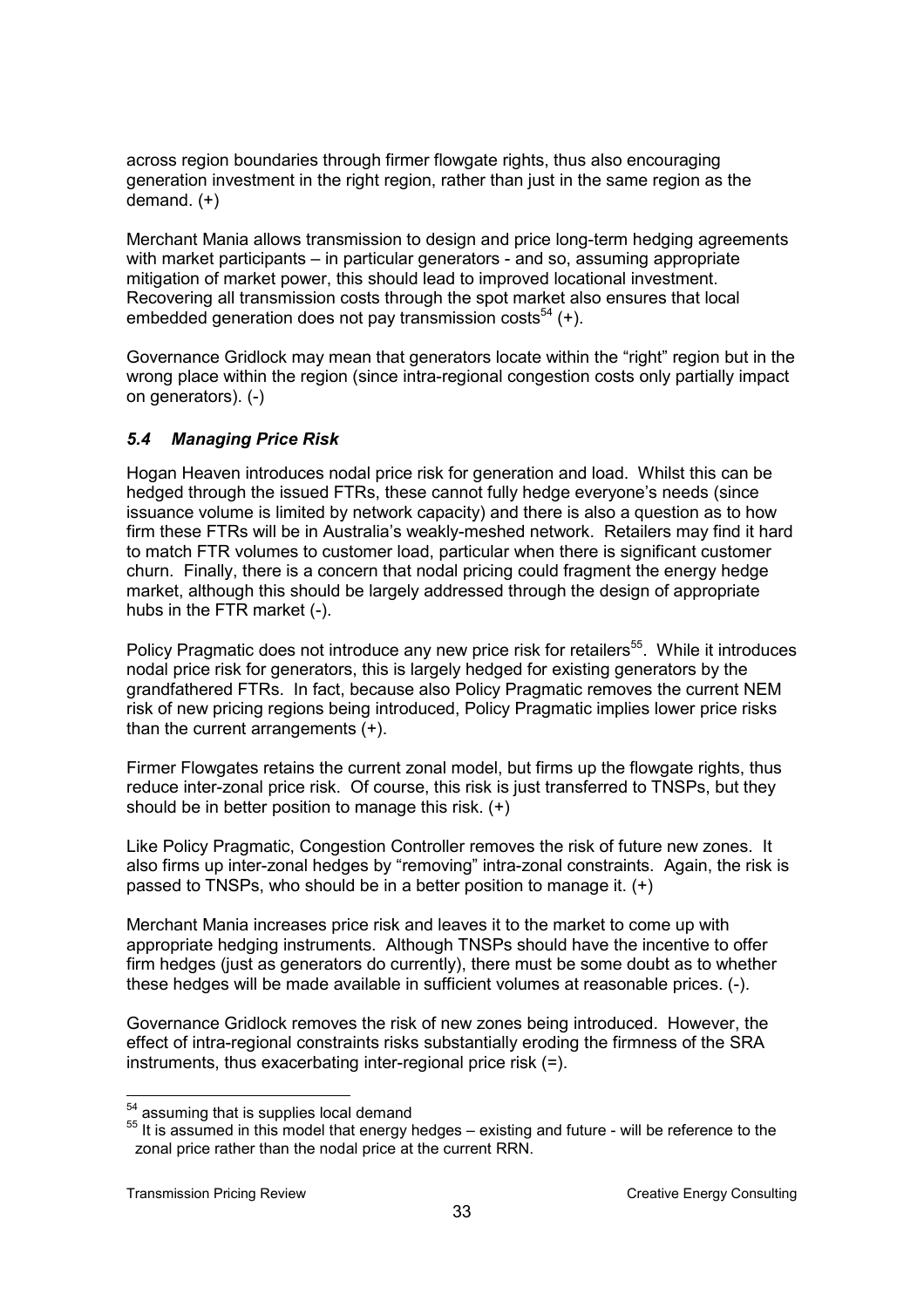#### *5.5 Efficient Transmission Investment*

Whilst Hogan Heaven and Policy Pragmatic introduce new nodal price signals, there is no nexus between these and transmission investment, and no reason to suppose that TNSPs will voluntarily respond to them. (=).

Firmer Flowgates could introduce incentives for minor investment to improve inter-zonal transmission reliability, but this is likely to be limited.  $(=)$ 

Congestion Controller places responsibility on TNSPs to manage intra-regional congestion efficiently – by investing in new transmission, or bearing congestion costs, whichever is cheaper. Thus, investment planning will become more focused on the effect on the market. By de-regulating inter-regional transmission, it may encourage new entrant investment where the price signals support it (+).

Merchant Mania has all investment fully driven by market prices, just as for generation, and therefore – assuming market power is addressed – should create an environment for efficient, competitive investment in transmission (++).

Governance Gridlock does not introduce any signals for transmission investment. Indeed, given the adverse impact of intra-regional constraints, there may be a tendency for TNSPS to seek to uneconomically remove these constraints (-).

#### *5.6 Efficient Transmission Operation*

Neither Hogan Heaven nor Policy Pragmatic introduces incentives for more efficient transmission operation, although, arguably, the impact of inefficient operation is made more transparent by nodal prices (=).

Firmer Flowgates provides strong incentives on TNSPs to operate so as to maximise the firmness of inter-regional links during periods of congestion (+).

Congestion Controller takes this further by providing congestion management incentives on both intra-regional and inter-regional transmission. Accountability for intra-regional congestion becomes very clear (++).

Merchant Mania places the same operating incentives as is currently seen by generation, and could be expected to spark innovation in operating practices. However, this depends upon introducing effective competition in transmission (++).

Governance Gridlock does not introduce any operational incentives on TNSPs (=).

#### *5.7 Transaction Costs (Operation)*

Note that this section and the following two sections represent detriment. Thus an increase in costs is detrimental and is labelled by a minus sign, and conversely a decrease in costs is beneficial and labelled with a plus sign.

Firmer Flowgates is basically the same as the current NEM and operating costs will be similar. The exception is for transmission, which will have the new cost of managing the

Transmission Pricing Review **Creative Energy Consulting** Creative Energy Consulting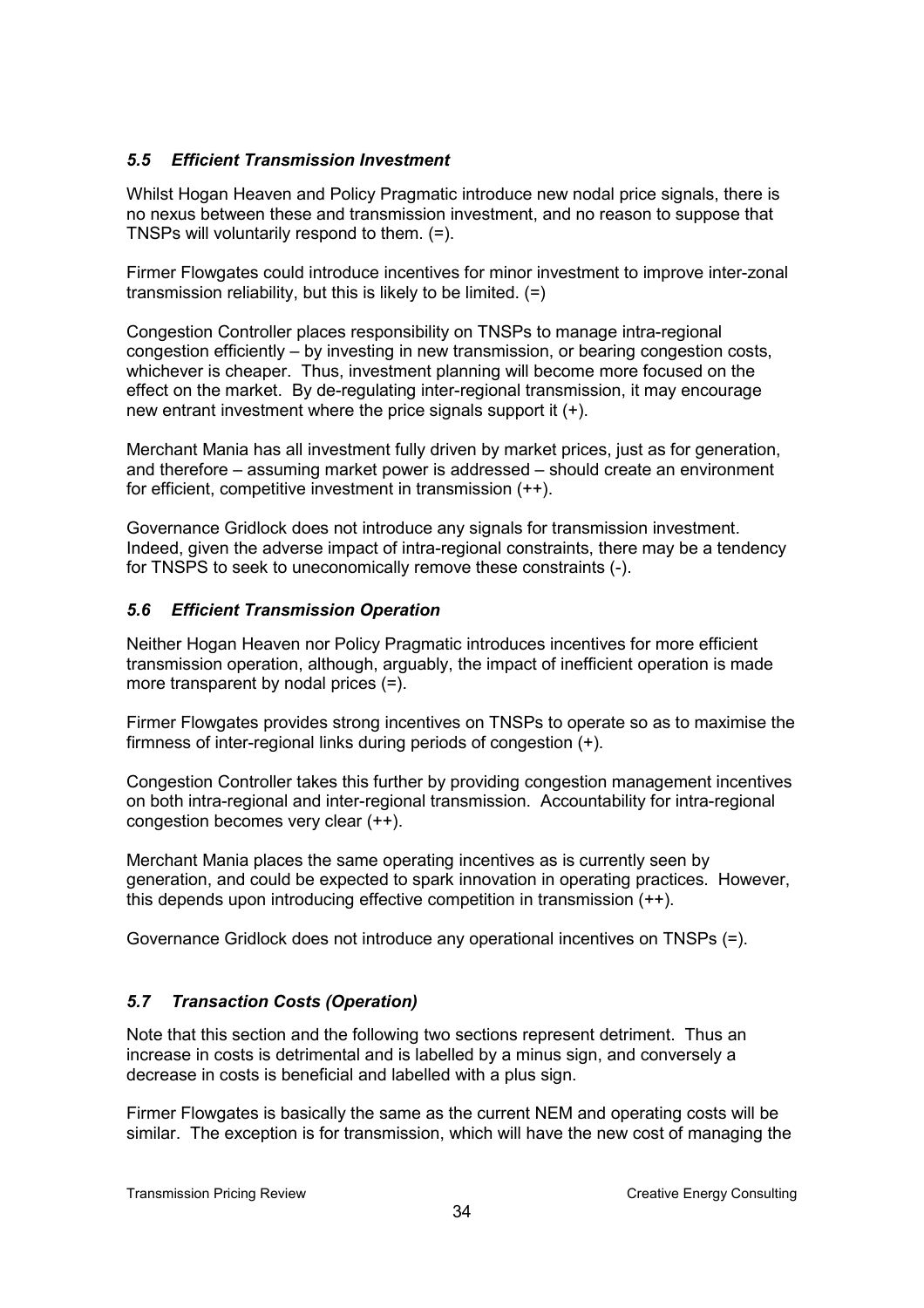firmness of interconnectors: it is assumed that this cost will be allowed for in the revenue cap $(=)$ .

Policy Pragmatic retains zonal settlement for retailers and, while generators now have nodal settlement, most generating companies will only be trading at a handful of nodes anyway<sup>56</sup>. It is assumed that a full network model will be included in the dispatch process in all models, so nodal pricing does not create any additional operating cost in the dispatch process<sup>57</sup>. Policy Pragmatic introduces the need for FTR auctions, but these will only be quarterly, and will not be substantially more complex to operate than the current settlement residue auctions<sup>58</sup>. In its favour, Policy Pragmatic removes the current risk of new NEM regions being introduced. Overall, Policy Pragmatic will create little net change in operating costs. (=)

Hogan Heaven introduces nodal pricing for retail, which will substantially complicate the trading and retailing processes for retailers, compared to a benchmark NEM of perhaps 10 to 20 zones. (-)

Congestion Controller introduces a more complex settlement model with the parallel operation of a "semi-constrained" dispatch, separation of intra- and inter-zonal constraints, constraint compensation payments, zonal and nodal prices and so on. In it favour, Congestion Controller locks in the current regions and so removes the risk and costs of introducing new NEM regions (-).

Merchant Mania introduces substantial complexity in all aspects of market operation: bidding, dispatch, settlement, trading and retailing. It will introduce the need for complex new trading operations for TNSPs. The market design will probably need to be quite complex to manage the effect of loop flows etc (--)

Governance Gridlock avoids the need for changes relating to the introduction of new regions (+).

#### *5.8 Transaction Costs (Implementation)*

All of the straw men entail some changes to transmission service pricing, but then changes are needed anyway in the current NEM benchmark. Furthermore, the development of new transmission service pricing models is relatively low cost compared to spot market systems. Therefore, transmission service impacts are ignored in this assessment.

Hogan Heaven should have little impact on wholesale pricing dispatch and settlement, since a full network model – together with nodal settlement – is included in the current NEM benchmark.<sup>59</sup> However, nodal pricing will require major changes to retailers

 $56$  In any case, settlement in the current NEM is nodal, although there is not significant intraregional price risk.

<sup>&</sup>lt;sup>57</sup> In fact, introducing a full network model will substantially simplify dispatch operations, by removing the need to identify and input generic constraints to represent thermal limits.<br><sup>58</sup> Remembering that the "benchmark" is for new regions to be introduced in the NEM

<sup>59</sup> It is assumed that the current NEM uses full nodal settlement. This assumption has not been confirmed.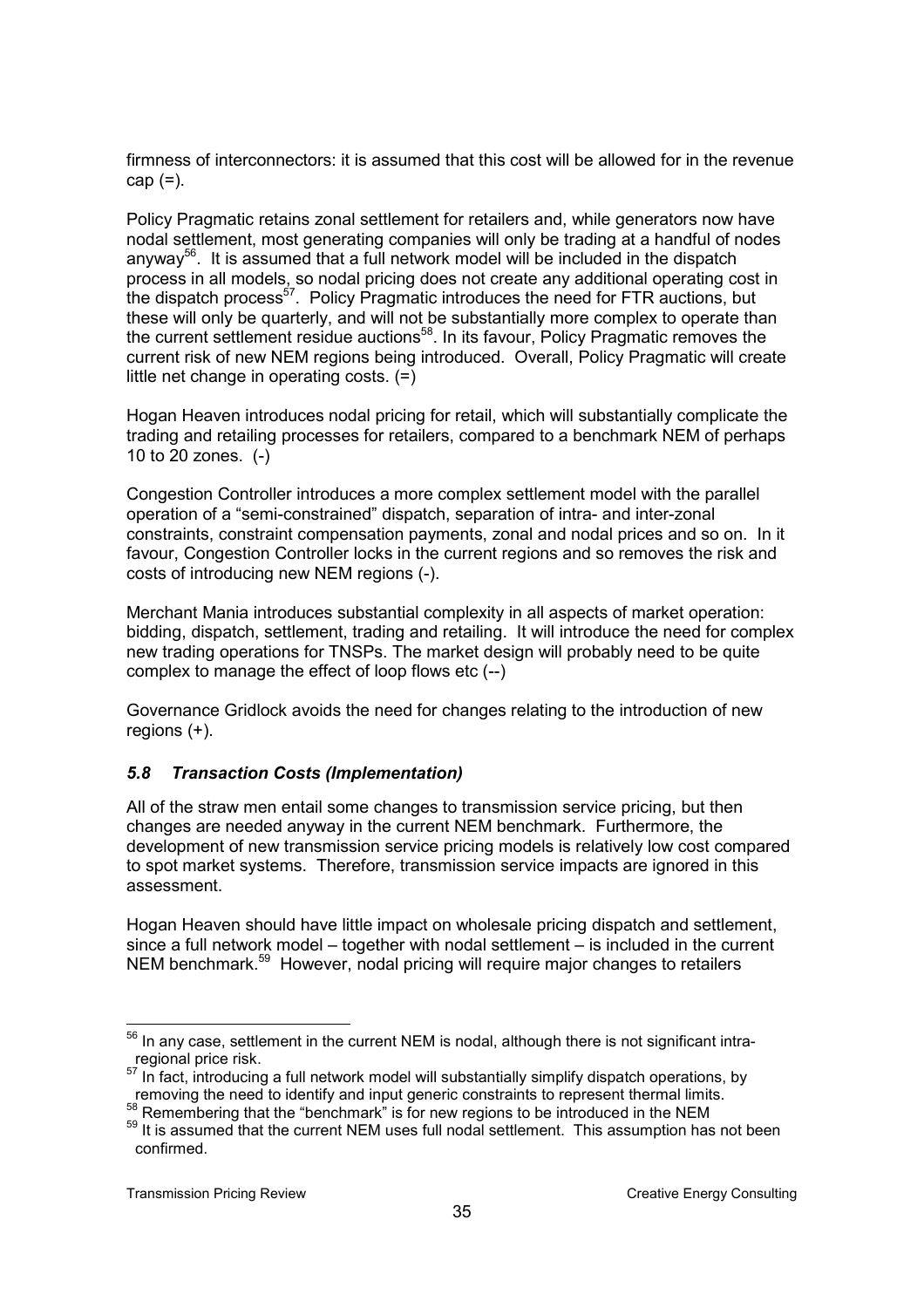trading and pricing systems, and some minor changes to generators systems. It will also require FTR auction and ARR allocation systems to be built. (--)

Policy Pragmatic will also require FTR auction systems and some changes to retail and generator trading systems. However, the impact on retail pricing systems will be much  $\text{less}^{60}$  and is offset by removing the current threat of new zones being introduced. (-)

The Firmer Flowgates model is the same as the current NEM, except for some minor changes in the SRA process. (=)

Congestion Controller will require substantial new dispatch and settlements systems within NEMMCO, and some significant changes to generator trading and settlement systems to manage constraint positions. On the other hand, the model will have minimal impact on retailer systems and removes the threat of new regions being introduced (-).

Merchant Mania will involve substantial design and implementation costs (--).

Governance Gridlock is achieved by the current implementation (=).

#### *5.9 Shock*

Any "shock" assessment needs to be benchmarked against the urgent need for new zones to be introduced in the current NEM which will itself create shocks. Given this, the introduction of nodal prices should not create significant additional shocks compared to introducing new zones, since the main price effects will be from congestion pricing, which should be almost fully captured in the current new-zone NEM. Therefore, there will be limited shock from Hogan Heaven (=). Similarly, any shock from Firmer Flowgates in introducing new zones will be matched in the benchmark. The shock from applying TUoS to generators can be phased in gradually $^{61}$ , as can the impact of placing congestion risks on the TNSPs. (=).

Against this benchmark, Policy Pragmatic actually has a "negative" shock. It locks in current regions for retail and therefore removes the shock from new regions. It also grandfathers existing generators against the shock of new intra-regional congestion pricing, which the current NEM benchmark does not. There may be some fall in Queensland prices, as nodal prices fall in export-constrained regions such as Tarong and Central Queensland, and these are included in the zonal averaging. It is assumed, however, that existing hedge contracts are re-referenced to the zonal price, rather than remaining referenced to the nodal price at the RRN<sup>62</sup>, so much of this shock will be hedged and will not outweigh the "negative" shock described above.(+)

 $\overline{a}$ 

 $^{60}$  It might be argued that full nodal models will be needed to calculate nodal prices in order that zonal prices (being the average of nodal prices) can be calculated. However, given that the overwhelming majority of load is close to the current RRN (Queensland excepted), the zonal prices are in fact likely to differ little from the current RRN prices.

 $61$  A gradual transition means that the average level of new generator TUoS will be passed through to retailers through a rise in spot prices. An abrupt transition means that generators will bear the shock, as spot prices are largely hedged in the short term.

<sup>&</sup>lt;sup>62</sup> This would need to be part of the implementation "deal" by which generators get vested with allocated FTRs.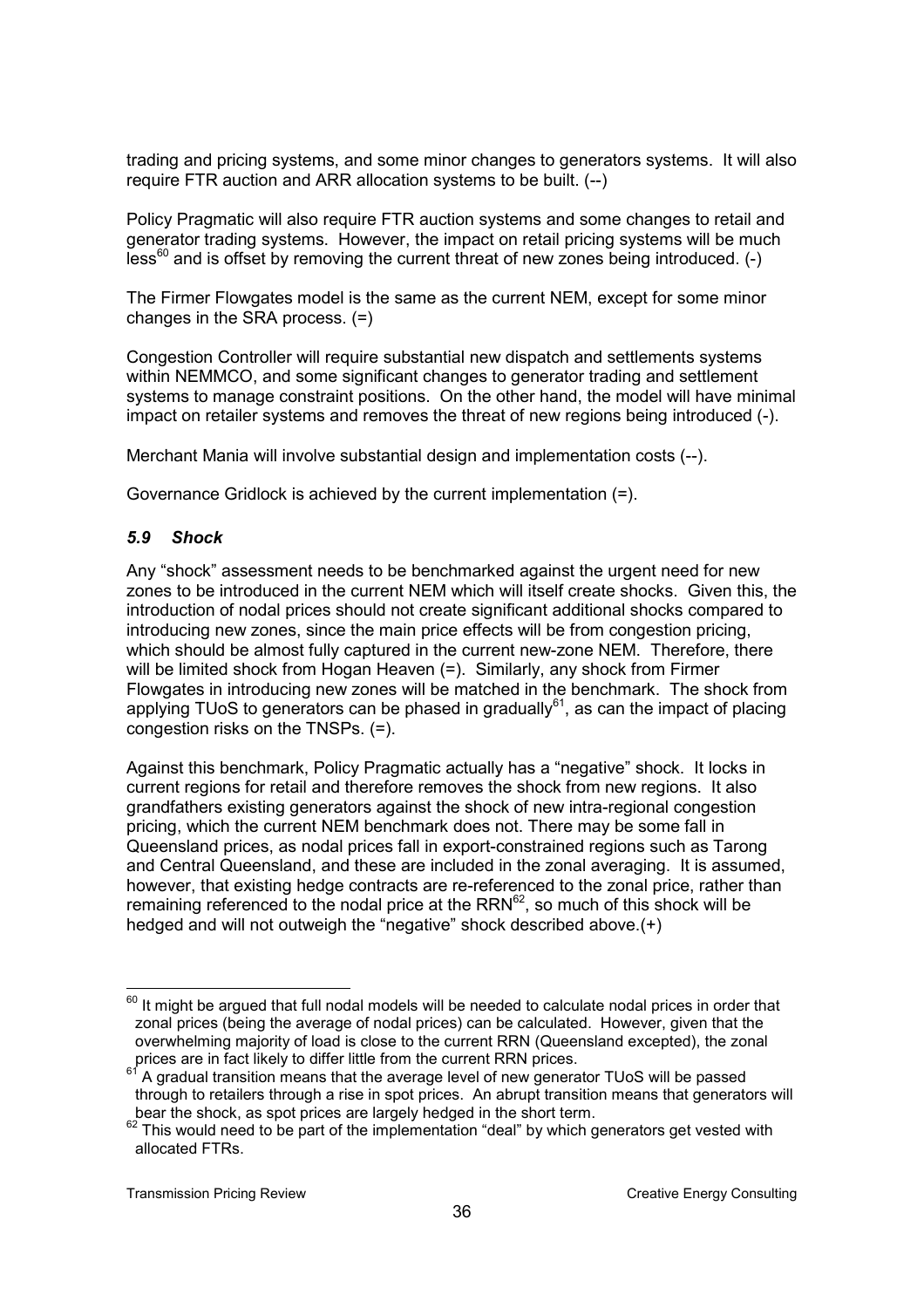Congestion Controller will have some effect on regional prices – particularly in Queensland where previously constrained generation can now fully participate in the price-setting schedule. To avoid a shock on the TNSPs, expected levels of intra-zonal congestion costs would be passed through in TUoS, leading to some TUoS changes. The change from the current CRNP transmission service pricing to a symmetric LRMC pricing arrangement will create significant shock on some generators, although this can be phased in. Inter-regional price differences will need to increase somewhat over time to cover the inter-regional transmission costs. Overall, then, Congestion Controller will create some shock. (-)

Merchant Mania will introduce significant changes to prices as the full cost of transmission is included within spot prices. This will lead to greater peak/off-peak price differentials in relation to "tidal" interconnectors (eg Vic to NSW) and a slight rise in prices in importing regions (eg SA). However, prices should not rise overall, because any increase in spot prices will be offset by the removal of transmission service charges. Price impacts will be hard to predict and the ability of existing energy contracts to hedge them is unclear<sup>63</sup>. Thus, the shock could be substantial  $(-)$ .

As Governance Gridlock is the status quo, there is no shock (=).

#### *5.10 Acceptability to Governments*

We have assumed that the main "acceptability" consideration for governments will be one of "equity": in particular, geographical differentiation of wholesale prices to load within a State. In the benchmark, new regions will be introduced as intra-regional congestion occurs, but this may well be a gradual process.

Both Congestion Controller and Policy Pragmatic preserve the current regional structure as far as load pricing is concerned, and therefore would be more acceptable to governments than the benchmark (+). Firmer Flowgates has the same regional structure as the benchmark and therefore should make little difference to government acceptability (=).

Hogan Heaven introduces nodal pricing based on congestion and losses and so increases geographical price differentiation (-). Merchant Mania goes further, and incorporates transmission costs within spot prices and so is likely to further increase differentiation (--).

Given the number of government reviews of transmission arrangements, it appears that the status quo, Governance Gridlock, is not acceptable to governments (-).

 63 Although it is likely that "vesting" transmission hedges would be introduced with MM, both to reduce price shock and to mitigate transmission market power.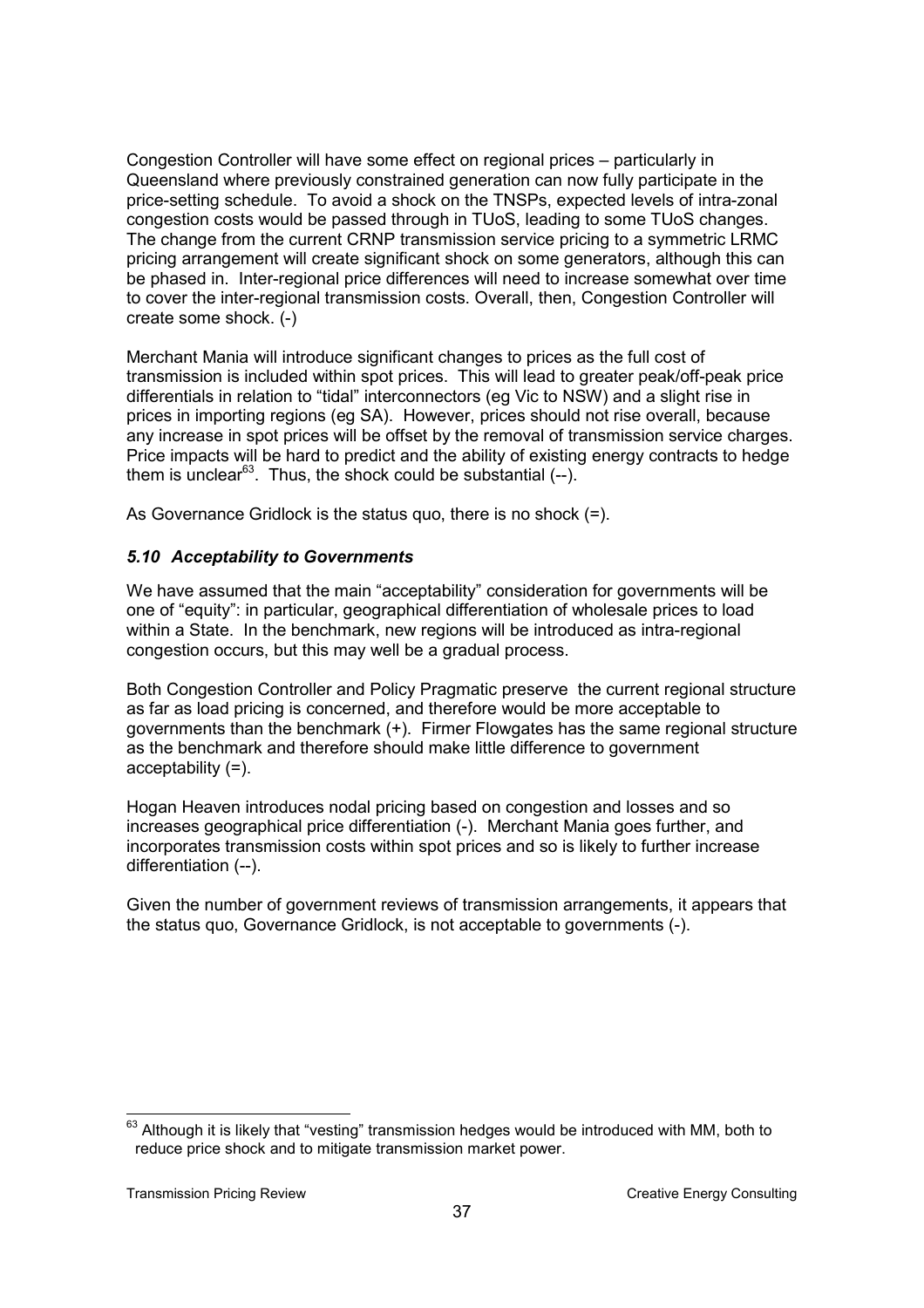#### *5.11 Summary of Evaluation*

|                                 | <b>HH</b> | <b>PP</b> | <b>FF</b> | cc              | <b>MM</b>       | GG   |
|---------------------------------|-----------|-----------|-----------|-----------------|-----------------|------|
| <b>Static Use</b>               | ٠         |           |           |                 |                 |      |
| Dynamic Use                     | ٠         |           | ÷         |                 | ÷               |      |
| <b>Price Risk</b>               |           | ÷         | ÷         | ÷               |                 |      |
| Tx Investment                   |           | ⋍         |           | ÷               | ++              |      |
| <b>Tx Operation</b>             |           |           |           | $^{\mathrm{+}}$ | $^{\mathrm{+}}$ |      |
| <b>Transaction (Operations)</b> |           |           |           |                 |                 |      |
| Transaction (Implementation)    |           |           |           |                 |                 |      |
| Shock                           |           | ÷         |           |                 |                 |      |
| <b>Overall Value</b>            | $-2$      | -1        | $+3$      | -1              | -3              | $-2$ |
| Efficiency – overall value      | $+1$      | -1        | $+3$      | $+2$            | $+3$            | -3   |
| Costs - overall value           | -3        | 0         | O         | -3              | -6              | $+1$ |
| <b>Government Acceptability</b> |           |           |           |                 |                 |      |

Table 2 below provides an evaluation matrix based on the assessment above.

Table 2: Evaluation Matrix

The "overall" row provides an overall evaluation of each model based on valuing the assessments between +2 and -2. On this basis, Firmer Flowgates is the preferred model. A more realistic approach would be to weight each criterion and then calculate the overall "mark" as the weighted sum. Choosing the weights, however, is a matter for each individual reader and is not going to be attempted in this paper.

The next rows separate out the overall efficiency benefits (the first 5 criteria) from the various costs (the next 3 criteria). The last row summarises likely government acceptability, based on "equity" considerations.

It is noticeable then that improved efficiency largely comes at the expense of increased cost, and so depending upon the relative weights of these two aspects, one might either choose a low-cost-low-efficiency option such as Policy Pragmatic, or a high-cost-highefficiency option such as Congestion Controller or Merchant Mania. Notwithstanding these considerations, however, Firmer Flowgates appears to excel as a low-cost-highefficiency option, whereas Hogan Heaven suffers from being a high-cost-low-efficiency option.

Recognising the deficiencies in this evaluation process, it nevertheless provides some interesting insights:

- the Firmer Flowgates design appears attractive because the benchmark NEM design is generally efficient, with the exception of transmission investment and operation - the latter is addressed by the Firmer Flowgates changes to the NEM design;
- the Hogan Heaven model does not deliver much in the way of increased efficiencies, because the current NEM design is already quasi-nodal, and the Hogan Heaven model does not *per se* address the major deficiencies in transmission incentives;

Transmission Pricing Review **Creative Energy Consulting** Creative Energy Consulting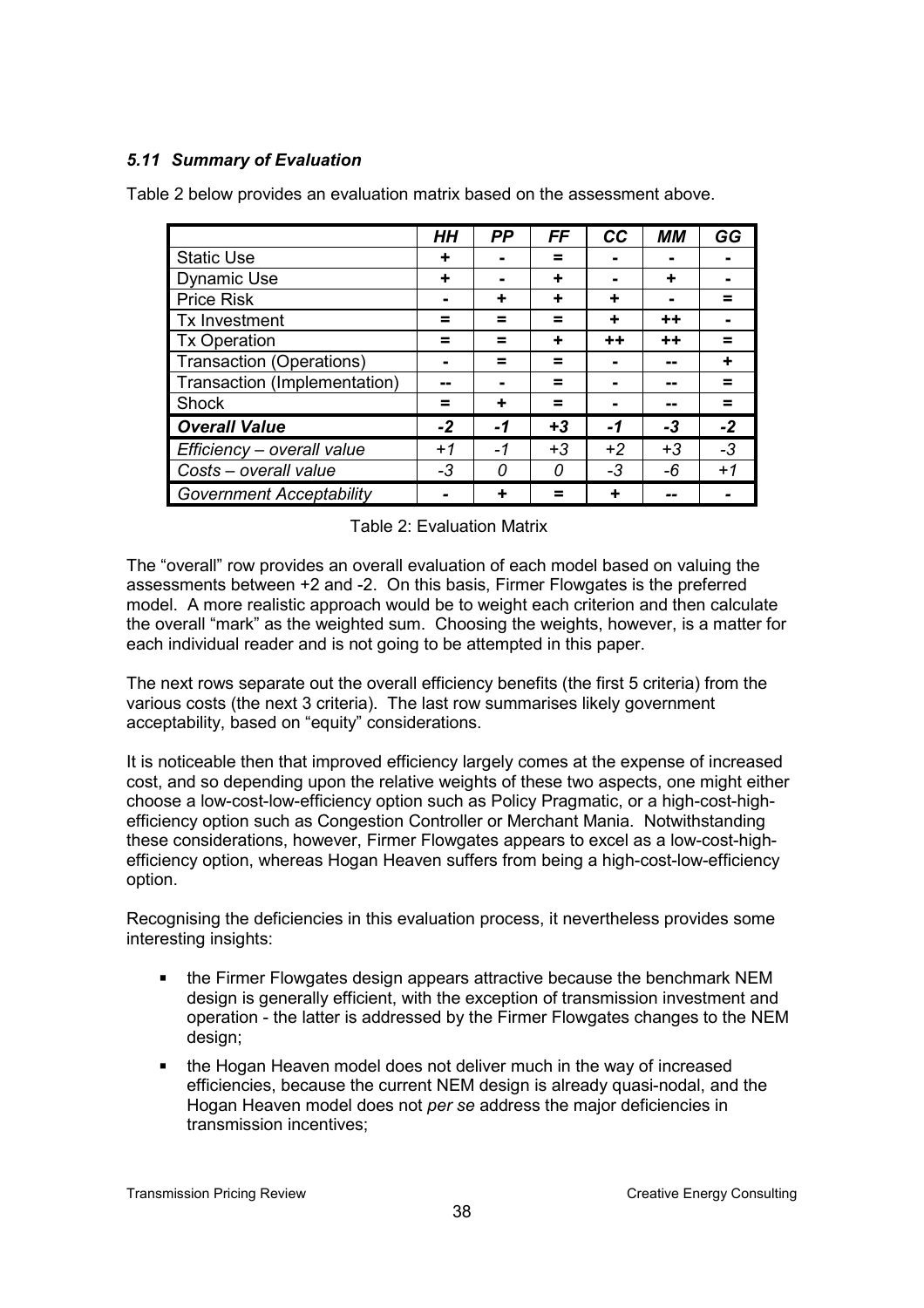- "equity" policy can be delivered either by Policy Pragmatic or Congestion Controller: the former is low-cost-low-efficiency whilst the latter is high-cost-highefficiency.
- the efficiency benefits of the Firmer Flowgates rely on the ability of the flowgate model to deliver more effective price hedging than the Hogan Heaven FTR approach; this assumption goes against North American experience and, whilst this is justified on the basis of the weakly-meshed character of the Australian network, it does need to be substantiated; and
- finally, the panacea for efficiency transmission investment and operation may lie in the Merchant Mania model, if such a model can be designed and implemented at reasonable cost (which is doubtful); it does not lie in the Hogan Heaven model, in spite of this model's other merits.

It will be seen that almost any of the models can be seen as preferred if the appropriate weights are chosen. This is deliberate: there is no point in developing and describing a model which does not deliver under any circumstances.

#### *5.12 Proposed Voting Process*

The evaluation described above is based on the views of the author. Furthermore, because there has been no attempt to weight the criteria according to relative priorities, the straw man with the highest "overall value" in the table above (ie Firmer Flowgates) does not necessarily represent the preferred overall option. On the other hand, the development of straw men and an evaluation matrix is considered to be a useful tool for assessing the relative merits of different transmission arrangements.

It is therefore recommended that the Transmission Working Group of the ERAA undertake a "voting" process, by which each member decides a weighting for each criterion and a value for each cell in the evaluation matrix. These individual "votes" can then be aggregated to determine an overall value for each straw man and the "preferred" option. Whilst there will not necessarily be a consensus around this preferred option, the voting will form a useful basis for further discussion between group members, from which – hopefully – a consensus view will emerge.

The voting process will be as follows:

- **EXEC** each member will assign a percentage weight to each criterion, with a requirement that the summed weights add up to 100 percent
- for each straw man and for each criterion, each member will decide a value between -5 and +5 representing the relative detriment or benefit of the propose straw man, compared to the current NEM benchmark
- weights for the overall evaluation, for each criterion, will be equal to the average of the weights assigned by individual members.
- the overall value for each cell in the evaluation matrix will be based on the summation of the values submitted by members;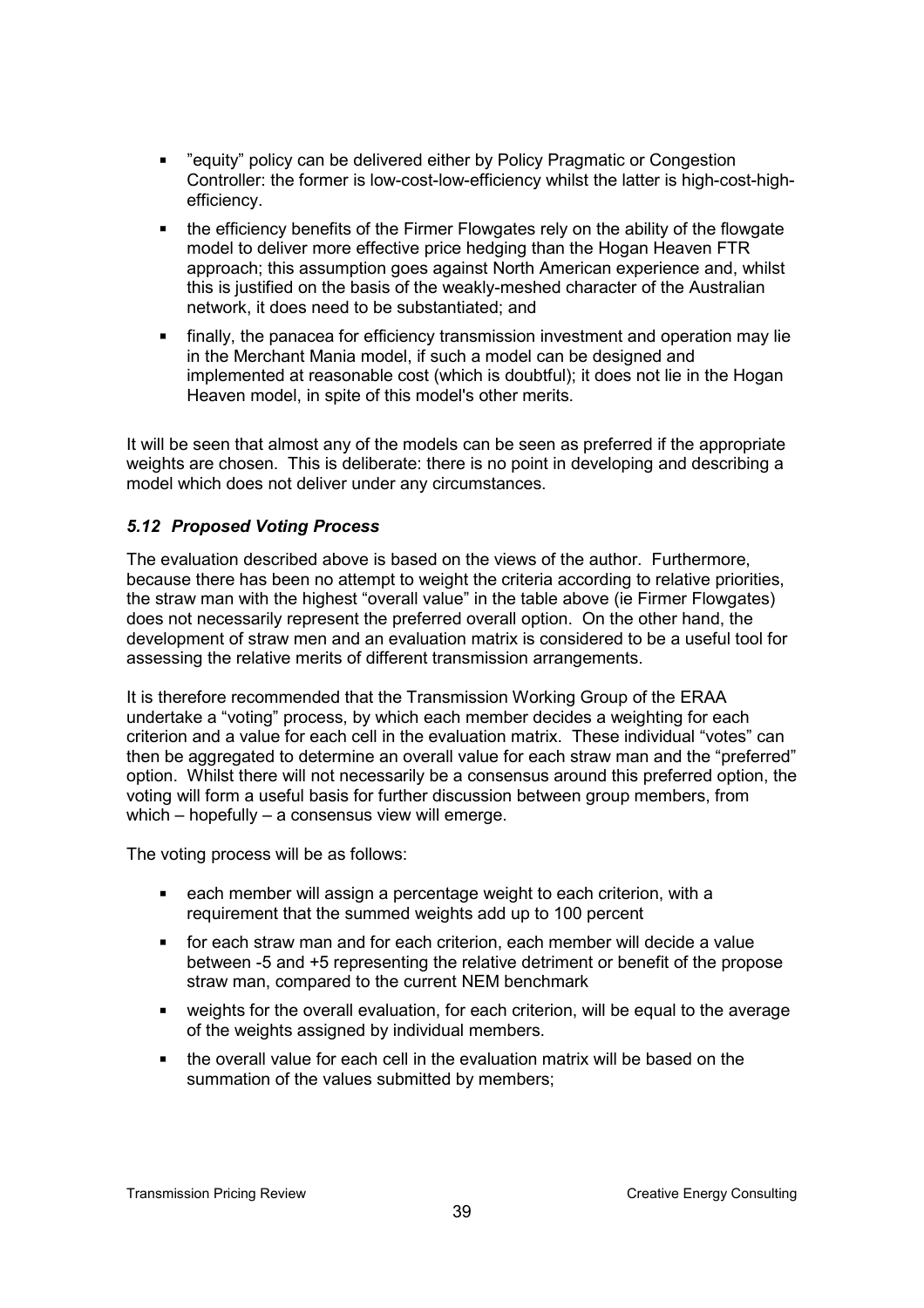# **6 Conclusions**

There are a number of general observations that can be made based on the research and analysis undertaken in this study.

- 1. Transmission pricing is probably the area of energy market design which is most actively being reviewed at present, in almost all markets internationally.
- 2. There is certainly no agreed "right" answer, or preferred design option, although designs are "clustering" around a few competing alternatives.
- 3. Each of the design elements and options is being enhanced and refined over time, assisted by developments in the underlying theory and in the supporting computer systems. The exception to this is, perhaps, transmission services, where there seems to be little progress in replacing or improving long-established pricing methodologies.
- 4. The design emphasis has been on improving price signals for market participants and transmission users, with relatively little consideration given to improving incentives for transmission owners and operators.
- 5. There has been little challenge to the dominant transmission regulatory "paradigm" of a monopoly service provider subject to cost-of-service regulation, so all pricing options are predicated on this paradigm.
- 6. Based on a qualitative assessment, there is no obvious preferred approach for Australia. Quantitative analysis – and a weighting or prioritising the potentially competing objectives – would be required to identify the best way forward.
- 7. The current NEM design is a valid option and, whilst it could be refined, it does not necessarily need a major overhaul or change. Specifically, the competing design options do not obviously address the main areas of concern arising in the NEM.
- 8. To a significant extent, the preferred option will be predicated on government policy objectives for the industry. In Australia, these objectives need to be clarified.

Whilst this study has failed to answer the question of which is the preferred transmission pricing arrangement for Australia, it has hopefully both clarified the question – by defining the scope of such arrangements and their objectives – and described and rationalised the set of possible answers.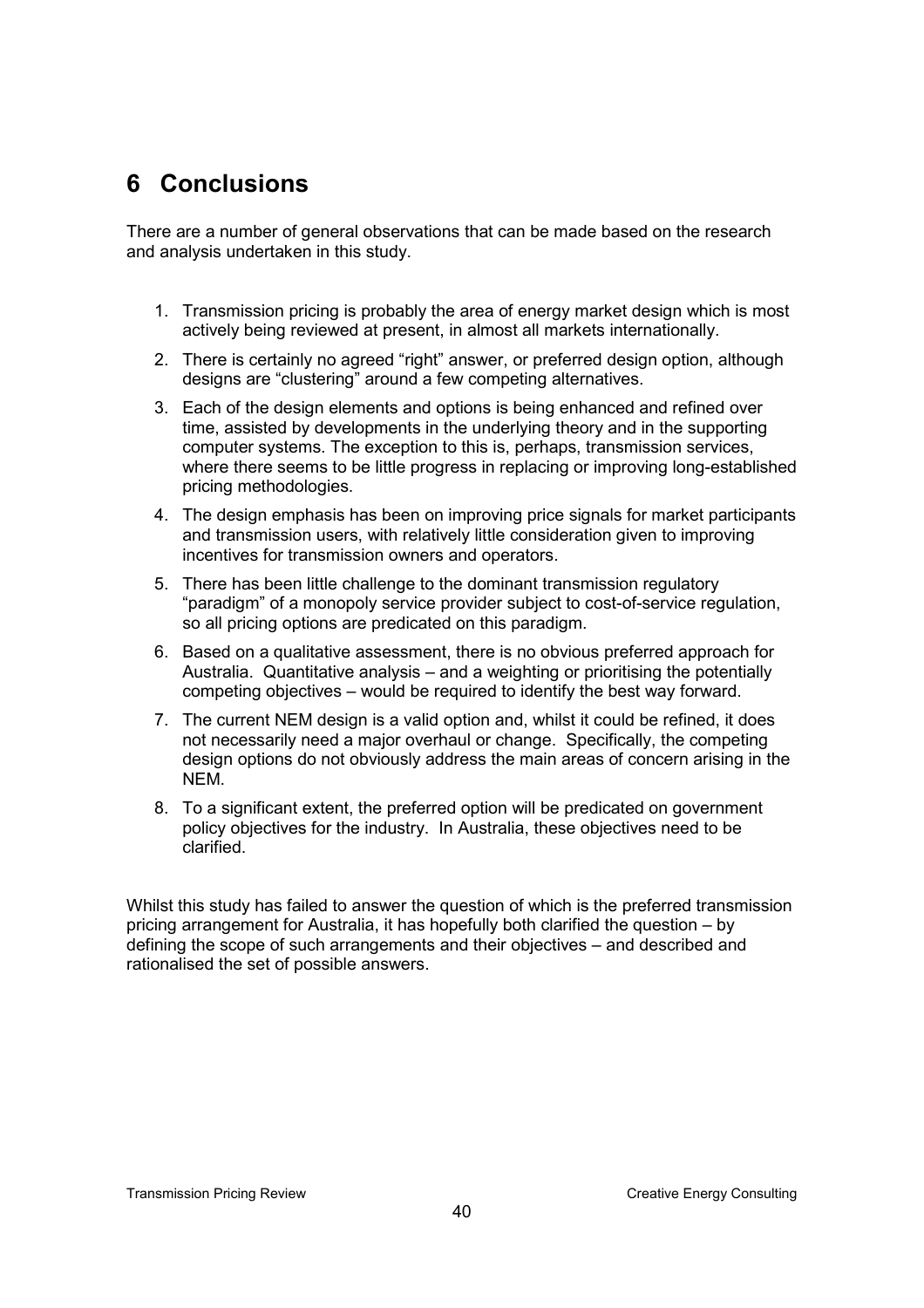## **Appendix A: Nodal Spot Pricing**

#### *Triangle Example*

A simple "triangle example" is used to illustrate the main characteristics of nodal spot pricing on a meshed network. The network model is shown in Figure A1 below. For simplicity, this model does not include security constraints, group constraints or losses.



Figure A1: Triangle Model

The branch limit on each link is 100MW, and the lines have identical admittance.

The optimal dispatch on this network is shown in Figure A2 below. This is optimal since any further substitution of expensive Gen Y generation with cheaper Gen X generation would lead to the A-C line being overloaded.



Figure A2: Optimal Dispatch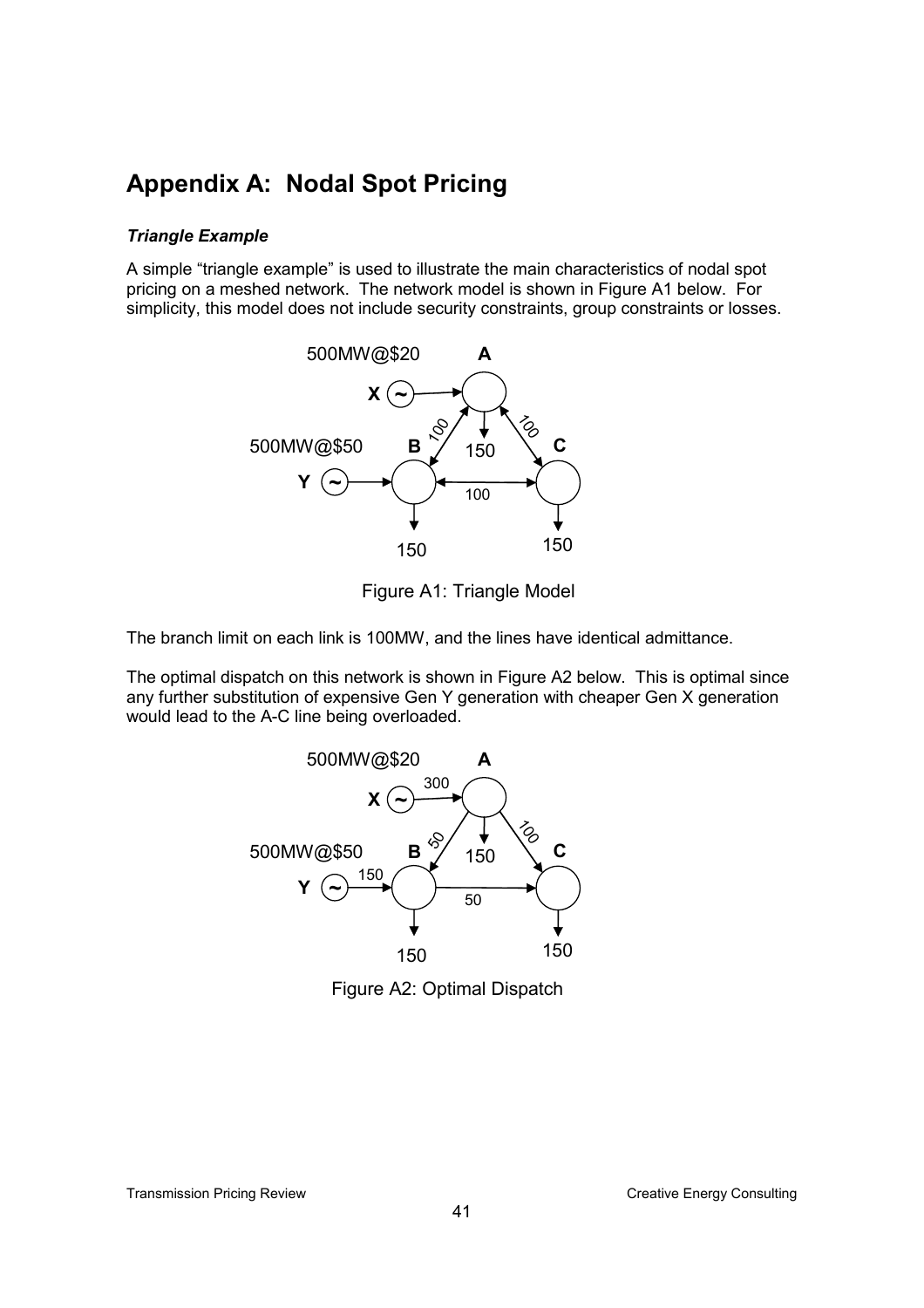#### *Nodal Spot Prices*

Nodal energy prices are based on location marginal prices: ie the incremental cost of supplying an additional 1MW of load at a particular node. Trivially, node A can be supplied incrementally by Gen X and so has a nodal price of \$20. Incremental load at B must be supplied entirely by Gen Y – since any supply from Gen X would over load link A-C - and so has a nodal price of \$50.

Incremental load at C cannot be supplied by Gen X or Gen Y individually, since either will cause link A-B to be overloaded. As Figure A3 shows $64$ , the only way to manage flow on A-B is to provide the incremental load with Gen Y and, at the same time, substitute 1MW of Gen X output for Gen Y to "back-off" the higher link flow.



Figure A3: Incremental Load at C

Thus, the cost of 1MW at C is:  $2MW * $50/MWh - 1MW * $20/MWh = $80/MWh$ 

The nodal prices for the network are shown in Figure A4 below.



Figure A4: Nodal Prices

Transmission Pricing Review Creative Energy Consulting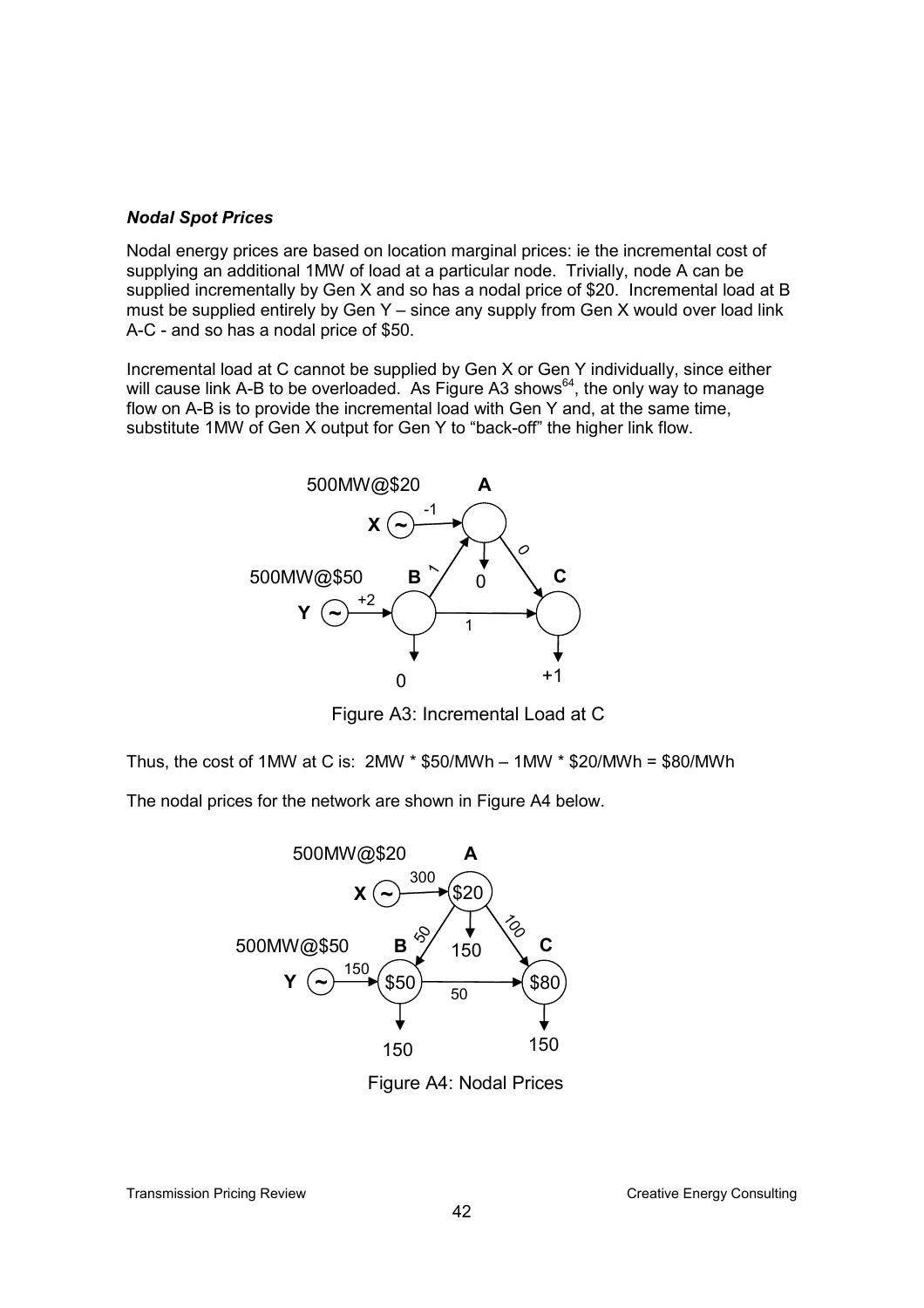This simple model illustrates some fundamental characteristics of nodal prices:

- there are N+1 "marginal" generators, where N is the number of network constraints which are active (ignoring other constraints: eg ancillary services).
- the nodal price at the node of each marginal generator is the generators bid price.
- nodal prices at other nodes are a linear combination of the marginal generators bid prices, with the combination weights depending upon the admittances of the network links and the network topology.
- nodal prices around a loop which includes an active branch constraint have a "spring washer" characteristic, with the open part of the washer being on the constrained link.
- thus, nodal prices between two adjacent nodes will "separate" whenever they are on a loop which contains an active constraint. Or, put another way, at least one link on one path (not necessarily the direct path) between the two nodes is constrained.

#### *Flowgate Prices*

The other prices that are derived as part of the dispatch process are the "flowgate" prices which represent the "value" of the capacity on each link. This value is the increment in dispatch costs that would be caused as a result of a 1MW reduction in capacity on that link. For example, if the capacity on A-B was reduced to 99MW, the network would need to be redispatched as shown in Figure A5.



Figure A5: Decremental Capacity on A-C

Transmission Pricing Review **Creative Energy Consulting** Creative Energy Consulting

Because the network model is linear, we can find solutions by the principle of "superposition". This means by adding the incremental flows to the basic flows, we find the flows for the incremented solution: thus the load at C is  $100+1 = 101$  and the flow on A-C is  $100+0 = 100$  etc.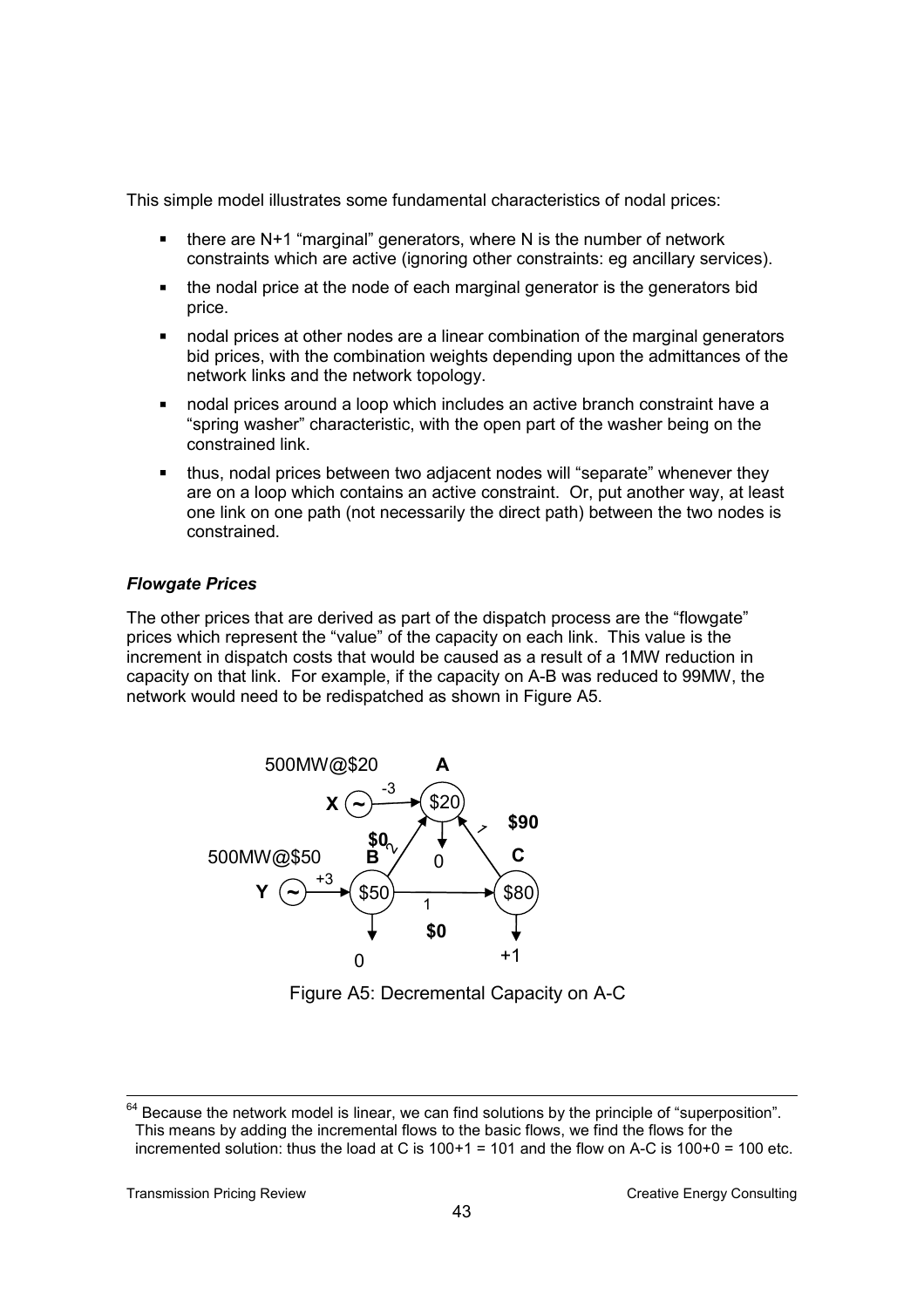The change in cost is then:

3MW \* \$50/MWh – 3MW \* \$20/MWh = \$90/MWh

The other links are not constrained, so a 1MW reduction in capacity has no effect on dispatch and they have a flowgate price of zero. Flowgate prices are shown next to each link on Figure A5. This model illustrates the following fundamental characteristic of flowgate prices:

- flowgate prices are only non-zero where a link is congested;
- flowgate prices are a linear combination of the bid prices of marginal generators; and
- nodal prices differences are a linear combination of the flowgate prices on all links on a path (not necessarily a direct one) between the two nodes.

This last point is not clear from the example, but is important. For example, the nodal price difference between A and B can be expressed as:

$$
NP_B - NP_A = 2/3 * FGP_{AB} + 1/3 * FGP_{AC} + 1/3 * FGP_{BC}
$$

where:

NP<sub>i</sub> is the nodal price at node i

and

 $FGP_{ii}$  is the flowgate price on link i-j

Because the network has triangular symmetry, similar formulae apply for other nodal price differences.

The characteristics of flowgate prices are quite intuitive (in that the price is only non-zero if the link is constrained) and are what one might – mistakenly – expect for nodal prices: ie that prices at adjacent nodes only separate if the direct link between them is  $const$ rained $65$ .

#### *Transmission Spot Revenue*

It is well known that there is a "settlement surplus" arising on a nodally priced network whenever nodal price differences occur. In this paper, this is referred to as transmission spot revenue since, in an economic sense, it is "earned" by the transmission network. There are 3 different, mathematically equivalent, ways of expressing this revenue:

 65 As we noted above, the prices in fact separate whenever there is a constraint on any *indirect* link between them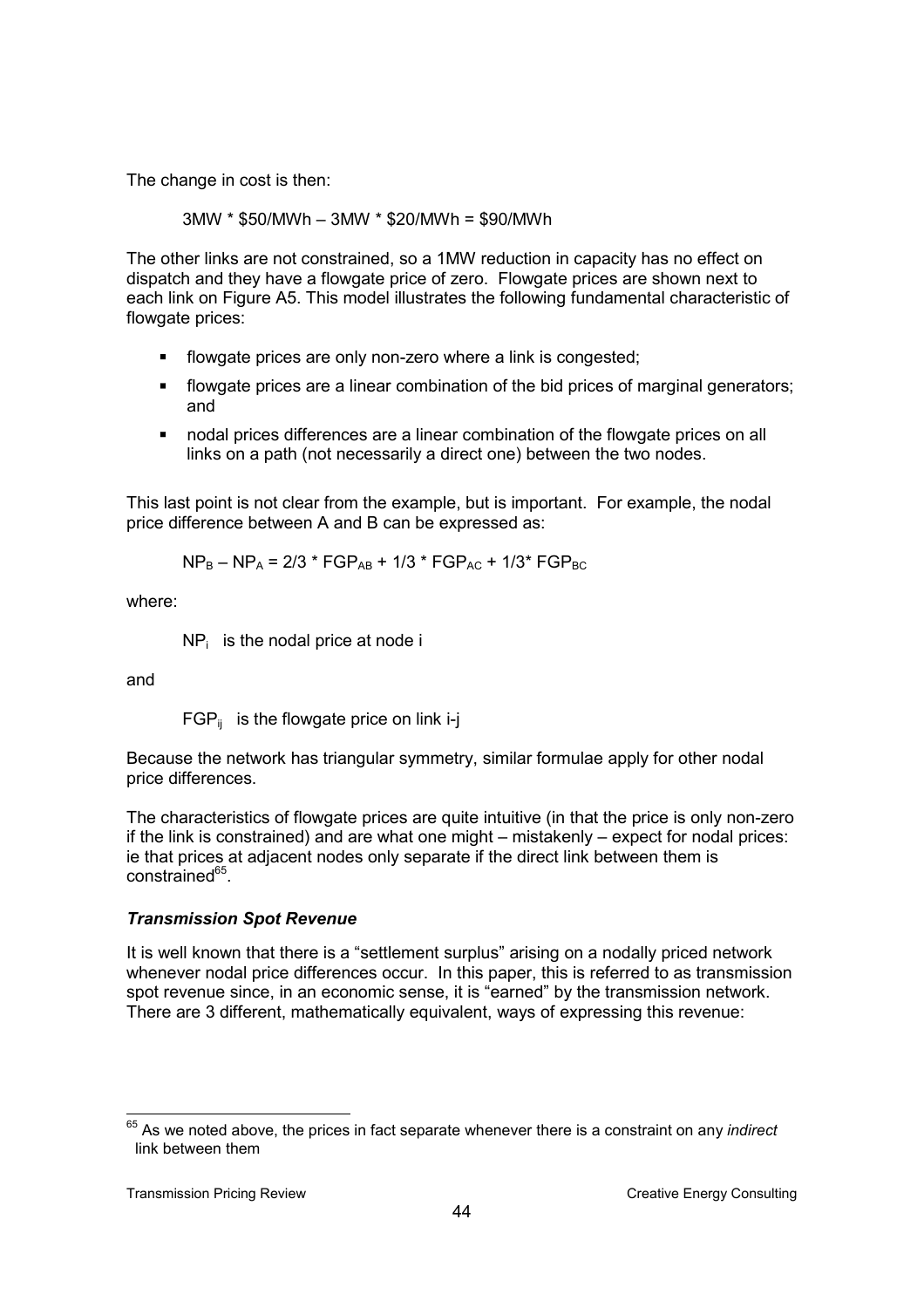*Energy settlement surplus* = load receipts – generator payments

*Line Rental* = sum of line flows multiplied by price difference across line

*Flowgate revenues* = sum of line flows multiplied by flowgate price

These equivalent measures are shown for the triangle example in tables A1 to A3, below:

| Participant | <b>Offtake</b> | <b>Nodal price</b> | <b>Revenue</b> |
|-------------|----------------|--------------------|----------------|
| Gen X       | $-300$         | 20                 | $-6000$        |
| Gen Y       | $-150$         | 50                 | -7500          |
| Load A      | $+150$         | 20                 | $+3000$        |
| Load B      | $+150$         | 50                 | +7500          |
| Load C      | $+150$         | 80                 | +12000         |
| Total       |                |                    | +9000          |

Table A1: Settlement Surplus Calculation

| Link  | <b>Flow</b> | <b>Price diff</b> | <b>Revenue</b> |
|-------|-------------|-------------------|----------------|
| A-B   | $+50$       | $+30$             | $+1500$        |
| A-C   | $+100$      | $+60$             | $+6000$        |
| $B-C$ | $+50$       | $+30$             | $+1500$        |
| Total |             |                   | +9000          |

Table A2: Line Rental Calculation

| Link  | <b>Flow</b> | <b>Flowgate</b><br><b>Price</b> | <b>Revenue</b> |
|-------|-------------|---------------------------------|----------------|
| A-B   | $+50$       |                                 |                |
| A-C   | $+100$      | $+90$                           | $+9000$        |
| $B-C$ | $+50$       | +0                              |                |
| Total |             |                                 | +9000          |

Table A3: Flowgate Revenue Calculation

In a radial network, there are no loops and flowgate prices are identical to the nodal price difference across the link. Therefore, the line rental and flowgate revenue tables would look identical. No major transmission networks are radial, although some networks may have radial sections.

The equivalences demonstrated in the tables above are important in designing transmission hedging mechanisms.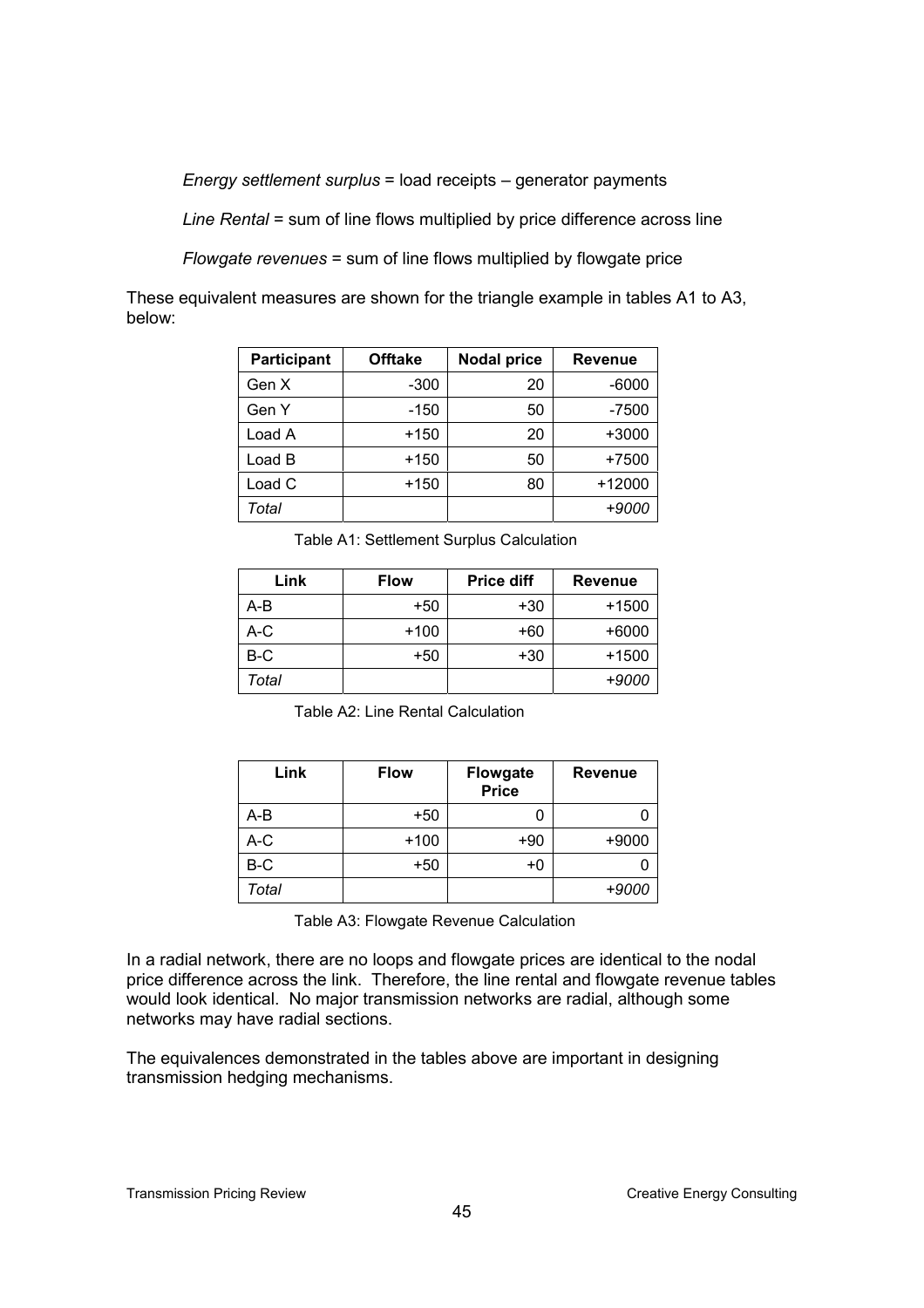# **Appendix B: Transmission Hedging Mechanisms**

#### *Introduction*

This appendix discusses transmission hedging mechanisms. As described in the main body of this paper, two types of hedges may be used:

- financial transmission rights (FTRs)
- **flowgate rights (FRs)**

Each of these entitles the holder to a target cash payment (positive or negative) based on nodal price outcomes. Typically, the liabilities are underwritten by transmission spot revenue, to the extent possible, and the target payments will not be fully met if the revenue is insufficient. Thus, the "firmness" of the hedges - the extent to which target payments are actually paid - depends upon the likelihood and extent of revenue shortfalls given possible circumstances and outcomes on the network.

#### *Financial Transmission Rights*

An FTR of "x" MW between point A and point B on a network, entitles and obliges the holder to receive (or pay, if negative) an amount of "x" times the price difference between point B and point A. For simplicity, the "points" are assumed to be nodes in our example. Thus 6 different FTRs are possible: A-B, A-C, B-A, B-C, C-A, C-B.

The "simultaneous feasibility condition" (SFC) states that, if all of the injections and offtakes implied by a set of issued FTRs can be accommodated on a network, then the transmission spot revenue on that network will always equal or exceed the aggregate target payments. "Implied" means that the injection (offtake) at each node is the aggregate volume of FTRs referenced from (to) that node.

Suppose that the set of issued FTRs is as shown in Table B1 below. It will be seen that the flows implied by these FTRs is the same as the spot market dispatch, and therefore the SFC is satisfied, as the dispatch must be feasible. In fact, the summated target payments in this case exactly equal the spot market revenue: this is a special case of the SFC theorem.

| <b>Point-to-Point</b> | <b>Volume</b> | <b>Price Diff</b> | <b>Target Payment</b> |
|-----------------------|---------------|-------------------|-----------------------|
| A-C                   | 150           | +60               | $+9000$               |
| A-B                   | 150           | $+30$             | +4500                 |
| B-A                   | 150           | $-30$             | -4500                 |
| Total                 |               |                   | +9000                 |

Table B1: Issued FTRs equal Dispatch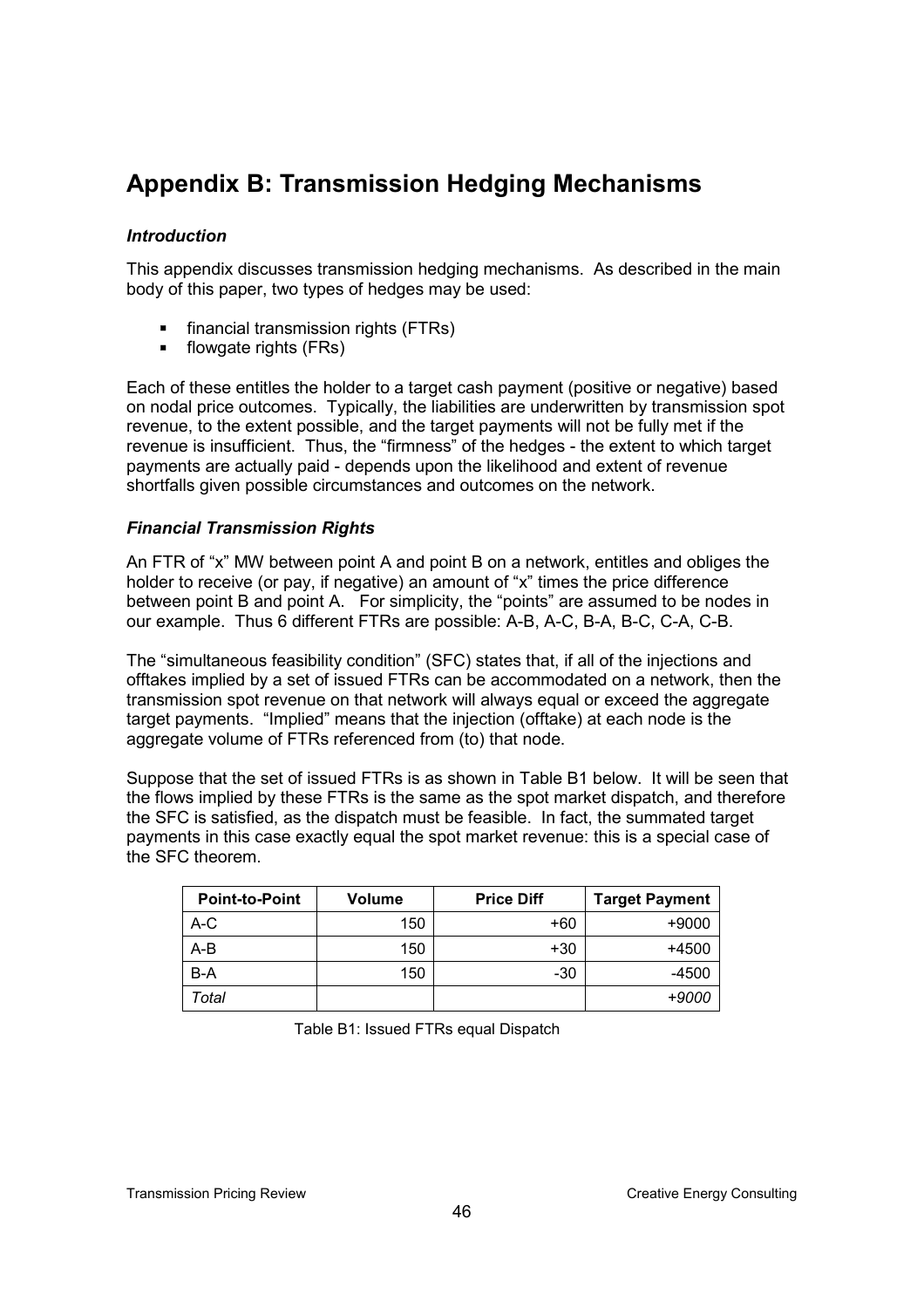| <b>Point-to-Point</b> | <b>Volume</b> | <b>Price Diff</b> | <b>Target Payment</b> |
|-----------------------|---------------|-------------------|-----------------------|
| A-B                   | 150           | $+30$             | +4500                 |
| B-A                   | 150           | -30               | -4500                 |
| $B-C$                 | 150           | $+30$             | +4500                 |
| Total                 |               |                   | +450C                 |

Tables B2 and B3 below show feasible and infeasible FTRs sets, respectively.

Table B2: Issued FTRs simultaneously feasible

| <b>Point-to-Point</b> | <b>Volume</b> | <b>Price Diff</b> | <b>Target Payment</b> |
|-----------------------|---------------|-------------------|-----------------------|
| A-B                   | 300           | $+30$             | +9000                 |
| $B-C$                 | 150           | +30               | +4500                 |
| otal"                 |               |                   | +13500                |

Table B3: Issued FTRs not simultaneously feasible

FTR issuance processes are designed to ensure that the issued set of FTRs is feasible



Figure B1: Line Outage

on the *expected* network. However, forced outages cannot be anticipated and may lead to infeasibility and therefore revenue shortfall. Suppose, for example, the link A-B was out-of-service. The new dispatch on the (now radial) network is shown below, together with nodal prices and flowgate prices.

The spot price revenue has now fallen to \$3000. It is seen that the dispatch implied by the first set of FTRs from table B1 (repeated in table B4 below) is no longer feasible, and there is a revenue shortfall.

| <b>Point-to-Point</b> | <b>Volume</b> | <b>Price Diff</b> | <b>Target Payment</b> |
|-----------------------|---------------|-------------------|-----------------------|
| A-C                   | 150           | $+30$             | $+4500$               |
| $A-B$                 | 150           | $+30$             | +4500                 |
| B-A                   | 150           | -30               | -4500                 |
| Total                 |               |                   | +4500                 |

Transmission Pricing Review Creative Energy Consulting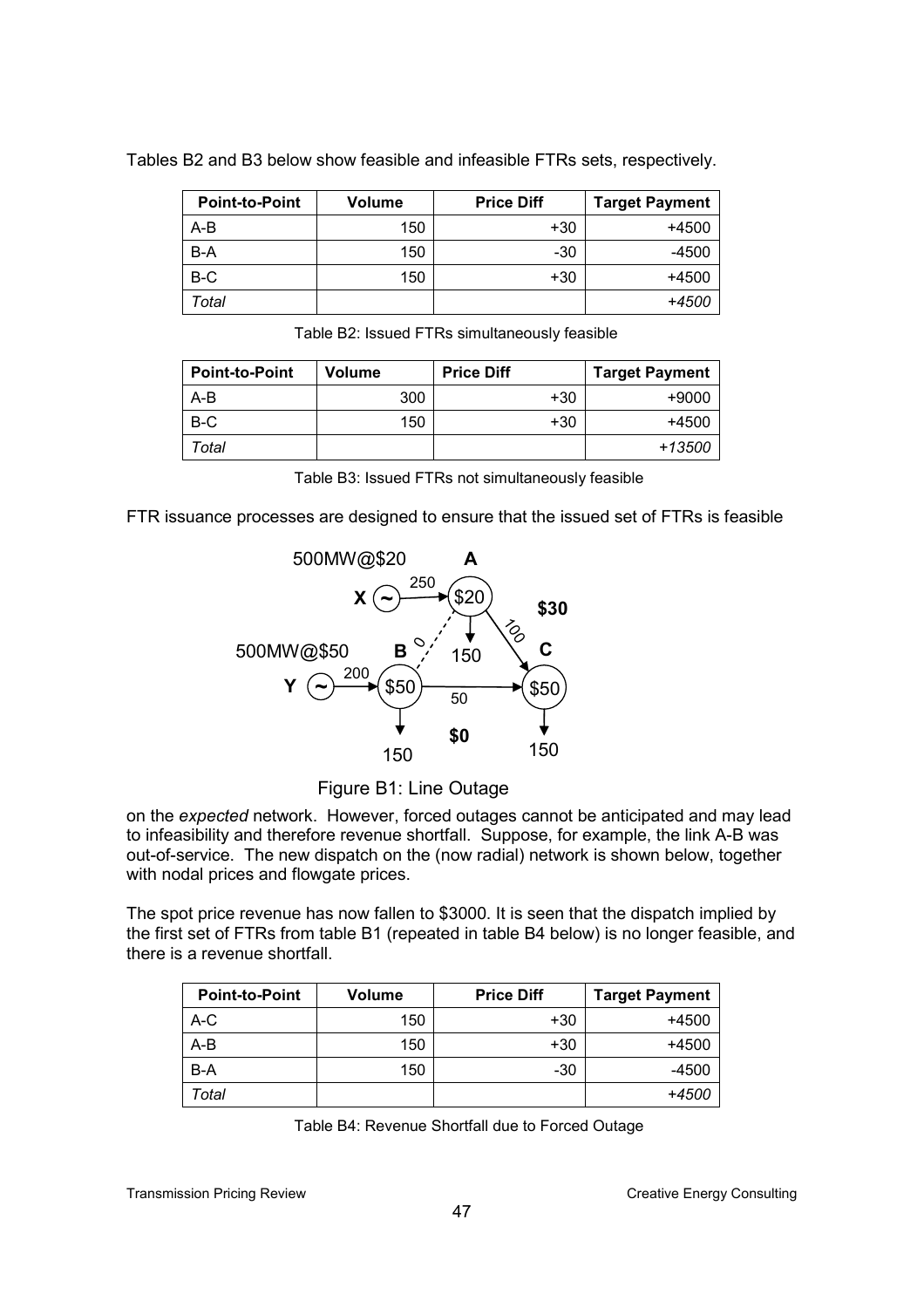This is perhaps an unusual example, as the price has fallen at C following the outages. Nevertheless, it demonstrates that forced outages can lead to revenue shortfall, meaning target payments cannot be met in full.

An intuitive response to this would be to "cancel" the FTRs that are "using" the link that is out-of-service: ie FTRs A-B and B-A. However, in this example, this does not help the revenue shortfall situation. The intuitive response is in any case quite arbitrary, since in a meshed network, all of the issued FTRs will be "supported" to some extent by the link A-B.

The approach used in market designs is to scale back the target payments to *all* issued FTRs pro-rata<sup>66</sup>. Thus, in our example, actual payments would be just two thirds of target payments on each of the 3 FTRs.

This paper refers to the pro-rata approach as "global non-firmness", since all FTRs are equally non-firm, irrespective of their location on the network. Is this a good or bad design feature? In a sense it is good, as it diversifies the non-firmness risk across the entire network, thus (hopefully) making all FTRs quite firm. On the other hand, it is hard to hedge against global non-firmness. For example, an FTR between Latrobe and Melbourne could be scaled back when there is an outage in Queensland. It would be difficult to insure against this sort of non-firmness.

#### *Flowgate Rights*

A flowgate right on a link entitles the holder to target payments based on the contract volume multiplied by the flowgate price on the link. A flowgate right takes the form of a directed option: thus a flowgate right from A to B only pays out if the link is constrained in that direction.

The major drawback with flowgate rights is that they do not relate directly to nodal price differences. Thus, the flowgate right A-C does not perfectly hedge the price difference between A and C: in our example, the flowgate price is \$90/MWh, but the price difference is only \$60/MWh and, similarly, the flowgate price from B to C is zero, against a nodal price difference of \$30/MWh. In fact, because the nodal price difference is a linear combination of flowgate prices (see Appendix A), a perfect nodal price hedge would require an equivalent holding of flowgate rights. On the other hand, a reasonable hedge could be obtained by ignoring those flowgates which are unlikely to be constrained or which have only a small weighting in the linear combination formula<sup>67</sup>.

In their favour, revenue adequacy conditions for a set of issued flowgate rights are straightforward to determine. Because the flowgate price is only non-zero (and so target payments are zero) when the link is constrained (ie the flow is equal to the link capacity), any non-zero flowgate revenue is equal to the flowgate price multiplied by the link capacity. This will be sufficient to underwrite issued flowgate rights, so long as the total

 $\overline{a}$  $^{66}$  This is due to the difficulty in deciding which FTRs should be affected by a line outage, since all may be to some extent. There may be a theoretical approach to improving the pro-rata scaling but, if so, this is not used in any of the market designs reviewed.

<sup>67</sup> Analysis undertaken in the US has shown that, due to security constraints and line outages, a large proportion of the links on a network can become constrained under certain credible circumstances and thus hedging using flowgate rights is problematic.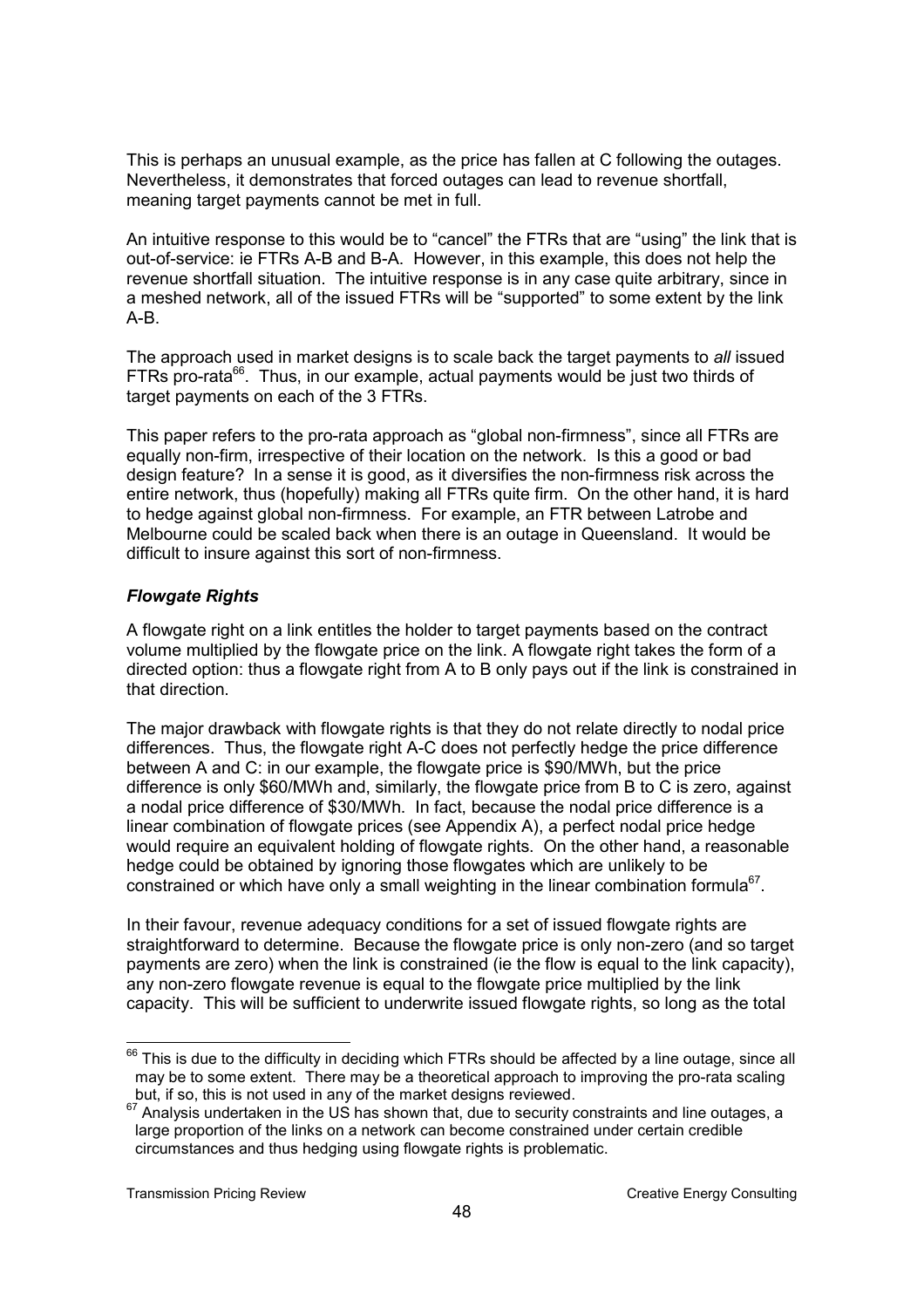issued capacity of flowgate rights on a link is no more than the link capacity. Table B5 below shows target payments when a "full" set of flowgate rights have been issued

| <b>Flowgate</b> | <b>Volume</b> | <b>Flowgate Price</b> | <b>Target Payment</b> |
|-----------------|---------------|-----------------------|-----------------------|
| A-B             | 100           | 0                     |                       |
| B-A             | 100           | 0                     |                       |
| $A-C$           | 100           | 90                    | $+9000$               |
| $C-A$           | 100           | 0                     |                       |
| $B-C$           | 100           | 0                     |                       |
| $C-B$           | 100           | 0                     |                       |
| Total           |               |                       | +90                   |

Table B5: Flowgate target payments

However, as for FTRs, revenue inadequacy may occur when there is a forced transmission outage. In this case, revenue adequacy can be restored simply by scaling down or cancelling the flowgates rights issued on the failed link. The remaining issued flowgates can be adequately funded from flowgate revenue on the remaining links. Thus we can have "local non-firmness" of flowgate rights<sup>68</sup>. This is demonstrated in Table B6 below, assuming an outage on A-B as before. Note that the flowgate price on A-C then becomes \$30/MWh and on B-C remains at zero.

| Flowgate | <b>Volume</b> | <b>Flowgate Price</b> | <b>Target Payment</b> |
|----------|---------------|-----------------------|-----------------------|
| A-B      | Ω             | U                     |                       |
| B-A      | 0             | 0                     |                       |
| $A-C$    | 100           | 30                    | $+3000$               |
| $C-A$    | 100           | 0                     |                       |
| $B-C$    | 100           | 0                     |                       |
| $C-B$    | 100           | 0                     |                       |
| Total    |               |                       | +3000                 |

Table B6: Revenue Adequacy using Local Non-firmness

Although the NEM network model is radial, the transmission hedge model is one of flowgate rights (SRA instruments) and local non-firmness rather than FTRs and global non-firmness. Thus, a holder of the Vic-SA flowgate right can hold insurance with an SA generator to cover any possible outages on the Vic-SA interconnector. The nonfirmness risk is higher compared to global non-firmness (due to the loss of diversity) but easier to insure against.

To summarise, the choice of FTRs versus flowgate rights depends upon the relative importance of a purer hedging mechanism (FTRs) versus optionality and local nonfirmness (flowgate rights).

 Of course, we could alternatively have global non-firmness, though, if this design was preferred.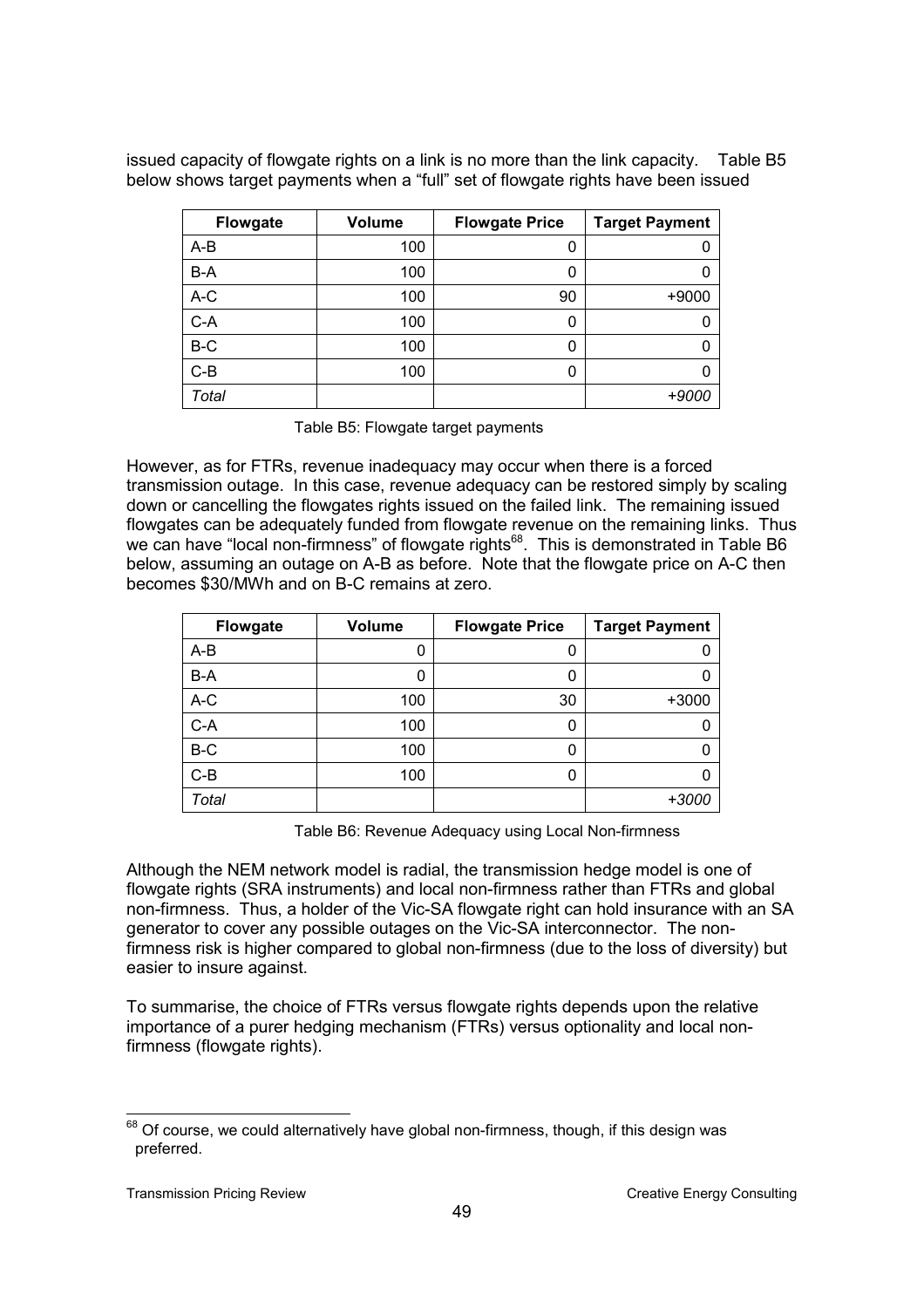# **Appendix C: FTR Auctions**

#### *Process*

In any FTR auction process, market participants bid to buy FTRs. Each bid will specify:

- the FTR required: ie the "sending" and "receiving" points, month, time-of-day etc
- the maximum volume required in MW
- the bid price in \$/MWh: ie the highest price that the bidder is prepared to pay

The FTR auction objective is to maximise the value of FTRs cleared (based on the bid prices) subject to satisfying the simultaneous feasibility condition: ie that the flows implied by the aggregate cleared FTRs (plus any pre-existing FTRs) can be accommodated on the forecast network.

The results of the auction process will specify:

- $\blacksquare$  the clearing price for each FTR $^{69}$
- the volume of each order that has been cleared

Each cleared order should have a cleared volume no greater than the bid volume and a clearing price no higher than the bid price.

#### *Example*

Table C1 below shows the orders and outcomes for an FTR auction taking place on the triangle network described in Appendix A

| Order<br>Ref | <b>From</b><br><b>Node</b> | To<br><b>Node</b> | <b>Bid</b><br>Quantity | <b>Cleared</b><br>Quantity | <b>Bid</b><br><b>Price</b> | <b>Clearing</b><br><b>Price</b> |
|--------------|----------------------------|-------------------|------------------------|----------------------------|----------------------------|---------------------------------|
|              |                            | B                 | 150                    | 150                        | 22                         | 16                              |
|              |                            |                   | 150                    | 50                         | 32                         | 32                              |
| ີ            | B                          |                   | 50                     | 50                         | 48                         | 16                              |

Table C1: FTR orders and auction results

Note that orders 1 & 3 have been fully cleared, and the clearing price is below the bid price, analogous to an intra-marginal, fully-loaded generator in the dispatch process. Order 2 has been only partially cleared, and the clearing price is equal to the bid price, analogous to a part-loaded, marginal generator.

Note also that the clearing prices are self-consistent. An FTR from A to C is equivalent to a combination of FTRs from A to B and from B to C, and both have the same aggregate clearing price of \$32/MWh.

 In fact, it will provide clearing prices for all possible FTR types, even those which have not been bid in the auction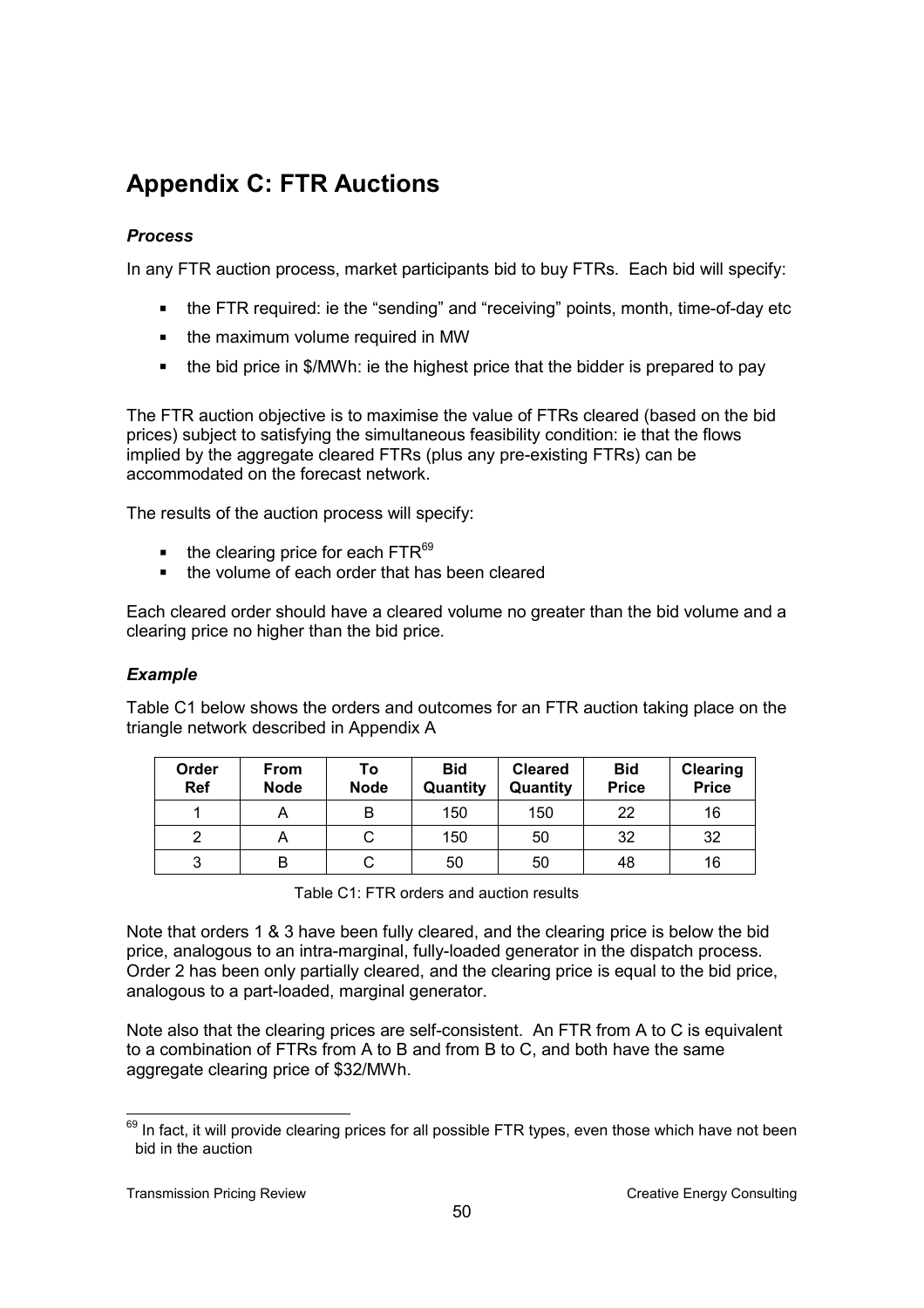Finally, we can show that the aggregate ordered quantities satisfy the SFC. The flow implied by the cleared FTRs is shown below in figure C1. Two of the lines are fully loaded and any additional cleared volume would lead to overloading. The nodal prices shown are relative to the "reference node" which, for the purposes of the figure only is assumed to be node  $A^{70}$ . Note that FTR clearing prices only imply nodal price relativities, not absolute levels.



Figure C1: Implied FTR flows

 $^{70}$  Choosing a reference node is not part of the FTR auction process, and is just done for illustration purposes here.

Transmission Pricing Review **Creative Energy Consulting** Creative Energy Consulting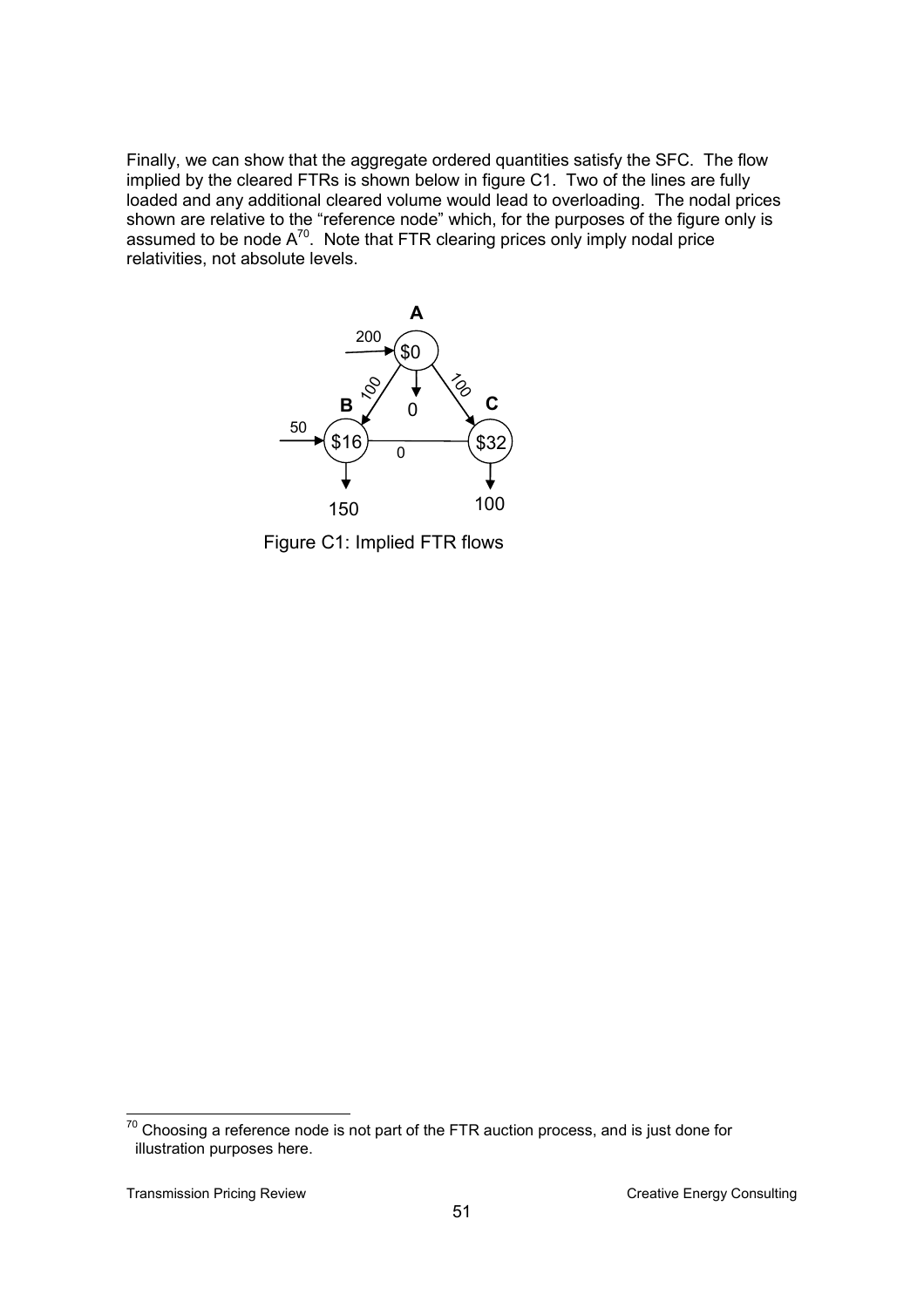| Market                | Spot Pricing                                                                                        | Spot Price Hedging                                                   | Transmission Services                                                               | Revenue Allocation                                                                                        |
|-----------------------|-----------------------------------------------------------------------------------------------------|----------------------------------------------------------------------|-------------------------------------------------------------------------------------|-----------------------------------------------------------------------------------------------------------|
| Australia<br>(NEM)    | Zonal pricing using zonal network<br>model.                                                         | Quarterly, Non-firm, directed<br>flowgate options (SRA               | TUOS charges paid by load based<br>on usage.                                        | TNSP for importing zone, and<br>Auction revenue allocated to                                              |
|                       | Zones defined to limit intra-zonal<br>congestion                                                    | instruments) issued through<br>quarterly auction.                    | Pricing based on deemed usage<br>using deemed generation-to-                        | passed through to users in<br>reduced TUoS charges.                                                       |
|                       | Static intra-zonal losses factors.                                                                  |                                                                      | demand matching ("CRNP").                                                           | No inter-zonal surplus or deficit.                                                                        |
|                       |                                                                                                     |                                                                      | deemed beneficiaries or coalition<br>New investment costs paid by<br>members        | local TNSP and passed through to<br>Intra-zonal surplus allocated to<br>users                             |
| Zealand<br>New        | Nodal pricing including losses and<br>thermal constraints.                                          | None at present.                                                     | Current service costs allocated to<br>load on postage stamp basis                   | users in proportion to transmission<br>Spot price revenue allocated to                                    |
| (NZEM)                | Applied to generation and load                                                                      | between hubs, nodes or zones.<br>Transpower proposes FTRs            | Proposed "non-distortionary"                                                        | service charges.                                                                                          |
|                       |                                                                                                     | FTRs would be issued through<br>auction.                             | allocation of "sunk" costs and<br>"efficient" allocation of new<br>investment cost. | Proposal (Grant Reid) to allocate<br>LT FTRs to load, between nodes<br>and local reference node.          |
|                       |                                                                                                     |                                                                      | New Pricing methodology not yet<br>defined                                          | possible FTR auction revenue<br>No discussion on allocation of                                            |
| Philippines<br>(WESM) | thermal and stability constraints<br>Nodal pricing including losses                                 | FTR auction process mentioned in<br>market rules, but unlikely to be | Currently paid for by load on zonal<br>tariff.                                      | transmission and deducted from<br>Spot price revenue paid to                                              |
|                       | applied to generation.                                                                              | implemented at market<br>commencement.                               | Maybe on booked or usage basis.                                                     | regulated revenue allowance.                                                                              |
|                       | weighted average nodal price in<br>Zonal prices - based on load<br>zone - applied to load.          | FTRs would hedge congestion<br>and losses.                           |                                                                                     |                                                                                                           |
| South<br>Korea        | marginal loss factors applied<br>Unconstrained pricing, with                                        | No hedging arrangements                                              | Not known                                                                           | through uplift charge to load<br>Congestion costs recovered                                               |
| (TWBP)                | offer prices, but with a regulated<br>generators based on generator<br>Compensation for constrained |                                                                      |                                                                                     | FCAS uplift, so could be allocated<br>to transmission at future date.<br>Congestion uplift separated from |

# Appendix D: International Market Designs **Appendix D: International Market Designs**

Transmission Pricing Review Creative Energy Consulting Transmission Pricing Review

Creative Energy Consulting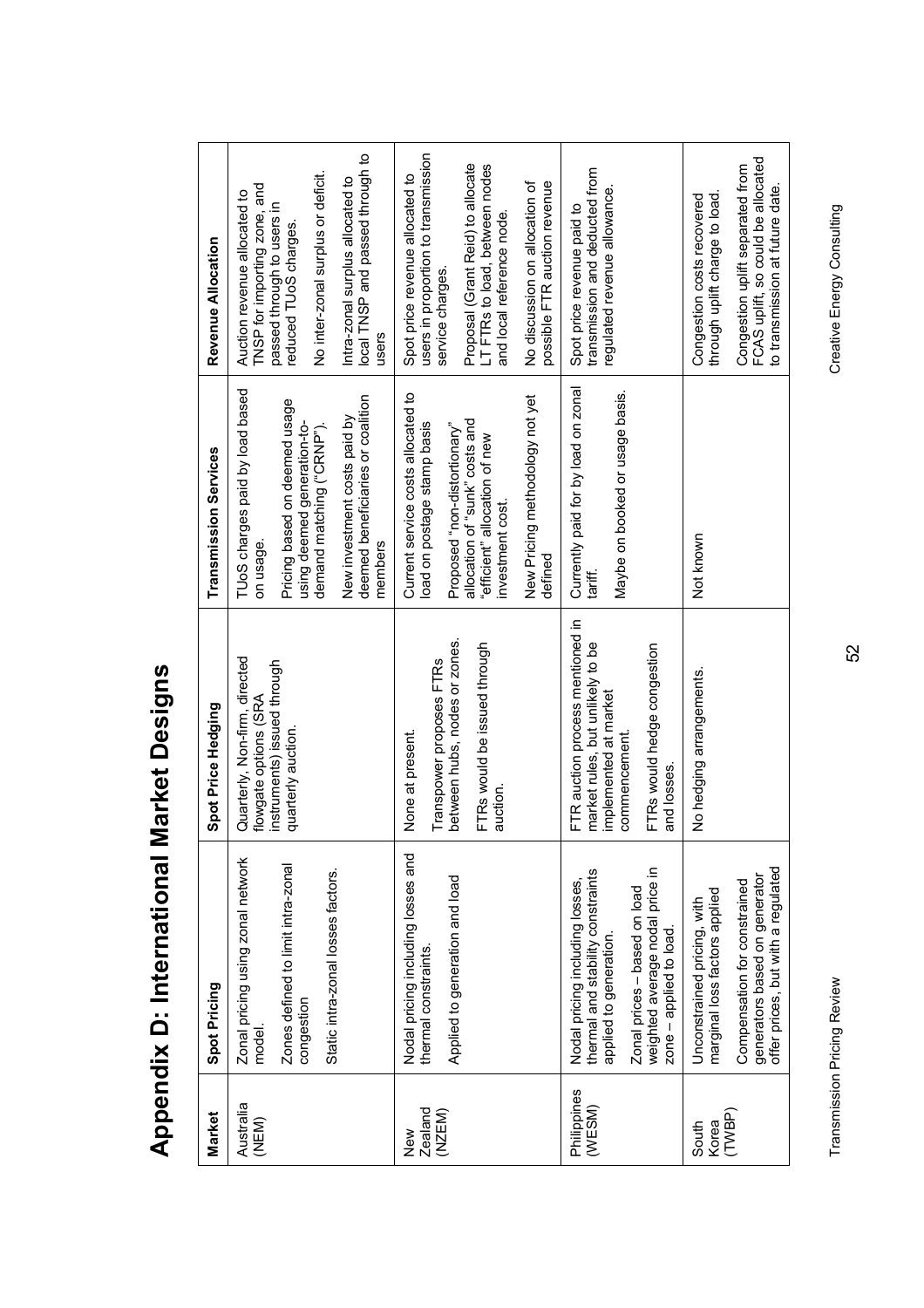| Market              | Spot Pricing                                                                                                 | Spot Price Hedging                                                                   | Transmission Services                      | Revenue Allocation                                                                      |
|---------------------|--------------------------------------------------------------------------------------------------------------|--------------------------------------------------------------------------------------|--------------------------------------------|-----------------------------------------------------------------------------------------|
|                     | ceiling price                                                                                                |                                                                                      |                                            |                                                                                         |
| Singapore           | Nodal pricing including losses,                                                                              | No hedging arrangements.                                                             | Not known                                  | Spot revenue returned to load                                                           |
|                     | thermal and stability constraints<br>applied to generation.                                                  | Generators want vesting contracts<br>currently referenced to zonal                   |                                            | through uplift "credit".                                                                |
|                     | load weighted average nodal price<br>Single "uniform" price-based on                                         | price) to reference generator nodal<br>prices to remove basis risk.                  |                                            |                                                                                         |
|                     | across market - applied to load.                                                                             | between node and "hub", but not<br>Market rules provide for FTRs<br>yet implemented. |                                            |                                                                                         |
| New                 | Nodal pricing including losses,                                                                              | FTRs (swaps) based on day-                                                           | Similar to PJM                             | Uses ARR mechanism                                                                      |
| (NEPool)<br>England | thermal and stability constraints<br>applied to generation and load.                                         | ahead congestion prices (ie nodal<br>prices excluding losses).                       |                                            | ARRs first allocated to "qualified<br>upgrades" funded by coalitions,                   |
|                     | Prices calculated for defined "load-<br>zones" and "hubs" using weighted                                     | Peak and off-peak, monthly.                                                          |                                            | based on incremental capacity<br>calculation.                                           |
|                     | average and unweighted average                                                                               | Monthly and six-monthly auctions.                                                    |                                            |                                                                                         |
|                     | of nodal prices, respectively                                                                                | Secondary trading allowed                                                            |                                            | load, based on deemed load-to-<br>Remaining ARRs allocated to                           |
|                     |                                                                                                              | payments scaled back if annual<br>Backed by spot revenue and                         |                                            | generation matching and<br>reconciliation with SFC.                                     |
|                     |                                                                                                              | shortfall                                                                            |                                            | ARRs scaled down to match<br>auction revenue.                                           |
|                     |                                                                                                              |                                                                                      |                                            | shared in proportion annual spot<br>Annual residual spot revenue<br>congestion charges. |
| Ontario<br>(MIO)    | Unconstrained Pricing - without<br>losses - except for nodes that<br>interface with neighbouring<br>markets. | FTRs ("transmission rights"<br>available for tie-lines only.                         | Postage-stamp usage charge to<br>all load. | through uplift charge to load<br>Congestion costs recovered                             |
|                     | generators based on generator<br>Compensation for constrained<br>offer prices.                               |                                                                                      |                                            |                                                                                         |

Transmission Pricing Review Creative Energy Consulting Transmission Pricing Review

Creative Energy Consulting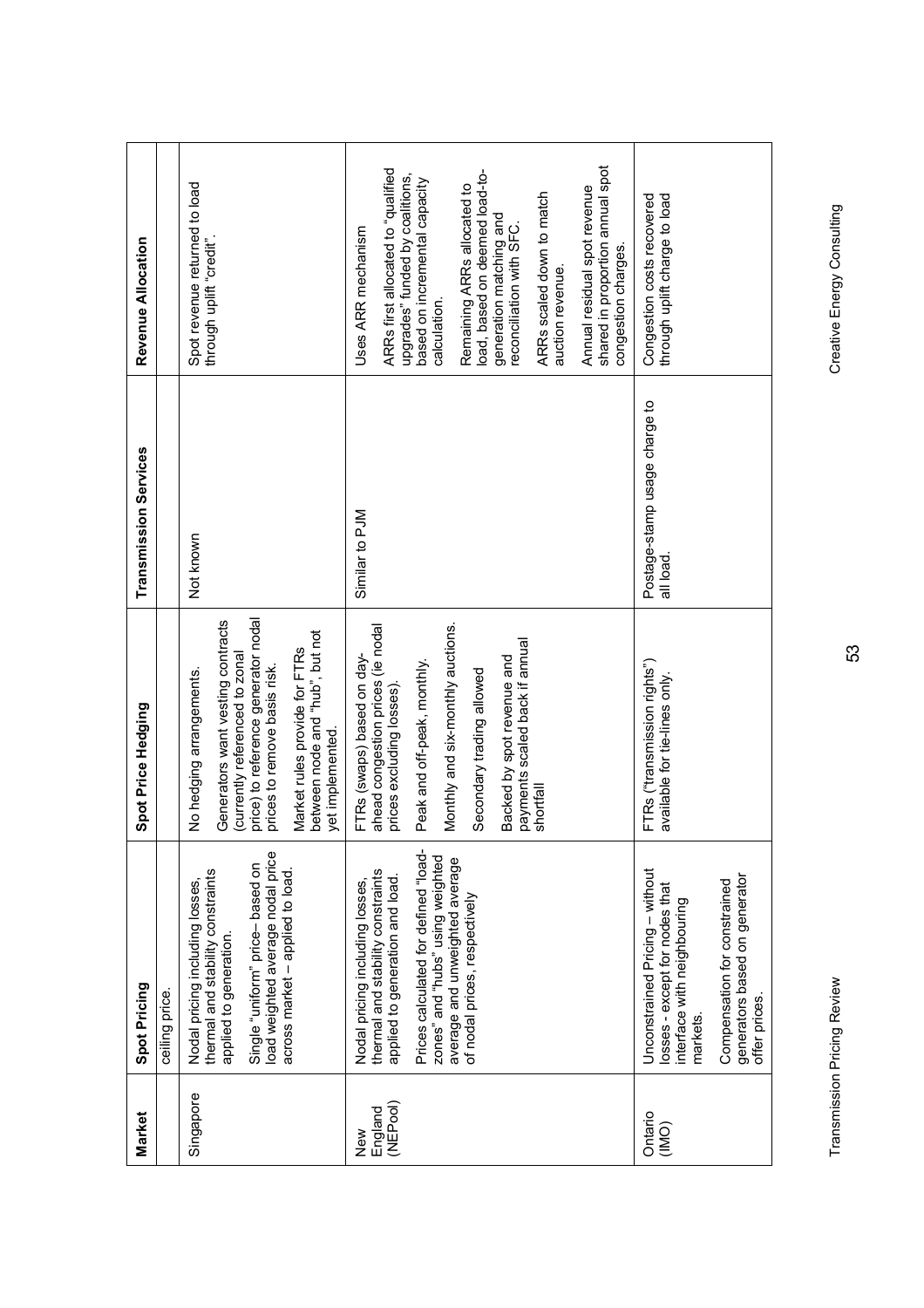| Market | Spot Pricing                                                                                                                                                                                                                                  | Spot Price Hedging                                                                                                                                                                                                                                                                                                                                                                                                              | Transmission Services                                                                                                                                                                                                                                                                                                                                                                                                                     | Revenue Allocation                                                                                                                                                                                                                                                                                                                                                                                                                                                                                                                                                                                                                                                                                                            |
|--------|-----------------------------------------------------------------------------------------------------------------------------------------------------------------------------------------------------------------------------------------------|---------------------------------------------------------------------------------------------------------------------------------------------------------------------------------------------------------------------------------------------------------------------------------------------------------------------------------------------------------------------------------------------------------------------------------|-------------------------------------------------------------------------------------------------------------------------------------------------------------------------------------------------------------------------------------------------------------------------------------------------------------------------------------------------------------------------------------------------------------------------------------------|-------------------------------------------------------------------------------------------------------------------------------------------------------------------------------------------------------------------------------------------------------------------------------------------------------------------------------------------------------------------------------------------------------------------------------------------------------------------------------------------------------------------------------------------------------------------------------------------------------------------------------------------------------------------------------------------------------------------------------|
|        | Regulation of "must-run" plant                                                                                                                                                                                                                |                                                                                                                                                                                                                                                                                                                                                                                                                                 |                                                                                                                                                                                                                                                                                                                                                                                                                                           |                                                                                                                                                                                                                                                                                                                                                                                                                                                                                                                                                                                                                                                                                                                               |
| Μd     | weighted average nodal prices,<br>Nodal pricing including thermal<br>"hubs", "aggregates" based on<br>Prices calculated for "zones",<br>and voltage constraints (but<br>excluding losses) applied to<br>generation and load.<br>used in FTRs. | some "paths"), peak and off-peak,<br>monthly/annual revenue shortfall<br>Worst-case assumption used for<br>Settled against day-ahead nodal<br>Auctioned annually and monthly<br>Between nodes, zones, hubs or<br>Secondary market run by ISO.<br>FTRs (swaps and options on<br>Backed by spot revenue and<br>payment scaled back if<br>using 4-round process.<br>monthly and annual<br>options in SFC.<br>aggregates<br>prices. | Firm and non-firm booked point-to-<br>which generation serves load (not<br>Deep connection charges for new<br>point service and network service<br>accommodated by network (not<br>clear how), based on peak load<br>postage-stamped (apparently)<br>Network service must specify<br>service requirements can be<br>Queuing process to ensure<br>Zonal network charges and<br>point-to-point charges<br>generation<br>clear how)<br>usage | Network service users can request<br>Have one-shot option to switch to<br>allocated to transmission service<br>making good FTRs), first makes<br>transmission allocated ARRs for<br>Point-to-point service users can<br>zone-to-zone ARRs, up to peak<br>Deep connection and merchant<br>load and aggregate generation<br>annual nomination (eg to avoid<br>based on incremental capacity<br>good ARR payments and then<br>Requests reconciled with SFC<br>up to 30 years (not clear how)<br>ARR payments scaled back if<br>Annual revenue surplus (after<br>insufficient auction revenue<br>negatively valued ARRs)<br>request equivalent ARR.<br>through clearing engine<br>capacity in each zone<br>ARR mechanism<br>users |

Creative Energy Consulting

54

Transmission Pricing Review Creative Energy Consulting Transmission Pricing Review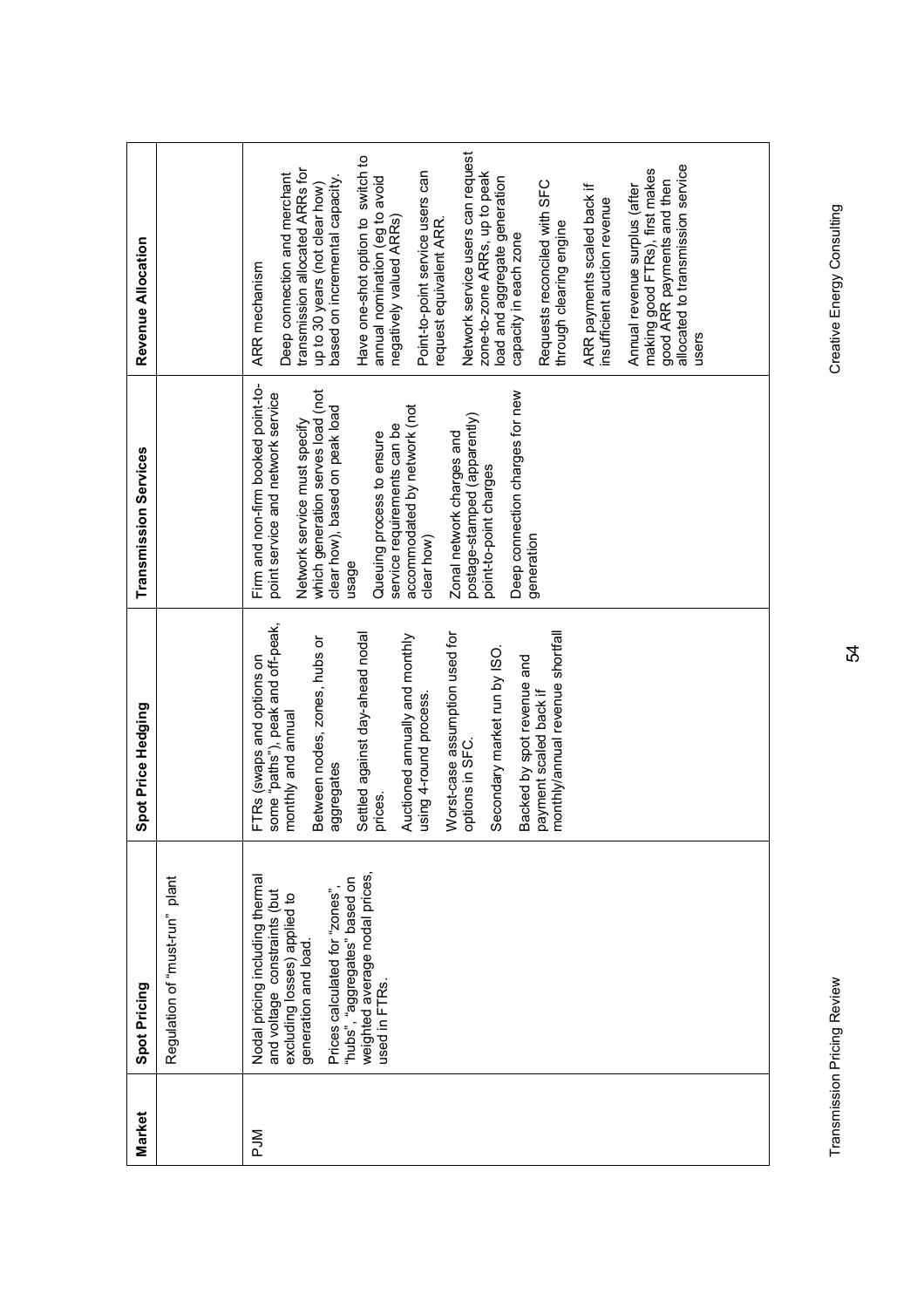| Market                                     | Spot Pricing                                                                                                                                                                                                                                                                                                                                                                                          | Spot Price Hedging                                                                                                                                                                                                                                                                                                                                                                                                                                                                                                                                                        | Transmission Services                                                                                                                                                                                                                                                      | Revenue Allocation                                                                                                                                                                                                                                                                                                                                                                                                                                                         |
|--------------------------------------------|-------------------------------------------------------------------------------------------------------------------------------------------------------------------------------------------------------------------------------------------------------------------------------------------------------------------------------------------------------------------------------------------------------|---------------------------------------------------------------------------------------------------------------------------------------------------------------------------------------------------------------------------------------------------------------------------------------------------------------------------------------------------------------------------------------------------------------------------------------------------------------------------------------------------------------------------------------------------------------------------|----------------------------------------------------------------------------------------------------------------------------------------------------------------------------------------------------------------------------------------------------------------------------|----------------------------------------------------------------------------------------------------------------------------------------------------------------------------------------------------------------------------------------------------------------------------------------------------------------------------------------------------------------------------------------------------------------------------------------------------------------------------|
|                                            |                                                                                                                                                                                                                                                                                                                                                                                                       |                                                                                                                                                                                                                                                                                                                                                                                                                                                                                                                                                                           |                                                                                                                                                                                                                                                                            |                                                                                                                                                                                                                                                                                                                                                                                                                                                                            |
| California<br>CAISO-<br>MD <sub>02</sub> ) | Hub prices calculated - based on<br>ahead schedule to identify "must<br>on load-weighted average nodal<br>Loads pay zonal prices - based<br>thermal and stability constraints<br>Nodal pricing including losses<br>Zones based on IOU service<br>Use a semi-constrained day-<br>current "congestion zones"<br>applied to generation and<br>dispatchable load<br>run generation".<br>prices.<br>areas. | revenue rights" to distinguish from<br>Existing transmission contracts<br>FTR swaps (called "congestion<br>Hedge congestion price only in<br>monthly and annual scale back<br>ETCs and CRRs give dispatch<br>CRRs may be between nodes,<br>("network service CRRs") also<br>Linear combinations of CRRs<br>Backed by spot revenue, with<br>priority over congested lines.<br>Most CRRs allocated (see<br>where revenue shortfall<br>Remainder auctioned.<br>revenue allocation).<br>day-ahead market<br>(ETCs) preserved<br>old-market FTRs)<br>zones, hubs.<br>allocated | charge across IOU area based on<br>Over time, IOU access charges<br>will converge to single postage-<br>charges, but no new contracts<br>Load pays uniform "access"<br>exemption from congestion<br>ETCs provide "firm access"<br>being offered.<br>stamp price.<br>usage. | exceedance peak load and "typical<br>revenue allocated to transmission<br>allocated to load based on 0.5%<br>those funding new transmission.<br>ETCs can be converted to CRR<br>Incremental CRRs allocated to<br>companies and deducted from<br>source)(not clear how policed)<br>Auction revenue and residual<br>regulated allowable revenue.<br>Remaining CRRs available<br>If retail churn, CRRs follow<br>grid usage" (ie generator<br>swaps or options.<br>customers. |

Transmission Pricing Review Creative Energy Consulting Transmission Pricing Review

Creative Energy Consulting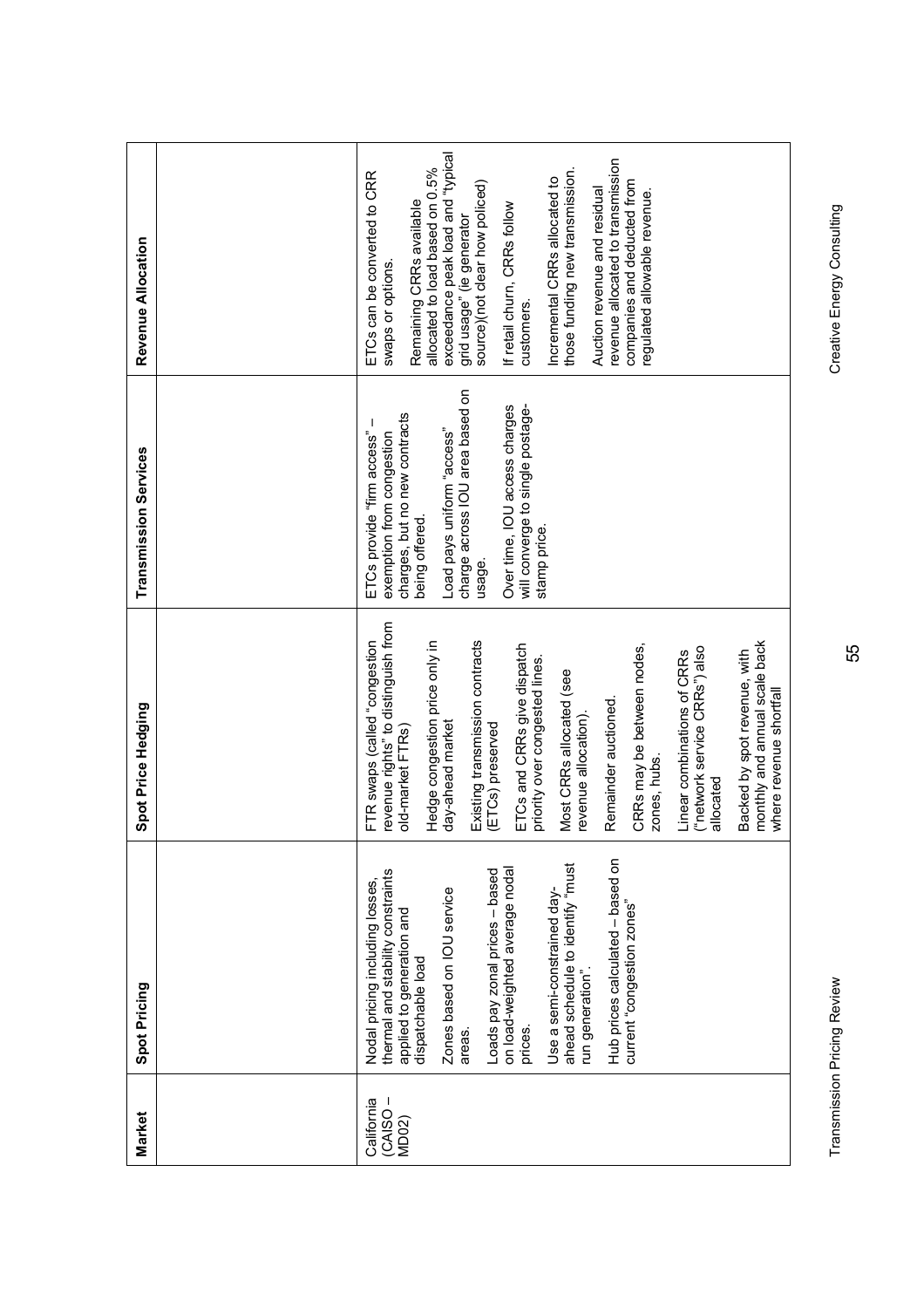Creative Energy Consulting

Transmission Pricing Review Creative Energy Consulting Transmission Pricing Review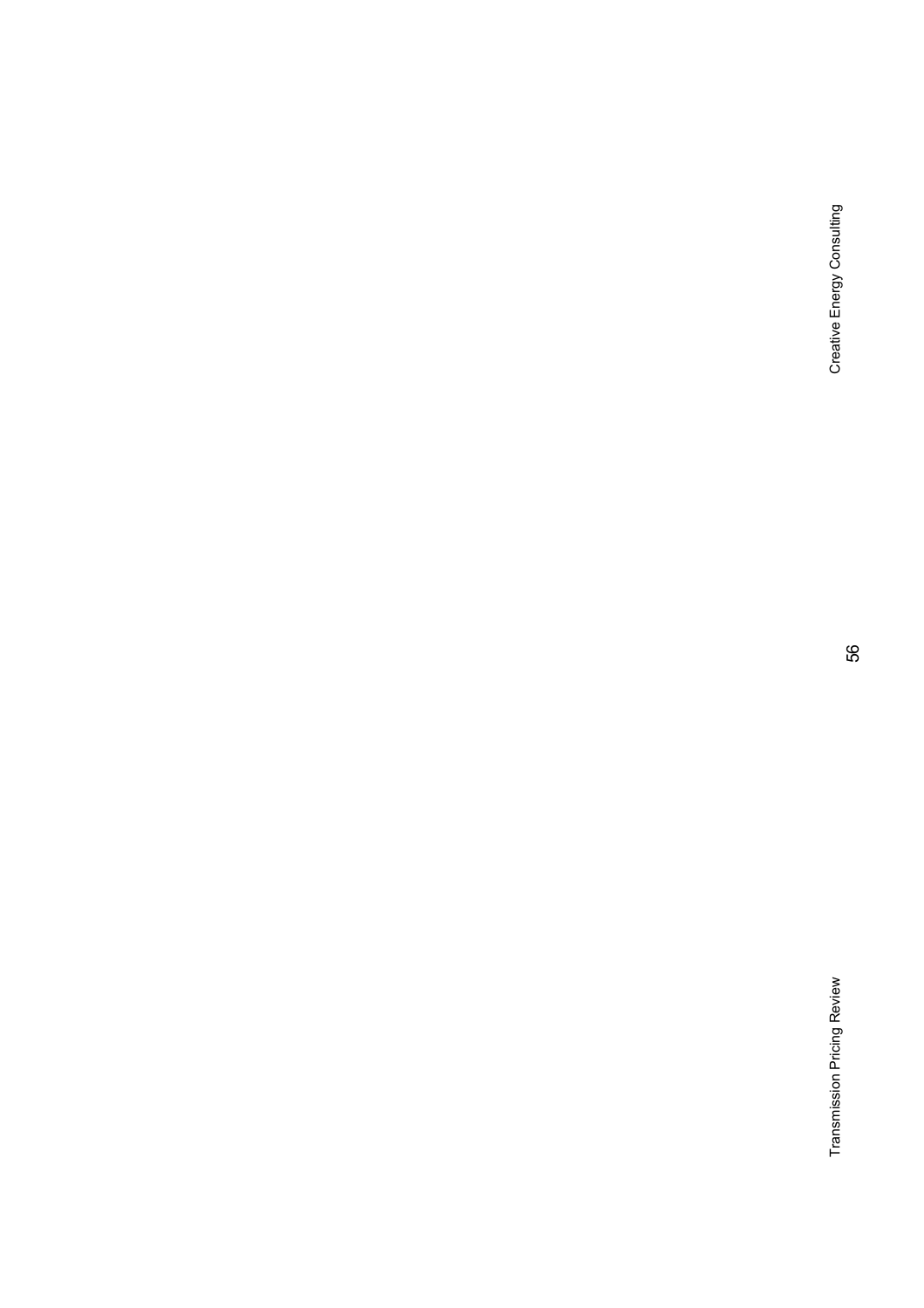

# Review of Interconnector Support Service Proposal

October 2003

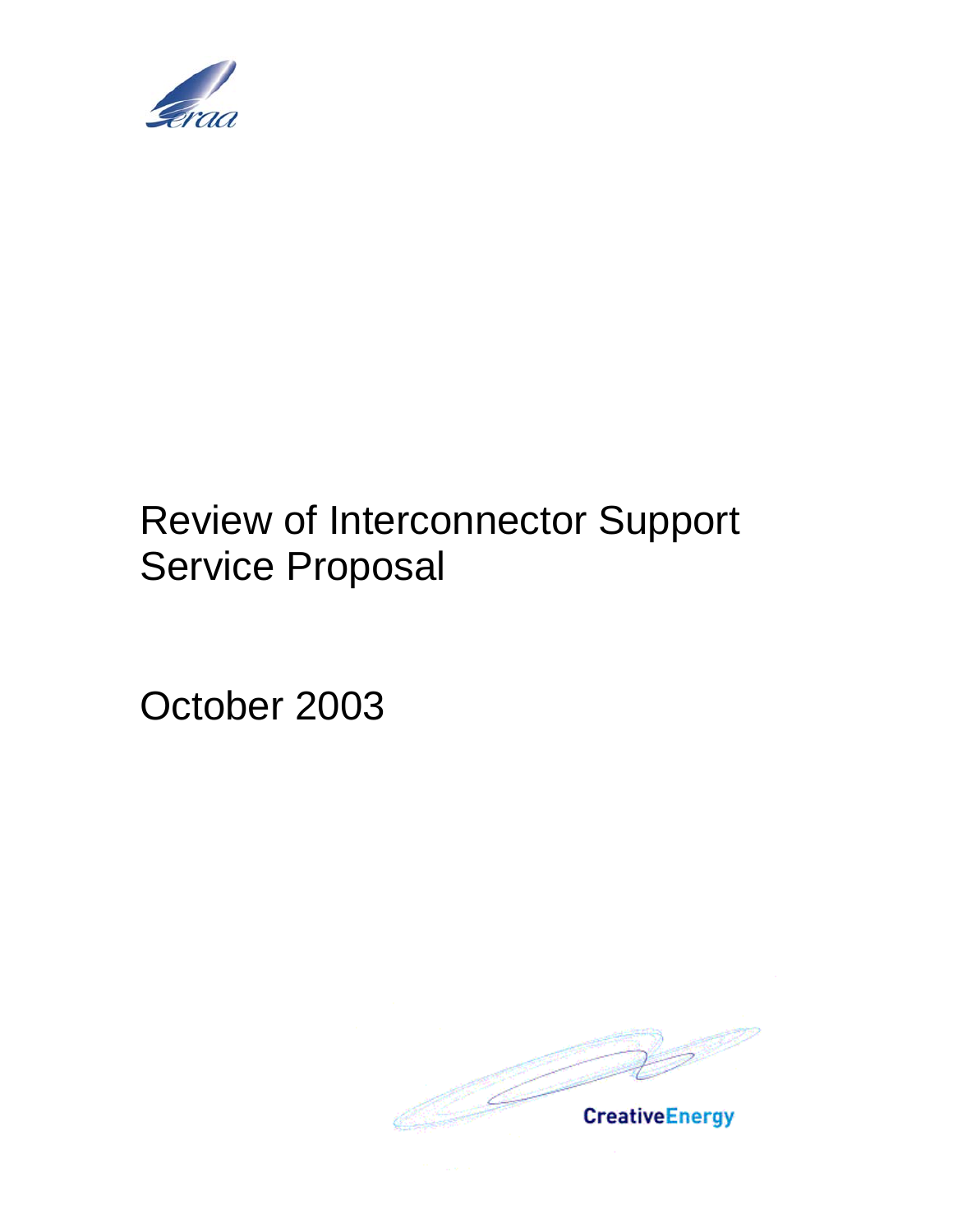

# **CONTENTS**

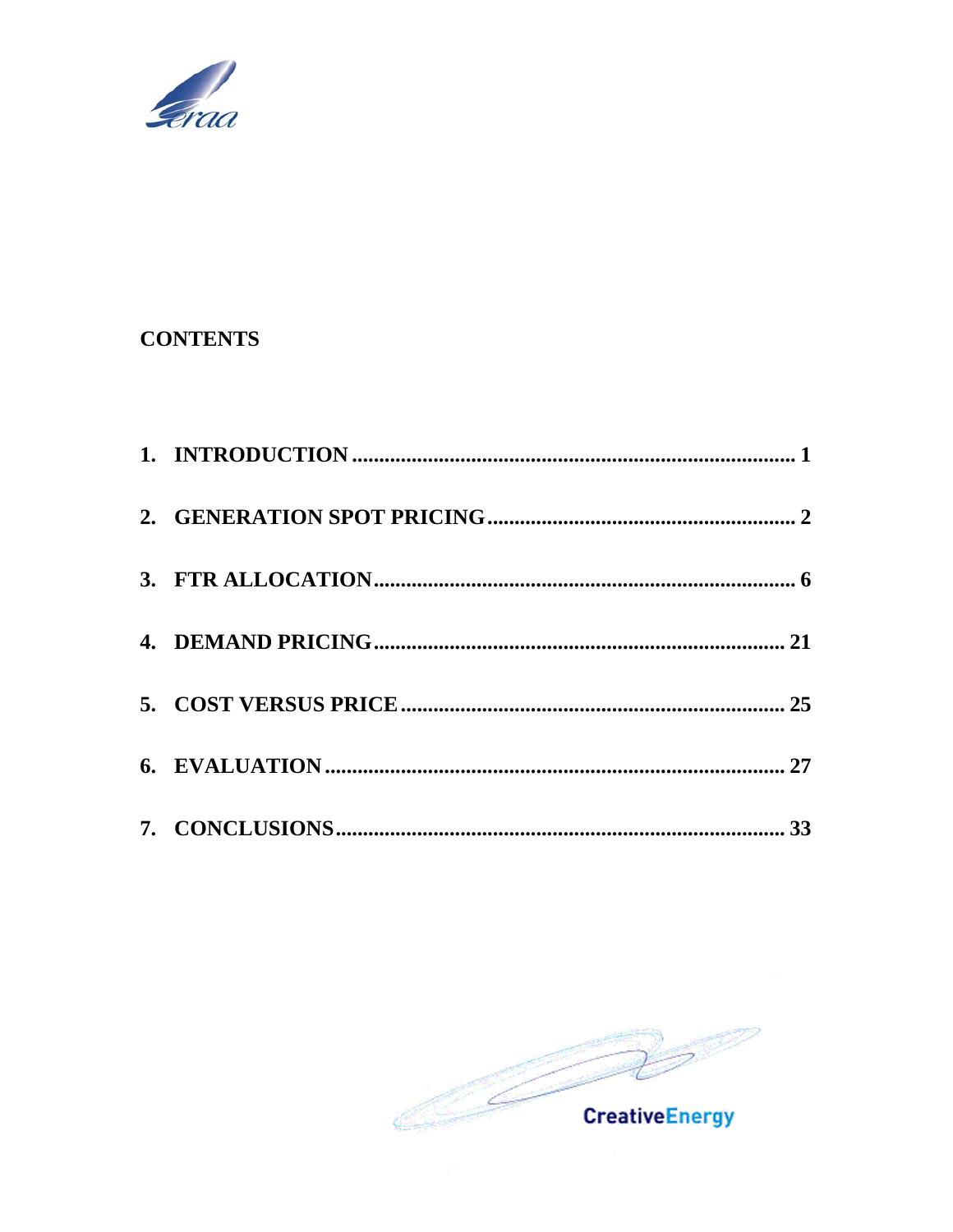<span id="page-69-0"></span>

## **1. Introduction**

#### *Background*

A previous report<sup>[1](#page-69-1)</sup> prepared for the ERAA reviewed international approaches to transmission pricing, through the spot market and through regulated tariffs. Five "straw men" were developed which covered the spectrum of international approaches and these straw men and the merits of implementing each of these straw men in the NEM were evaluated against a set of evaluation criteria.

Transmission pricing has been under review by NEMMCO as part of their review of intraregional constraint formulation. In particular, Charles Rivers Associates (CRA) has prepared a report<sup>2</sup> for NEMMCO setting out a proposed framework for dealing with interconnector congestion. They call this framework "interconnector support services" (ICS).

The ICS framework is different in detail to all of the straw men developed for the ERAA, although there are strong similarities with two of them in particular:

- Political Pragmatism (PP); and
- Congestion Controller (CC)

This report, therefore, compares the ICS approach to the PP and CC straw men, and evaluates its relative merits.

#### *Approach*

The earlier ERAA report compared the merits of the straw men to a benchmark "status quo". However, given the similarities between ICS and PP, the ICS approach has been compared to and evaluated against the PP. The CC model has only been considered in relation to one aspect of the ICS approach.

A difficulty with evaluating the ICS approach is that it is only described on a very simplified network. Thus, this report has attempted to deduce from comments in the CRA report how the ICS approach would be implemented on a generalised network such as the Australian grid.

The same evaluation criteria and approach have been used in this report as in the earlier ERAA report. Thus, by implication, the ICS approach can also indirectly be evaluated against the other straw men.

Both the PP and the ICS models assume that a certain quantity of FTRs will be allocated to generators. This report also considers how this allocation might be undertaken.

<span id="page-69-1"></span> <sup>1</sup> A Review of International Approaches to Transmission Pricing, August 2003

<span id="page-69-2"></span><sup>&</sup>lt;sup>2</sup> Dealing with NEM Interconnector Congestion: A conceptual Framework, March 2003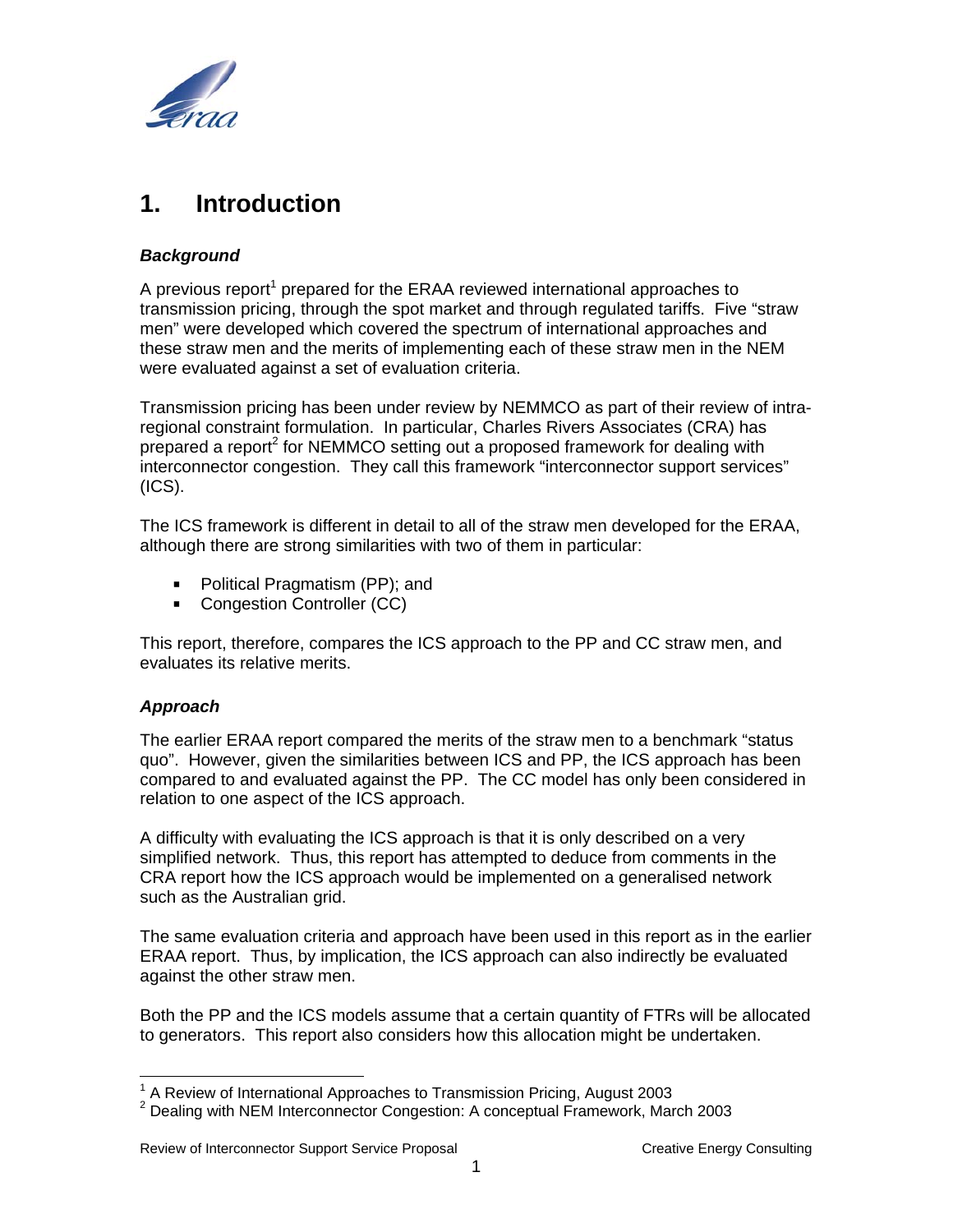<span id="page-70-0"></span>

# **2. Generation Spot Pricing**

#### *ICS Proposal*

The CRA proposal in relation to generation spot pricing is for the current regional pricing of generation to be complemented by an additional generation price, referred to as the interconnector support (ICS) price. The ICS price is related to the marginal value that each generator provides in relation to facilitating an increase in interconnector flow between the low-priced and high-price region. Because this value depends upon the particular location of each generator in the network, the ICS price is "nodal": ie each transmission node will potentially have a different ICS price associated with it.

CRA only explain how the ICS price will be calculated and applied in a simplified model of the network. This model has:

- **two regions;**
- **a** single physical link between the two regions;
- a single node in one region;
- $\blacksquare$  a single loop<sup>[3](#page-70-1)</sup> in the other region, where every node including the regional reference node (RRN) and the node at which the inter-regional link connects – is on the loop
- ust one transmission constraint, on the intra-regional loop

In this simple model, the sum of the regional reference price (RRP) and ICS price (ie the effective price paid by generation at the margin) is mathematically identical to the conventional locational marginal price, or "nodal" price: eg as used in the PJM market.

An example of the nodal prices arising in this simplified network is shown below. In this example, there is no "intra-regional generation" or load connected between the two reference nodes. The inter-regional flow is constrained to 500MW by the 200MW intraregional constraint at the base of the pentagon. In the terminology of the CRA, 500MW is the "unsupported" interconnector capacity. The nominal interconnector capacity (ie the capacity of the inter-regional link) is 1000MW.

The nodal prices show the classic "spring washer" effect. For simplicity, all line impedances are assumed to be equal.

<span id="page-70-1"></span> <sup>3</sup> A loop is a path made up of a chain of physical links on the network which starts and ends at the same node and passes through other nodes at most once.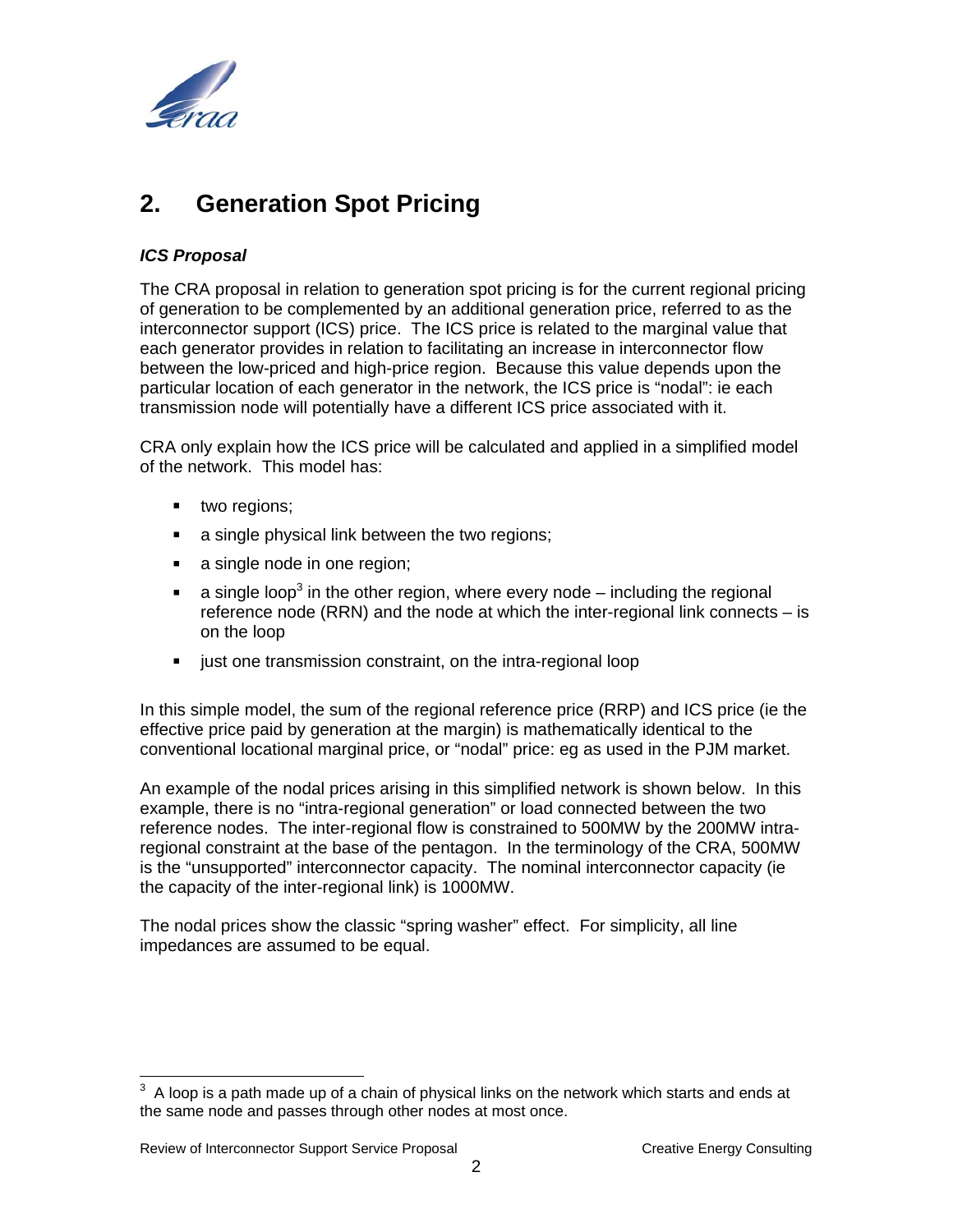



Figure 1: Simple Network Model and Key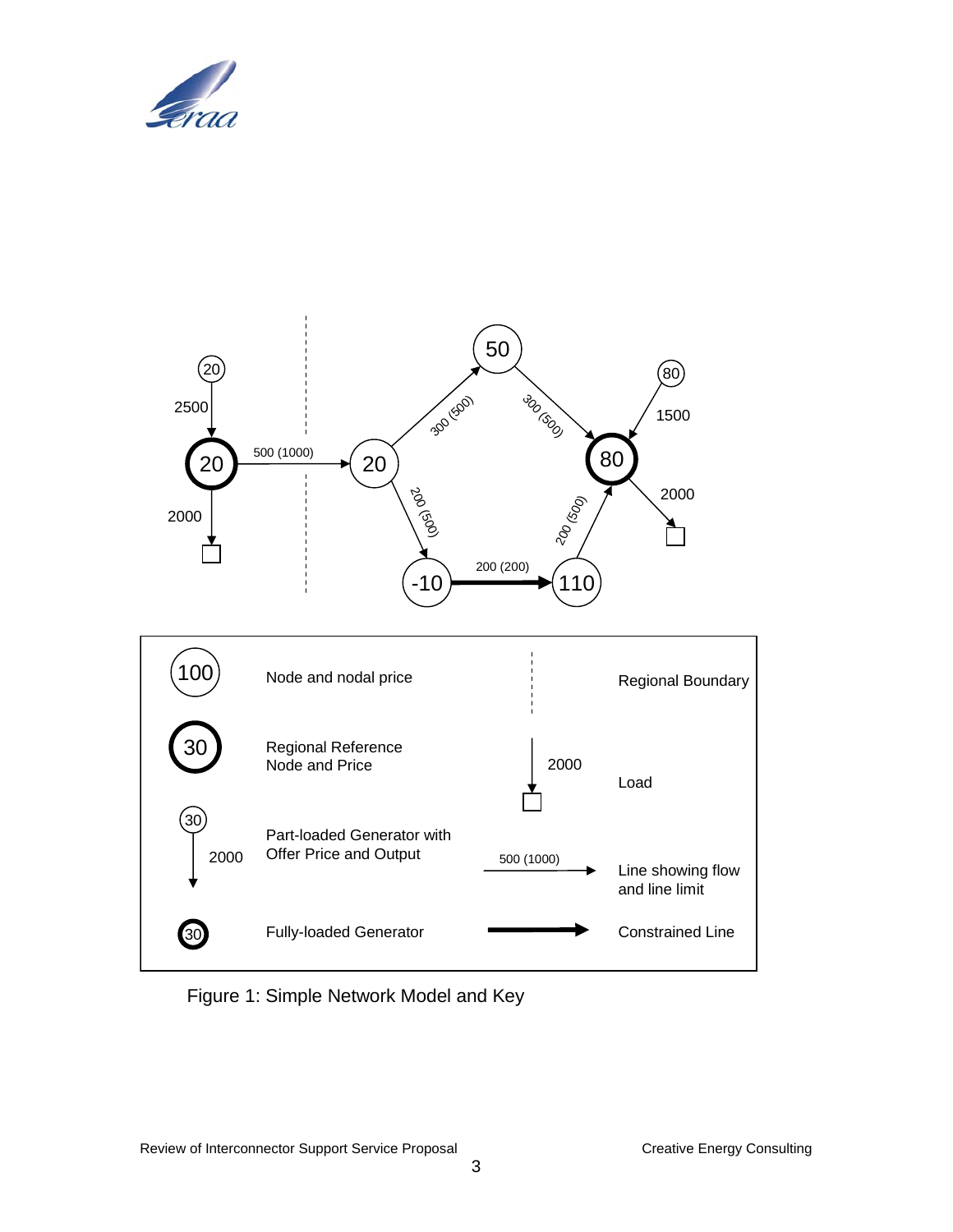

### *Generalising the ICS Approach*

It is not clear from the CRA report how the ICS pricing methodology would be generalised to apply on a real network where:

- there are more than two regions;
- there are parallel physical links between two regions;
- there are loops which cover three or more regions
- there are multiple loops in a region
- there are multiple constraints, on both intra-regional and inter-regional links

The objectives of the ICS approach are to encourage generators to behave in a way which maximises the benefits of inter-regional flows. Thus, it will be assumed that every constraint that potentially affects inter-regional flows should be included within a generalised ICS pricing methodology.

Nodal pricing theory means that a constraint on a single transmission link will affect the price at every node which lies on a loop which includes that constrained link. A link constraint will affect interconnector flows if it affects the nodal price at an "interconnection point" - a node at which the inter-regional link connects to the regional network. Thus, a constraint on a link will affect interconnector flows *if and only if there exists a loop which contains both the constrained link and an interconnection point*.

Therefore, the ICS pricing methodology may differ from full nodal pricing in that the former excludes consideration of constraints on links which don't meet the criterion described above. Such excluded links may constitute significant parts of the network, including:

- any radial links which, by definition, do not lie on any loop; and
- any "intra-regional sub-sections" of the network, meaning sections of the network that do not contain any interconnection points and which are connected to the rest of the network only at a single node<sup>[4](#page-72-0)</sup>

The diagram below shows the "intra-regional sub-sections" and "inter-regional subsection" (remaining network) on an example network. In the ICS approach, only constraints within the inter-regional sub-section would be priced.

If constraints on "excluded" links are not incorporated within the ICS prices, there will be no ICS price differentiation across excluded links<sup>[5](#page-72-1)</sup>, and so each intra-regional subsection of the network will have a single ICS price: the price at the node connecting the sub-section to the remainder of the network.

<span id="page-72-0"></span> <sup>4</sup> We can see that a link within an intra-regional subsection cannot lie on a loop including an interconnection point, since there is no way to get from the link to the interconnection point and back without twice going through the single interconnecting node. 5 ignoring loss factors

<span id="page-72-1"></span>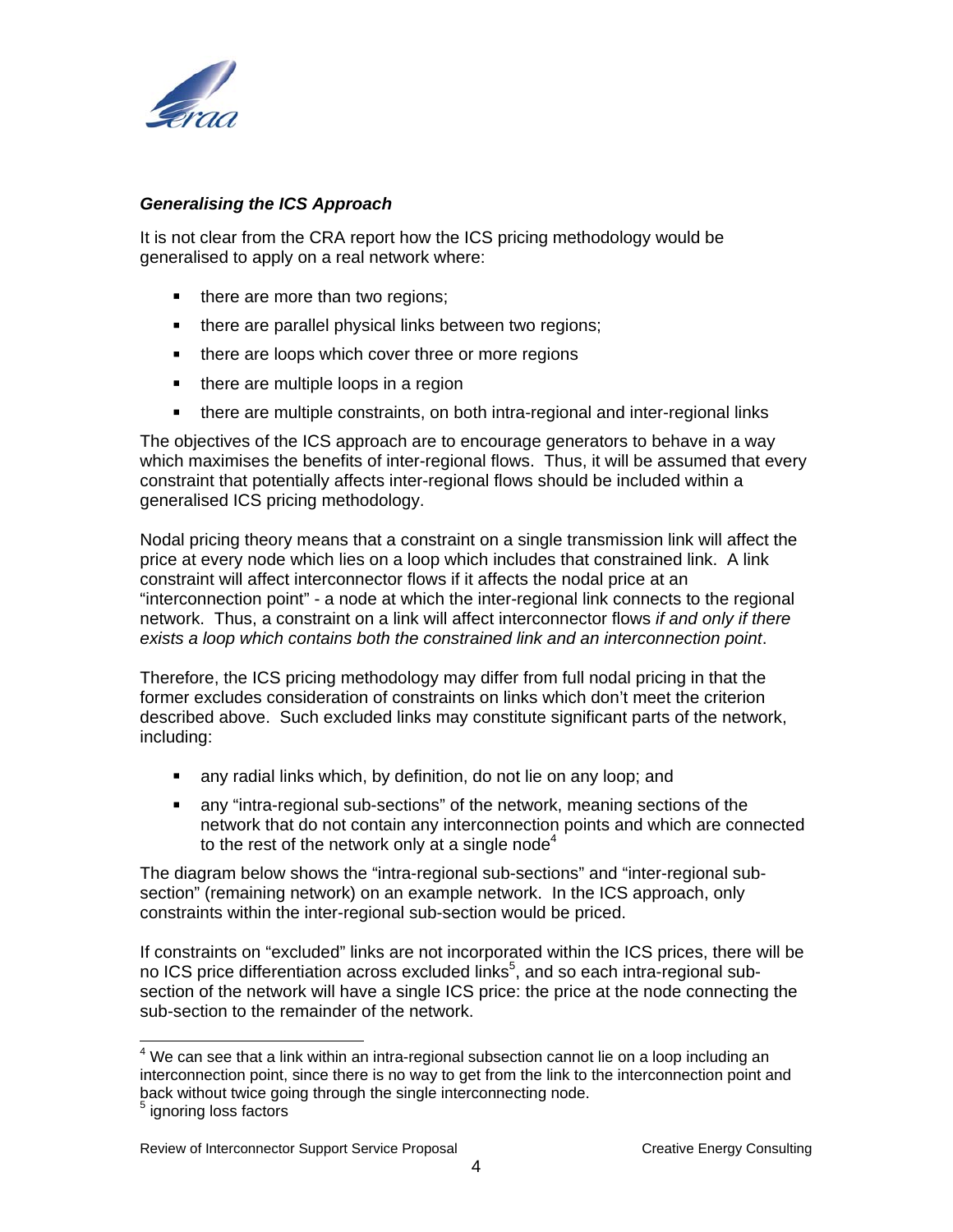



# Figure 2: Network Subsections

In the NEM, possible<sup>6</sup> intra-regional sub-sections include:

- **Far North Queensland: eg North of Nebo**
- **South Australia, North and West of Tailem Bend**
- radial intra-regional networks in Western Qld and North and Western NSW

Apart from in SA, intra-regional sub-sections are peripheral parts of the network, where there is likely to be relatively little demand and little or no local competition in generation. Therefore, removing constraint pricing in these regions may mitigate local generator market power. However, this will only be effective if the transmission constraints that prevent competition from remote generators are within the intra-regional sub-section (and so not priced).

### *Conclusions*

Generation spot pricing at the margin under the ICS approach will be the same as the LMP pricing which is also used in the PP and CC straw men, except within intra-regional sub-sections of the network.

<span id="page-73-0"></span> <sup>6</sup> It is not always clear where loops exist, as nodes can be "split" into two, depending upon the substation configuration.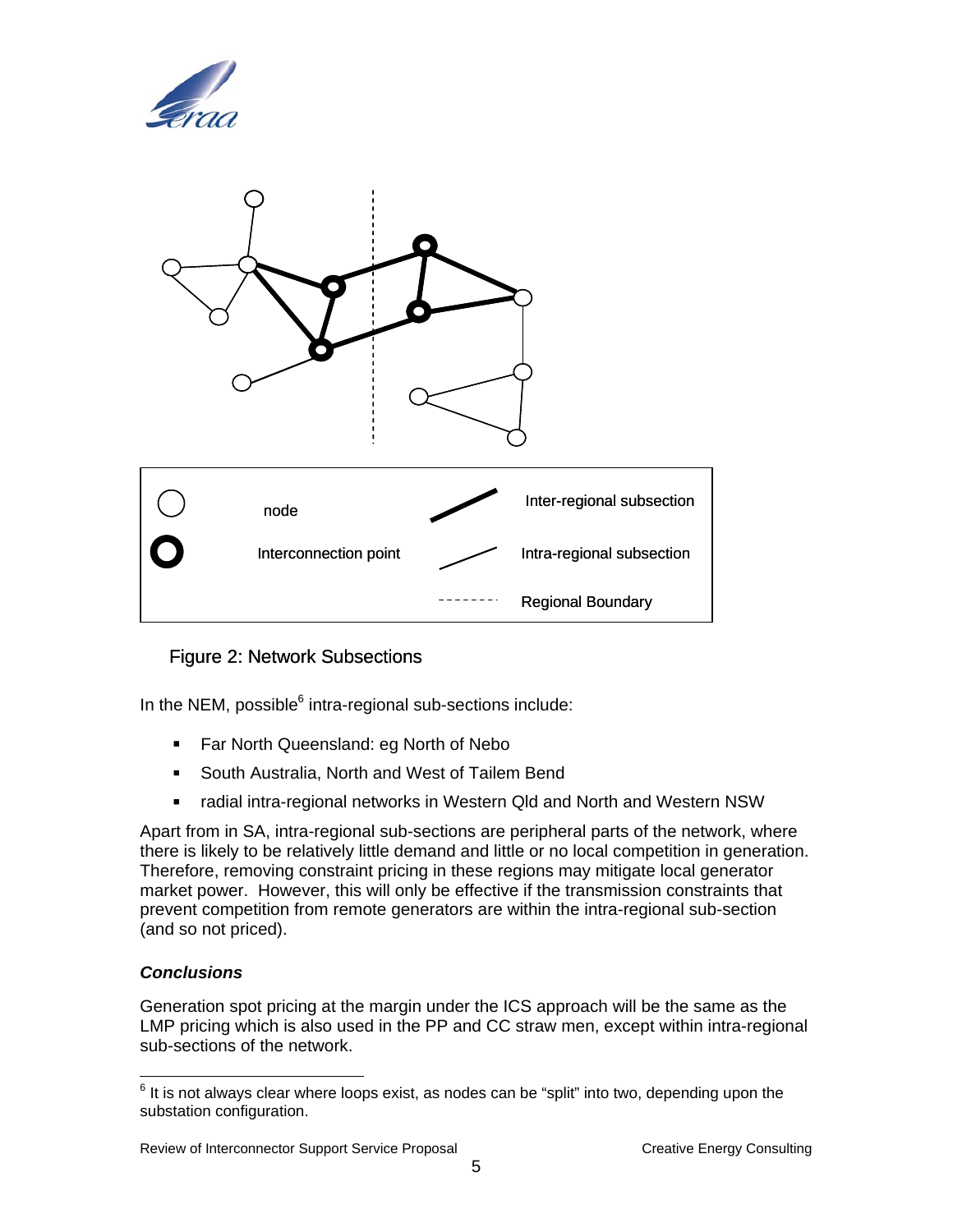

# **3. FTR Allocation**

## *Allocation Objectives*

The CRA report proposes that the ICS price is only applied to the difference between generator output and a specified "reference point". It recognises that, in effect, this proposal is identical to a LMP/FTR design where the reference point is the volume of FTRs allocated to each generator. Each FTR is a node-to-node FTR applying between the generator node and the RRN.

The FTR allocation methodology attempts to achieve two conflicting objectives:

- **qive generators financial access rights to the RRN (or, equivalently, provide** them with financial hedges against the basis risk between the nodal and regional prices);
- preserve the settlement surplus to allow it to underwrite settlement residue auction (SRA) instruments which are as firm as possible compared to the nominal interconnector capacity.

These competing objectives are similar to those that informed the debate over intraregional constraint formulation and ask the same question: ie how should constrained intra-regional transmission capacity be allocated between intra- and inter-regional generation? The difference is that the constraint formulation asked the question in relation to *physical* rights, whereas the debate is now over *financial* rights: the physical issue has effectively been "solved" by the move to nodal pricing for generation<sup>[7](#page-74-0)</sup>.

In the remainder of this section, we assume that all demand is located at the RRN, so that there is no practical difference between using the RRP or the demand-weighted average (DWA) nodal price<sup>[8](#page-74-1)</sup> for regional demand pricing. This assumption is relaxed in the next section.

### *Allocation Processes*

FTR theory provides a test for "revenue adequacy" such that total payments due under centrally-issued FTRs can always be met from the settlement residue. The test is that the generation-demand pattern implied by the set of issued FTRs must be physical feasible over the transmission network.

In the ICS approach, generators are in effect allocated intra-regional node-to-RRN FTRs by the setting of the "reference points". There are no inter-regional FTRs. Instead, any settlement residue which remains after the intra-regional FTRs are paid out is sold through SRA process. Thus, the SRA instrument is not an FTR as such.

<span id="page-74-0"></span><sup>————————————————————&</sup>lt;br><sup>7</sup> And by the choice of "Option 4A" that formulate constraints based on the true physical network

<span id="page-74-1"></span>constraints<br><sup>8</sup> Which is adopted in the PP model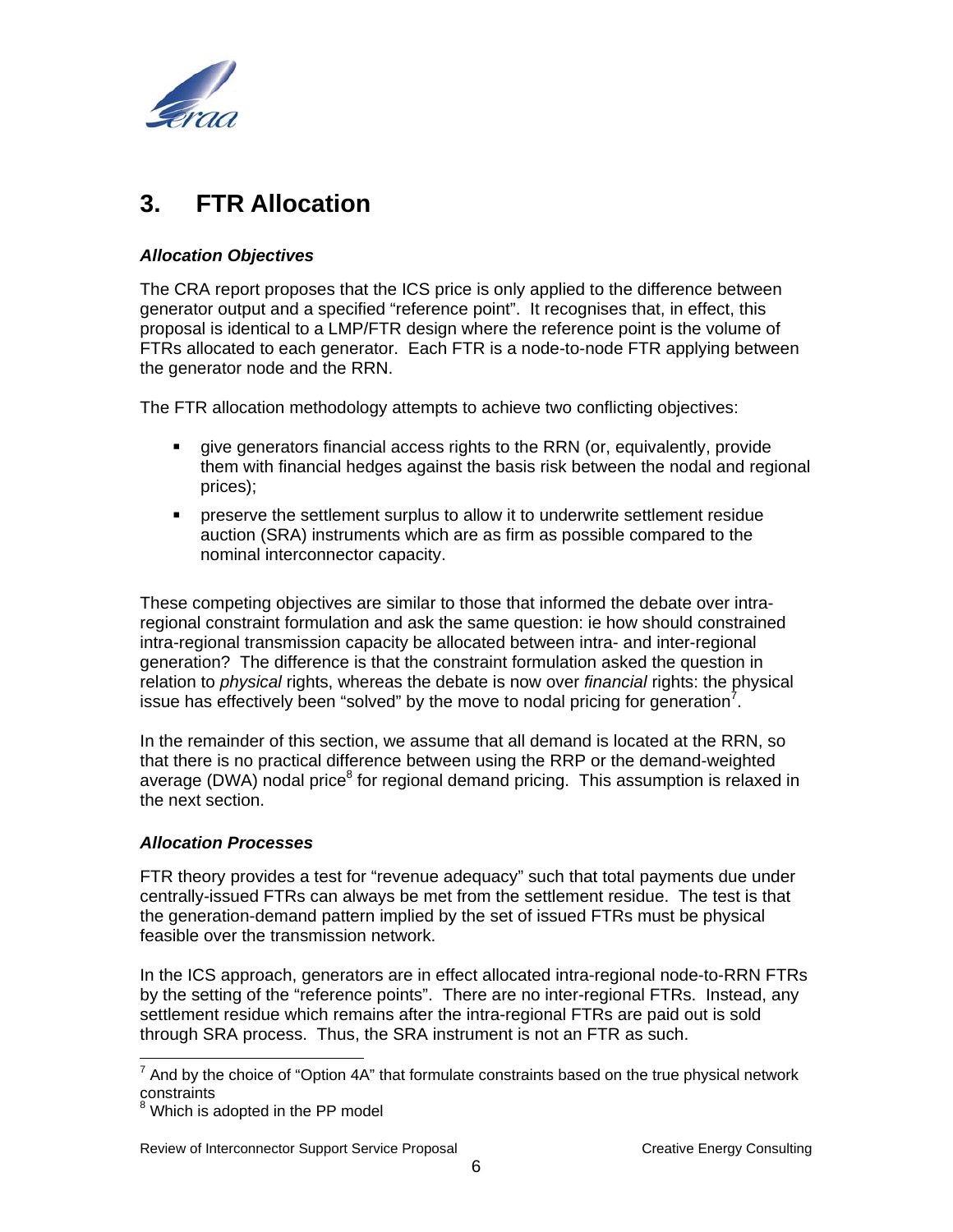

However, our objective is to provide "firm" SRA instruments, by which we mean to have the SRA instrument looking as much like a firm inter-regional FTR as possible<sup>[9](#page-75-0)</sup>. So, one way of measuring the "firmness" of the SRA is to see what volume of firm inter-regional FTR could be underwritten by the residual settlement residue. This can be done by essentially undertaking a simultaneous feasibility test for a specific level of inter-regional FTR plus the allocated level of intra-regional FTRs.

The CRA paper proposes three alternative FTR allocation processes:

- "unsupported": the reference point is zero ie generators get allocated no FTRs;
- "natural": the FTR quantity is determined by the amount of the generator's capacity that is "in-merit" in relation to the RRP;
- "contract": generators have a fixed quantity of FTRs, although the process for determining this quantity is not specified.

The "ICS Contract" approach is similar to that used in the PP straw man, which specified that FTRs would be allocated to existing generators to grandfather them against the changes introduced by nodal pricing.

The "ICS Natural" approach is similar to that used in the CC straw man, although in that case, the in-merit capacity is in relation to the semi-constrained zonal price rather than the RRP $^{10}$  $^{10}$  $^{10}$ 

Therefore, the ICS Unsupported, ICS natural (including the CC straw man) and ICS Contract (including the PP straw man) are considered further in the next sections.

### *Unsupported Approach*

In this approach, there are no intra-regional FTRs allocated. Therefore, the simultaneous feasibility test for assessing what volume of inter-regional FTR can be supported by the settlement residue will essentially look at how much power can flow through the interconnector when all intra-regional generation (excluding that at the RRN) is dispatched to zero. CRA refer to this as the "unsupported interconnector capacity".

CRA show how intra-regional generators may either be constrained-on or constrainedoff to maximise the interconnector flow. Thus, assuming zero allocated FTRs will support the interconnector capacity (and hence the SRA firmness) in relation to constrained-off generation, but impede it in relation to constrained-on generation. Therefore, the effectiveness of this approach will depend upon whether intra-regional generation is constrained on or off. In the simple example, the unsupported interconnector capacity is 500MW.

<span id="page-75-0"></span> <sup>9</sup> Except in relation to "tidal flows" where the direction of inter-regional flows reverses. This is addressed further below.<br><sup>10</sup> remembering that the RRP is simply the nodal price at the RRN

<span id="page-75-1"></span>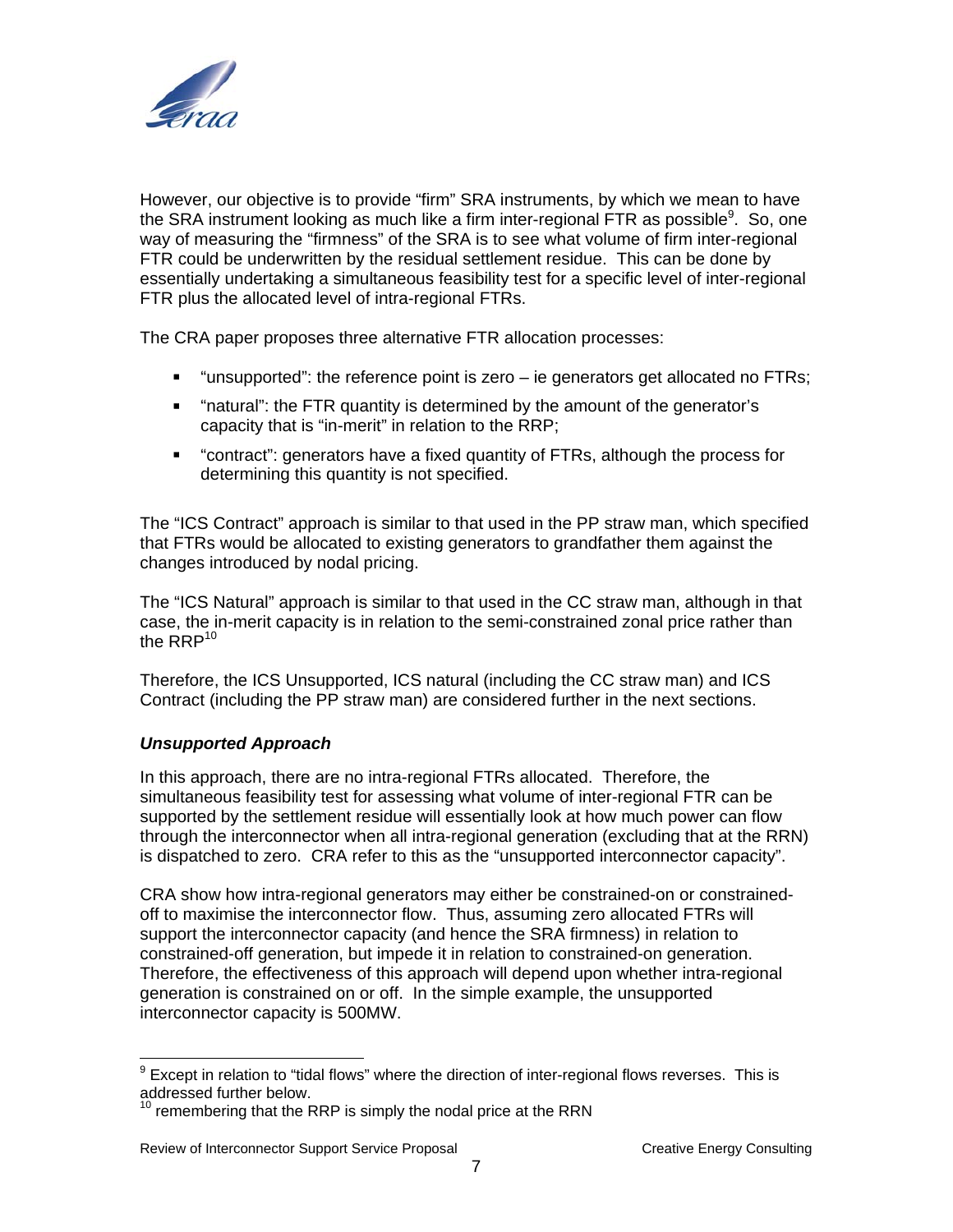

### *Natural Approach*

The natural approach allocates potentially high volumes (generally equal to the generator capacity) of FTRs to constrained-off generation whilst allocating no FTRs to constrained-on generators. Thus the physical flow implied by the "constrained-off" FTRs will impede the interconnector flow, whilst there is no offsetting benefit from constrainedon generation. As a result, there is likely to be a substantial reduction in the effective inter-regional FTR capacity available through the SRA. In fact, in some cases, the implied dispatch of intra-regional generation may be infeasible, even with no interregional flows: in other words, there may be a settlement deficit, after the intra-regional "natural" FTRs have been paid out.

This problem may be exacerbated through "constrained-off gaming" where a generator knows that it will be constrained off whatever its offer price, and so reduces its offer price so as to increase the value of its allocated FTRs. Because the generator is constrained off, reducing its offer price will not affect the level of the RRP. The figure below shows an example of a constrained-off generator bidding a low price, knowing that its revenue is guaranteed by its "natural" FTR cover.



Figure 3: Constrained-off Game

The settlement of this example is shown in the table below: "L" and "R" refer to the regions on the left and right of the diagram, respectively.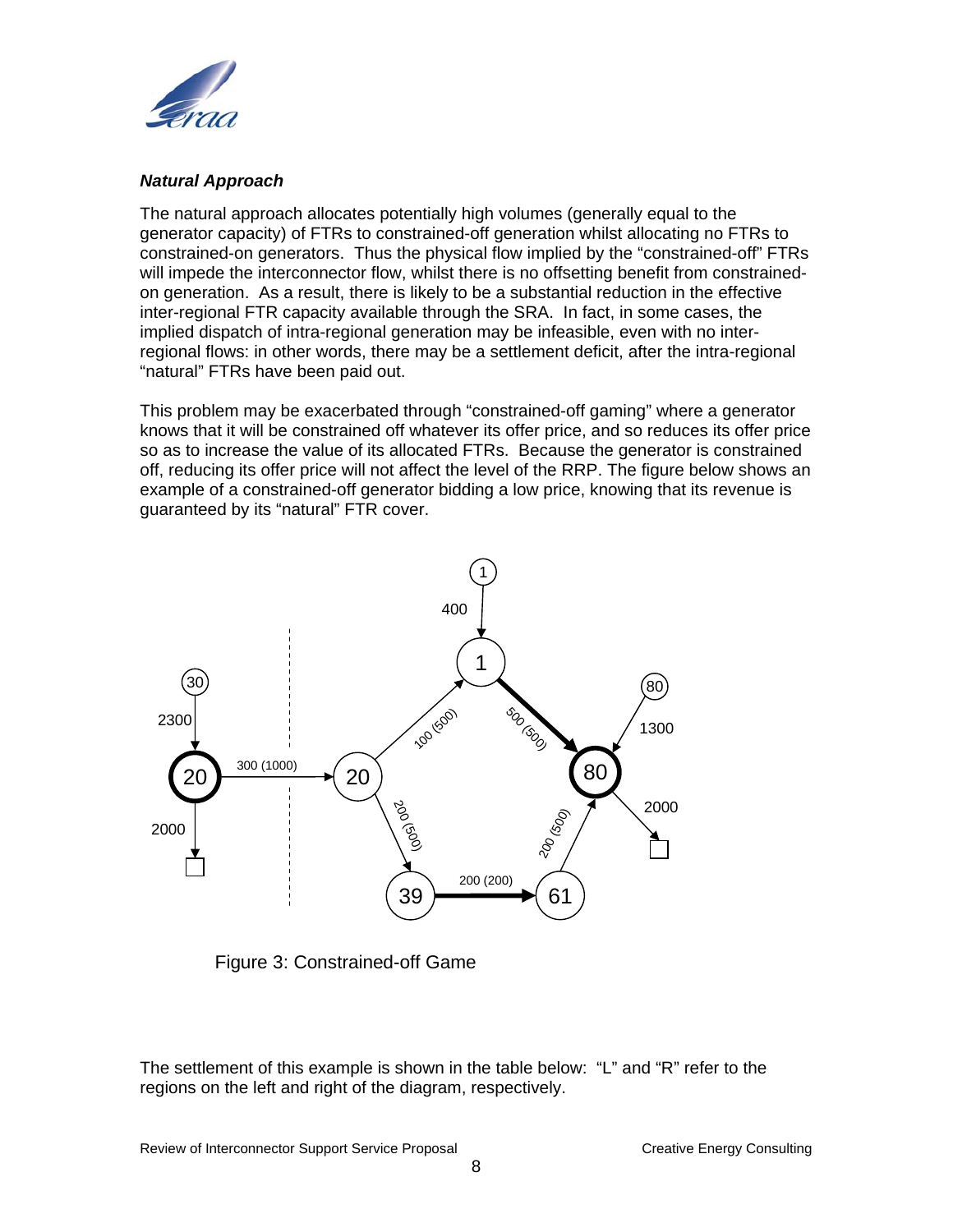

|                           |               |                   |               |                   |                  | <b>Residue</b>   | $-29400$         |
|---------------------------|---------------|-------------------|---------------|-------------------|------------------|------------------|------------------|
| <b>SETTLEMENT RESIDUE</b> |               |                   |               |                   |                  |                  |                  |
| <b>Total</b>              |               |                   |               |                   |                  |                  | 200000           |
| RRN "R"                   |               | 80                | 2000          |                   |                  |                  | 160000           |
| RRN "L"                   |               | 20                | 2000          |                   |                  |                  | 40000            |
| Node                      |               | Regional<br>Price | Demand        |                   |                  |                  | Total<br>Receipt |
| <b>DEMAND</b>             |               |                   |               |                   |                  |                  |                  |
| Total                     |               |                   | 4000          |                   |                  |                  | 229400           |
| i/r Gen                   | 1             | 80                | 400           | 1000              | 400              | 79000            | 79400            |
| RRN "R"                   | 80            | 80                | 1300          | n/a               | 104000           | 0                | 104000           |
| RRN "L"                   | 20            | 20                | 2300          | n/a               | 46000            | 0                | 46000            |
| Node                      | Node<br>Price | Regional<br>Price | Gen<br>Output | Natural<br>Output | Nodal<br>Payment | "FTP"<br>Payment | Total<br>Payment |
| <b>GENERATION</b>         |               |                   |               |                   |                  |                  |                  |

Therefore, we can see that there is a substantial settlement deficit, caused by the constrained-off payments and not by "counterprice" flows on the interconnector.

The CC model also suffers from this constrained-off problem. However, it is mitigated by two design features:

- the FTR is referenced to the "semi-constrained" price, which is more likely to respond to a reduction in a generator's offer price; and
- the TNSP is responsible for intra-regional congestions costs, thus incentivising them either to remove the constraints or to contract with generators to prevent gaming.

The CC model, in effect, requires the TNSP to "top-up" the settlement shortfall, so that the settlement residue underwrites a firm SRA based on the nominal interconnector capacity<sup>11</sup>. Therefore, if a "natural" approach to determining generator financial access rights is desired, the CC model is preferable to the ICS approach.

### *Contract Approach*

The contract allocation methodology is not described in the CRA report. To aid comparison, it will be assumed that the same methodology is used for both the PP model and the ICS Contract model. But what should this approach be?

The intent of the PP model is to use the allocated FTRs to preserve the status quo in financial terms: ie a generator should be receiving the same revenue from the market pre- and post-transition, when revenue from the allocated FTRs is included.

<span id="page-77-0"></span> $11$  Although the SRA would still be non-firm to the extent that there are outages on the interregional links themselves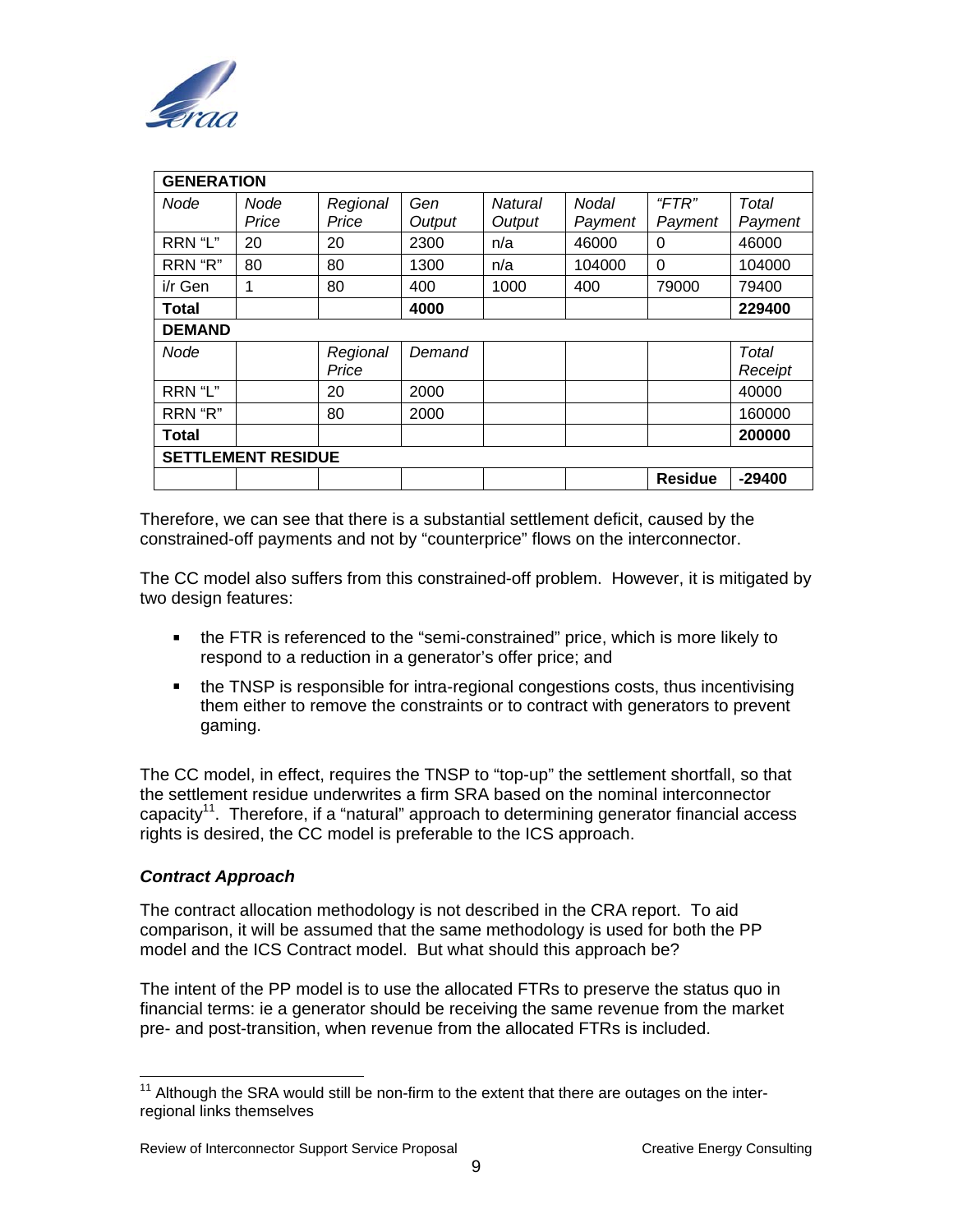

But what is this status quo? The problem that the intra-regional constraint review had to address was that the Code is unclear how intra- versus inter-regional dispatch should be prioritised. The choice of "Option 4A" (ie using the constraint formulation implied by a full network model) and this would, in practice, allow intra-regional generation to take priority, by reducing their offer prices. However, this Option was only recommended assuming that an ICS approach was adopted to correct this apparent inequity. So we have gone full circle.

This issue will not be resolved here. However, the strength of the contract approach is that, whatever objective is decided, contracts can be allocated to implement it. This is done by assuming the desired level of SRA capacity (inter-regional FTRs) has been allocated, and then allocating the remaining network capacity through intra-regional FTRs, using the "simultaneous feasibility" condition. Of course, this also begs the question of how the competing requirements of the different intra-regional generators should be prioritised. However, again, whatever is decided can be incorporated into the FTR allocation process.

To the extent that intra-regional generators get allocated FTRs, there may still be some constrained-off gaming. However, because the simultaneous feasibility condition has been enforced, this gaming should not lead to a shortfall in the settlement residue available for underwriting the SRA instruments.

The figures below show the calculation of two alternative FTR allocations to the intraregional generators on the example network: the former favours the inter-regional generation (ie the SRA instrument) whilst the latter favours intra-regional generation. Note in each case that the implied generation-demand pattern is simultaneously feasible on the intact network. The sharing of the FTRs between the 3 generators has been achieved by assuming that they all "bid" the same price for their FTRs, but other allocation methods could also be used.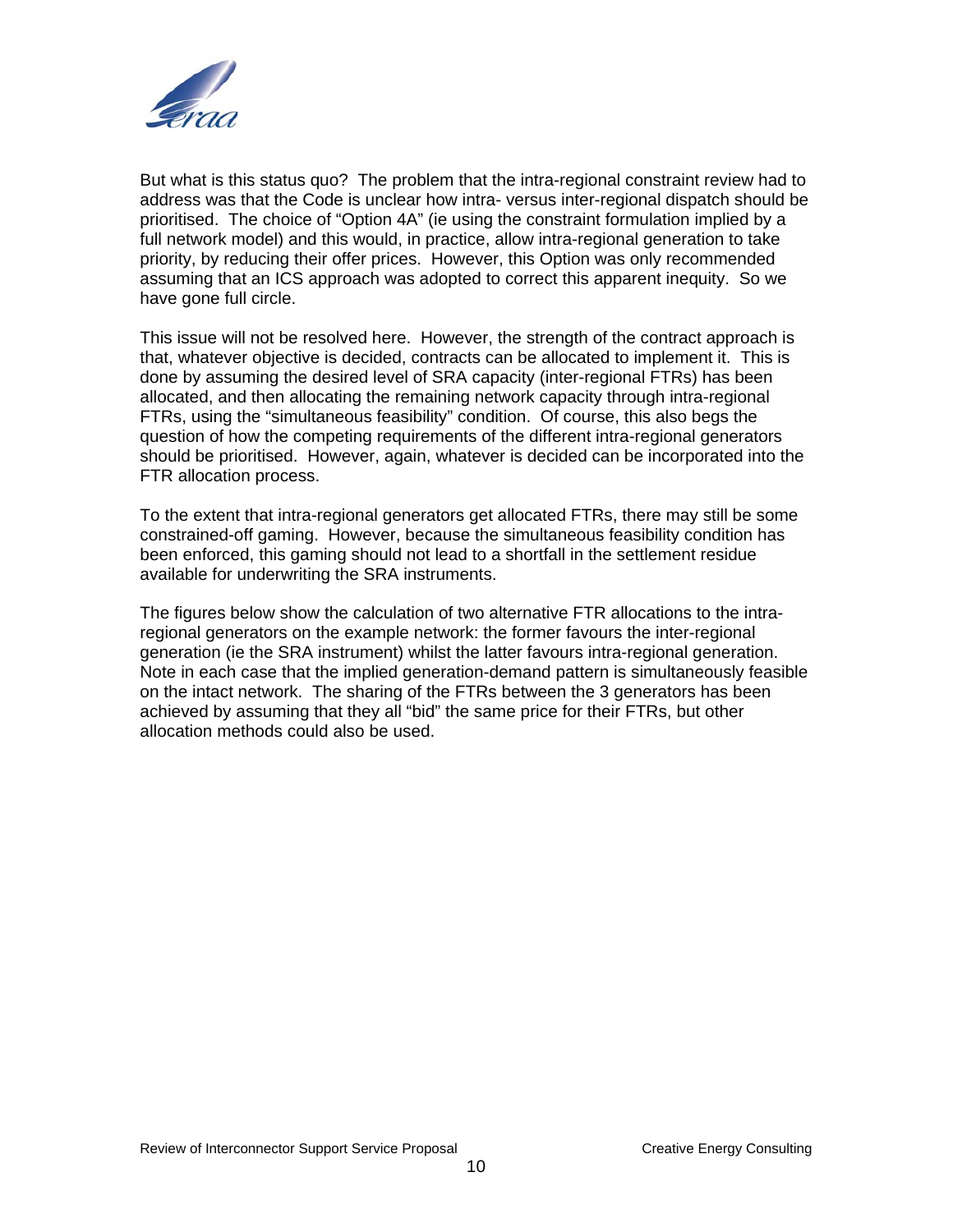



Figure 4A: Example FTR Allocation: maximum to inter-regional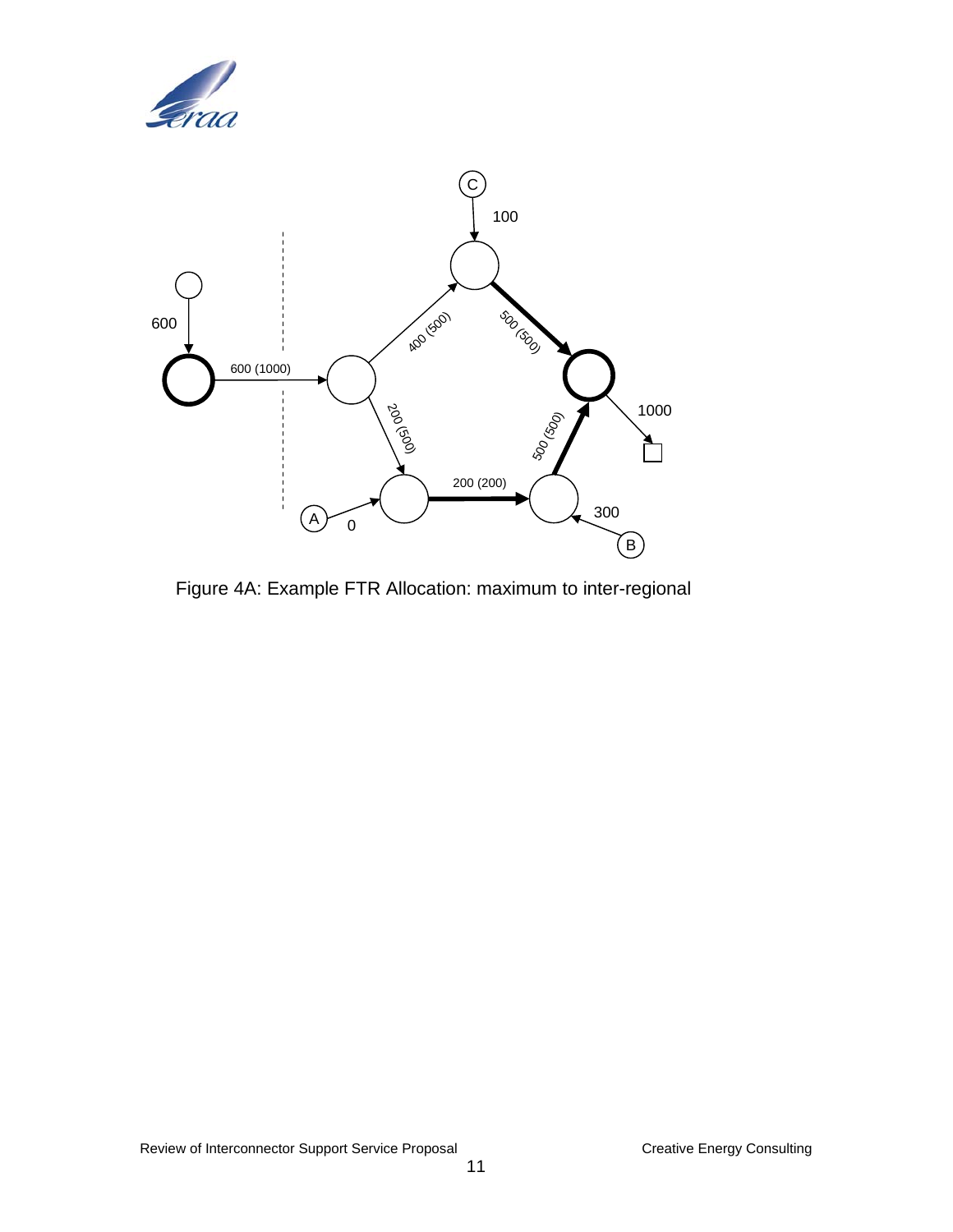



Figure 4B: Example FTR Allocation: maximum to intra-regional

We now look at how the different FTR allocations affect the settlement residue for a typical dispatch. The assumed dispatch and pricing is shown in the diagram below.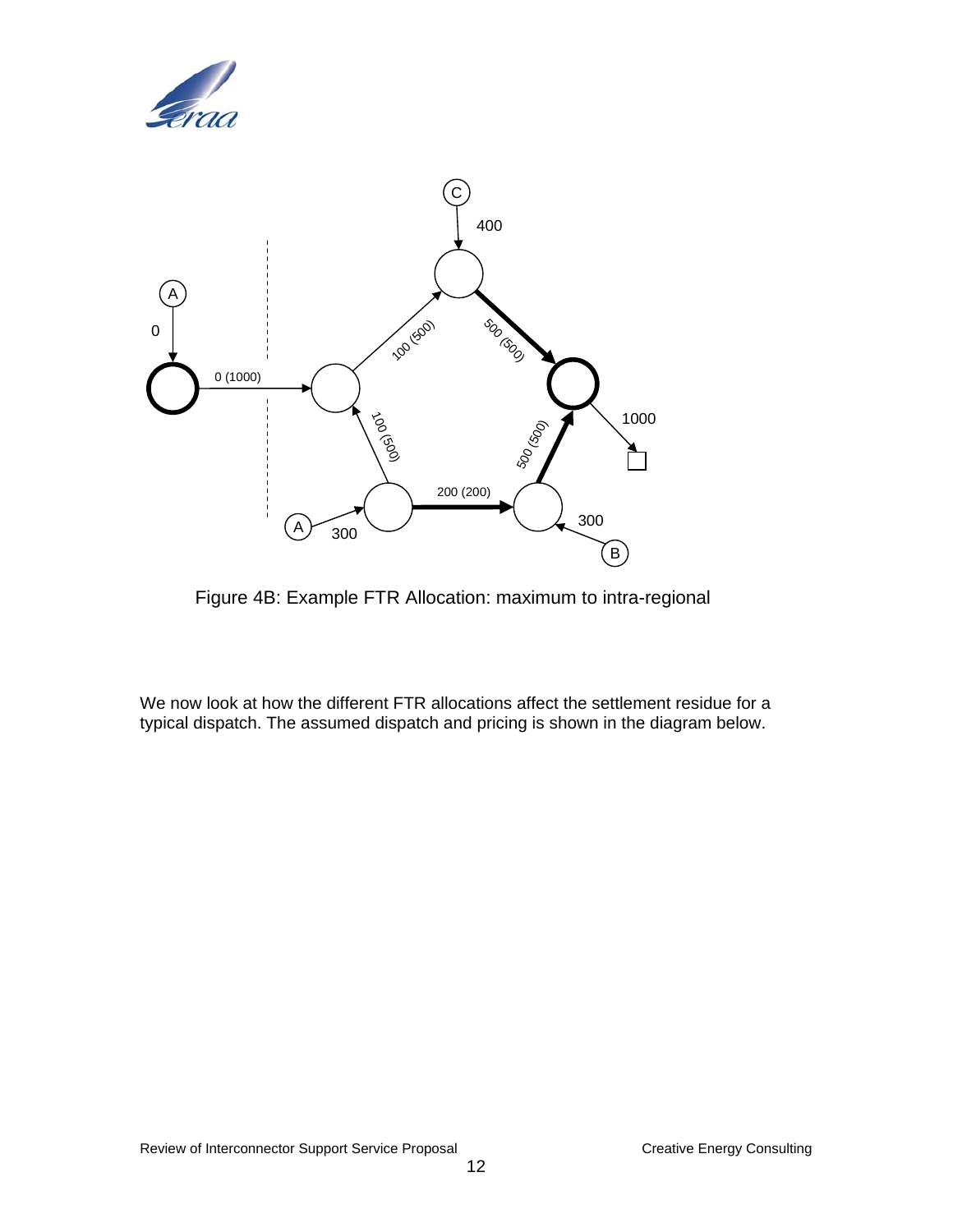

Figure 5: Example Dispatch - Import

The table below shows how the different FTR allocations affect settlements. With the inter-regional favoured, there is sufficient settlement residue to provide 600MW of interregional hedge cover through the SRA instrument, which corresponds to the volume of FTR that has been "allocated" to the inter-regional generator in Figure 4A. FTR theory means that – so long as the network is intact - this minimum amount is guaranteed, irrespective of generation dispatch. With intra-regional generation favoured, the settlement residue is fully allocated to intra-regional generators, leaving nothing for the SRA instrument.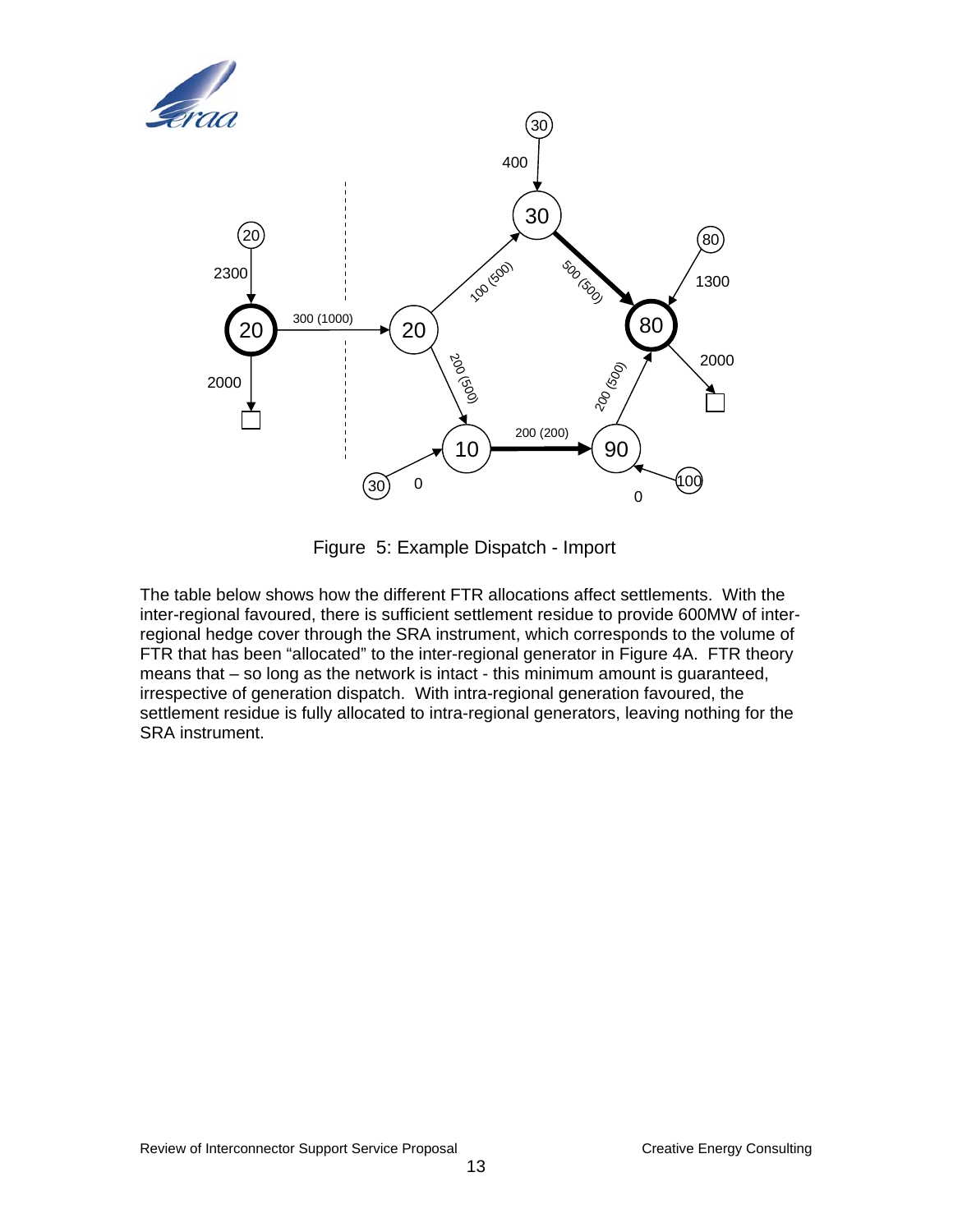

| <b>GENERATION: FTR Allocation Favours Inter-regional</b> |                                                          |          |                                                  |                                |              |                |         |
|----------------------------------------------------------|----------------------------------------------------------|----------|--------------------------------------------------|--------------------------------|--------------|----------------|---------|
| Node                                                     | Node                                                     | Regional | Gen                                              | Allocated                      | <b>Nodal</b> | $H$ FTR"       | Total   |
|                                                          | Price                                                    | Price    | Output                                           | <b>FTRs</b>                    | Payment      | Payment        | Payment |
| RRN "L"                                                  | 20                                                       | 20       | 2300                                             | n/a                            | 46000        | 0              | 46000   |
| RRN "R"                                                  | 80                                                       | 80       | 1300                                             | n/a                            | 104000       | $\Omega$       | 104000  |
| Gen A                                                    | 10                                                       | 80       | 0                                                | $\Omega$                       | 0            | $\Omega$       | 0       |
| Gen B                                                    | 90                                                       | 80       | $\overline{0}$                                   | 300                            | 0            | $-3000$        | $-3000$ |
| Gen C                                                    | 30                                                       | 80       | 400                                              | 100                            | 12000        | 5000           | 17000   |
| <b>Total</b>                                             |                                                          |          | 4000                                             |                                |              |                | 164000  |
|                                                          | <b>GENERATION: FTR Allocation Favours Intra-regional</b> |          |                                                  |                                |              |                |         |
| Node                                                     | Node                                                     | Regional | Gen                                              | Allocated                      | <b>Nodal</b> | $H$ FTR"       | Total   |
|                                                          | Price                                                    | Price    | Output                                           | <b>FTRs</b>                    | Payment      | Payment        | Payment |
| RRN "L"                                                  | 20                                                       | 20       | 2300                                             | n/a                            | 46000        | 0              | 46000   |
| RRN "R"                                                  | 80                                                       | 80       | 1300                                             | n/a                            | 104000       | $\Omega$       | 104000  |
| Gen A                                                    | 10                                                       | 80       | 0                                                | 300                            | 0            | 21000          | 21000   |
| Gen B                                                    | 90                                                       | 80       | $\mathbf 0$                                      | 300                            | 0            | $-3000$        | $-3000$ |
| Gen C                                                    | 30                                                       | 80       | 400                                              | 400                            | 12000        | 20000          | 32000   |
| <b>Total</b>                                             |                                                          |          | 4000                                             |                                |              |                | 200000  |
| <b>DEMAND</b>                                            |                                                          |          |                                                  |                                |              |                |         |
| Node                                                     |                                                          | Regional | Demand                                           |                                |              |                | Total   |
|                                                          |                                                          | Price    |                                                  |                                |              |                | Receipt |
| RRN "L"                                                  |                                                          | 20       | 2000                                             |                                |              |                | 40000   |
| RRN "R"                                                  |                                                          | 80       | 2000                                             |                                |              |                | 160000  |
| <b>Total</b>                                             |                                                          |          |                                                  |                                |              |                | 200000  |
| <b>SETTLEMENT RESIDUE &amp; SRA Firmness</b>             |                                                          |          |                                                  |                                |              |                |         |
|                                                          |                                                          |          |                                                  | <b>Inter-regional Favoured</b> |              | <b>Residue</b> | 36000   |
|                                                          |                                                          |          |                                                  |                                |              | <b>SRA MW</b>  | 600     |
|                                                          |                                                          |          | <b>Intra-regional Favoured</b><br><b>Residue</b> |                                |              | 0              |         |
|                                                          |                                                          |          |                                                  |                                |              | <b>SRA MW</b>  | 0       |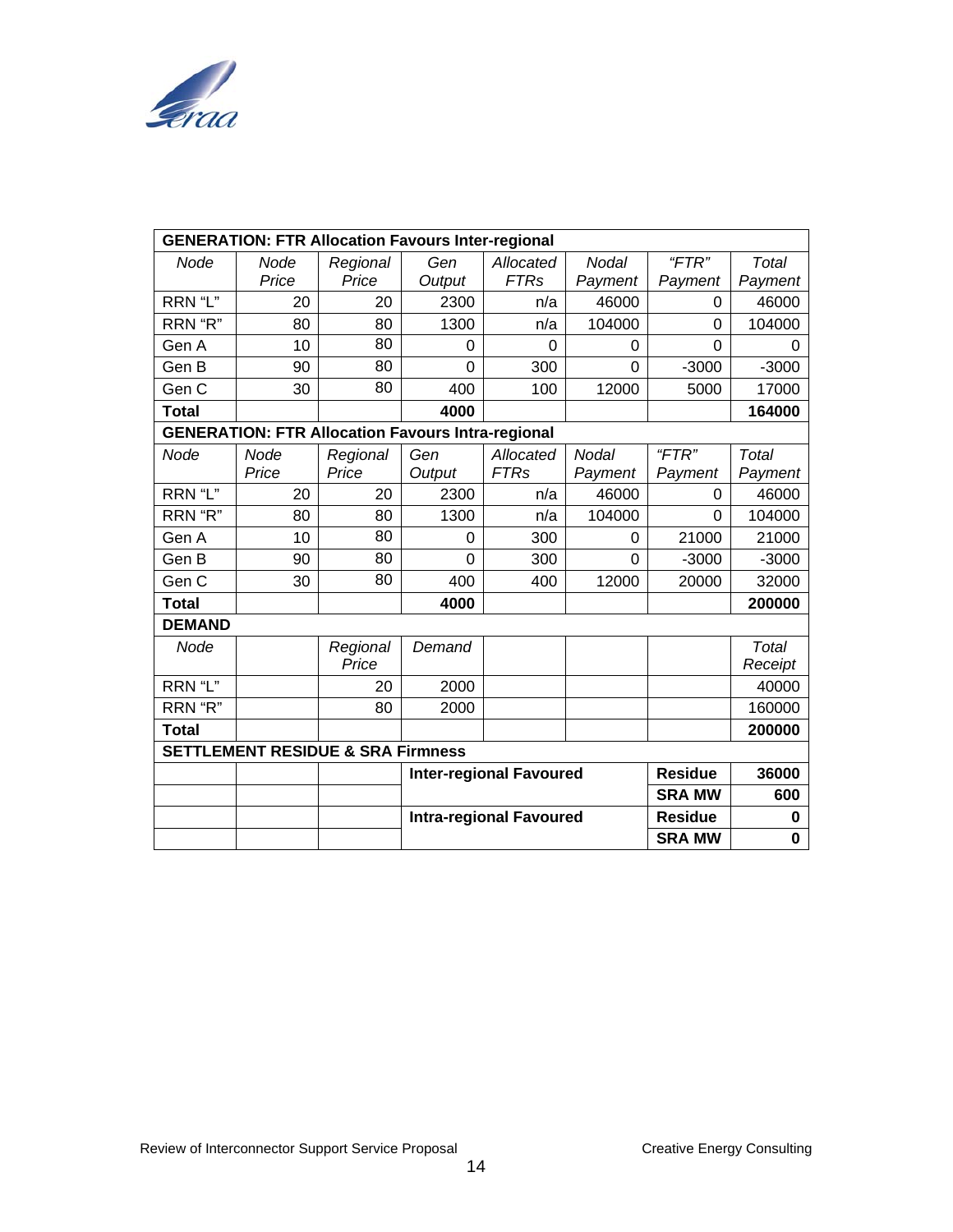

### *Tidal Flows*

FTR theory operates on the basis that allocated FTRs are "swaps": ie they can have positive or negative value depending on the direction of the price difference. However, the SRA instrument is treated as two separate directed options, so that settlement residue feeds into one option when interconnector flows are northerly (say) and then into the other option when they are southerly. Thus, excluding counterprice flows, the SRA instruments always return positive cashflows.

Thus, if we are allocating intra-regional FTRs on the assumption that the SRA instrument is equivalent to an inter-regional FTR in a particular direction, this assumption will breakdown should interconnector flows reverse, thus potentially leading to revenue shortfall. In addition, should we allocate the intra-regional FTRs with the objective of maximising northerly (say) MW for the SRA, this will probably not also maximise the SRA MW available when flows turn southerly.

There are a number of ways of dealing with this:

- Assume, when allocating FTRs that the flow is in a particular direction, and accept that the SRA instrument firmness may be poor in the reverse direction.
- Allocate time-dependent FTRs (eg peak and off-peak) broadly corresponding to the tidal direction. Thus peak FTRs could be allocated assuming a northerly flow, and off-peak assuming a southerly.
- Specify the allocated FTRs as flow dependent, so that the allocated volumes change when flow direction changes. The "northerly" volume would be allocated assuming the SRA instrument was a northerly FTR and the "southerly" volume would assume a southerly SRA instrument.

The latter option may look peculiar, but remember that all of the nodal prices for generators will also change as the flow direction changes: so a generator which is "constrained on" when flows are northerly may become "constrained off" when flows are southerly. Thus, a "tidal" FTR may have the characteristics of an option, and actually be preferable to a conventional FTR.

In the PP model, we do not have an SRA instrument, but instead have inter-regional (zone-to-zone) FTRs. Thus we do not have any potential difficulty of revenue inadequacy. However, it is likely that participants would like to have the inter-regional FTRs similar to the SRA instrument they are used to. This would probably be best done by allocating time-dependent FTRs, based on expected tidal flows.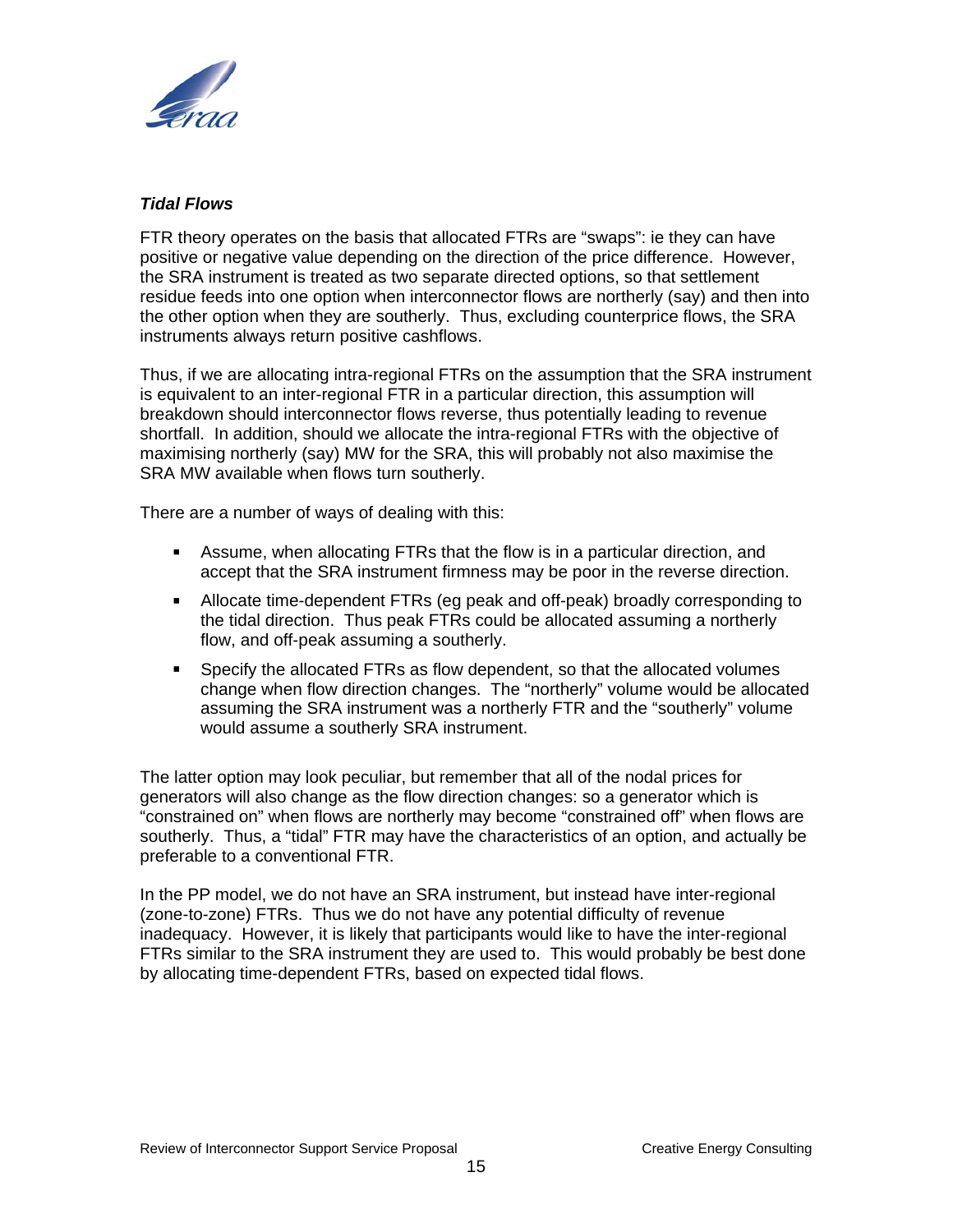

The previous allocation of FTRs assumed an inter-regional "import" (into the right-hand region). If we aimed to allocate FTRs to maximise inter-regional "*export*", then we would have a different set of FTRs as shown below. Note that, although the flow direction has reversed, the intra-regional FTRs are still referenced to the generators' local (ie righthand) regional reference node. Thus, we can simultaneously allocate 1000MW of interregional FTRs (from right-hand to left-hand region), although the generator at the righthand RRN only has an output of 600MW.



Figure 6: Example FTR Allocation: maximum to inter-regional export

Now we can look at how, under export conditions, the alternative FTR allocations affect the firmness of the "export" SRA. The assumed export dispatch is shown below.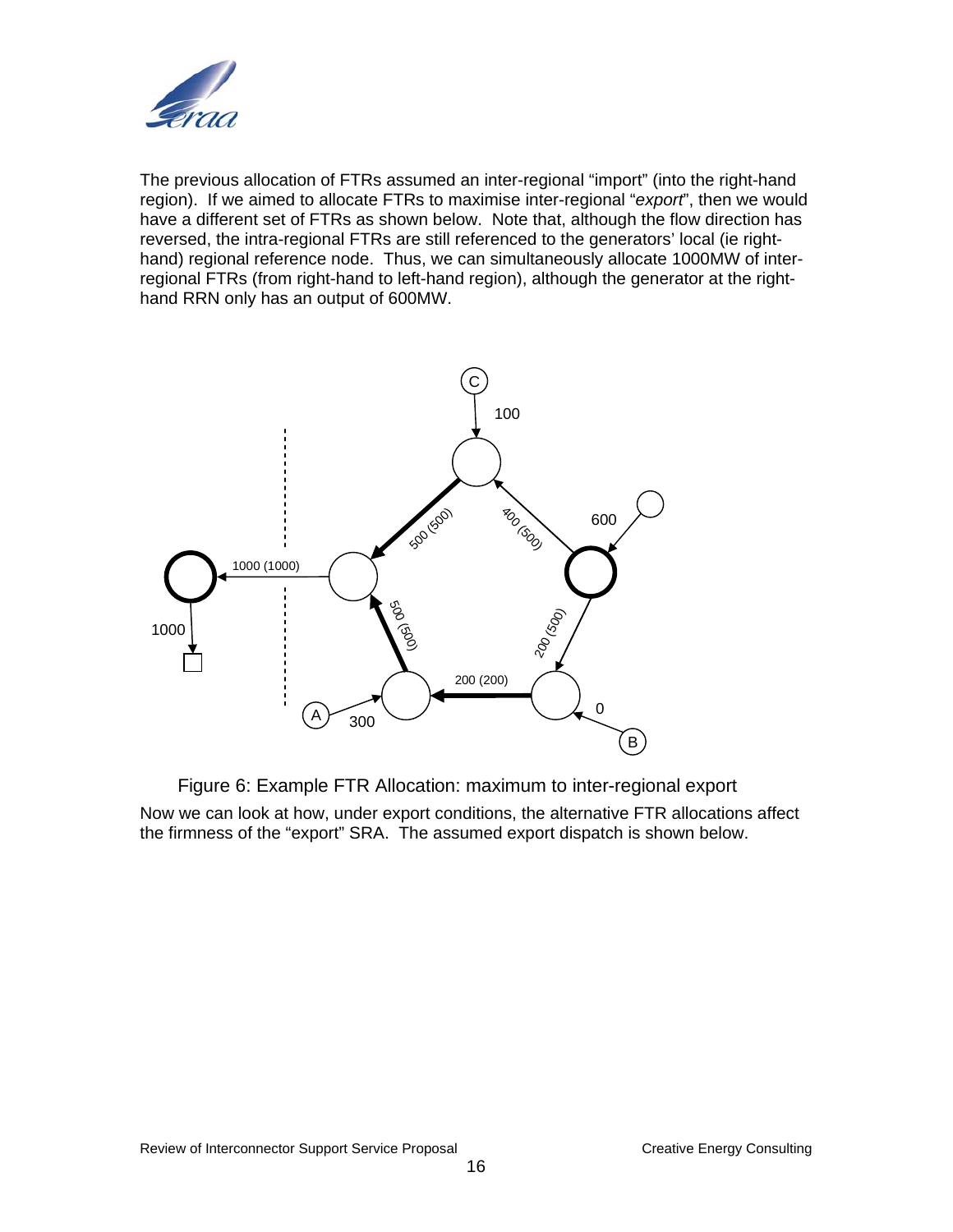



Figure 7: Example Dispatch: Export

The settlement of this dispatch under the two alternative FTR allocations is shown in the table below.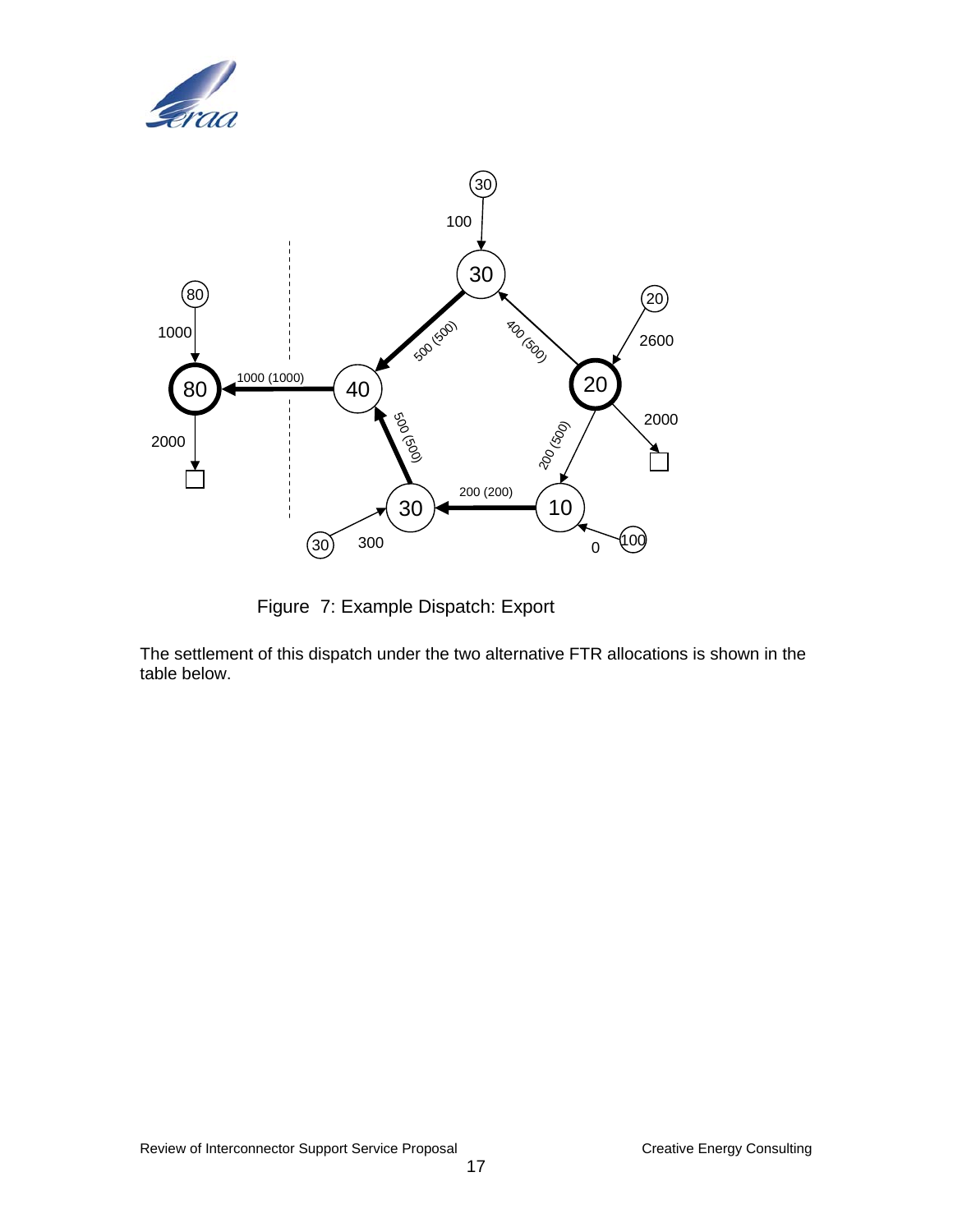

| <b>GENERATION: FTR Allocation Favours Inter-regional Import</b> |                                                                 |                   |                                                                                       |             |                |                |                  |
|-----------------------------------------------------------------|-----------------------------------------------------------------|-------------------|---------------------------------------------------------------------------------------|-------------|----------------|----------------|------------------|
| Node                                                            | Node                                                            | Regional          | Gen                                                                                   | Allocated   | Nodal          | $H$ FTR"       | Total            |
|                                                                 | Price                                                           | Price             | Output                                                                                | <b>FTRs</b> | Payment        | Payment        | Payment          |
| RRN "L"                                                         | 80                                                              | 80                | 1000                                                                                  | n/a         | 80000          | 0              | 80000            |
| RRN "R"                                                         | 20                                                              | 20                | 2600                                                                                  | n/a         | 52000          | $\overline{0}$ | 52000            |
| Gen A                                                           | 30                                                              | 20                | 300                                                                                   | 0           | 9000           | $\Omega$       | 9000             |
| Gen B                                                           | 10                                                              | 20                | $\Omega$                                                                              | 300         | $\overline{0}$ | 3000           | 3000             |
| Gen C                                                           | 30                                                              | 20                | 100                                                                                   | 100         | 3000           | $-1000$        | 2000             |
| <b>Total</b>                                                    |                                                                 |                   | 4000                                                                                  |             |                |                | 146000           |
|                                                                 | <b>GENERATION: FTR Allocation Favours Inter-regional Export</b> |                   |                                                                                       |             |                |                |                  |
| Node                                                            | Node                                                            | Regional          | Gen                                                                                   | Allocated   | <b>Nodal</b>   | "FTR"          | Total            |
|                                                                 | Price                                                           | Price             | Output                                                                                | <b>FTRs</b> | Payment        | Payment        | Payment          |
| RRN "L"                                                         | 80                                                              | 80                | 1000                                                                                  | n/a         | 80000          | 0              | 80000            |
| RRN "R"                                                         | 20                                                              | 20                | 2600                                                                                  | n/a         | 52000          | $\Omega$       | 52000            |
| Gen A                                                           | 30                                                              | 20                | 300                                                                                   | 300         | 9000           | $-3000$        | 6000             |
| Gen B                                                           | 10                                                              | 20                | $\overline{0}$                                                                        | 300         | $\mathbf 0$    | 3000           | 3000             |
| Gen C                                                           | 30                                                              | 20                | 100                                                                                   | 400         | 3000           | $-4000$        | $-1000$          |
| <b>Total</b>                                                    |                                                                 |                   | 4000                                                                                  |             |                |                | 140000           |
| <b>DEMAND</b>                                                   |                                                                 |                   |                                                                                       |             |                |                |                  |
| Node                                                            |                                                                 | Regional<br>Price | Demand                                                                                |             |                |                | Total<br>Receipt |
| RRN "L"                                                         |                                                                 | 80                | 2000                                                                                  |             |                |                | 160000           |
| RRN "R"                                                         |                                                                 | 20                | 2000                                                                                  |             |                |                | 40000            |
| <b>Total</b>                                                    |                                                                 |                   |                                                                                       |             |                |                | 200000           |
| <b>SETTLEMENT RESIDUE &amp; SRA Firmness</b>                    |                                                                 |                   |                                                                                       |             |                |                |                  |
|                                                                 |                                                                 |                   | <b>Residue</b><br><b>Inter-regional Import FTRs</b>                                   |             |                |                | 54000            |
|                                                                 |                                                                 |                   | <b>SRA MW</b><br>900                                                                  |             |                |                |                  |
|                                                                 |                                                                 |                   | <b>Inter-regional Export FTRs</b><br>60000<br><b>Residue</b><br><b>SRA MW</b><br>1000 |             |                |                |                  |
|                                                                 |                                                                 |                   |                                                                                       |             |                |                |                  |

In this case, the "export FTRs" give rise to only a slightly firmer SRA MW than the "import FTRs". However, FTR theory means that the 1000MW is guaranteed (for an intact network), whereas the 900MW under the "import" FTRs is not.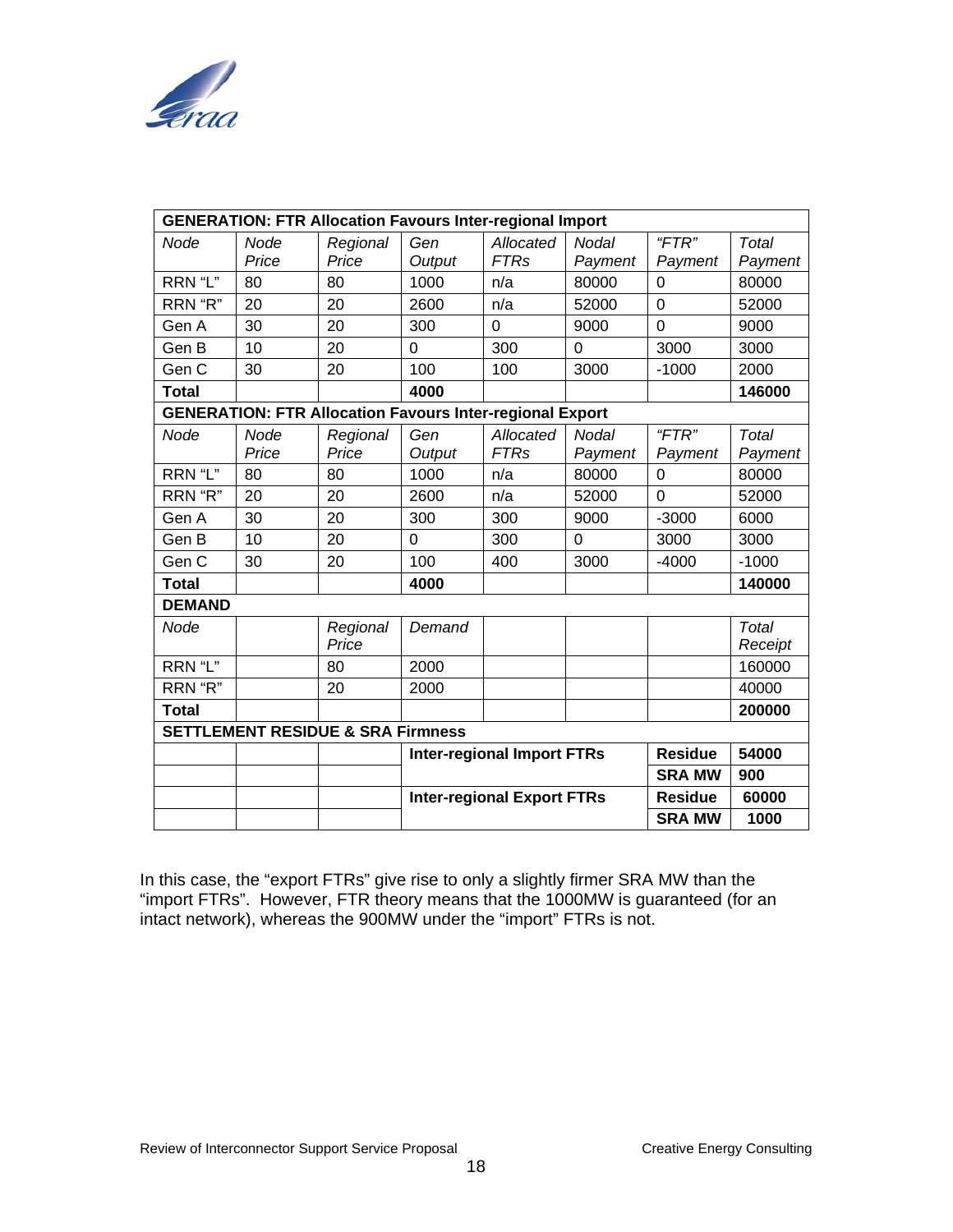

## *Topping Up FTR Cover*

Scarce network capacity means that neither intra- nor inter-regional players will obtain their desired requirements through the FTR allocation process, and both will be seeking to "top-up" this cover through other markets where possible. Two potential sources of "top-up" exist:

- secondary trading, where some players sell part of their allocated FTRs to other players who value them more highly;
- allocation of augmented network capacity, where incremental network capacity is issued to the market through additional FTRs

Secondary trading of FTRs is complex, because different FTR "products" are related: for example 1MW of FTR from A to B may be similar, in most circumstances, to 1.5MW of FTR from A to C. Participants could potentially manage this complexity through network analysis and portfolio management processes. However, a simpler approach (from the participants' viewpoint) is for this complexity to be managed centrally, through a centralised FTR auction. The auction design allows participants to offer specified FTRs for sale and to bid for other specified FTRs. The auction process itself then appropriately "transmutes" a subset of the offered FTRs into a subset of the bid FTRs, and clears the market accordingly, whilst ensuring that simultaneous feasibility for the (new) total portfolio of issued FTRs is maintained. This FTR auction is included in the PP model, but not in the ICS or CC models. In the "natural" models, secondary trading is probably less important, as generators are allocated a reasonably good hedge and can manage their nodal price exposure through bidding. However, the lack of a secondary market in the ICS Contract model – and in particular in the ICS Unsupported model - represents a significant weakness.

The SRA is assumed to continue operating under all of the ICS approaches. The settlement residue can be considered to be analogous to crude oil, aggregating the value of all the different residual FTR capacity – intra- and inter-regional - not issued through the allocation process. An SRA purchaser will typically only be seeking the "inter-regional fraction" of this crude residue, and while it is possible that a sophisticated player could "refine" this residue and sell of some of the refined products into the secondary market – whilst retaining the inter-regional fraction for their own needs – this is unlikely to occur in practice. Thus, the secondary markets for neither the intraregional nor the inter-regional FTRs appear to be very effective in the ICS model.

In relation to incremental network capacity, the PP model would issue this capacity through the regular FTR auction, and the revenue from the incremental FTR capacity sold would be allocated to those funding the network augmentation (either the "beneficiaries" or the funding "coalition"). By bidding into the FTR auction, this allocated revenue can be converted to FTRs: so the funding parties have the choice of cash or FTRs.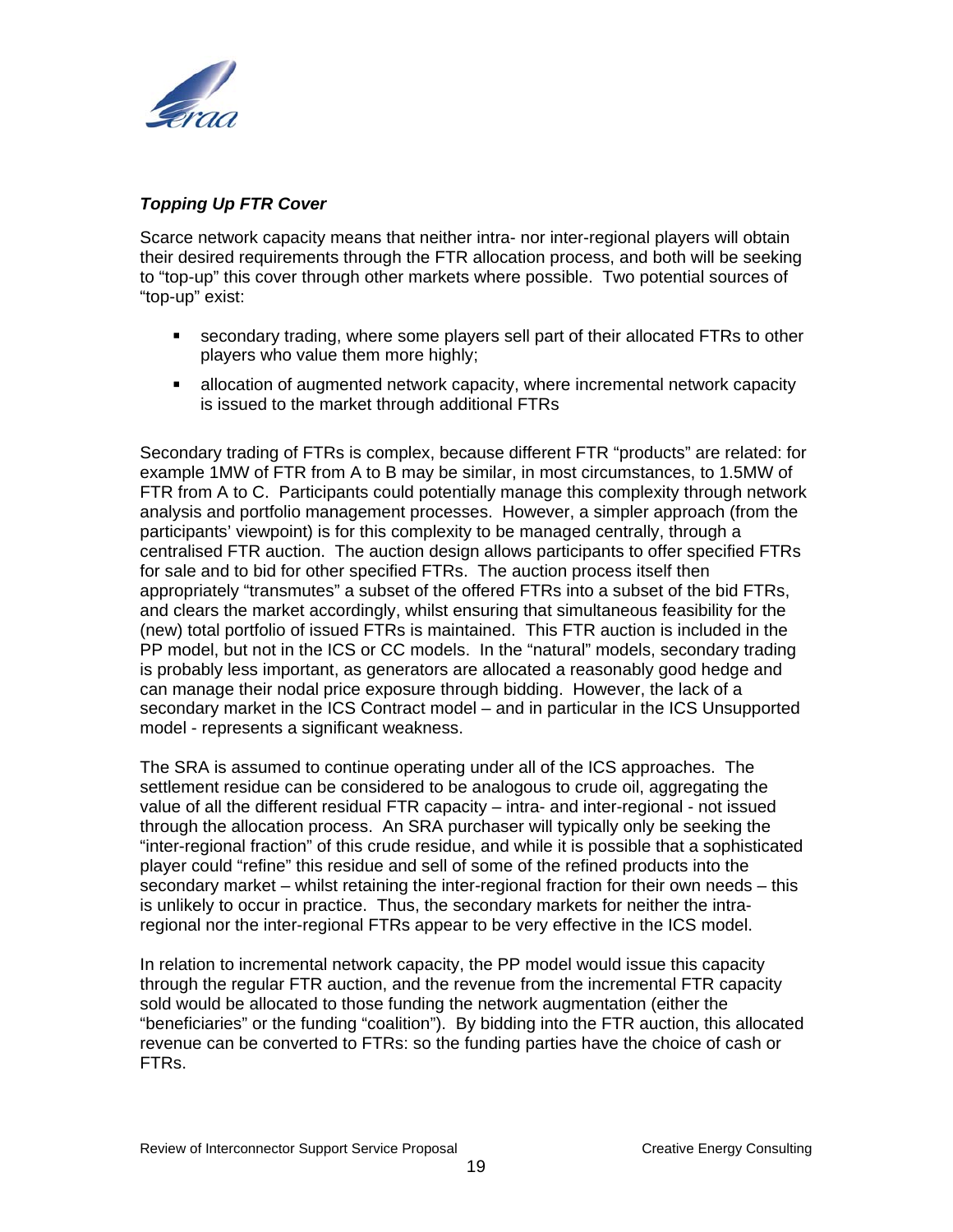

The ICS model does not specify any mechanism for allocating incremental network capacity. By default, the value of the incremental capacity would flow into the settlement residue and so the incremental FTRs are effectively incorporated into the SRA instruments. However, under the ICS Contract approach, a process could be designed to auction this incremental capacity to intra-regional generators, after providing for the needs of the SRA.

#### *Conclusions*

Of the three alternative FTR allocation methods proposed, the "natural" method is similar to the CC model and the "contract" method is similar to the PP model.

ICS natural is, however, substantially inferior to the CC model, as it increases the scope for constrained-off gaming, whilst giving no institutional responsibility for managing it. This is likely to lead to very poor SRA firmness and potentially settlement deficits.

Both the ICS Contract and ICS Unsupported methods are inferior to the PP model in that no FTR auction process is provided to allow generators to top-up their allocated FTRs through secondary trading or from incremental network capacity. This problem is particularly acute under ICS Unsupported where generators have no FTR allocation.

The absence of an FTR auction also means that the SRA instruments will increasingly become a blend of inter- and intra-regional FTRs, and may therefore be less effective as hedges of inter-regional price risk.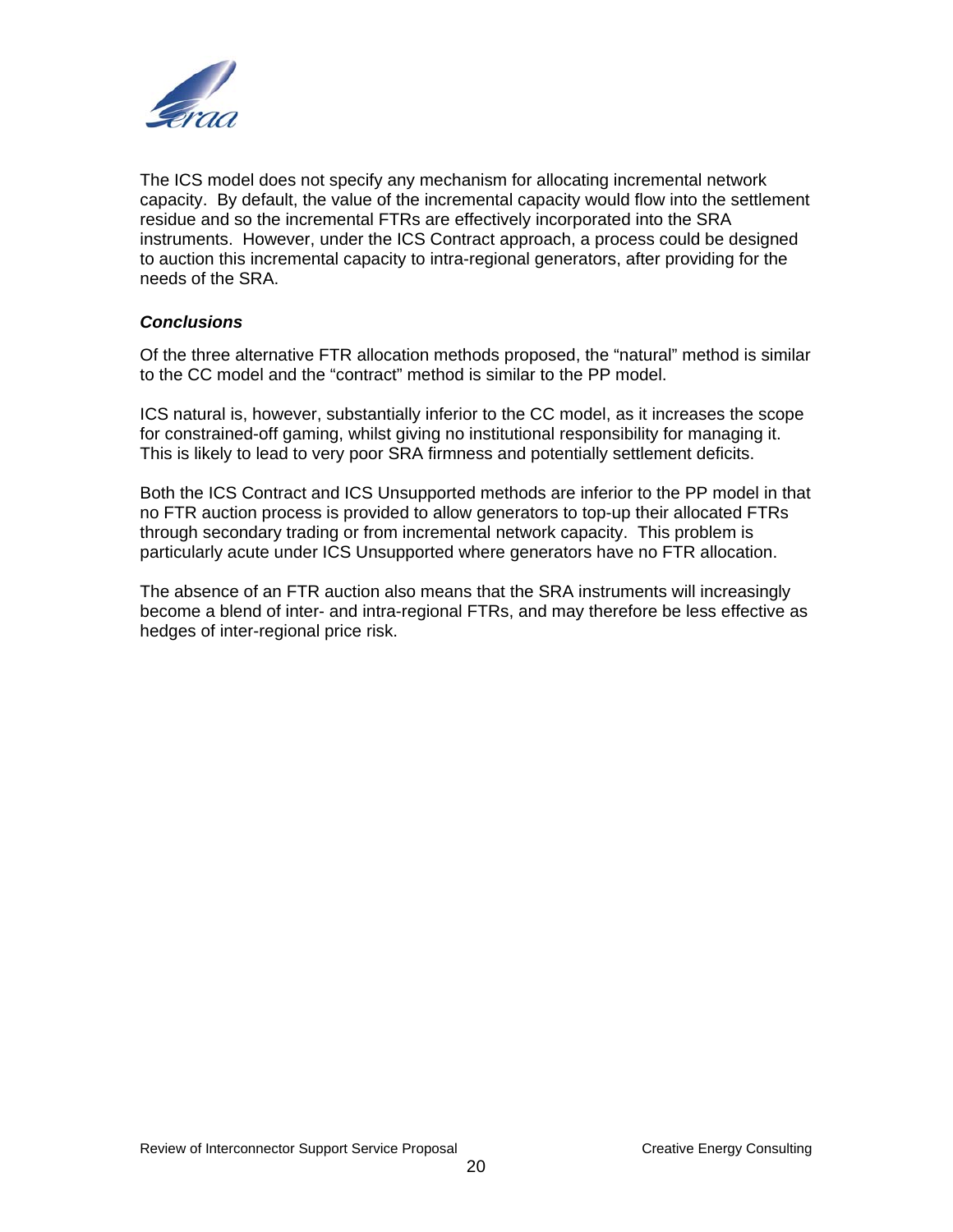

# **4. Demand Pricing**

### *Theoretical Benefits of Average Pricing*

An important difference between the ICS approach and the PP model is that the former preserves the pricing of demand at the regional reference price (the nodal price at the regional reference node) whereas the latter prices demand at the demand-weighted average (DWA) of the nodal prices across the region.

The DWA price has some theoretical advantages. Firstly, the total payment by retailers is the same as if nodal pricing were applied to demand. This means the settlement residue is the same as for full nodal pricing (since generators are paid nodal prices in both PP and full nodal pricing) which, in turn, means we can use the FTR theory in relation to "revenue adequacy".

Secondly, we can allocate FTRs to generators (intra- and inter-regional) based on a simultaneous feasibility test which are effective hedges against the DWA price. For example, suppose we have a feasible generation-demand pattern as follows:

| <b>Node</b> | Generation | <b>Demand</b> |
|-------------|------------|---------------|
|             | 600        |               |
|             | 4በር        |               |
|             |            |               |
|             |            |               |

Then we can allocate a simultaneously feasible set of FTRs to generators A and B as follows:

| Generator | From node | To node | <b>MW</b> |
|-----------|-----------|---------|-----------|
|           |           |         |           |
|           |           |         |           |
|           |           |         |           |
|           |           |         |           |

This set of FTRs implies the same feasible generation-demand pattern as in the previous table and therefore satisfies revenue adequacy. Generator A's two FTRs are equivalent to a 600MW node-to-region FTR, where the "region" means reference to the DWA price. Similarly, Generator B has been allocated the equivalent of 400MW of node-to-region FTRs.

However, this assumes that the demand distribution between C and D remains in the ratio 4:1. If this ratio changes, then the ratio used in calculating the DWA price will differ from the ratio of the allocated FTRs. Thus, the generators will not have a perfect hedge against the regional price and will bear some basis risk.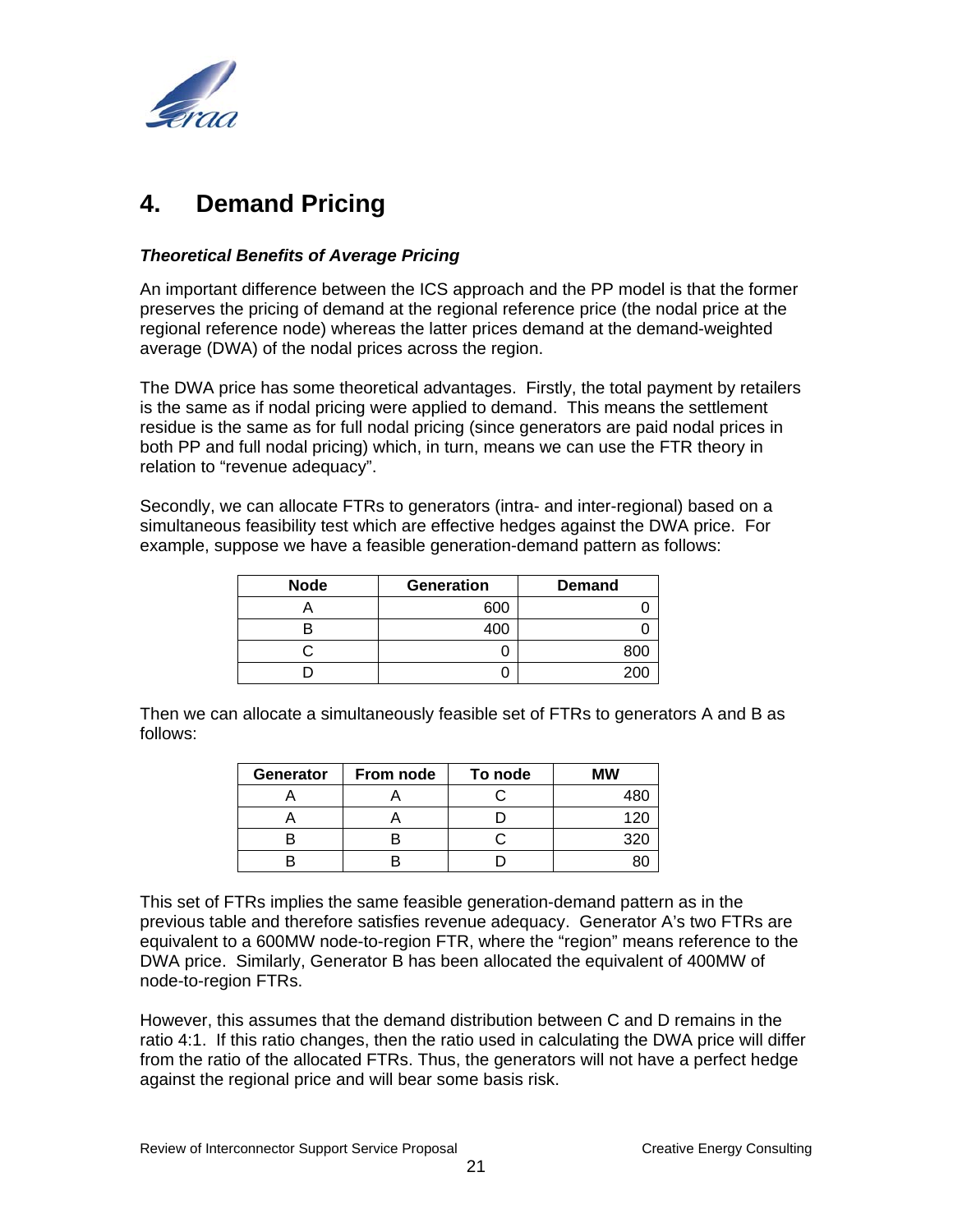

Alternatively, we could deem the generators to have been allocated node-to-region FTRs, so they are fully hedged, but now the effective set of issues node-to-node FTRS will vary as the demand distribution varies, so the revenue adequacy condition may no longer be satisfied $12$ .

#### *Theoretical Problems with RRN Pricing*

If demand is price at the RRP, then the settlement residue will now be different to that implied by nodal pricing and so the FTR theory no longer applies. We need to make an adjustment to the revenue adequacy test for allocating FTRs.

To see how we should do this, consider a different model where we *do* have full nodal pricing (and so FTR theory applies) but we have also "pre-allocated" RRN-to-node FTRs to each retailer, based on their actual demand at each node. So the net payment by the retailer is:

Retailer Payment  $=$  spot payment – FTR payout  $= P_{local}$  \* demand – ( $P_{local}$  – RRP) \* demand  $=$  RRP  $*$  demand

Thus, the retailer actually pays the RRP for demand (due to the hedging effect of the allocated FTRs), and this alternative model is financially identical to the RRP regional model. The revenue adequacy test in the alternative model now requires that all of these "pre-allocated" retailer FTRs, together with any node-to-RRN FTRs allocated to intra-regional generators *and* any inter-regional FTRs required to support the firmness of the SRA instrument are simultaneously feasible. Because these notional retailer FTRs are based on actual demand, the revenue adequacy test would need to be applied over all demand scenarios<sup>13</sup>. This is still possible, but makes the FTR allocation much more complex.

It is even possible that these notional "pre-allocated" FTRs are, by themselves, infeasible, even without any real FTRs being allocated. This is equivalent to saying that it is not possible for all of the demand across the region to be met solely from notional generation at the  $RRN^{14}$ . In this case there may be a settlement deficit, even without any "real" FTRs being allocated. We can see that this might happen if the RRN is located within an "export-constrained" zone of the region, meaning that many generators will be constrained-on at a nodal price above the RRP, so that the average price paid to generation is higher than the RRP. Thus, it will be important to ensure that the RRN is located at the major demand centre in the region.

<span id="page-90-0"></span> $12$  This presumably is an issue for those international markets that have adopted the PP model, or similar. It is not known how - if at all - they deal with this particular issue.

<span id="page-90-1"></span> $13$  In contrast, because normal FTR volumes are fixed, the simultaneous feasibility is in effect tested for a generation-demand "snapshot"

<span id="page-90-2"></span> $14$  Because this is the load flow implied by the "pre-allocated" region-to-node FTRs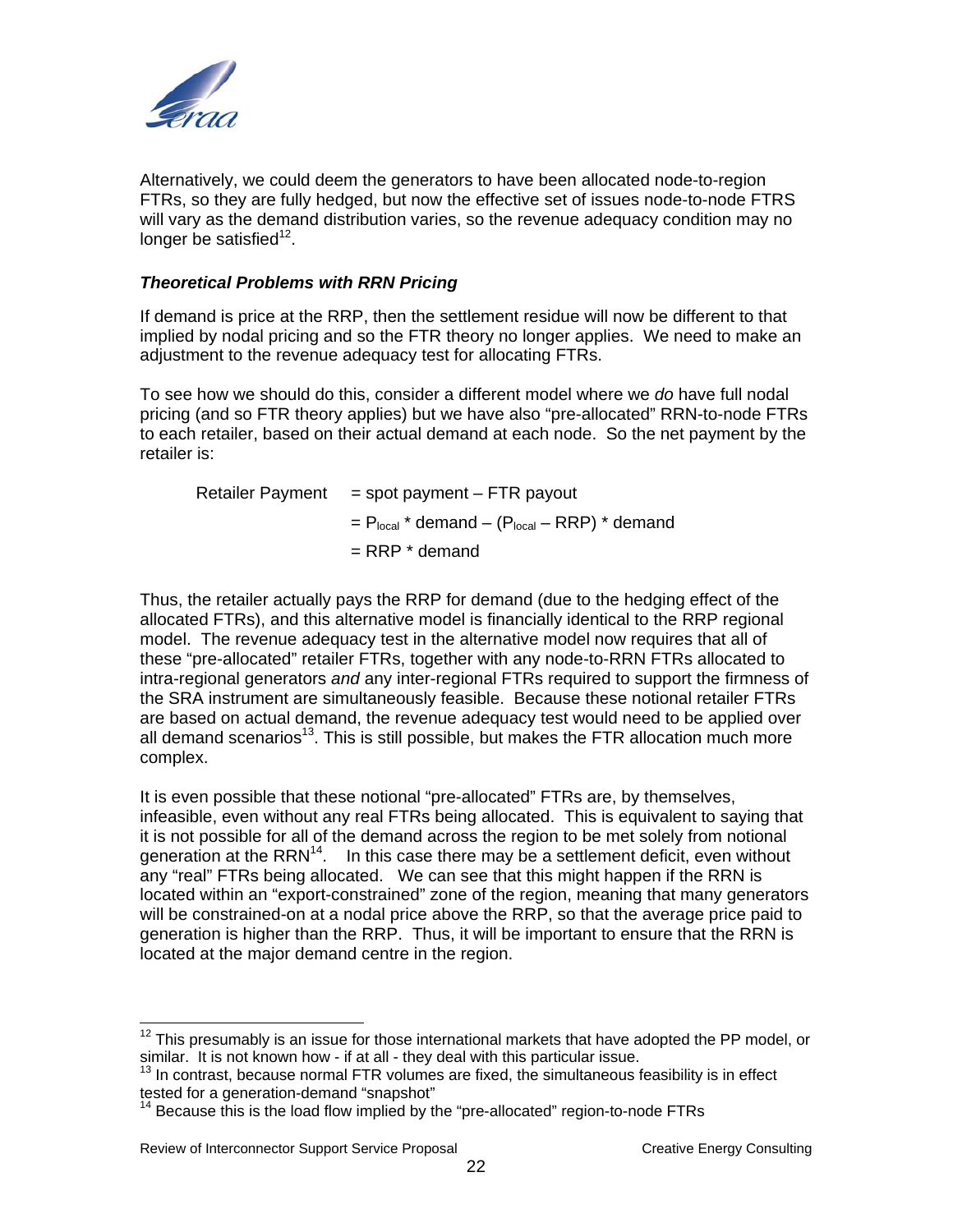

In contrast, and in the absence of allocated FTRs, settlement deficits *cannot* occur when the DWA price is used<sup>15</sup>.

### *Practicalities*

In practice, the choice of RRNs in the NEM means that the majority of demand will be close to the RRN, and so the DWA price should generally be similar to the RRP. Thus the "basis risk" problems identified above may not be substantial, especially considering that "revenue adequacy" in practice means that there will be a revenue surplus most of the time, which should help to fund any deficit periods caused by the basis problems.

Thus, for the PP model, node-to-zone FTRs would be allocated to generators based on expected generation-demand conditions, and these FTRs would be designed to properly hedge the DWA price. Revenue inadequacy is possible – just as it is during network outages – and these would be funded from earlier settlement surpluses or, as a last resort, through an uplift charge on the market.

Similarly, for the ICS Contract model, contracts would be allocated using a simultaneous feasibility test for a generation-demand "snapshot". While this would not necessarily be revenue adequate as demand varies, any surplus or shortfall will feed into the SRA instruments and would, hopefully, not substantially affect the "firmness" of these $^{16}$ .

### *Other Considerations*

Apart from the FTR issues, there may be other attractions of using the DWA price rather than the RRP. Firstly, it avoids the arbitrariness of selecting a RRN, although given that this selection was done pre-market – and market participants are used to this – this issue would only arise should new regions be introduced and new RRNs need to be selected.

Secondly, it is likely to reduce the volatility of the regional price somewhat, in particular by making it less susceptible to localised constraints close to the RRN.

Thirdly, the DWA price has the theoretical attraction that, assuming that demand is geographically homogeneous, it is the regional price that maximises static efficiency<sup>17</sup>. although, the efficient benefit of this is likely to be small as:

- a large proportion of demand in each region is located close to the RRN, and so the RRP and the demand-weighted average may not differ substantially;
- **EXEC** demand is quite inelastic in the short-term

<span id="page-91-0"></span> $15$  This is a special instance of the FTR theory: zero issued FTRs (ie zero generation and demand) must be feasible on all networks and must therefore be revenue adequate.

<span id="page-91-1"></span> $16$  This is something that could be tested through detailed modeling. It might be necessary to scale back the allocated FTRs somewhat, in order to mitigate the impact on the SRA firmness.

<span id="page-91-2"></span>This result was derived by Darryl Biggar of the ACCC in an unpublished paper.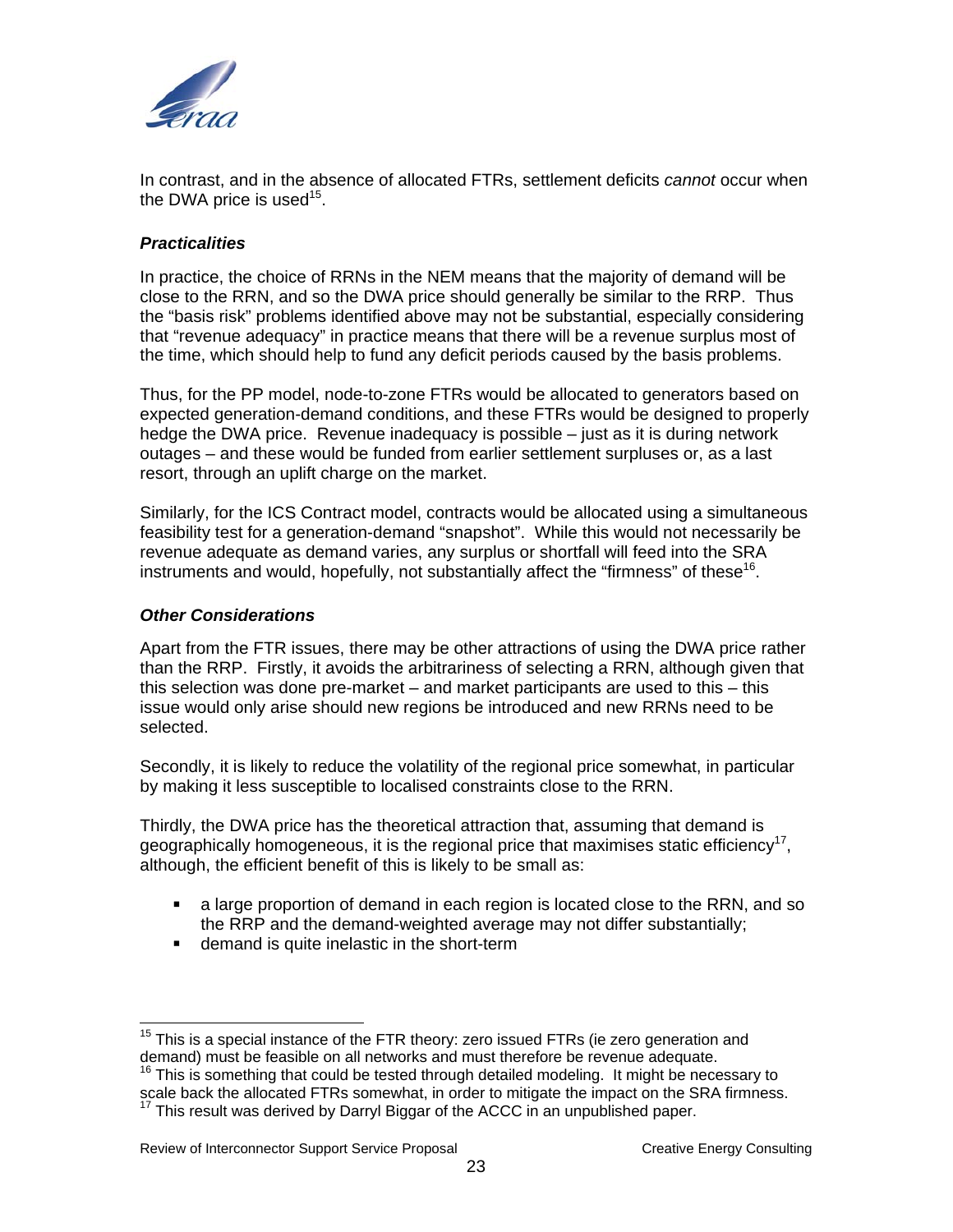

### *Conclusions*

There are some theoretical benefits of using the DWA-based regional price, rather than the price at the RRN. In particular, where there is a significant load centre remote from the RRN, the ability of the RRP-based settlement residue to support intra- and interregional FTRs may be significantly poorer than with the DWA price. It is even possible that the RRP model could lead to settlement deficits in the spot market: ie "white hole money". However, with current RRNs located at the major load centre in each region<sup>18</sup>, these impacts may be small and the DWA price and RRP may only differ slightly. However, this needs to be confirmed through detailed modelling of the actual network.

Furthermore, should there be specified identified benefits from using the DWA price rather than the RRP – or vice versa - there is no practical reason why the ICS or PP models cannot be varied to instead use the preferred regional pricing method.

<span id="page-92-0"></span> $18$  Although in Queensland there are significant load centres remote from the RRN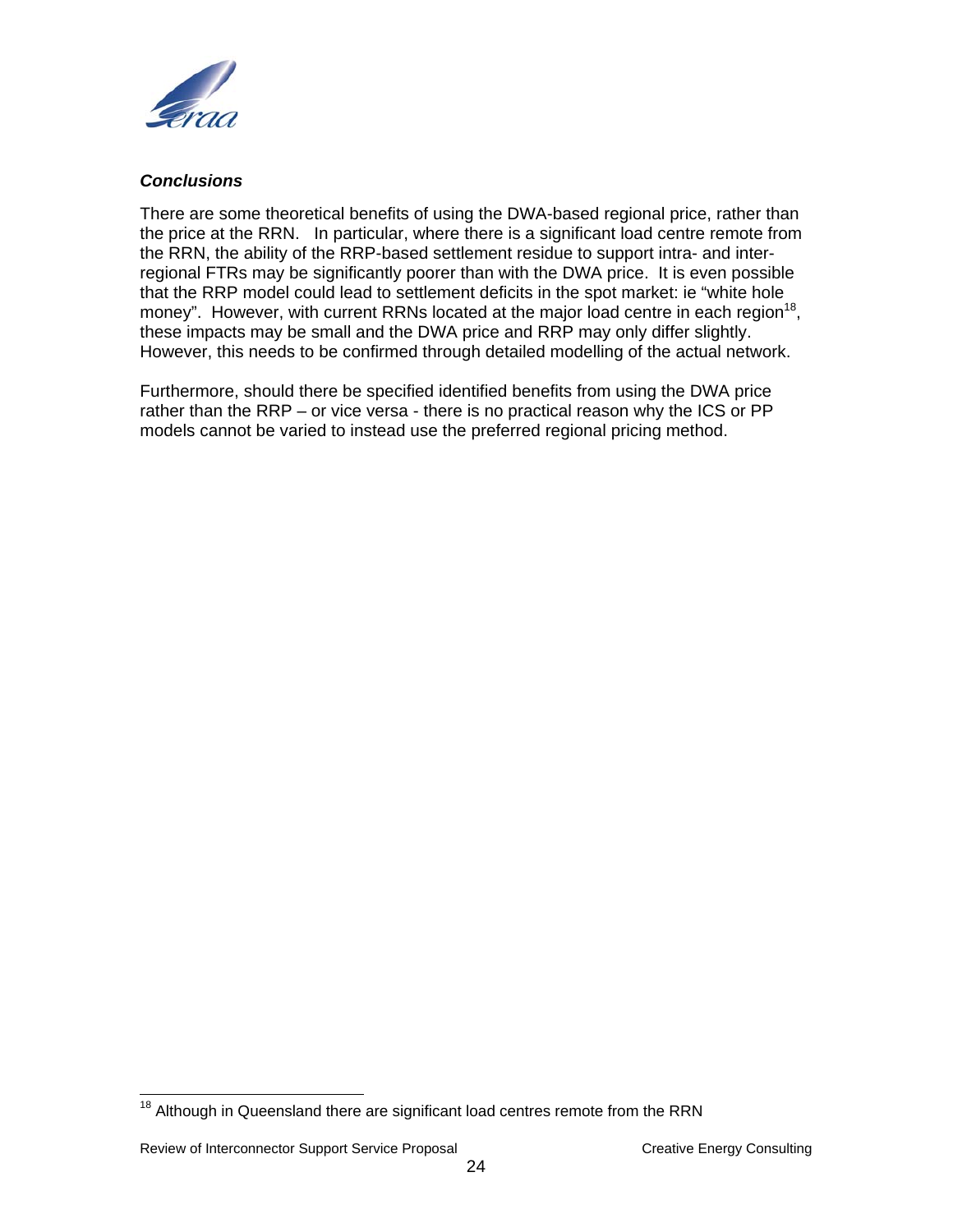

# **5. Cost versus Price**

### *Market Design Issues*

The CRA report also considers whether ICS Natural should base ICS payments on generator offer prices rather than nodal "clearing" prices. This differs from the PP and CC approaches, where all settlements is based on clearing prices.

In fact, a third possibility is for payments to be based on "costs" (eg SRMC), where these are somehow verified, rather than relying on offer prices reflecting costs. Offer prices will differ from costs, of course, where there is market power.

Most market designs have a mixture of price-, offer- and cost-based payments. For example the NEM has:

- clearing prices for energy and FCAS
- offer (ie contract) prices for NCAS
- cost-based compensation for directions

The benefit of a clearing price is that it provides a "two-way" price that is seen by both buyers and sellers, allowing mutual hedging around that price. This benefit is less relevant in "one-way" markets, where the buyer is a central authority who then passes the purchasing costs on through some sort of market "uplift".

In a competitive situation, clearing prices are also preferred, as they encourage players to reveal their true costs in their bids, thus facilitating efficient dispatch.

However, in uncompetitive situations, the relative merits of the 3 approaches are less clear. Theoretical comparisons of the clearing price and "pay-at-bid" market designs have failed to resolve which design better mitigates market power, although clearing price designs are much more common, mainly due to their simplicity and transparency.

Cost-based regimes normally apply where there are genuine market power problems, and pay-at-bid regimes will be ineffective at mitigating this, since a player is able simply to increase their bid. Most cost-based regimes are strongly targeted, by analysing which players may have market power and then regulating their bids or payments directly, rather than covering all of the market with a cost-based design.

### *Pay at Bid in ICS*

In relation to nodal markets – as for other markets – a pay-at-bid design simply allows a generator to increase its offer to the local marginal price, assuming that it can estimate what this is. As constraints come and go, this price will vary, requiring generators to frequently rebid. Therefore, the cost-based approach seems to introduce additional transaction costs and market volatility without necessarily being effective at mitigating market power. For this reason, a clearing price approach is preferred to a pay-at-bid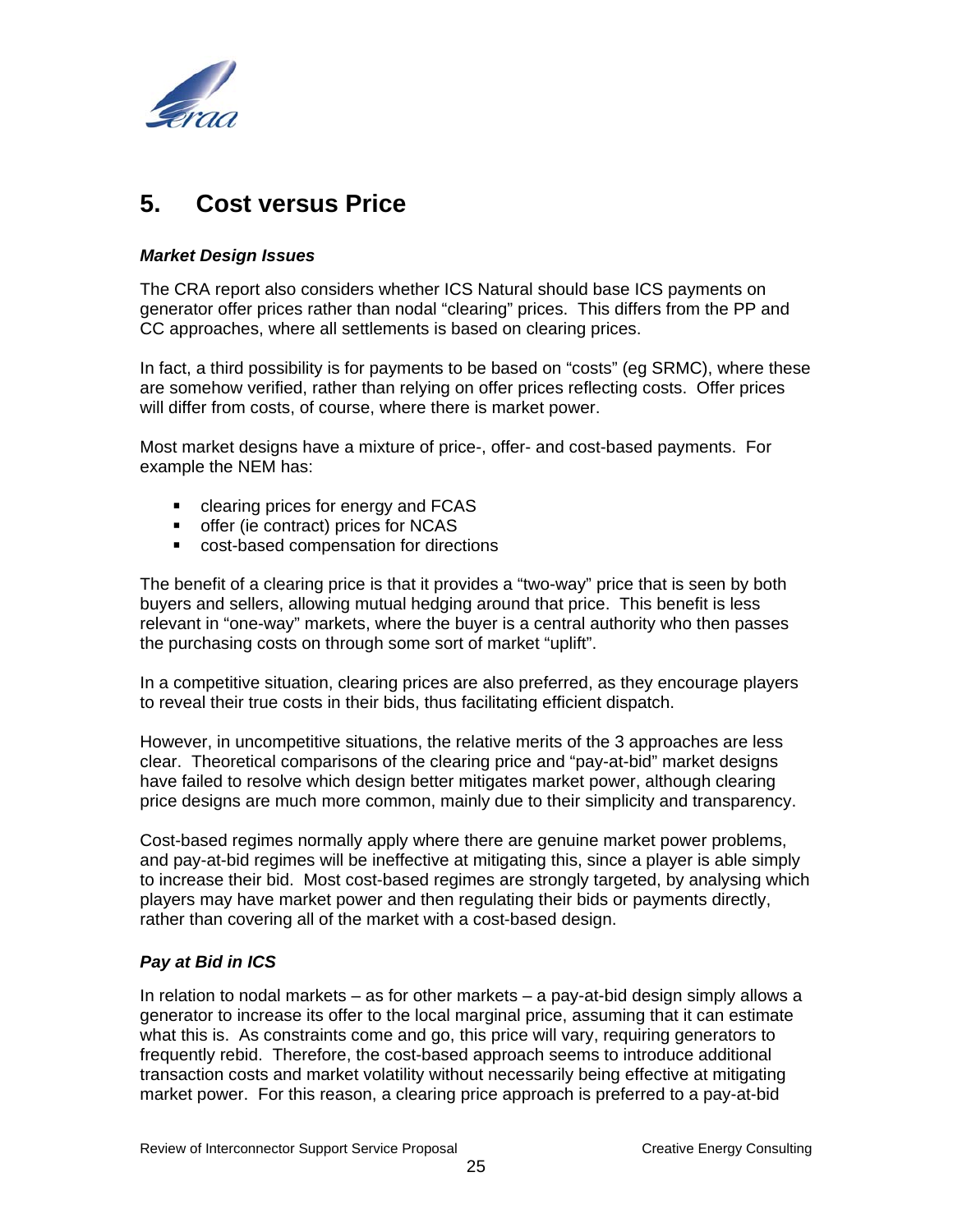

design. To the extent that there is a need to mitigate market power, this could be done by regulating the payments or bids of particular generators, rather than applying this across the market. Alternatively, if market power is thought to be widespread and a major concern, a cost-based design could be used.

Note, anyway, that we have already concluded that the ICS natural approach is inferior to the ICS Contract option. Under this latter option, any gaming should not lead to settlement deficit (except, perhaps, during network outages) and so is less of a concern.

#### *Conclusion*

A pay-at-bid design in ICS Natural does not seem to offer any benefits over the clearing price approach. Therefore, this option will not be evaluated further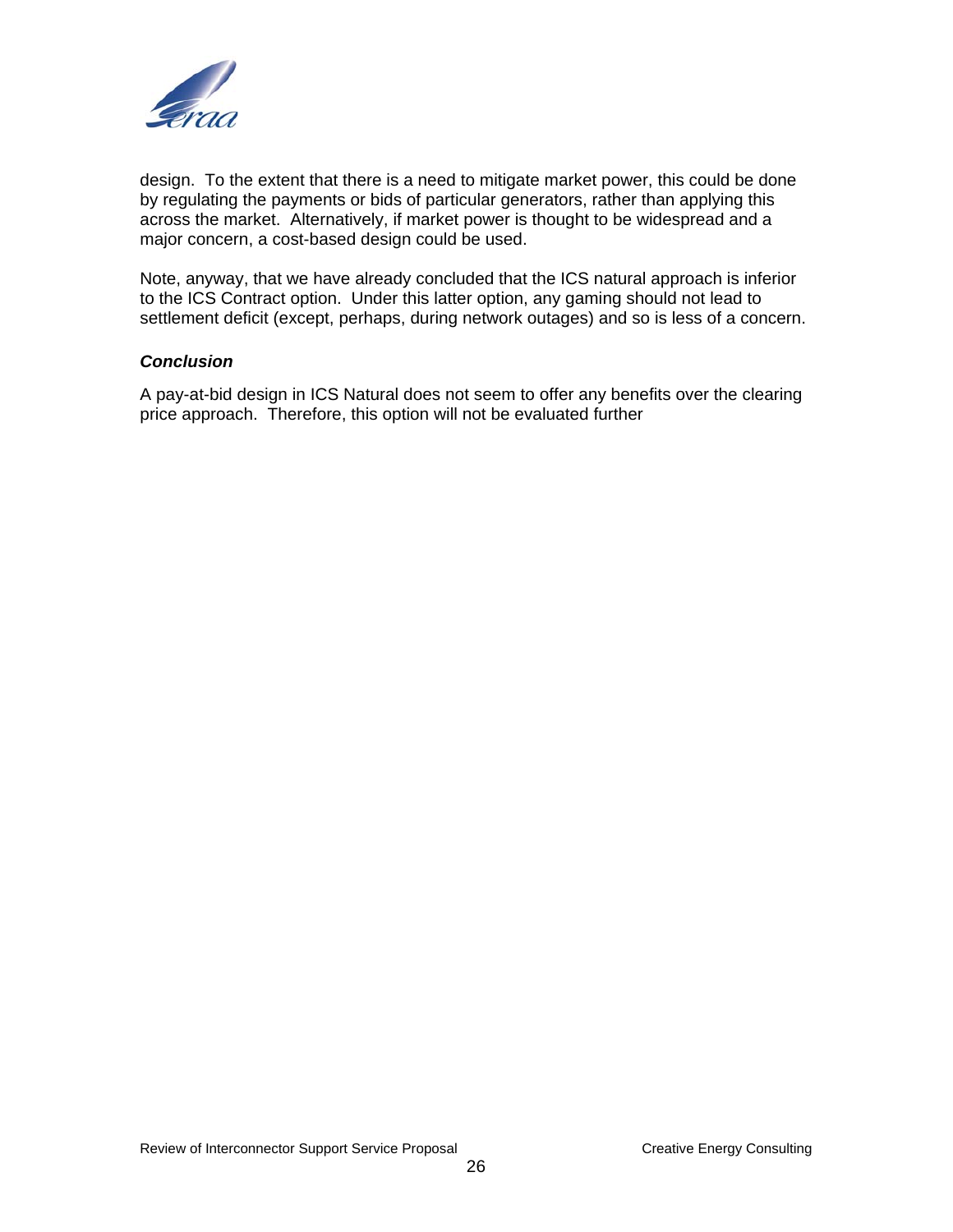

# **6. Evaluation**

### *Evaluation Framework*

In the previous report on transmission pricing options, the following evaluation criteria were used:

- **transmission usage (static efficiency)**
- **transmission usage (dynamic efficiency)**
- **n** managing price risk
- **EXECTED** Efficient transmission investment
- **EXECUTE:** efficient transmission operation
- **transaction costs (operation)**
- **transaction costs (implementation)**
- **shock**
- acceptability to governments

The exact meaning of these criteria is described in the previous report.

The following models are evaluated against each of these criteria:

- ICS Unsupported
- **ICS Natural (price-based)**
- **ICS Contract**

The benchmark for comparison is the PP model<sup>19</sup>. The CC model is not evaluated here, as it has already been evaluated in the previous report.

### *Static Efficiency*

Apart from within intra-regional sub-sections, both the ICS and PP models use nodal (LMP) pricing for generation pricing the margin. Thus static efficiency of each ICS approach is similar, but ICS is slightly inferior to the PP benchmark because of inefficient prices within the intra-regional sub-sections.

ICS natural encourages constrained-off gaming, therefore distorting the nodal prices. However, this only distorts usage to the extent that the constrained-off generator is dispatched to a higher level as a result of the gaming, and this effect will be mitigated given that the generator has been constrained-off and so has its output limited.

For the other approaches, FTRs are fixed in the short-term and so their effect on static usage will be "second order": ie they may affect generator market power, which may affect offer prices, which may affect usage. It is assumed this effect will be small,

<span id="page-95-0"></span> $19$  Note that in the previous report the benchmark was the "status quo". However, since that report evaluated the PP model against this status quo, the relative merit of the ICS options against the status quo can be deduced.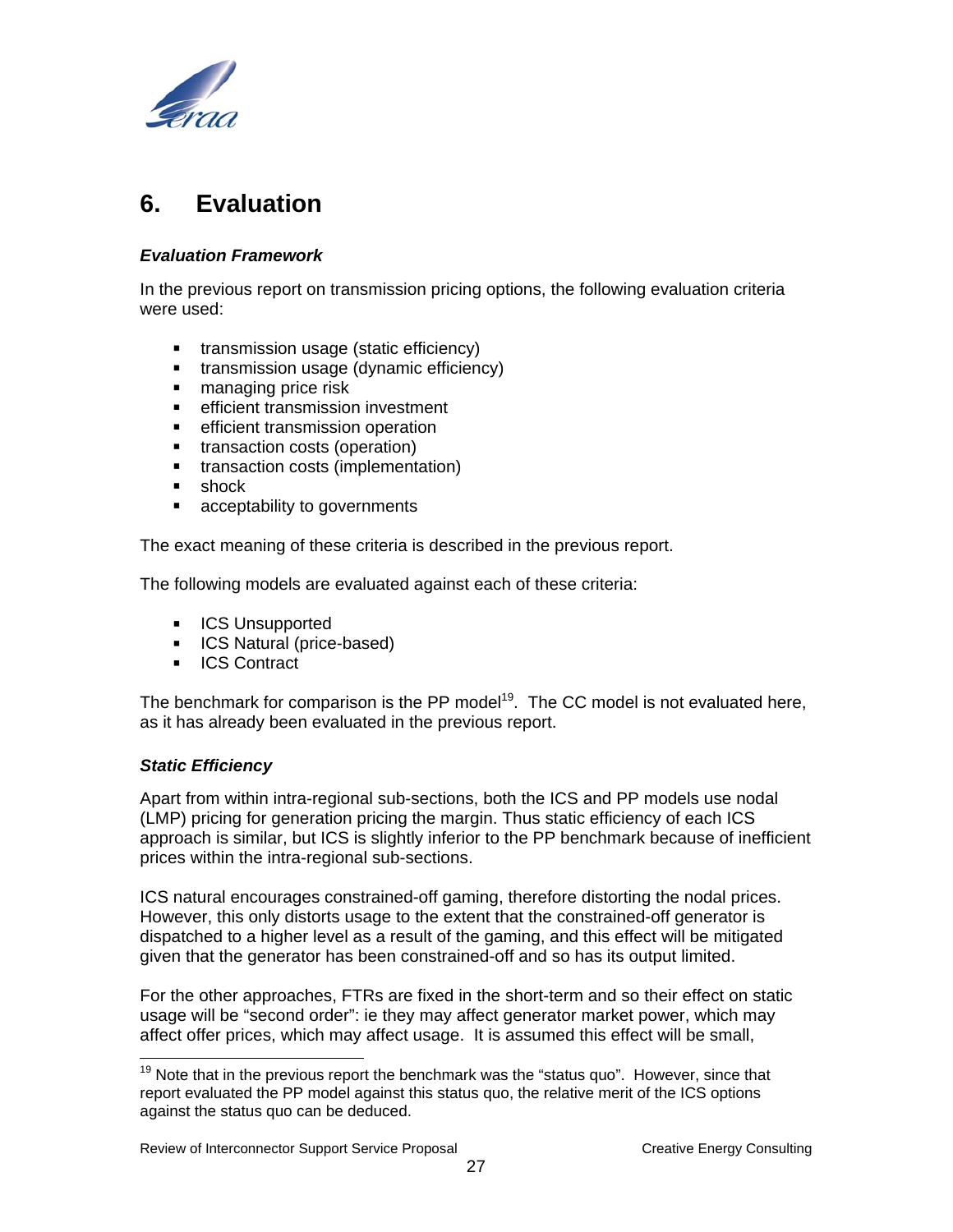

The DWA pricing for demand used in the PP model is theoretically slightly more efficient than the RRP used in the ICS model. However, this effect is likely to be small. In any case, the ICS model could adopt DWA pricing if preferred.

To conclude, ICS Unsupported and ICS Contract will be slightly inferior (-) to the PP benchmark, due to the combined effects of lack of pricing on intra-regional sub-sections and a slightly less efficient demand price. ICS natural will be significantly inferior (--) due to the additional impact of constrained-off gaming on usage.

### *Dynamic Efficiency*

For dynamic efficiency, new generators should see the nodal price on all of their new capacity. This is the case in the PP model (since only existing generators receive an FTR allocation) and also for the ICS Unsupported (=). The ICS Contract model is less clear, but we have assumed that it uses the same contract allocation method as PP model  $(=)$ .

However, ICS natural provides FTRs to new constrained-off generation, and thus may actually encourage generators to locate in constrained-off regions, especially given the constrained-off gaming opportunities. Therefore, this is significantly inferior<sup>20</sup>  $(-)$ 

#### *Managing Price Risk*

It has been noted that managing price risk is one of the key objectives of the ICS approach. In relation to the PP and ICS models, price risk can be separated into:

- **intra-regional risk (between local node and reference node**<sup>21</sup>) borne by intraregional generators $^{22}$  $^{22}$  $^{22}$
- inter-regional risk (between regional reference nodes) borne by inter-regional generators and retailers

Since there is limited network capacity, these two objectives are conflicting and must be traded off.

In relation to intra-regional risk, the ICS natural approach gives generators the highest level of cover. Whilst constrained-on generators do not receive allocated FTRs, they are at least guaranteed to receive a price higher than the regional price, and so only have "upside" risk. The PP model and ICS Contract approaches are assumed to provide the

<span id="page-96-0"></span> $20$  Note that the CC model mitigates this distortion by levying transmission service charges on generators, based on LRMC. Also, the TNSP bears the cost of any resulting constrained-off payments. Therefore, the TNSP should have both the revenue and the motivation to invest to relieve the relevant constraint.

<span id="page-96-1"></span> $21$  In the PP model, the reference node is a "virtual" one, which is the demand-weighted average of the physical nodes in the region

<span id="page-96-2"></span> $22$  It is assumed that retailers will always contract at the regional reference node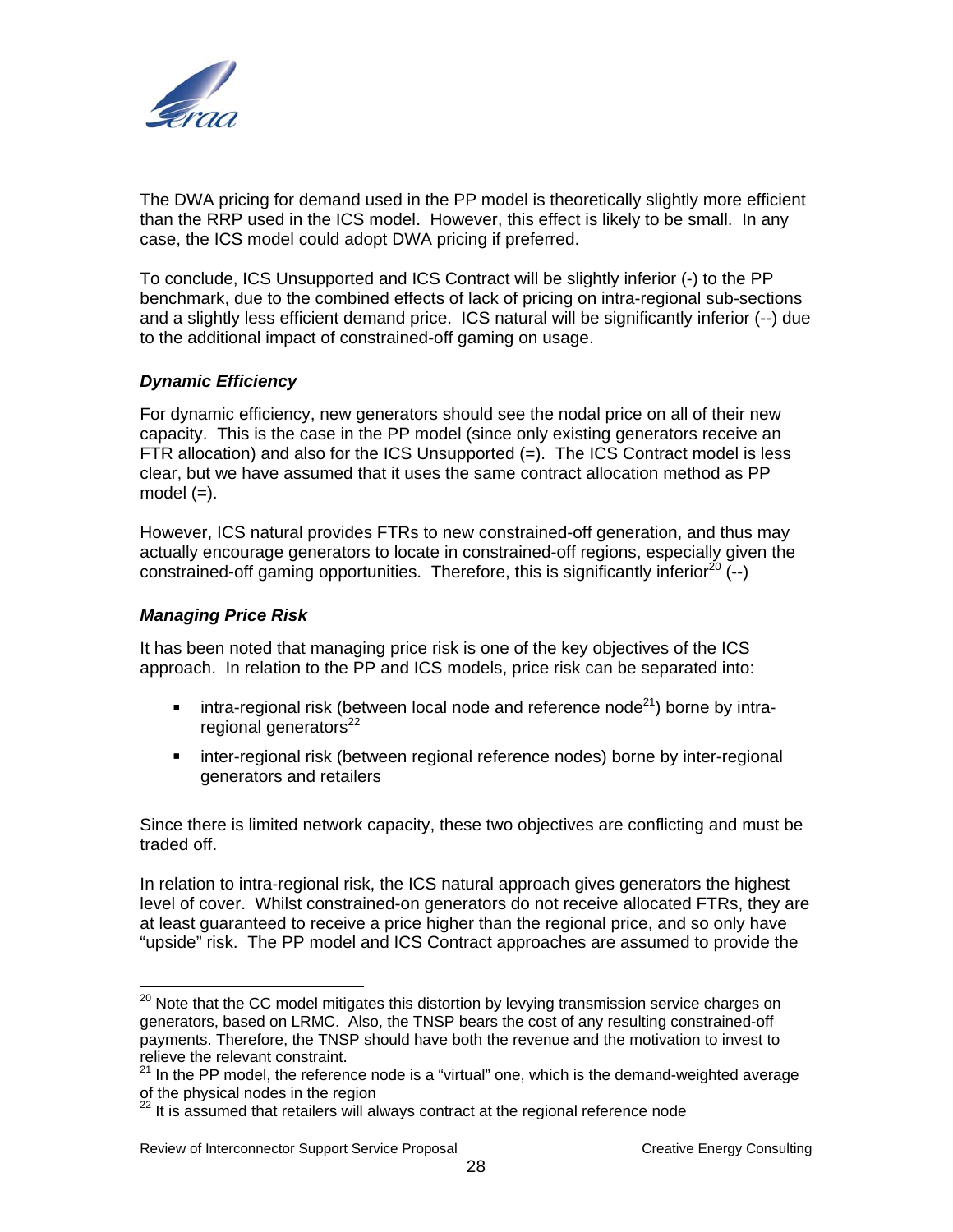

same level of cover initially. However, the PP model also provides an FTR auction through which cover can be topped up.

The ICS Unsupported approach gives generators no FTRs.

Regarding inter-regional risk, the contract approach in both the PP and ICS models allows intra-regional FTRs to be allocated which preserve a defined level of interregional FTR capacity to be auctioned through the FTR auction or SRA processes, respectively. Thus, this allows the most effective trade-off of the two competing objectives. The inter-regional FTR capacity under these models may be higher or lower than the "unsupported" approach, depending upon the relative contributions of constrained-on and constrained-off generators in supporting inter-regional transfers. The intra-regional components left in the settlement residue under the ICS Unsupported may also degrade the hedging effectiveness of the SRA instrument.

The ICS natural approach is likely to seriously degrade the value of the settlement residue in hedging inter-regional risk, and may even lead to settlement deficits.

With nodal pricing for generation, there is a concern that local constrained-on generators within "load pockets" may be able, in the absence of effective local or remote competition, substantially to increase local nodal prices. In the PP model, these higher prices would, in effect, create an "uplift" to the regional DWA price<sup>23</sup>. However, existing generators would be hedged against this through allocated FTRs and so would, presumably, continue to offer retailers hedges against the DWA price. The low demand level in the load pocket would mean that the magnitude of the "uplift" would probably remain small. Furthermore, the FTRs allocated to existing local generation would reduce their ability to exert market power.

Where the transmission constraints giving rise to the local market power are within intraregional sub-sections, the ICS approach will automatically mitigate this market power by not pricing these constraints. It will not be effective in this respect, however, where the constraints are within the inter-regional sub-section. Therefore, a more systematic approach to market power mitigation (as seen in other nodal markets) is probably required (in both the ICS and PP models), such as enforcing "reliability must run" obligations<sup>[24](#page-97-1)</sup> on such constrained-on generators.

In conclusion, the ICS Contract approach is slightly inferior to the PP model (-), whereas the ICS Unsupported and natural approaches are substantially inferior (--).

<span id="page-97-0"></span> $23$  In the ICS model, the RRP is unaffected, and the "uplift" cost is in effect taken out of the settlement residue, potentially degrading the firmness of the SRA instruments and possibly even leading to settlement deficit.

<span id="page-97-1"></span> $24$  These obligations are similar to the "network support agreements" currently seen in the NEM in relation to constrained-on generation. However, in nodal markets, these agreements must be enforced, rather than freely negotiated.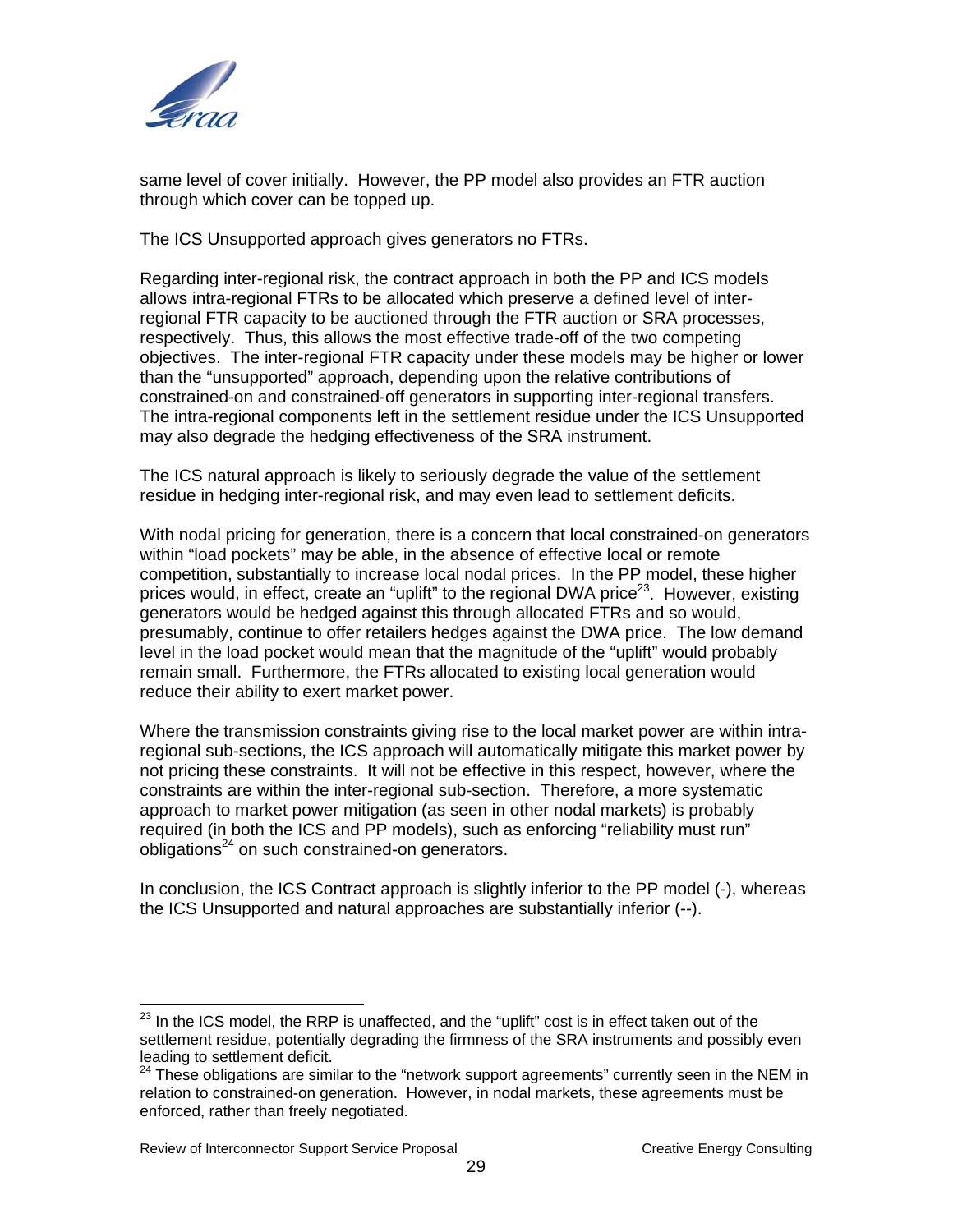

### *Transmission Investment*

To be fair to the ICS model, CRA admit that they have not considered the "institutional" issues – in particular how the outcomes generated by the model might create incentives for TNSPs – and considered it beyond the scope of their study. Therefore, the absence of these incentives should not necessarily be considered a disadvantage. However, what is important is for there to be *potential* for the ICS outcomes to drive a future TNSP incentive model.

The PP model assumes that the transmission investment framework is the same as the current NEM: ie central investment planning through a regulatory test or funded investment by coalitions. In both cases, those paying for the investment would receive allocated revenue rights in relation to any incremental FTR capacity sold through the FTR auction as a result of the new investment. This provides a weak incentive for beneficiaries to support network investment.

As discussed earlier, it is not clear how this would work in the ICS model, in the absence of an FTR auction mechanism. Therefore, it is assumed that an analogous mechanism will not exist in the ICS approach. On the other hand, constrained-off generators without FTR cover (eg in ICS Unsupported) will have an incentive to support or fund new investment, albeit at the risk of encouraging free riders. Constrained-off generators with excess FTR cover (eg in ICS natural) will have the opposite incentive.

Therefore, overall it is considered that ICS Contract is slightly inferior (-), ICS Unsupported is broadly the same  $(=)$  and ICS natural substantially inferior  $(-)$  to the PP benchmark.

### *Transmission Operation*

None of the ICS or PP models provide any operational incentives on TNSPs, nor do they provide a mechanism for market participants to influence TNSP operation. Thus, all of the ICS models are equivalent to the benchmark  $(=)$ 

#### *Transaction Cost - Operations*

All of the models require that nodal prices are calculated. The ICS models involve a slight complexity in relation to ensuring that constraints within intra-regional sub-sections are ignored for pricing purposes but – assuming that these sub-sections are definitionally stable – this should not create significant difficulty.

The PP model requires a demand-weighted average nodal price to be calculated and modelled. This may introduce a slight complexity in relation to retailer price analysis, but in practice the difference in pricing is likely to be small<sup>25</sup>. It also requires the introduction of a regular FTR auction, which introduces more complexity

<span id="page-98-0"></span> $25$  In order to model the RRN price, retailers must – in principle – do a full nodal pricing analysis anyway, so that little extra work is involved in averaging these prices.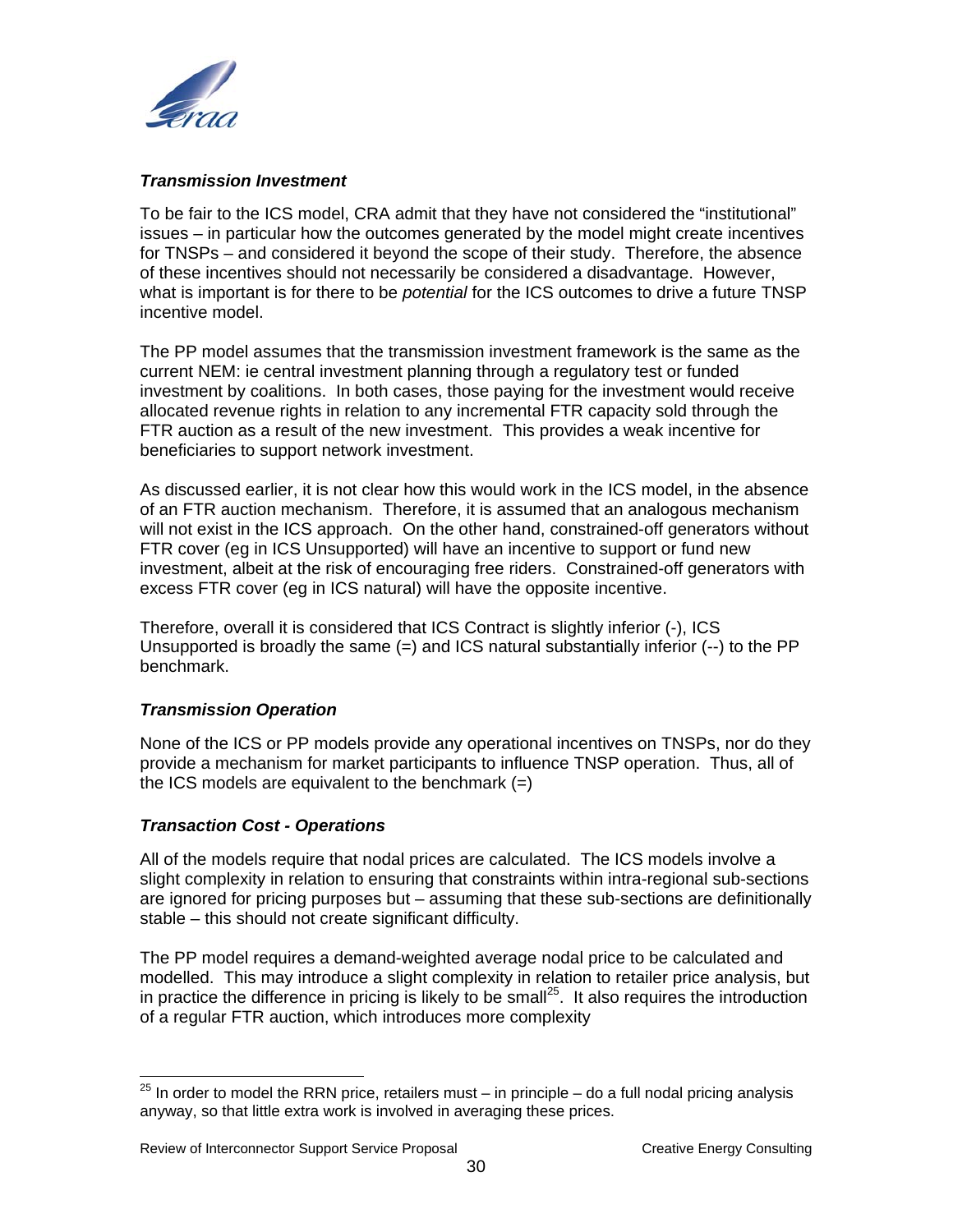

The ICS natural model requires that a parallel "dispatch" is performed in order to calculate "natural" generation dispatch against the RRP, taking into account FCAS and dynamic constraints. This could create significant operational complexity.

Overall, therefore, the ICS natural is broadly similar to PP (includes "natural" dispatch, but excludes FTR auction) (=), whereas the other ICS approaches are slightly simpler  $(+)$ .

#### *Transaction Cost – Implementation*

The relativities of implementation costs are likely to be similar to those for operating costs. Thus we have ICS natural  $(=)$ , ICS Contract and unsupported  $(+)$ .

#### *Shock*

The PP and ICS Contract approaches allow contracts to be allocated which mitigate shock on intra-regional and inter-regional participants (=). The ICS Unsupported approach provides no such grandfathering (-), whilst the ICS natural grandfathers intraregional generators, but at a potential cost of substantially impacting the value of the settlement residue, and hence retailers (who are the end recipients of this) (-).

### *Acceptability to Governments*

Each model preserves and sustains regional pricing for demand, which is assumed to be the most important criterion for government acceptability. The ICS approaches may be slightly more acceptable to governments in that they do not implement nodal pricing for generation in intra-regional subsections of the network. (+)

#### *Evaluation Summary*

The evaluation of each ICS approach against the criteria is summarised below.

|                                 | <b>Unsupported</b> | <b>Natural</b> | <b>Contracted</b> |
|---------------------------------|--------------------|----------------|-------------------|
| <b>Static Use</b>               |                    |                |                   |
| <b>Dynamic Use</b>              |                    |                |                   |
| <b>Price Risk</b>               |                    |                |                   |
| Tx Investment                   |                    | --             |                   |
| <b>Tx Operation</b>             |                    |                |                   |
| <b>Transaction (Operations)</b> |                    |                |                   |
| Transaction (Implementation)    |                    |                |                   |
| Shock                           |                    |                |                   |
| <b>Overall Value</b>            | $-2$               | -9             | -1                |
| Efficiency - overall value      | -3                 | -8             | -3                |
| Costs - overall value           | $+1$               |                | $+2$              |
| <b>Government Acceptability</b> |                    |                |                   |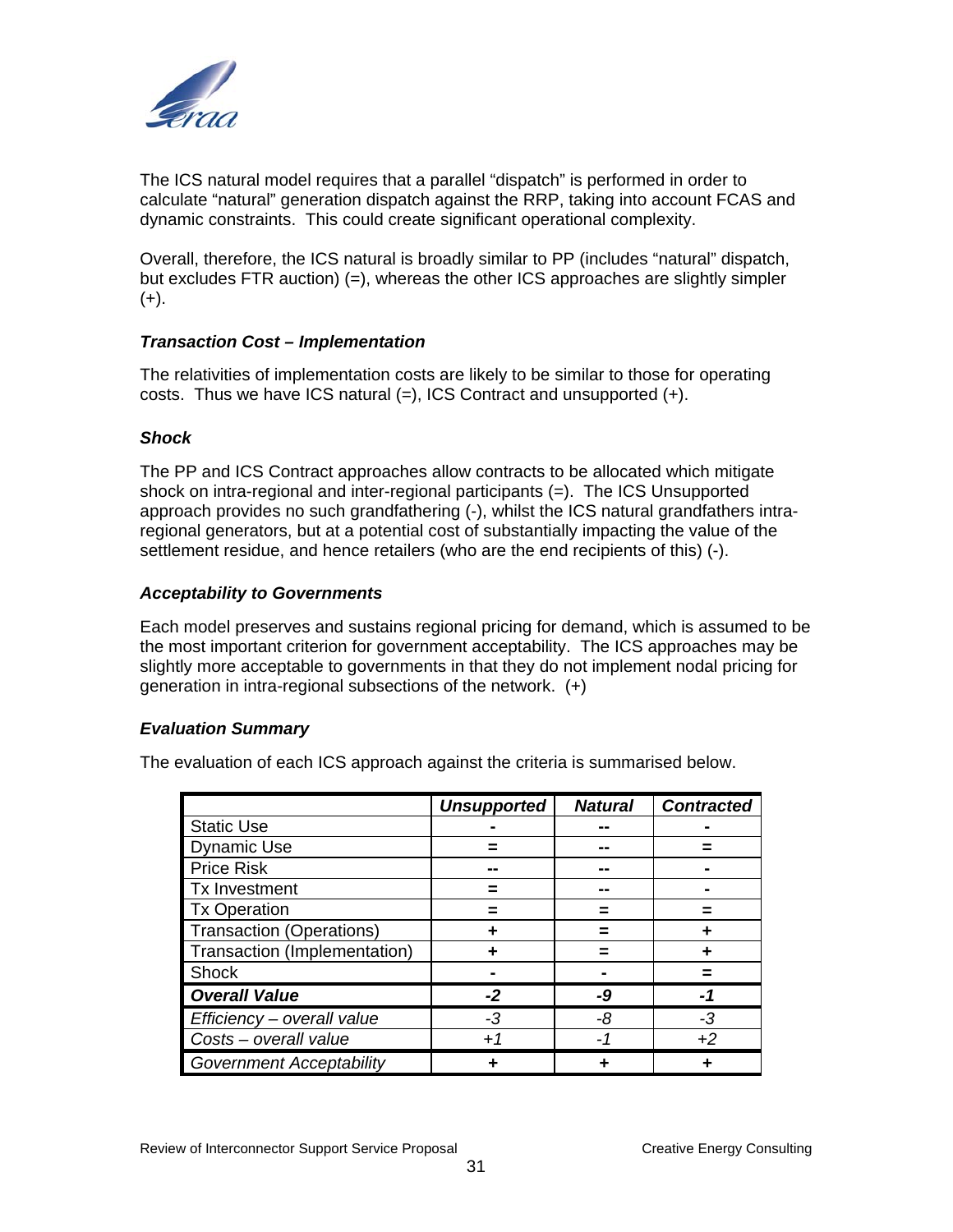

To summarise, ICS Natural scores very poorly on efficiency criteria. ICS Unsupported and ICS Contracted are not substantially different to the PP model: they score slightly worse on efficiency but slightly better on cost. These differences are mostly related to absence of an FTR auction mechanism. Although this evaluation is non-quantitative, one would expect that the transaction costs of an FTR auction mechanism are relatively low compared to the efficiency benefits. This has certainly been true of the SRA.

The slightly higher government acceptability to governments is probably marginal and unlikely to make much difference to the choice of model. For example, if it governments preferred to quarantine intra-regional sub-sections from nodal pricing, this could equally well be done by varying the PP model.

On the other hand, the major difference between the ICS Unsupported and contract approaches is the higher price risk on generators with the former. This *is* quite likely to be decisive in swinging generator preference to the contract approach (either with ICS or with PP).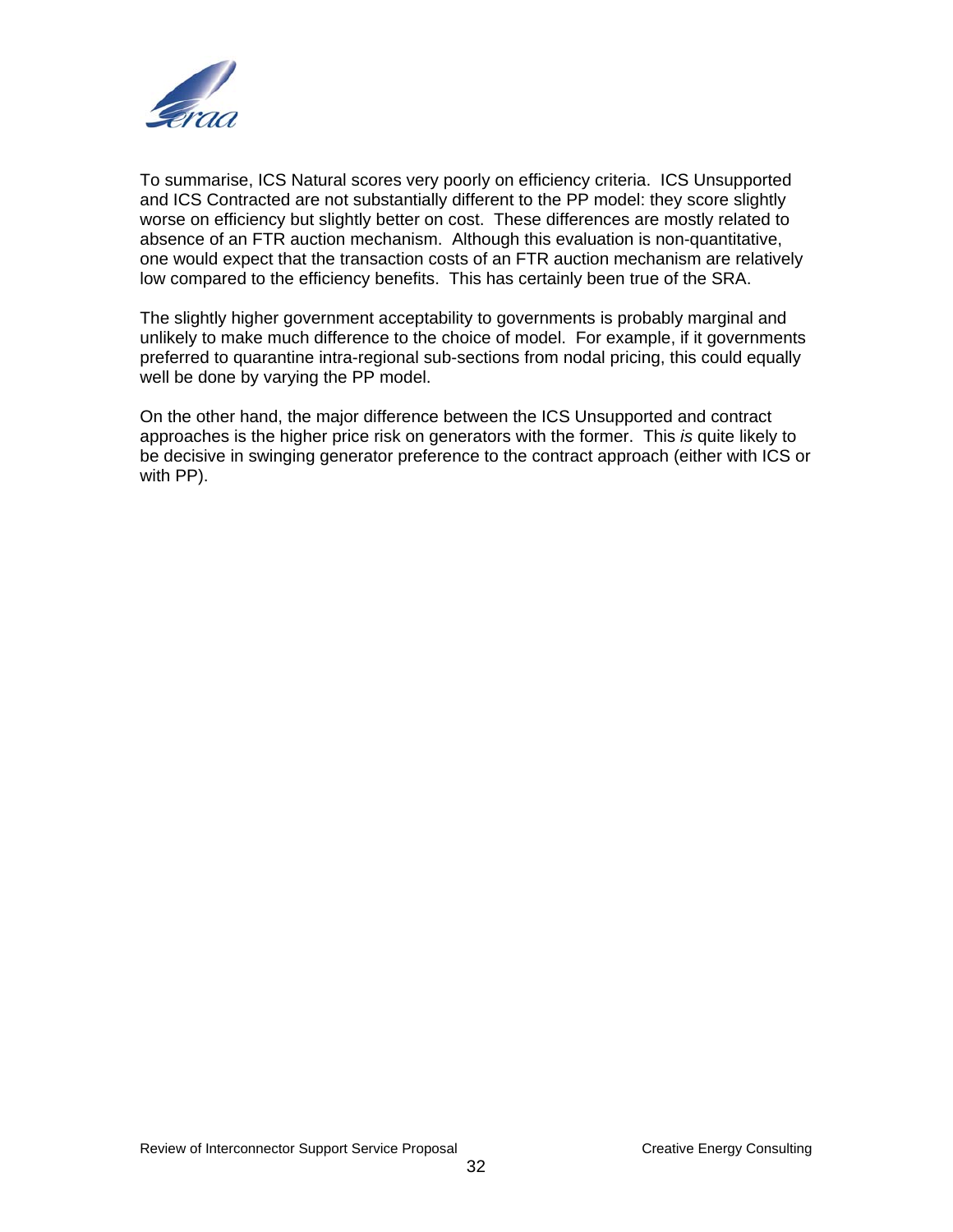

# **7. Conclusions**

The following conclusions can be drawn from the analysis in this report:

- **1.** the ICS approach is quite similar to the PP model. However, the differences are material and will affect the relative merits of the two models.
- **2.** Whilst the ICS approach prices intra-regional constraints in the same way as conventional nodal pricing, it is not clear that it does this for constraints over the whole of the network. In particular, "intra-regional sub-sections", where constraints do not affect interconnector flows, may not be fully priced. Outside these sub-sections, effective prices seen by generation at the margin in the ICS approach are identical to conventional nodal (LMP) prices.
- **3.** Whilst the ICS approach of not pricing constraints within intra-regional subsections may mitigate some instances of local market power, a more systematic market power mitigation approach is probably required (in both models), to ensure gaming of constraints in the inter-regional sub-section is also mitigated.
- **4.** Setting "reference points" for generators that are charged the ICS prices is equivalent to allocating these generators FTRs between their local node and the regional reference node. The ICS approach uses three methods for setting the reference points.
- **5.** The first "unsupported" approach is equivalent to allocating no FTRs to generators. This may expose generators to substantial new price risk and is therefore unlikely to be supported by generators.
- **6.** The second "natural" approach gives generators effective financial access rights to generate "in-merit" against the RRP. This is likely to substantially erode the residual settlement residue available for backing the SRA instruments. In some circumstances, it could even lead to settlement deficit.
- **7.** Providing generators with such "natural" access rights may lead to constrainedoff gaming, of the sort seen in the UK for example, where generators deliberately lower their offer price to increase the value of their "natural" FTRs. If "natural" rights are desired to be implemented, the "congestion controller" would be a better model, as it will create more moderate regional prices and places the exposure to constrained-off costs on the local TNSP who may be able to manage such exposure.
- **8.** The third "contract" approach allocates a fixed volume of FTRs to the generators, but CRA do not describe how this should be done. The allocation methodology is an issue also for the PP model, so it is assumed that the allocation objectives and methodology are the same in both models.
- **9.** FTR contracts can be allocated to strengthen the firmness of the SRA instrument or to grandfather intra-regional generators against the new intraregional price risk. Due to scarce network capacity, they will probably be unable to do both at once. Thus these competing objectives must be prioritised.